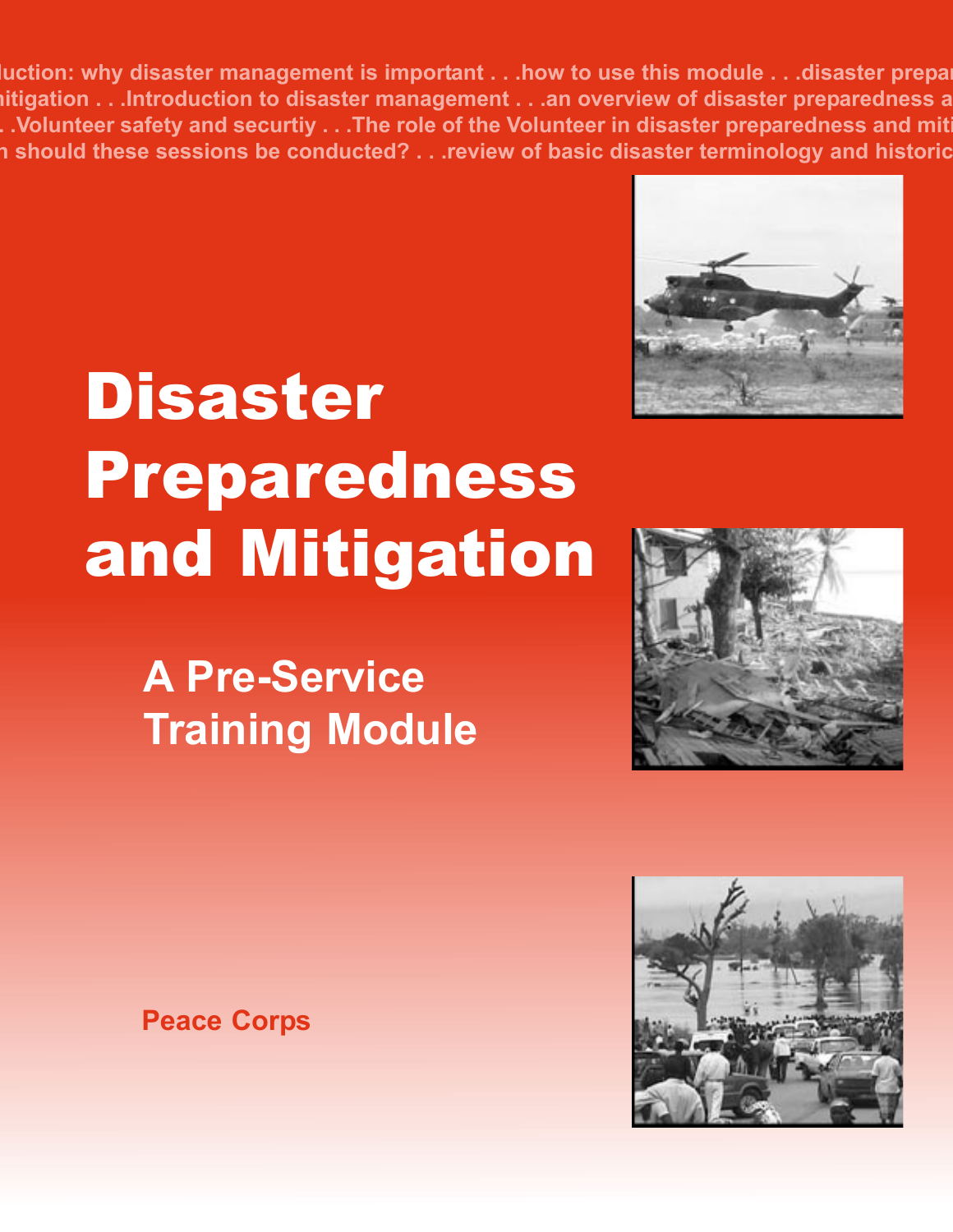# *Information Collection and Exchange*

This publication was produced by the Peace Corps Center for Field Assistance and Applied Research. It is distributed through the Information Collection and Exchange (ICE). For further information or additional copies, please contact ICE and refer to the ICE Catalogue number that appears on the publication.

Information about ICE publications and service is available through:

### Peace Corps

Center for Field Assistance and Applied Research Information Collection and Exchange 1111  $20^{th}$  Street, N.W. - Fifth Floor Washington, D.C. 20526

Add your experience to the ICE Resource Center. Send your materials to us so that we can share them with other development workers. Your technical insights serve as the basis for the generation of ICE manuals, reprints, and training materials. They also ensure that ICE is providing the most up–to–date, innovative problem–solving techniques and information available to you and your fellow development workers.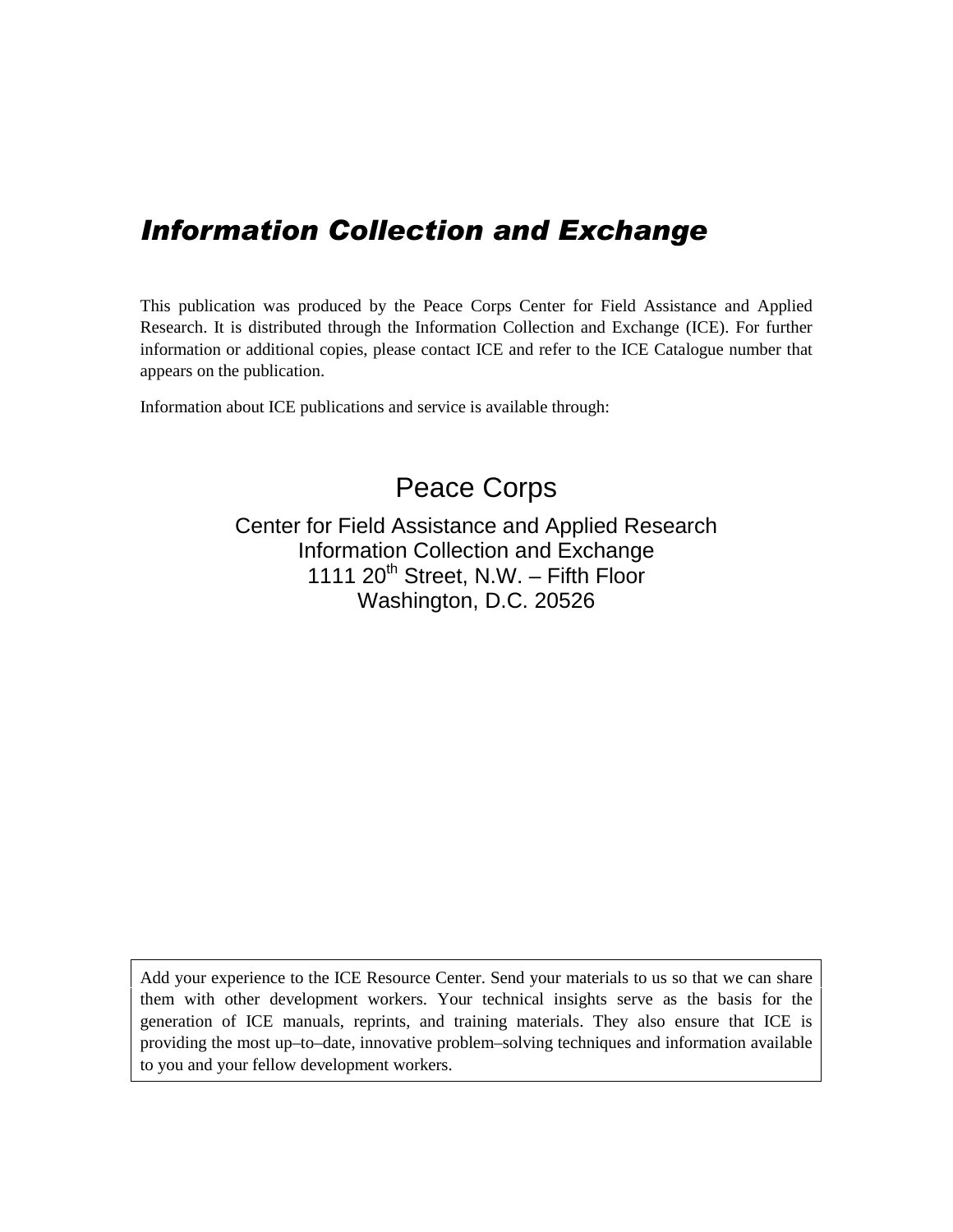# **Disaster Preparedness** and Mitigation (DPM):

**A Pre–Service Training Module** 







 Information Collection and Exchange Publication No. T0123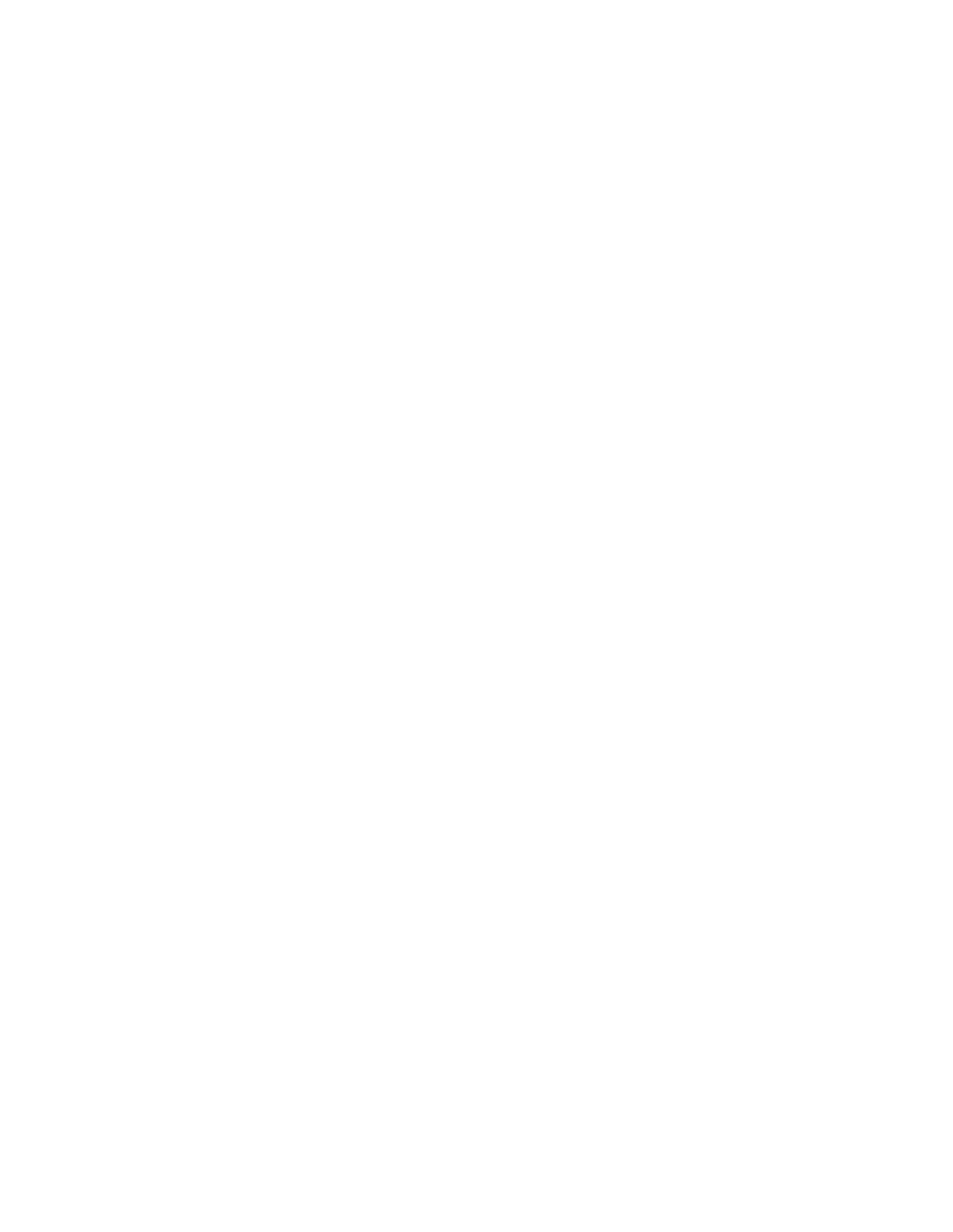# **Acknowledgments**

Hurricanes Georges and Mitch in Central America and the Caribbean in 1998 underlined the importance of disaster preparedness and mitigation and the role that Peace Corps Volunteers can play in encouraging communities to better prepare for and mitigate the impact of the next disaster. In response to these disasters, Peace Corps/Haiti and Peace Corps/Honduras, with assistance from several Crisis Corps Volunteers, took the lead in developing Pre–Service Training and In–Service Training materials for their Volunteers.

The Peace Corps/Washington expresses its appreciation for the work of Peace Corps/Honduras, Red Cross/Honduras, and COPECO/Honduras in developing this training program and participant handbook.

In designing this workshop and workbook, the Peace Corps relied heavily on the work done by others. We would especially like to acknowledge the following:

*Es Mejor Prevenir…Educación Comunitaria Para la Prevención de Desastres*, Federación Internacional de Sociedades de la Cruz Roja y de la Media Luna Roja, Abril, 1998.

This training program provided the basis for the current design, and was critical in pointing the authors in the right direction.

*Plan Comunal de Emergencia*, Comisión Nacional de Emergencia, Costa Rica.

*Plan Familiar de Emergencia*, 2da edición, Comisión Nacional de Emergencia, Costa Rica, 1994.

*Taller de Instructores del Programa Masivo de Capacitación Sobre Prevención y Manejo de Desastres Nacionales*, Comisión Permanente de Contingencias, (COPECO), Honduras.

*Mitigación de Desastres***,** Programa de Entrenamiento para el Manejo de Desastre, PNUD, 1999.

*Community-Based Disaster Preparedness Training Program*, Peace Corps/Haiti, 1999.

The materials development team in Washington included Crisis Corps; Judee Blohm and Ron Savage from the Center for Field Assistance and Applied Research; and Pamela Pine from the Futures Group.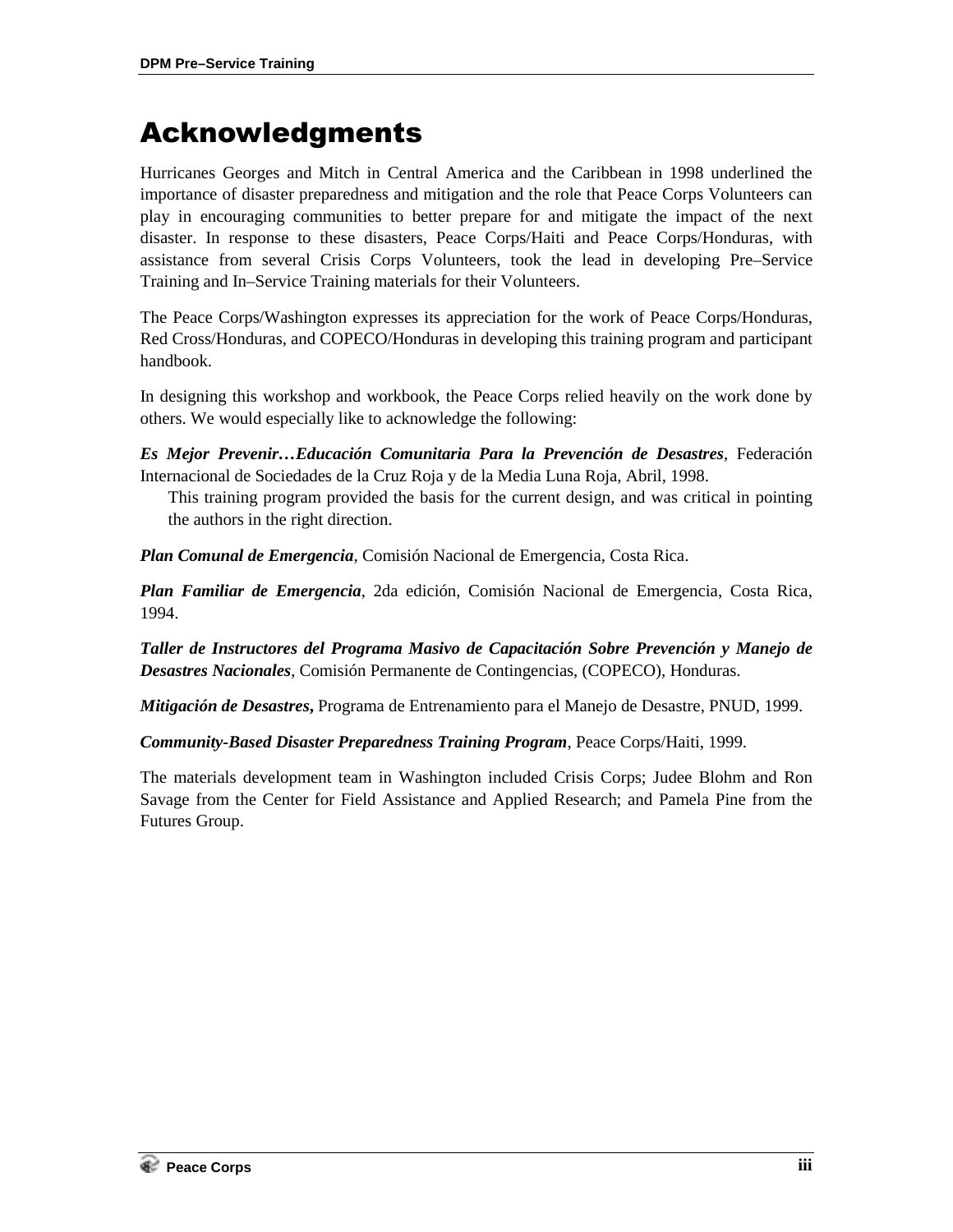# **Acronym List**

| <b>APCD</b>  | <b>Associate Peace Corps Director</b>        |
|--------------|----------------------------------------------|
| <b>CDERA</b> | Caribbean Disaster Emergency Response Agency |
| <b>CDM</b>   | comprehensive disaster management            |
| <b>DPM</b>   | disaster preparedness and mitigation         |
| EAP          | <b>Emergency Action Plan</b>                 |
| <b>FEMA</b>  | Federal Emergency Management Agency          |
| <b>IST</b>   | In-Service Training                          |
| <b>MOH</b>   | Ministry of Health                           |
| <b>NDMC</b>  | <b>National Drought Mitigation Center</b>    |
| <b>NGO</b>   | non-governmental organization                |
| <b>PACA</b>  | Participatory Analysis for Community Action  |
| PC           | Peace Corps                                  |
| <b>PCV</b>   | Peace Corps Volunteer                        |
| <b>PST</b>   | Pre-Service Training                         |
| <b>SADC</b>  | South African Development Community          |
| <b>USAID</b> | U.S. Agency for International Development    |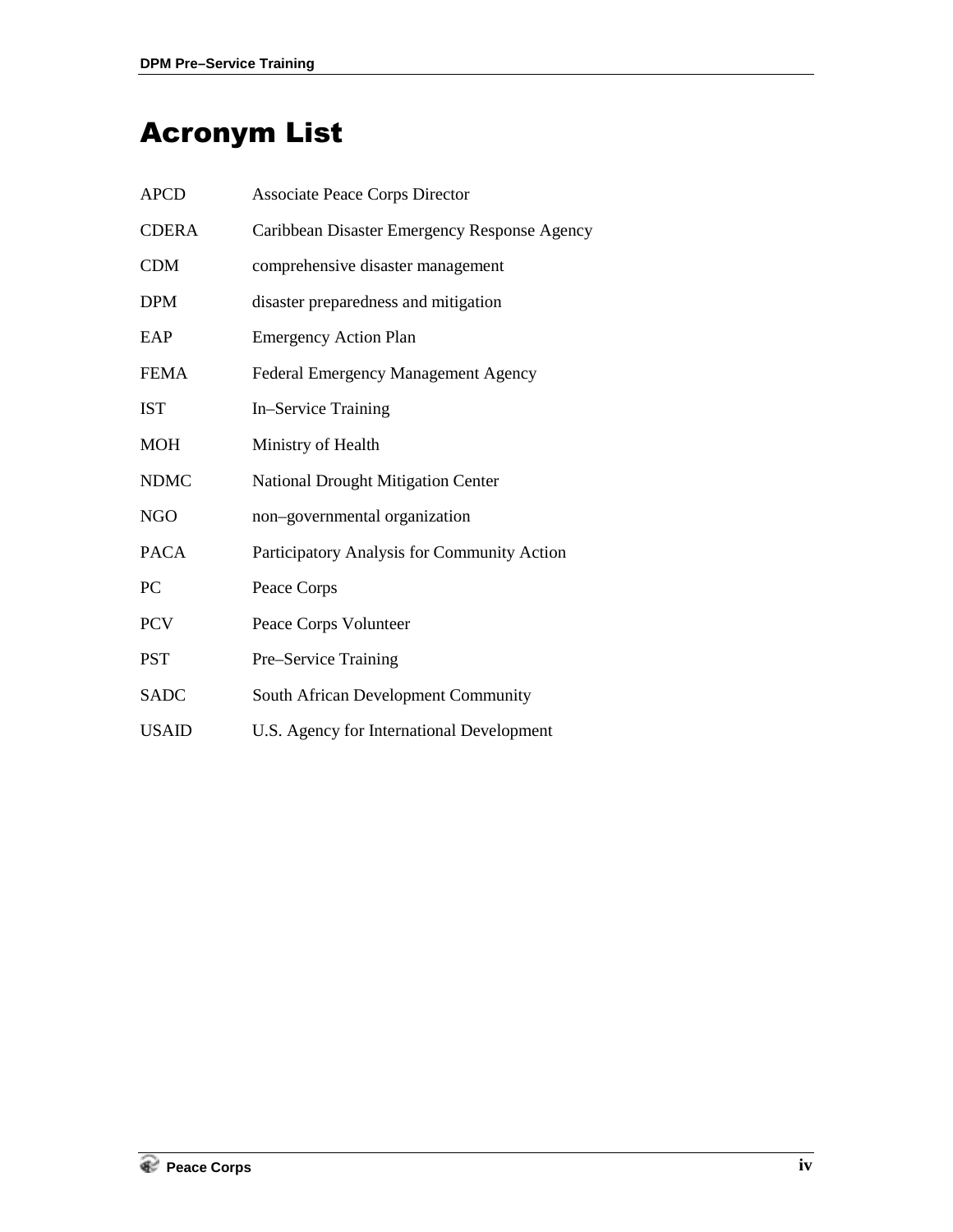# **Table of Contents**

| Part Two: The Role of the Volunteer in Disaster Preparedness and Mitigation 4       |  |
|-------------------------------------------------------------------------------------|--|
|                                                                                     |  |
|                                                                                     |  |
|                                                                                     |  |
|                                                                                     |  |
|                                                                                     |  |
|                                                                                     |  |
|                                                                                     |  |
|                                                                                     |  |
|                                                                                     |  |
|                                                                                     |  |
| Part Two: The Role of the Volunteer in Disaster Preparedness and Mitigation 30      |  |
|                                                                                     |  |
|                                                                                     |  |
|                                                                                     |  |
| Session 1: Review of Basic Disaster Terminology and Historical Events32             |  |
| Session 2: Preparation for Community Natural Disaster Vulnerability                 |  |
|                                                                                     |  |
|                                                                                     |  |
| Appendices                                                                          |  |
| 1: Types of Hazards/Disasters: Effects, Lessons Learned, and Appropriate Actions 68 |  |
|                                                                                     |  |
| 3: Case Study Examples of Peace Corps Volunteers' Involvement in                    |  |
|                                                                                     |  |
|                                                                                     |  |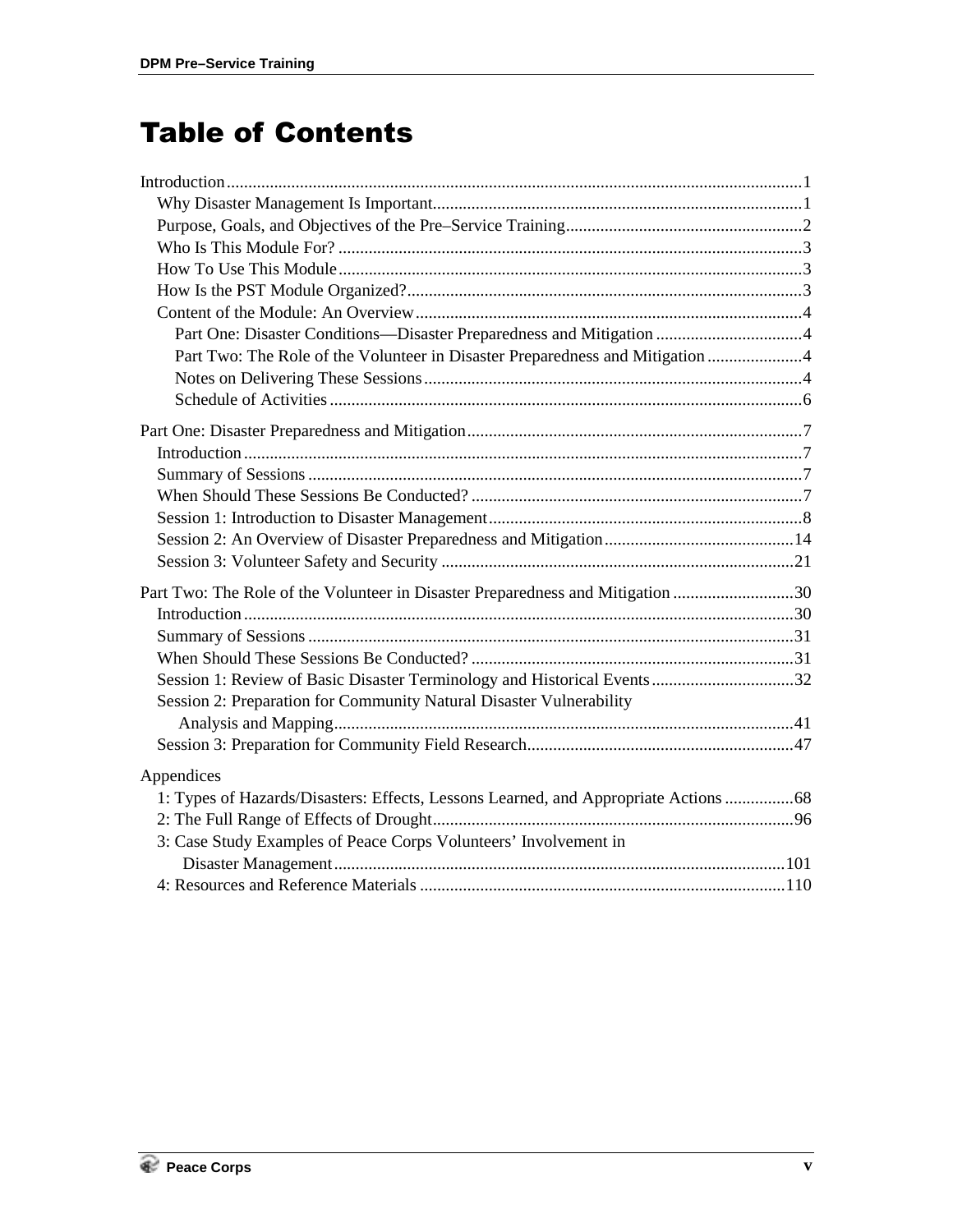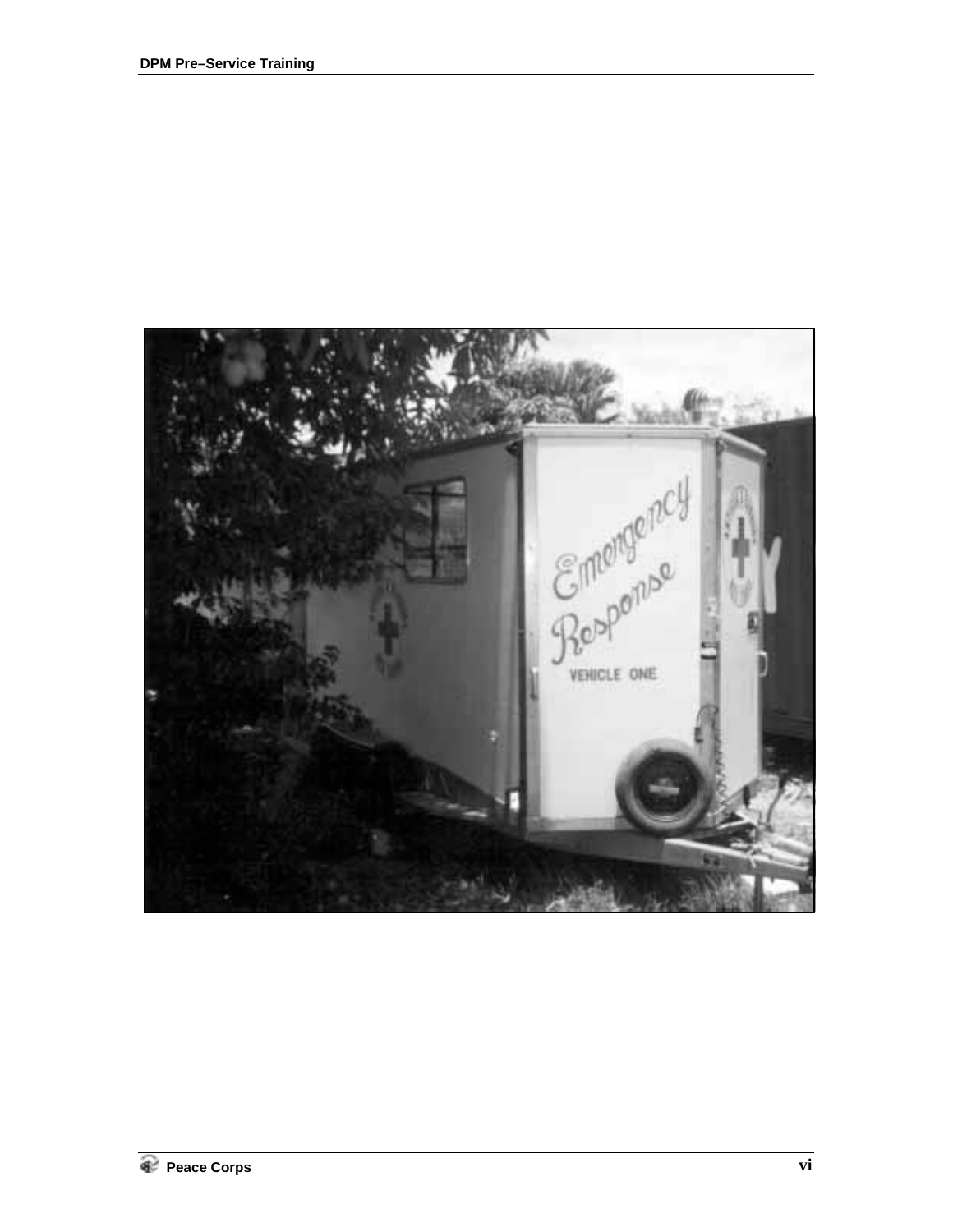# **Introduction**

### Why Disaster Management Is Important

The developing world will continue to be hardest hit by the cascading effects of human–driven climate change, environmental degradation, and population pressures. Fires, droughts, and floods from [the 1998s] El Niño claimed 21,000 lives while the deforestation in China's Yangtze basin contributed to the flooding which affected the lives of 180 million people. In Russia, the extreme winter weather turned into a disaster when it struck a society where 44 million people are living in poverty, one million children are homeless, and tuberculosis rates are skyrocketing. This insidious combination is throwing millions more into the path of potential disaster. Already, 96 percent [sic] of all deaths from natural disasters occur in developing countries. One billion people are living in the world's unplanned shantytowns, and 40 of the 50 fastest growing cities are located in earthquake zones. Another 10 million people live under constant threat of floods.

> —Federal Emergency Management Agency website (*www.fema.gov*). International Federation of the Red Cross and Red Crescent. "World Disasters Report Predicts a Decade of Super–Disaster." Geneva, Switzerland: International Federation of the Red Cross and Red Crescent, June 24, 1999.

Natural disasters kill one million people around the world each decade and leave millions more homeless each year. Economic damages from natural disasters have tripled in the past 30 years rising from \$40 billion in the 1960s to \$120 billion in the 1980s.

> —U.S. Agency for International Development, Office of Foreign Disaster Assistance website (*www.info.usaid.gov/hum\_response/ofda*), 2000. United Nations. "Disasters: A Deadly and Costly Toll Around the World." New York: UN, 1997.

The continuing worsening effects of natural disasters, particularly on the world's poor, caused the United Nations to designate the 1990s as the "International Decade for Natural Disaster Reduction." The purpose of this action was to reduce losses caused by such phenomena as earthquakes, volcanic eruptions, landslides, tropical cyclones, floods, and droughts. Although some progress was made during the decade, losses resulting from disasters continue to grow as more people and structures occupy hazardous areas.

The consequences of disasters upon the physical safety of those exposed and upon their material possessions can be tremendous. The massive rainfall accompanying Hurricane Mitch in 1998 resulted in a disaster of gigantic proportions, flooding towns and villages in nearly all of Honduras and destroying homes, bridges, roads, and crops. It is estimated that 10,000 to 15,000 were killed, and 65,000 were left homeless. The communities that were affected had to deal with the homeless, provide medical care, ensure clean food and water, and reestablish basic services. Most communities were caught unprepared, although the ability of even the poorest communities to pull together and solve their most pressing problems was impressive. Disasters in other parts of the world—Hurricane Georges in the Caribbean, the current drought in the Horn of Africa (by mid–2000, 750,000 people in Somalia and 3.3 million in Kenya remained affected by drought conditions [USAID, 2000]), recent floods in Mozambique, and numerous disasters in Bangladesh—have similarly challenged the ability of communities to respond to their needs. As a result, many communities are taking disaster preparedness seriously and have put together emergency plans that specify the resources that are available to face future problems.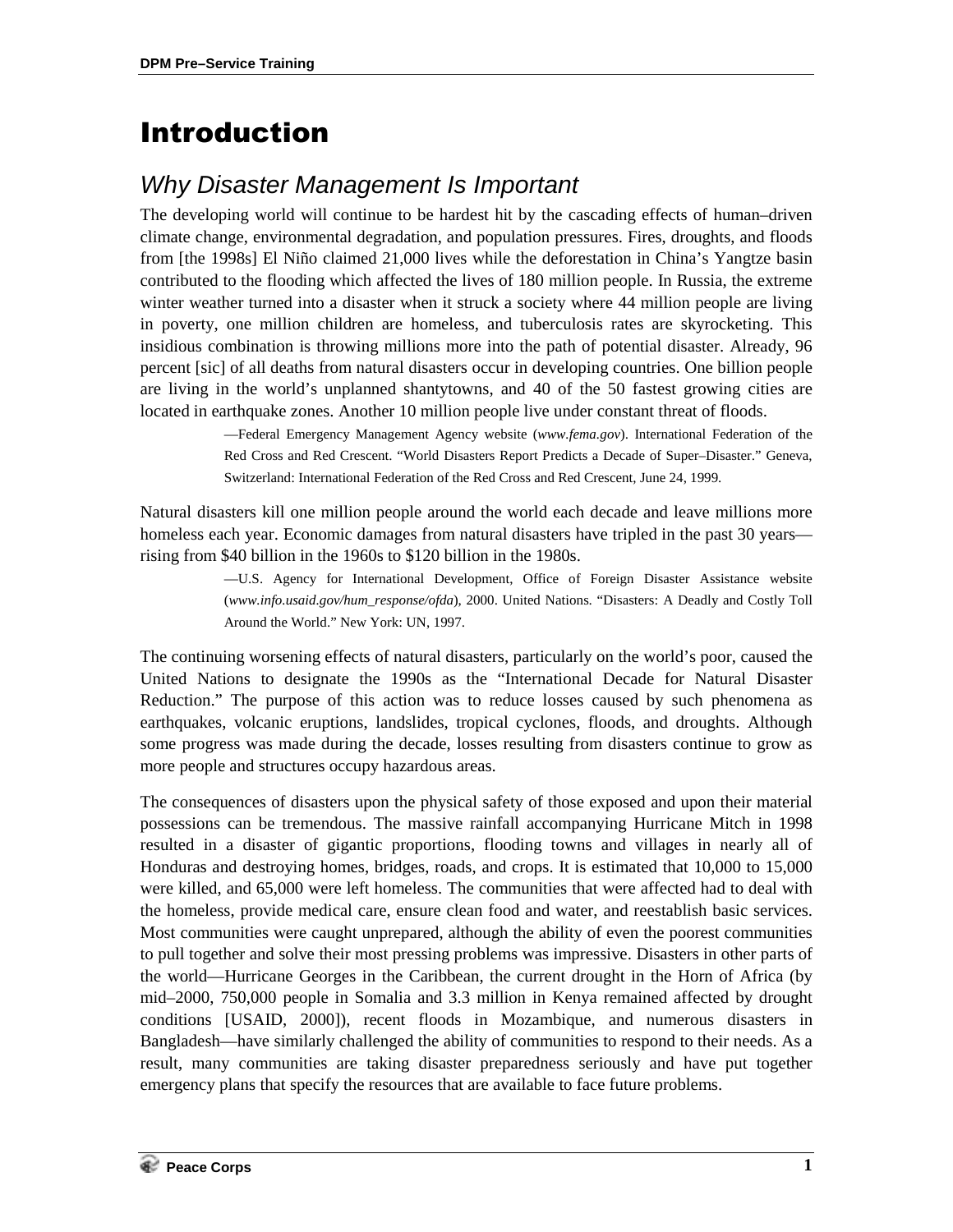Hurricanes Georges and Mitch underlined once again the importance of natural disaster preparedness and mitigation (DPM) and the role that Peace Corps Volunteers can play in encouraging their communities to better prepare for and mitigate the impact of natural disasters. In response to Hurricanes Georges and Mitch, Peace Corps/Haiti and Peace Corps/Honduras, with assistance from several Crisis Corps Volunteers, developed Pre–Service Training (PST) and In– Service Training (IST) modules for their Volunteers. This module draws on their work. Special recognition for the PST goes to Ellen Izaguirre, former training director for the Peace Corps.

Peace Corps country staff are strongly encouraged to adapt the training design to the specific post conditions and the needs of the Volunteers and to look for opportunities to promote the topic as important and relevant to the communities where Volunteers serve, as well as for the Volunteers' personal safety.

### Purpose, Goals, and Objectives of the Pre–Service Training

Volunteers live and work in communities that may be especially affected by natural disasters because they are often in developing countries. They can and do make an enormous difference to the people within these communities. The purpose of this Pre–Service Training (PST) is to provide an introduction to and an overview of disaster management to minimize the risk of loss of life, negative economic impacts, and other potential effects of disasters.

This training aims to help provide Volunteers with information that they can use during their service to help protect themselves and others. These materials are intended not only for those whose jobs focus on environmental work but also for health workers, agricultural extensionists, teachers, and others who might benefit in natural disaster–prone communities. PST activities such as this one focus on basic information, knowledge building, and safety. The IST module provides more indepth information on how Volunteers may be useful before and after a natural disaster occurs.

The goals of the Pre–Service Training are to increase Volunteers' ability to:

- 1. Maintain their own safety and security during emergency and natural disaster situations; and
- 2. Help communities to develop preliminary preparedness plans, institute mitigation measures, and increase their capacity to cope with disaster situations.

The objectives of Part One of the PST are to:

- 1. Strengthen the ability of Volunteers to maintain their own safety and security during emergency and disaster situations; and
- 2. Identify the elements of the disaster cycle and key actions to take at its various phases.

The objectives of Part Two of the PST are to:

- 1. Increase Volunteers' understanding of their individual communities' historical settings and conditions with regard to specific types of hazards/disasters;
- 2. Increase Volunteers' understanding of what their communities need to do to prepare for a disaster (based on a community risk analysis); and
- 3. Increase Volunteers' ability to conduct a community risk analysis.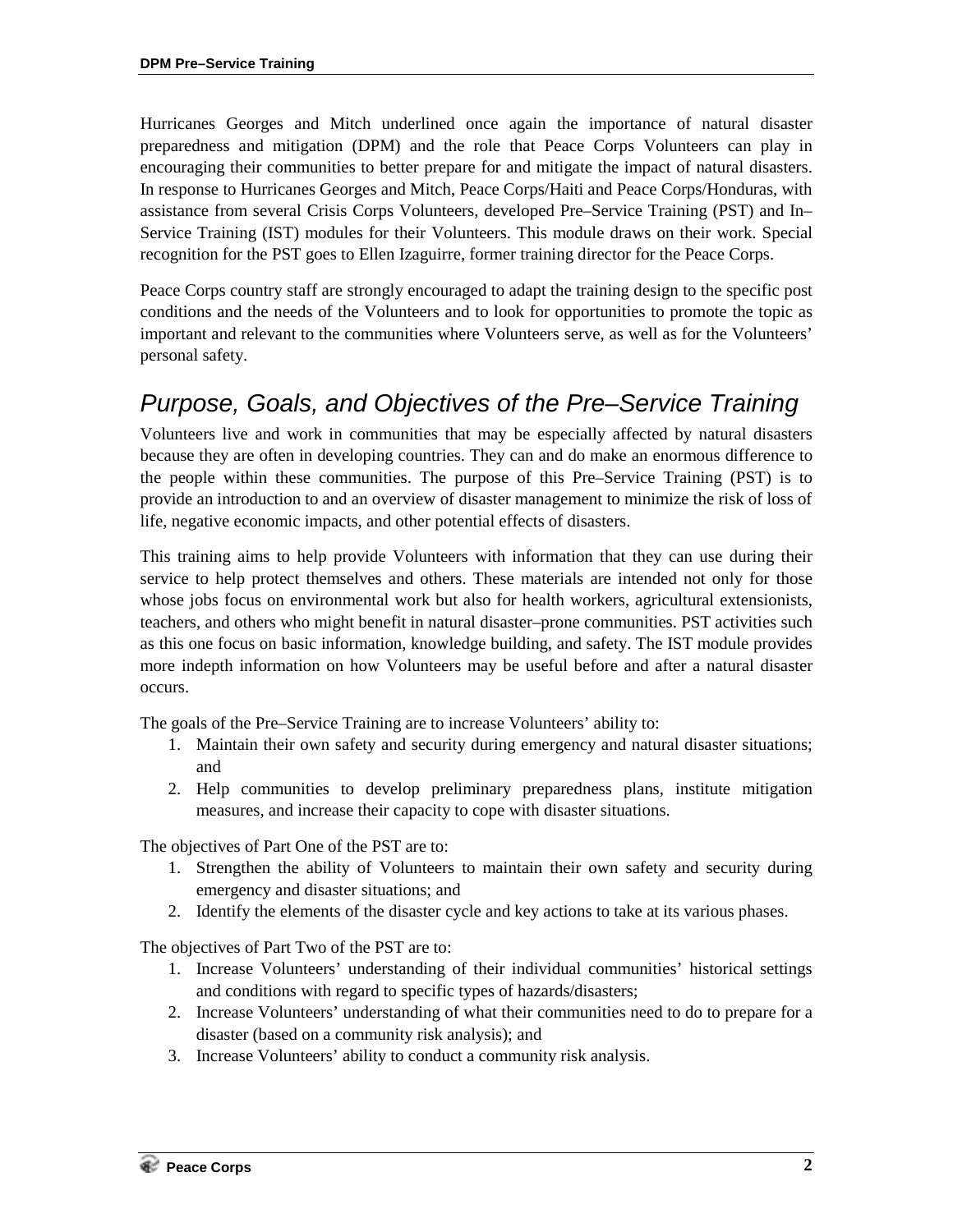### Who Is This Module For?

This module is presented in such a way that Peace Corps trainers with general or technical backgrounds (whether they work in the environment, agriculture, education, or community development fields) can be trained to conduct this workshop and present the information. Some trainers will use all or most of these exercises, and others will use only selected parts. In either case, trainers will probably wish to supplement sessions from the module with additional information and/or sessions of their own. The materials can be used with any Trainee group (the primary audience) that Peace Corps staff believe it is important to reach with this information. This is true whether the Trainee group has a technical or generalist background.

### How To Use This Module

Trainers can use this module in different ways, depending on a variety of factors, including:

- The background of the Trainees;
- The particular jobs Trainees are being prepared for; and
- The trainer's own background and experience.

Depending upon these variables, the trainer may choose to include all sessions in the module in the technical training component of the PST or may use selected parts of the module and combine it with additional materials. Experienced trainers may prefer to use some of their own training materials to cover certain topics and then add topics that are not addressed.

Trainers may be able to use some exercises as they are designed, with little or no adaptation. For others, they may want to cover the topics addressed, but you may want to make changes to the exercises. The goal is to address as many of the key topics as are relevant to the Volunteers' situations. The specific needs of every PST cannot be met in a generic module.

### How Is the PST Module Organized?

This module consists of four sections:

- 1. The Trainer's Guide.
- 2. Part One: Disaster Preparedness and Mitigation.
- 3. Part Two: The Role of the Volunteer in Disaster Preparedness and Mitigation.
- 4. The Appendices: Background and Reference Material.

In general, this module is intended to offer a balance between the technical and practical aspects of disaster management. Part One provides an overview of basic information, such as terminology, historical events, theoretical information, and relevant background. Part Two provides the Trainees with skills training and a chance to practice newly acquired skills in the classroom and in the field. The materials are organized so that earlier sessions prepare participants for subsequent ones. Each part of the module builds on previous components.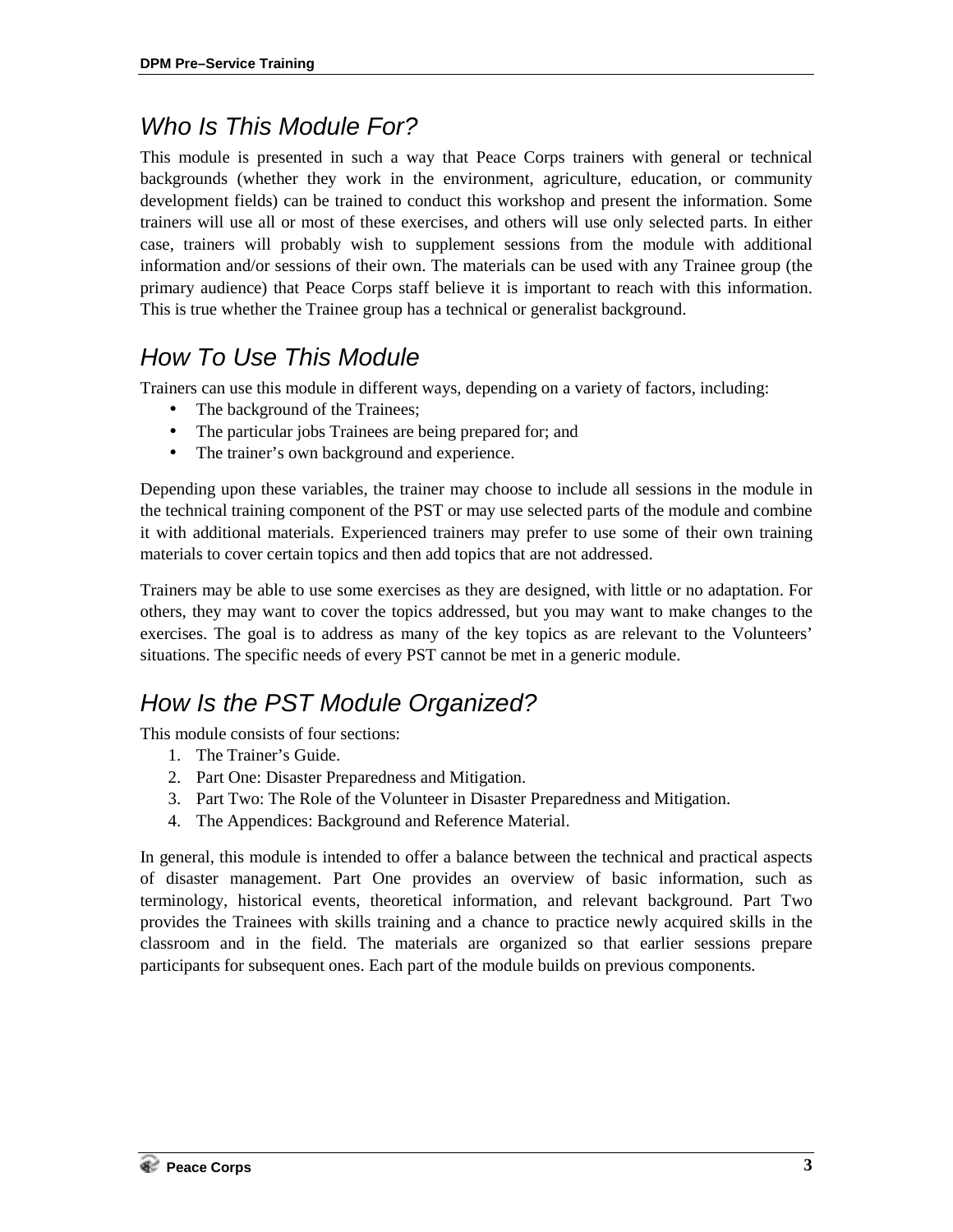### Content of the Module: An Overview

The Trainer's Guide contains an overview of the module, including purpose, design, and audience. It provides a brief synopsis of each section's content and notes on delivering the sessions.

### **Part One: Disaster Conditions—Disaster Preparedness and Mitigation**

Part One provides an overview of natural disasters and disaster management. The sessions in Part One provide Trainees with fundamental information about natural disasters and how to respond to them and allow Trainees to call on information familiar to them to better understand the conditions in their host country. The exercises in Part One assist Trainees to identify what is important to ensure their own safety, minimize human impacts, and respond appropriately should a natural disaster occur. The trainer should feel free to supplement the information in the training module by speakers and audiovisual presentations.

### **Part Two: The Role of the Volunteer in Disaster Preparedness and Mitigation**

This section contains important hazard and disaster information that will probably be new to most generalists. If you have a group of specialists with disaster management expertise, you may be able to skip some sessions in this part. However, if the specialists have not encountered certain natural disasters or conditions similar to those prevalent in the host country, most of the analysis and mapping exercises—key technical foci—will still be relevant.

Before Trainees begin to work in a disaster management program, they first need to understand the setting or context in which they will be working. The section provides a review of the related terminology and builds on the knowledge gained by Trainees thus far. The Trainees begin the important work of gathering general information about the community, its past and possible future hazards, and approaches to disaster management. They then will need additional exposure to ideas and methods that are introduced in the IST.

### **Notes on Delivering These Sessions**

The most important suggestion for trainers is to read each session or exercise, including the trainer notes and Trainee handouts, well in advance. Advance reading will help trainers to determine what information is relevant. It also will help you decide if you need to make changes or if you can deliver the exercise as it is written.

Some or all sessions may need to be amended to suit the specific needs of a particular PST. Changes should be made as part of preparation. These changes might need to be made in response to:

- Prior background and skill level of the training group;
- The kind of work Volunteers will be doing;
- The amount of training time available;
- The availability of other sessions that have covered similar topics;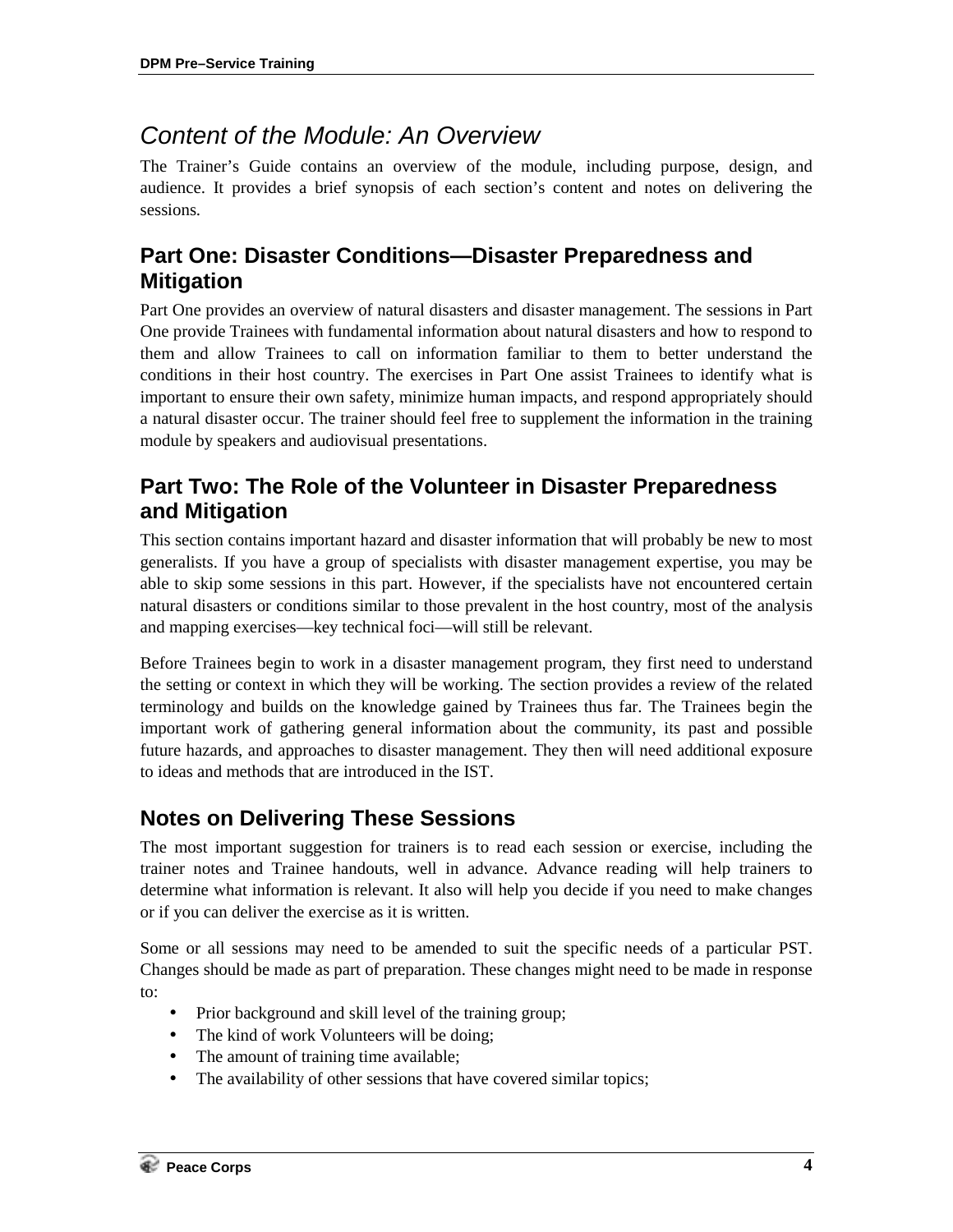- Circumstances in the Trainees' community/country, including a history of natural disasters; and
- Nature and availability of training staff and other resources.

Each session includes the following components:

| <b>OVERVIEW</b>    | A description of the key content of the session and its importance.<br>Include some or all this information in the overview and objectives in the<br>introduction of the session in Step 1 of your delivery.                                |
|--------------------|---------------------------------------------------------------------------------------------------------------------------------------------------------------------------------------------------------------------------------------------|
| <b>OBJECTIVES</b>  | Two or three brief statements describing what Trainees will accomplish<br>as a result of the session.                                                                                                                                       |
| <b>TIME</b>        | The times given are approximate. Trainers should read through the steps<br>and estimate how long each will take, given their particular<br>circumstances.                                                                                   |
| <b>STAFF</b>       | This heading only appears if resource people, such as Ministry of Health<br>(MOH) or other country officials, current Volunteers or staff, or<br>additional training personnel are needed to conduct the session.                           |
| <b>MATERIALS</b>   | Materials necessary for the sessions are listed here. Handouts listed in<br>this section are found at the end of the session unless they are to be<br>prepared by the trainer.                                                              |
| <b>PREPARATION</b> | This section is included only if any special preparation is required to<br>conduct the session.                                                                                                                                             |
| <b>DELIVERY</b>    | <b>Step 1</b> in all these sessions is an explanation of what the activity consists<br>of and why the particular knowledge or skill is needed by Trainees. The<br>session should be related to earlier and later sessions in the training.  |
|                    | Remaining Steps: Read through the various steps carefully so that you<br>understand the flow of the session. Try to anticipate any problems or<br>questions that may arise at each stage. You may choose to eliminate or<br>add some steps. |
|                    | Closing: Close each session with some type of review of the major<br>points.                                                                                                                                                                |
| <b>RESOURCES</b>   | If there are particular publications or other materials that might be<br>helpful in preparing the session and/or useful as references during the<br>session, they are listed here.                                                          |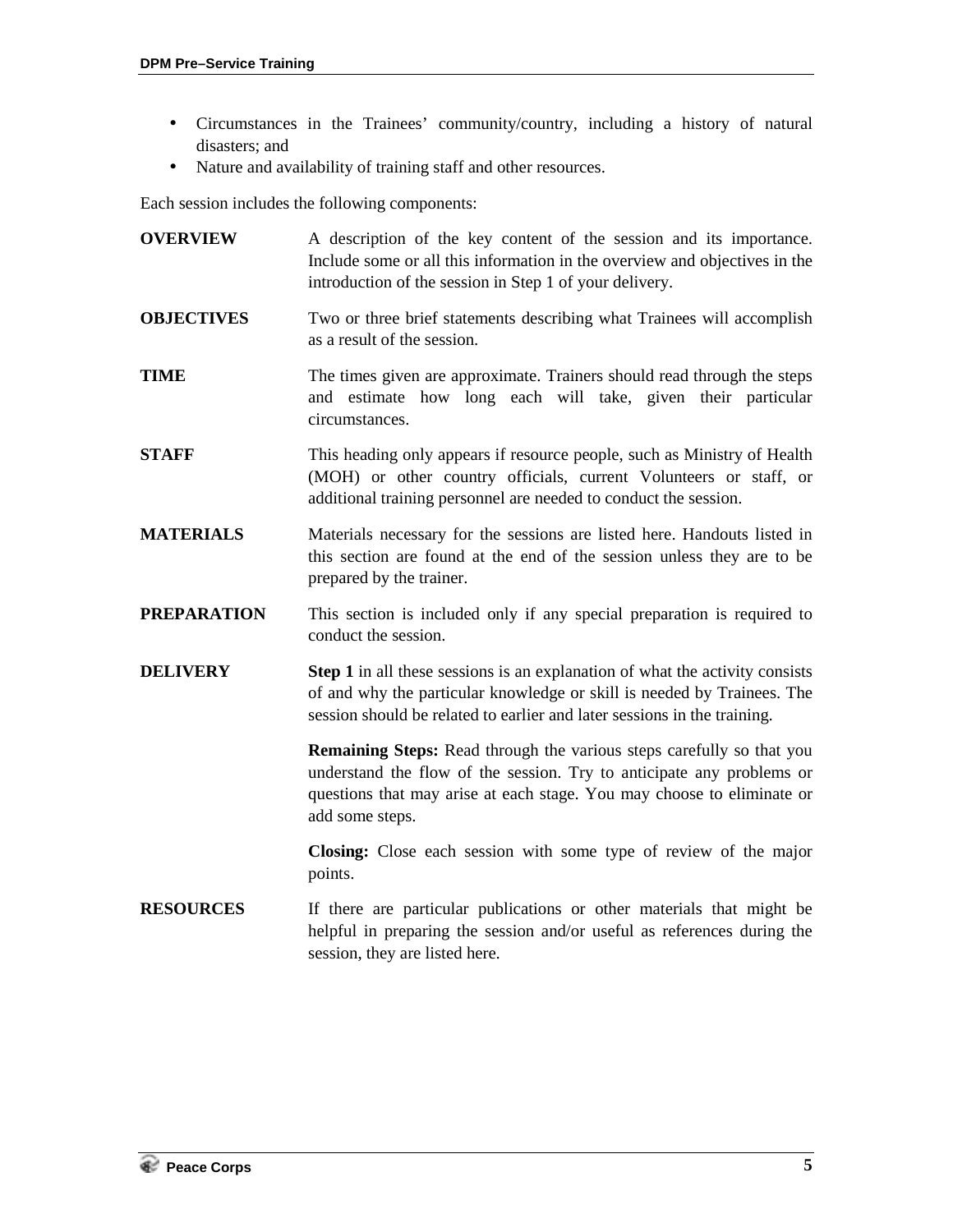### **Schedule of Activities**

| <b>Sessions</b>                                                                                                        | <b>Estimated</b><br><b>Time</b>                          | <b>Exercises From the</b><br><b>Manual</b> |
|------------------------------------------------------------------------------------------------------------------------|----------------------------------------------------------|--------------------------------------------|
| <b>Part One: Disaster Preparedness and Mitigation</b><br>Overview of Disaster Management<br>1.                         | 45 min.                                                  | Part One, Session 1                        |
| Overview of Disaster Preparedness and<br>2.<br>Mitigation                                                              | 1 hr. 45 min.<br>$2$ hrs.                                | Part One, Session 2                        |
| <b>Volunteer Safety and Security</b><br>3.<br>Part Two: The Role of the Volunteer in Disaster                          |                                                          | Part One, Session 3                        |
| <b>Preparedness and Mitigation</b>                                                                                     |                                                          |                                            |
| Review of Basic Disaster Terminology and<br>1.<br><b>Historical Events</b>                                             | 2 hrs. 30 min.                                           | Part Two, Session 1                        |
| <b>Preparation for Community Natural Disaster</b><br>2.<br>Vulnerability Analysis and Mapping (plus field<br>research) | 2 hrs. class<br>time; $3 \text{ hrs.}$<br>field research | Part Two, Session 2                        |
| Preparation for Community Field Research (plus<br>3.<br>field research)                                                | 2 hrs. class<br>time; 3 hrs.<br>field research           | Part Two, Session 3                        |

After the completion of these PST sessions, Trainees will have a basic knowledge of natural disaster management issues. They will have information about how to protect themselves and others as well as the preliminary skills they need to identify their communities' vulnerability to natural disasters. Finally, they will be able to begin the process of organizing for disaster preparedness. This preliminary knowledge and skills can be further enhanced through the In– Service Training.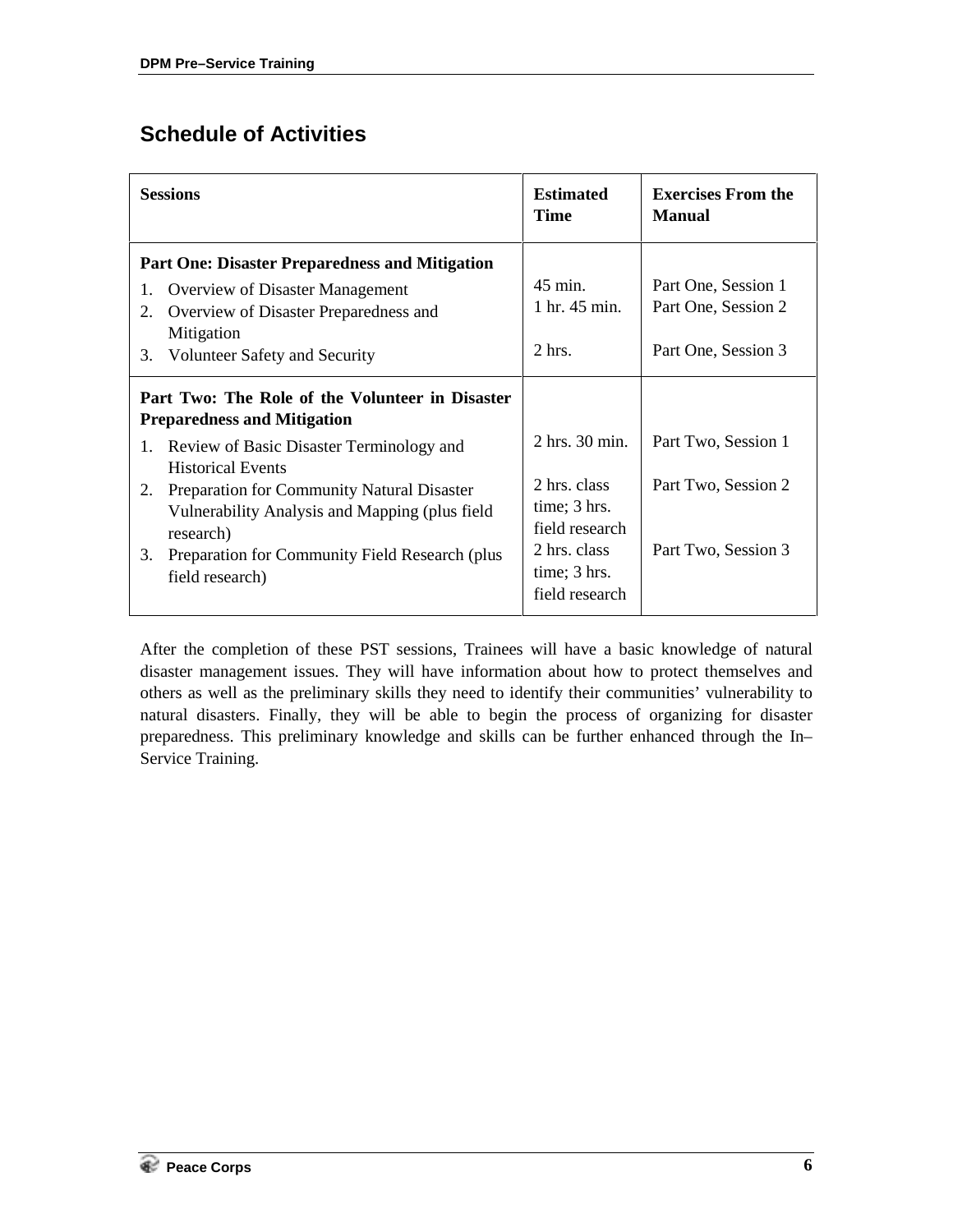# **Part One: Disaster Preparedness and Mitigation**

### **Introduction**

Part One introduces the principal aspects of disaster preparedness, mitigation, and management in–country. It also examines the various types of responses that can occur.

### Summary of Sessions

**Session 1: Introduction to Disaster Management.** This section contains an introduction to disasters and disaster management and then leads Trainees into a clearer understanding of the goals and objectives of the Peace Corps' disaster management training.

**Session 2: An Overview of Disaster Preparedness and Mitigation.** This section contains information about the anatomy of disasters: the disaster cycle and the actions that need to occur during each phase of the cycle.

**Session 3: Volunteer Safety and Security.** This section focuses on how Volunteers can maintain their safety in the face of possible disasters.

All Trainees interested in disaster management need to understand the differences in approaches to and attitudes toward hazards and/or deleterious impacts. This will help the Trainees plan for and deal with reactions that they might encounter during the development of disaster prevention and mitigation programs. This focus preferably should have already been addressed; if not, some commentary should be made by the trainer or associate Peace Corps director (APCD) at the beginning of the session.

# When Should These Sessions Be Conducted?

The determination of when to provide technical training on disaster preparedness and mitigation depends on the country and the likelihood of natural hazards in that country as well as on the makeup of the group of Trainees who are assigned there. In countries in which the likelihood of disaster is high, the subject is more pressing and is more likely to generate high interest. It will be up to the trainer—in collaboration with the country Peace Corps director and/or appropriate APCDs—to determine the timing of this technical training. Because Session 3 pre–supposes some familiarity with the country, this training probably should not occur before the midpoint of PST.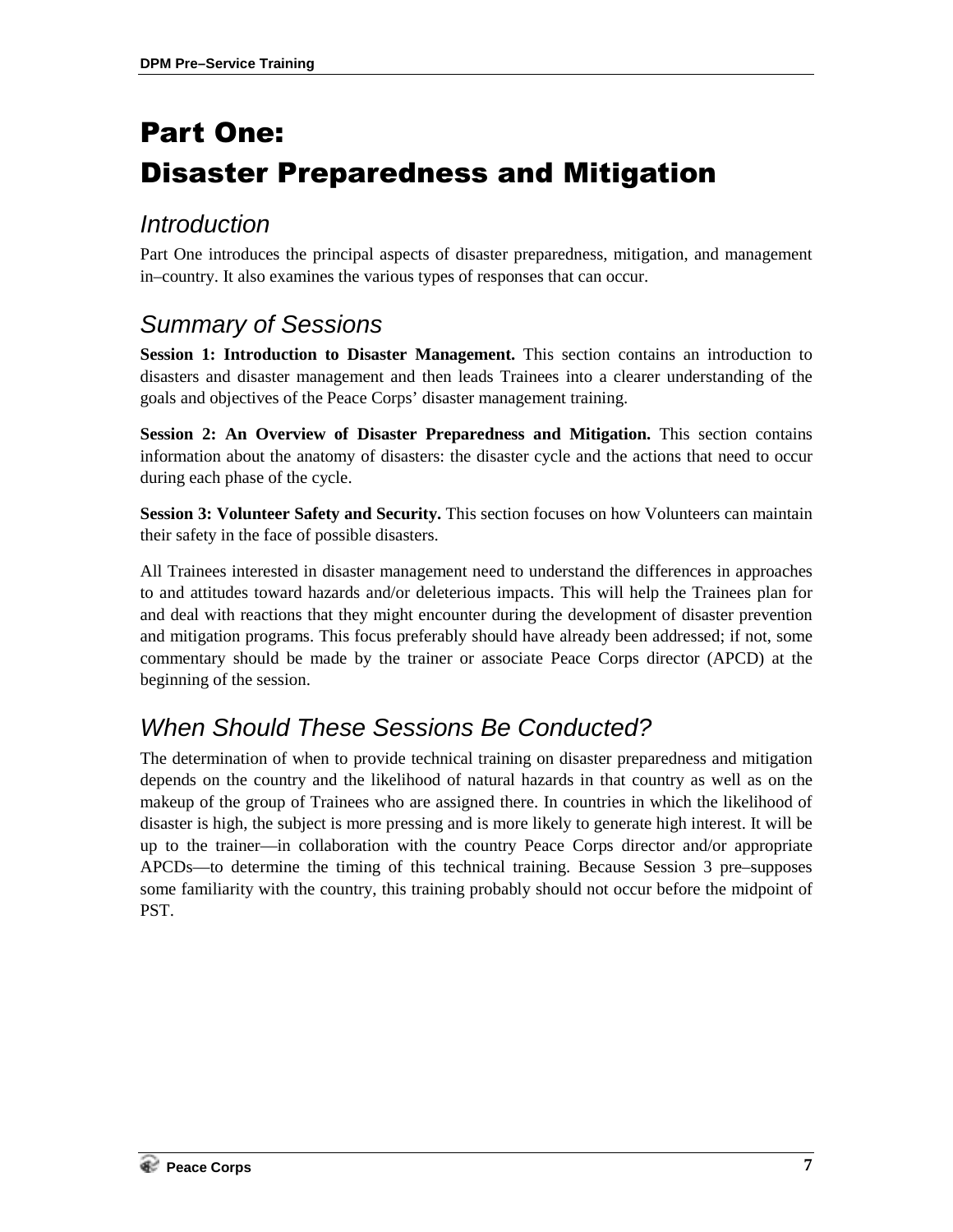# Session 1: Introduction to Disaster Management

### **Overview**

This session provides a general introduction to natural disasters and provides more specific information about them. It discusses hazards that are most likely to strike the country and the specific local vulnerabilities. (The terms "hazards" and "country" are identified in each post's Emergency Action Plan [EAP], which also provides instructions for Volunteers in the event of a disaster or emergency). It reviews country–specific problems or issues that may arise as Volunteers try to deal with disaster management. It provides the basis for the rest of the disaster management training by introducing the important role that individuals can play in disaster preparedness and mitigation.

### **Objectives**

By the end of the session, the Trainees will be able to:

- 1. Identify some of the hazards that may present themselves during a disaster in the Trainees' host country.
- 2. Identify the rationale for and goals of this Peace Corps training and what Trainees can expect to get out of it.



45 minutes

# **Materials**

Prepared Flip Charts

- Goals of Peace Corps Disaster Training
- The Role of the Volunteer in Disaster Mitigation: Part One Primary Objectives

**Handouts** 

- *Pre–Test*
- *True/False Questionnaire*

Other materials to distribute, as necessary

- Volunteer Handbook
- Emergency Action Plan (EAP)

Audiovisual materials/equipment as needed

Blank flip charts and marking pens

# **Staff**

The appropriate APCD or a special speaker should participate at the beginning of the session to emphasize the importance of the topic due to the country's potential hazards and vulnerabilities. The speaker should be selected based on his or her experience or familiarity with both natural hazards and vulnerabilities to disaster in–country. This speaker also can make the connection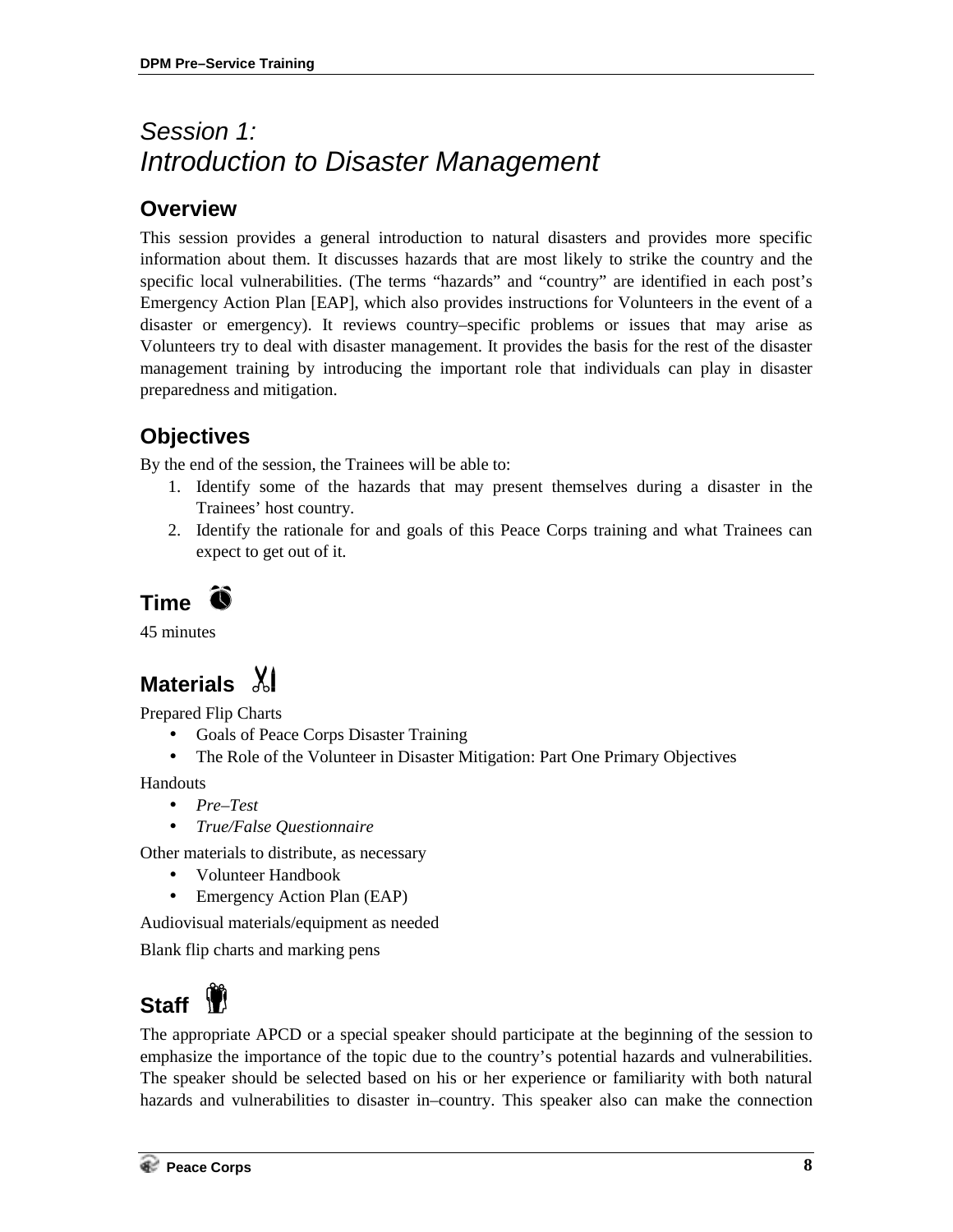between the country's need and the Peace Corps' involvement. Such an introduction will be especially important in countries in which no major natural disaster has happened in recent memory.

# **Preparation**

The trainer should meet with the APCD (or speaker) in advance to review the goals and objectives of the session and to provide an overview of the training program. The trainer should inform the speaker about the general backgrounds and educational levels of the Trainees, provide the speaker with suggestions on information that should be discussed with the Volunteers, and inform the speaker about the types of questions Volunteers may ask. The trainer should also ensure that the speaker includes visual aids that can accompany the descriptive information that will be provided about the types of hazards that occur in the host country. The trainer should find out if the speaker is considering the use of any electronic audiovisual equipment and make necessary arrangements for the equipment and its use. (If needed resources cannot be guaranteed, the trainer should inform the speaker and request that other kinds of visuals be used instead). Finally, the trainer should discuss with the presenter the amount of time needed/available for the presentation (approximately 10 to 15 minutes).

As part of the introduction to this session, the trainer and/or guest speaker may wish to engage the Trainees in completing a true/false questionnaire concerning the general state of disasters in the world. The trainer and/or speaker can change or add statements to the questionnaire to make it more appropriate to the level of the Trainee.

#### Delivery **III**

#### **Step 1.**

- a. Briefly describe the focus of the session, the training atmosphere (i.e., informal, interactive) and generally, the types of activities they can expect to be included during the training. Invite any initial questions.
- b. Explain the *Pre–Test* by noting that it is not really a test but is designed to help Trainees identify what they know and do not know and recognize what they have learned as a result of the training. Let them know that the *Pre–Test* includes a number on the upper right corner only and that no names need be added. When collected, the *Pre–Tests* will be used for training evaluation and improvement purposes and then will be made available to the Trainees. Tell the Trainees to write down their numbers and keep them so that afterward they will know which *Pre–Test* is theirs.

#### **Step 2.**

Distribute and have Trainees complete the *Pre–Test.* They have 10 minutes to fill out the forms.

#### **Step 3.**

Introduce the APCD or guest speaker and explain his or her particular knowledge of the topic.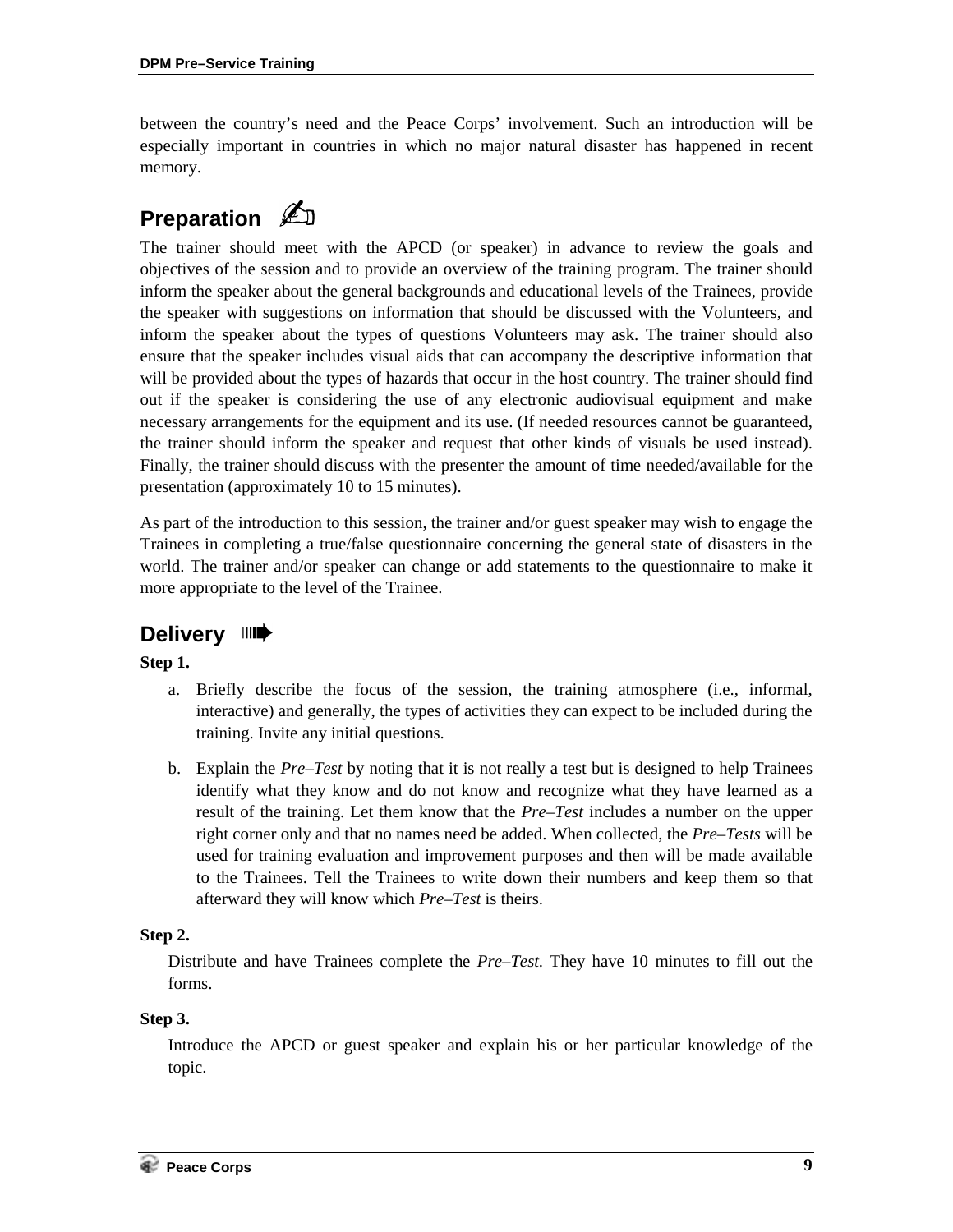(Optional) Provide the context for guest speaker's discussion of hazards in the host country, by highlighting the general state of disasters in the world. Distribute the handout *True/False Questionnaire on the General State of Disasters in the World* and have Trainees complete it. The guest speaker should reveal the following answers to the questions as part of the presentation: question  $1 =$  false; questions 2 to  $6 =$  true. More complete answers to questions 1 to 3 can be found in Heiberg (from the FEMA website, 1999); more complete answers to questions 4 to 6 can be found in United Nations (from the USAID/OFDA website, 1997). Both complete references can be found on page 15 under the Resources section of this session.

#### **Step 4.**

The speaker should identify the various types of hazards that occur and the types that are most prevalent in the country, using visual aids if possible. Afterward, the speaker might canvas the Trainees and ask each participant to give one word that expresses their reaction to what they just viewed. The speaker should write these words on a flip chart.

#### **Step 5.**

The speaker talks about vulnerabilities: economic, physical, and social.

#### **Step 6.**

- a. After the presentation, the speaker should emphasize that the results of natural hazards do not have to be disastrous. The talk should conclude with the rationale behind Peace Corps' disaster preparedness and mitigation training: to provide the Trainees with the knowledge and skills they need to design and implement strategies that will lessen the devastating effects of natural hazards by decreasing vulnerabilities.
- b. When the speaker is finished, thank him or her.

#### **Step 7.**

Show and discuss the flip chart below.

#### **Goals of Peace Corps Disaster Training**

- 1. To reduce the vulnerability of Volunteers and their host communities in the face of disasters
- 2. To lessen the magnitude of the impact of disasters at the community level
- 3. To encourage resiliency and rapid "bounce–back" after disasters so as to continue positive development efforts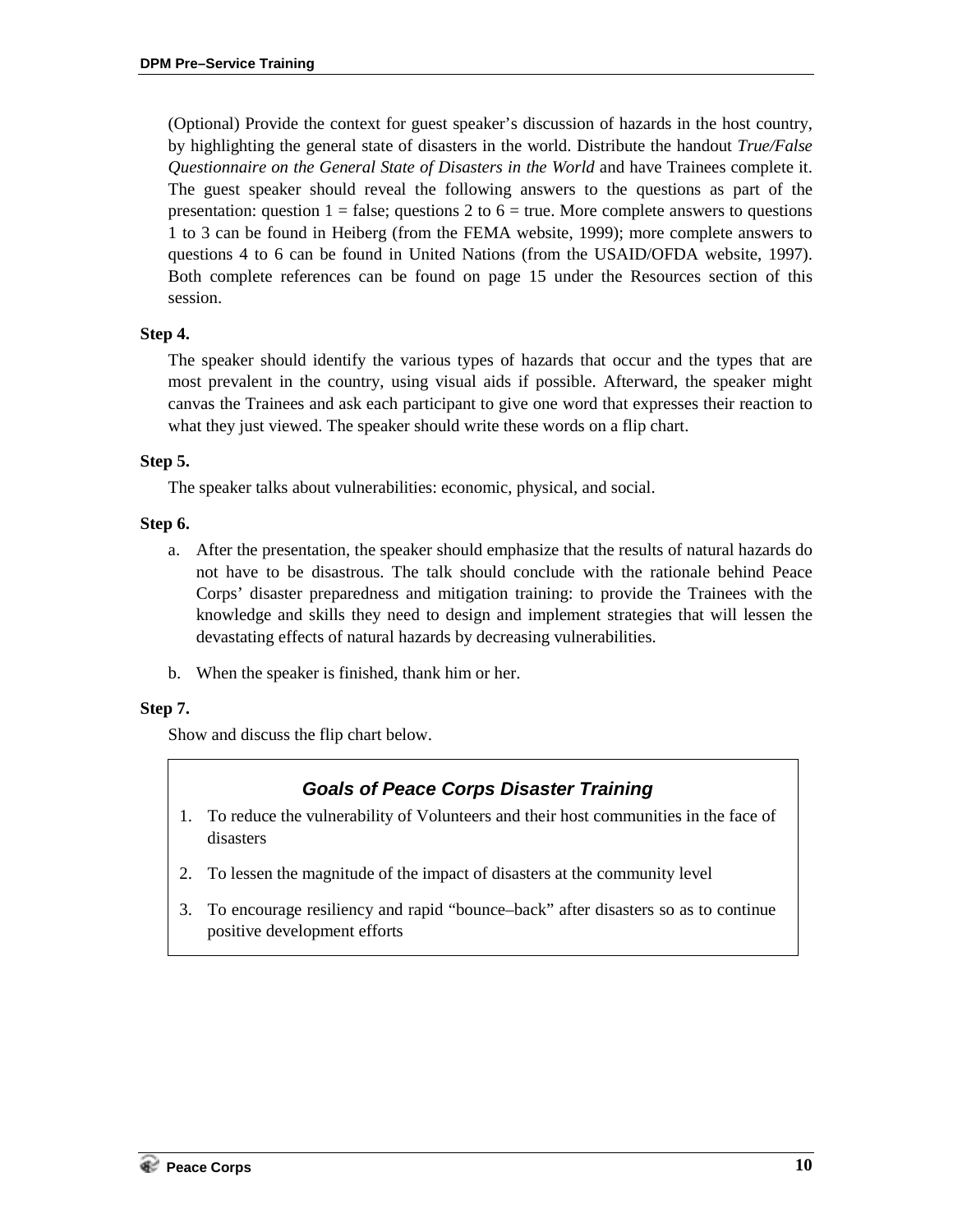Then, show and discuss the following flip chart.

#### **The Role of the Volunteer in Disaster Mitigation: Part One Objectives**

- 1. To strengthen the ability of Volunteers to maintain their own safety and security during emergency and disaster situations
- 2. To identify the elements of the disaster cycle and key actions to take at its various phases

### **Closing**

Ask several Trainees to summarize this first session.

### **Resources**



Federal Emergency Management Agency website (*www.fema.gov*). International Federation of the Red Cross and Red Crescent. "World Disasters Report Predicts a Decade of Super–Disaster." Geneva, Switzerland: International Federation of the Red Cross and Red Crescent, June 24, 1999.

U.S. Agency for International Development, Office of Foreign Disaster Assistance website (*www.info.usaid.gov/hum\_response/ofda*), 2000. United Nations. "Disasters: A Deadly and Costly Toll Around the World." New York: UN, 1997.

*Types of Hazards/Disasters: Effects, Lessons Learned, and Appropriate Actions* (Appendix 1).

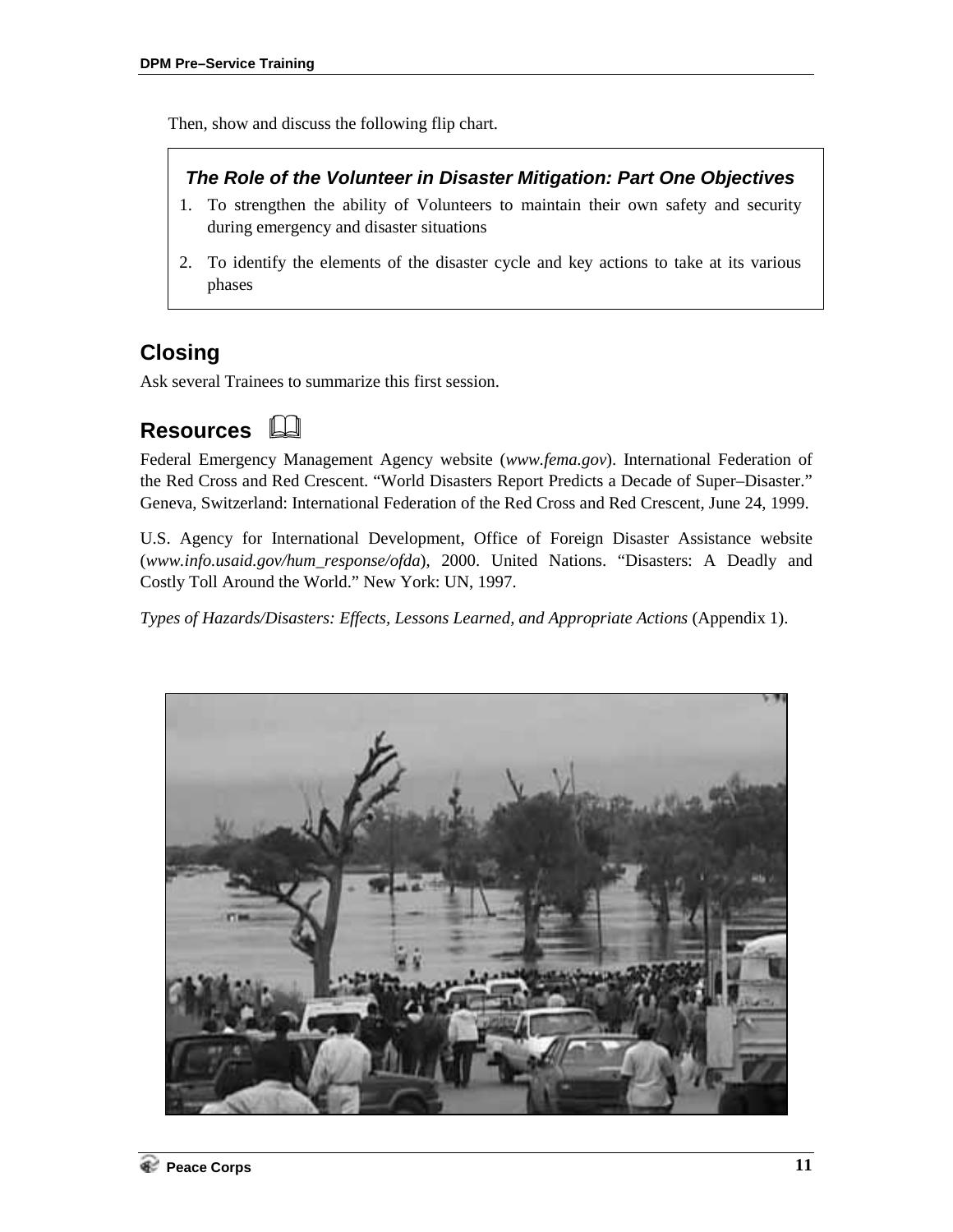# Trainee Handout Pre–Test

### **Participant # \_\_\_**

- 1. How do you think Peace Corps Volunteers can help communities better prepare for and minimize the impact of (a hurricane, earthquake, drought, etc. Choice/s should be country– dependent)?
- 2. Define the following terms:
	- a. Hazard –
	- b. Disaster –
	- c. Emergency –
	- d. Vulnerability –
- 3. Typically, there are actions that one can take BEFORE, DURING, and AFTER a natural disaster. Please identify some activities in each category:
	- Before: a) b) During: a) b) After: a) b)
- 4. What is a community risk analysis?
- 5. Identify some activities that might be included in a community risk analysis in \_\_\_\_\_\_\_\_\_\_\_\_\_\_\_\_\_\_ (name of country).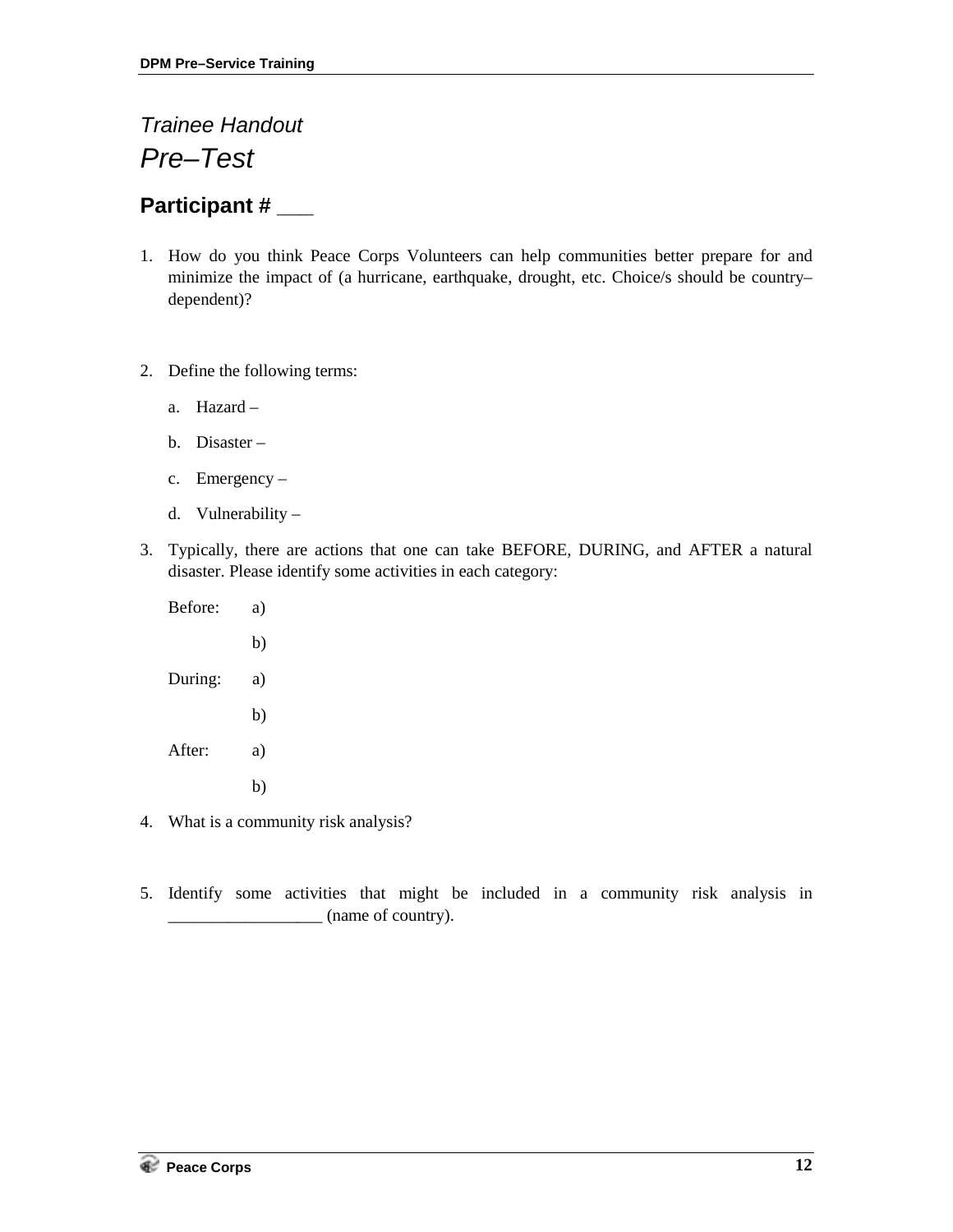# Trainee Handout True/False Questionnaire on the General State of Disasters in the World

- 1. The entire world is hit just about equally in terms of the damage caused by natural disasters. T/F
- 2. Fires, droughts, and floods from the 1998 El Niño claimed more than 20,000 lives. T/F
- 3. Forty to 50 of the fastest growing cities worldwide are located in earthquake zones. T/F
- 4. Natural disasters kill more than 1 million people around the world each decade. T/F
- 5. Economic damages from natural disasters cost more than \$100 billion in the 1990s. T/F
- 6. In many places in the world, long–term suffering from disease and hunger has increased as a result of individual disasters. T/F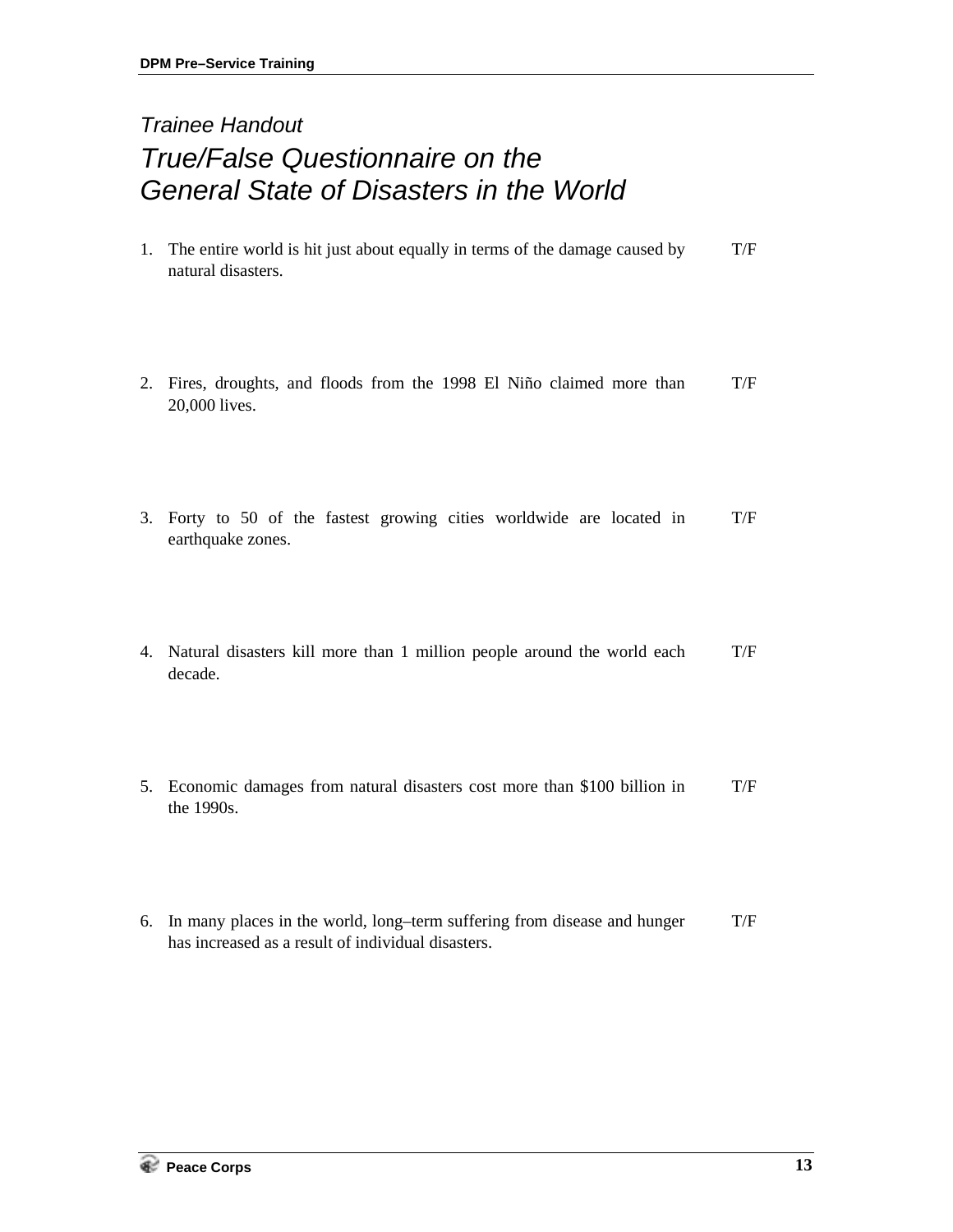# Session 2: An Overview of Disaster Preparedness and Mitigation

### **Overview**

This session gives an overview of disaster preparedness and mitigation issues on a national level. It provides a base from which the Trainees can build their knowledge about natural disasters in general and about the conditions in and responses needed in their host country. It identifies and describes country–specific problems or issues regarding disaster management and the tools that exist to address the problems.

### **Objectives**

By the end of the session the Trainees will be able to:

- 1. Give the accepted definitions of disaster–related vocabulary.
- 2. Identify the elements of the disaster cycle and key actions to take during its various phases.

#### A **Time**

1 hour and 45 minutes

# **Materials**  $\lambda$

Prepared Flip Charts

- Local Terms Pertaining to Disaster Management (one term per page)
- Definition of Hazard
- Definition of Disaster
- Definition of Vulnerability
- Definition of Risk
- Definition of Emergency
- Diagram of the Disaster Cycle

Handouts

- *News Release on Disaster Response in the United States*
- *The Disaster Cycle*
- *Types of Hazards/Disasters: Effects, Lessons Learned, and Appropriate Actions* (applicable selections from Appendix 1)
- *The Full Range of Effects of Drought* (Appendix 2)

Blank flip charts, marking pens, and masking tape

# **Preparation**  $\mathbb{Z}_D$

Check with Trainees prior to the session to identify those who have experienced natural hazards and/or disasters and who would be willing to share their stories and insights.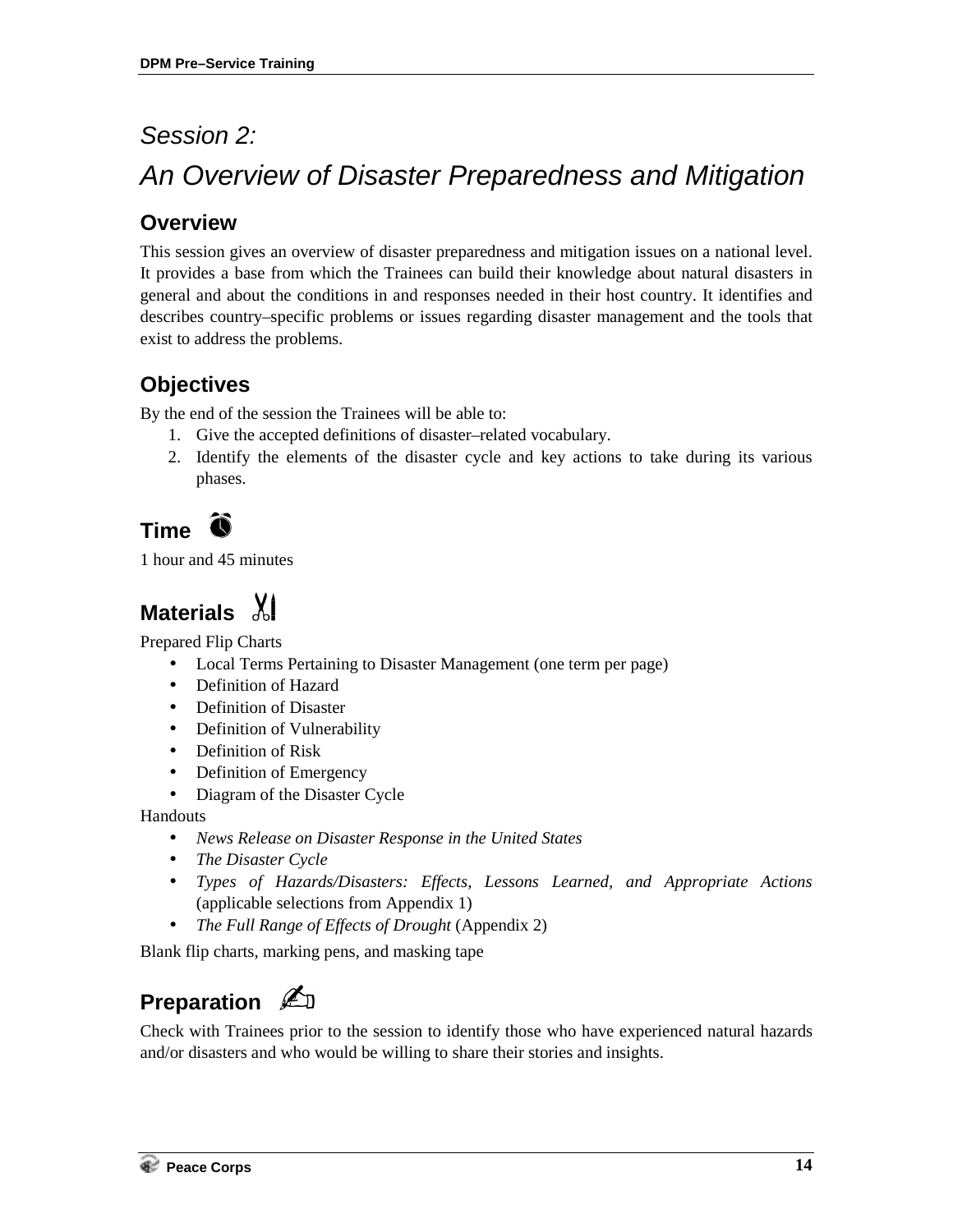On flip charts, write words on separate flip chart pages that are used in the local language and that pertain to disaster management, such as "hazard" and "disaster." Place the English translation in parentheses next to each word.

For each disaster–related term below, prepare a flip chart page with its definition. Consider the sample probes below in planning ways to stimulate discussion among Trainees about the terms.

#### **Word Probes and Definitions**

#### **HAZARD**

#### PROBES

- What hazards are we most likely to encounter in our host country?
- Did you face any of these hazards where you lived in the United States?
- Do all hazards cause human disasters? Why or why not?
- Can natural hazards or disasters be prevented? (*Not with our current knowledge perhaps in the future*)

 *(The key is that the event takes place in an area of human settlement.)* 

DEFINITION: A natural phenomenon or event that may cause physical damage or economic loss or may threaten human life and well–being if it occurs in an area of human settlement. A hazard can cause catastrophic events in places where there is no human settlement, such as when a forest fire destroys a national park.

#### **DISASTER**

PROBES

- How should a disaster be defined, that is, how is it different from a hazard? (*Human consequences*)
- In the face of a lack of preventive methods, what can be done? (*Ensure long–term planning.*)
- What can be gained with long–term planning? (*Reduction of loss of life, livelihood, and property*)

DEFINITION: A serious disruption causing loss of life and property that exceeds the ability of the affected society to cope using its own resources. This is a catastrophic situation where normal life is severely affected.

#### **VULNERABILITY**

PROBES

- What physical conditions place people at greater/lesser risk? *(roads, buildings)*
- What medical conditions? (*disability, mobility, blindness*)
- What social or cultural conditions? (*elderly, monolingual households, women versus men, children)*
- What economic conditions? *(insurance, etc.)*

*Continued*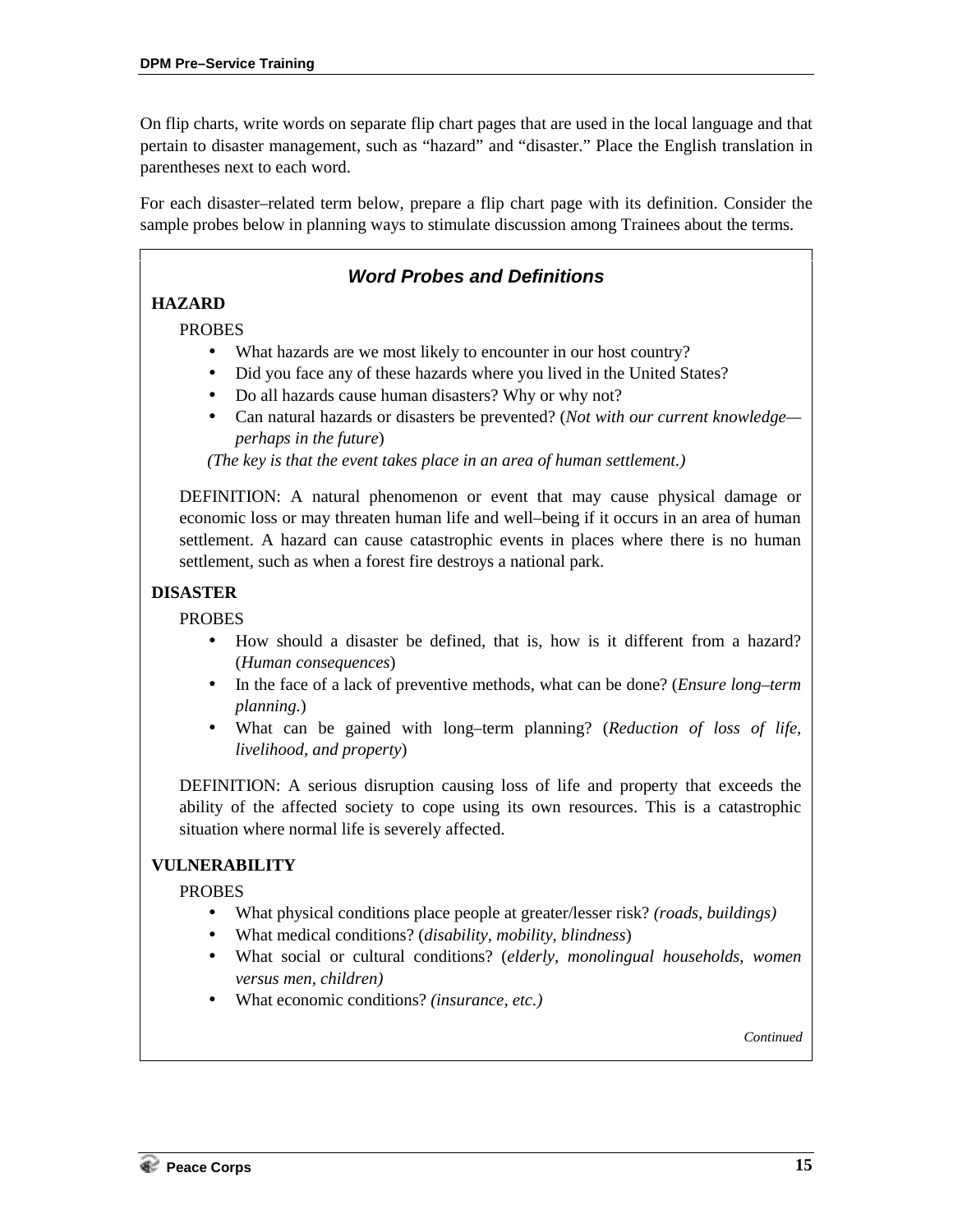DEFINITION: Susceptibility to the negative consequences resulting from a natural disaster. The many types of vulnerability include physical or material vulnerability (housing, infrastructure), social/organizational (social inequality, institutional capacity), and motivational/attitudinal ("can–do" attitude versus fatalism).

#### **RISK**

DEFINITION: In disaster management, risk is defined as hazard + vulnerability

#### **EMERGENCY**

#### **PROBES**

- If you live in [a relevant geographic area], what is a hazard that you face every year? (*e.g., hurricanes*)
- When is the emergency phase of a (hazard)? (*When it is approaching and touches land*)
- When is a hurricane that touches land in [a relevant geographic area] a disaster? (*When lives and property are lost, when the power goes out, when the water and phone lines are destroyed, etc.)*
- If that hurricane had gone back out to sea before touching land and just wound itself down without causing any damage, would it have been a disaster? (*No*)
- Even though this time the hurricane did not hit land, was there still an emergency? (*An emergency situation existed during the period of time that it was predicted that the hurricane would touch land.*)
- What kinds of activities were going on in [a relevant geographic area] at that time? (*Evacuating people, securing buildings, stockpiling food, etc*.)

DEFINITION: The phase of the disaster during which lives and/or livelihoods are at risk and if action is not taken, lives will be lost.

Create an enlarged drawing of the disaster cycle diagram on a flip chart page. Make sure there is enough space for you to make notes on the flip chart based on Trainee discussions.

Review the resource information on the types of disasters (Appendices 1 and 2). Select those disasters that are applicable to the host country and copy the information as a handout. (Additional information is in the EAP).

### **Delivery IIII**

**Step 1.** 

- a. Explain that the training will now address the specific issues of natural disasters and disaster management in the country.
- b. Ask one or more Trainees who have experienced a disaster to share their experiences and/or provide examples of what happened in a Peace Corps host country.
- c. Distribute information about the types of disasters that apply in the host country and allow Trainees a few minutes to review the material.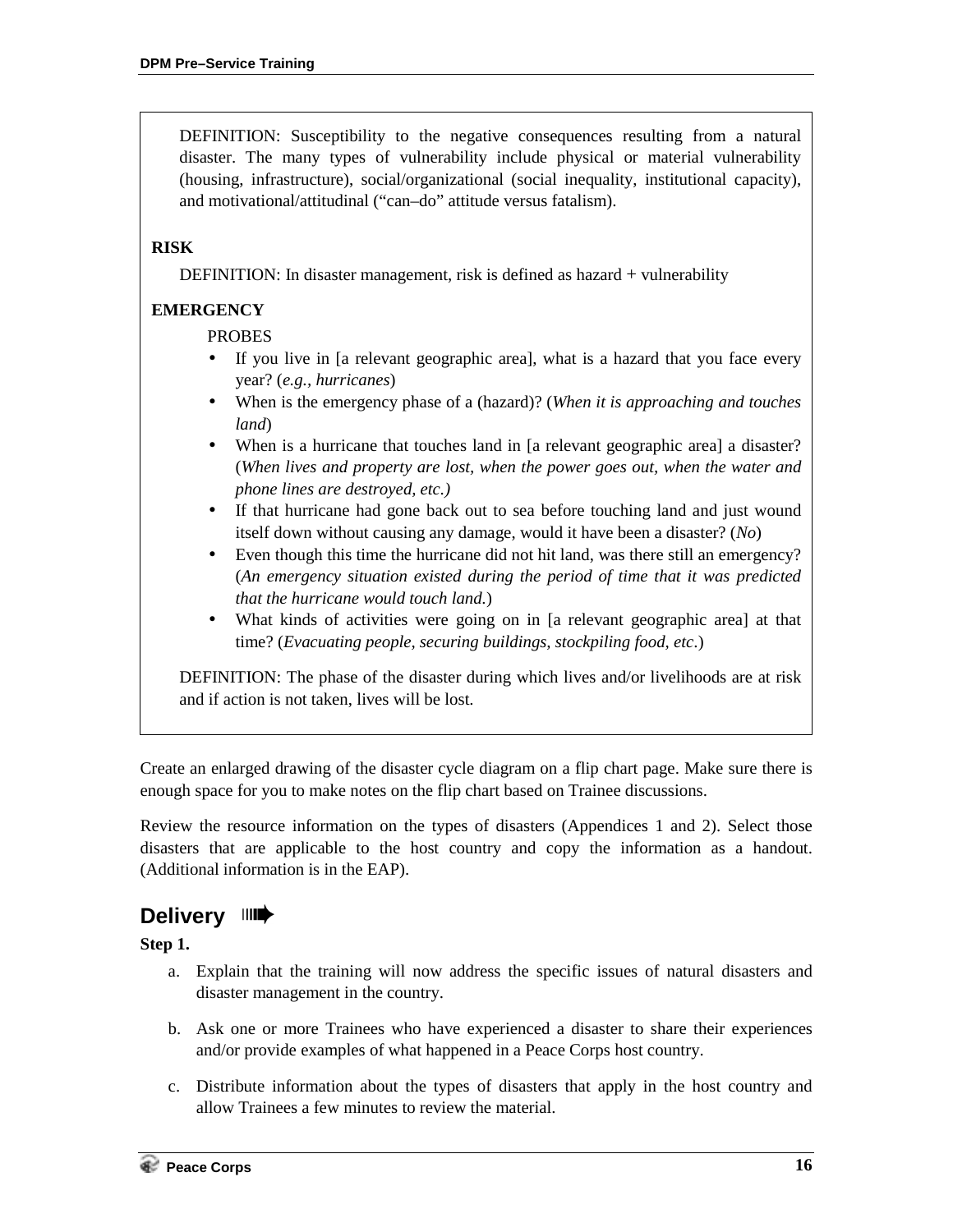#### **Step 2.**

Reveal the flip charts of vocabulary words. Discuss the definitions by asking Trainees, first, what comes to mind with each word. For example, "What comes to mind when the word, 'Hazard' is used?" Write the responses on the flip chart and tape it up on a wall.

#### **Step 3.**

Probe the Trainees' understanding of each term and then reveal the flip charts with the prepared definitions. If there are aspects of the definitions that were not discussed before, clarify them now.

#### **Step 4.**

Reveal the disaster cycle on the flip chart. Tell Trainees that there is an accepted way of looking at and organizing the kinds of disaster management activities that are part of addressing a situation where natural hazards occur.

#### **Step 5.**

Spend about 15 minutes discussing the disaster cycle. Use the following points as a guide:



- Ask Trainees to imagine a disaster in the United States, such as a hurricane in the Gulf of Mexico or an earthquake in California.
- Help the Trainees identify some of the activities that take place during the BEFORE phase that can be labeled as MITIGATION actions (*for example, zoning regulations, watershed management, and setting and enforcing construction standards*). As responses are given, write them in the BEFORE part of the cycle drawn on the flip chart.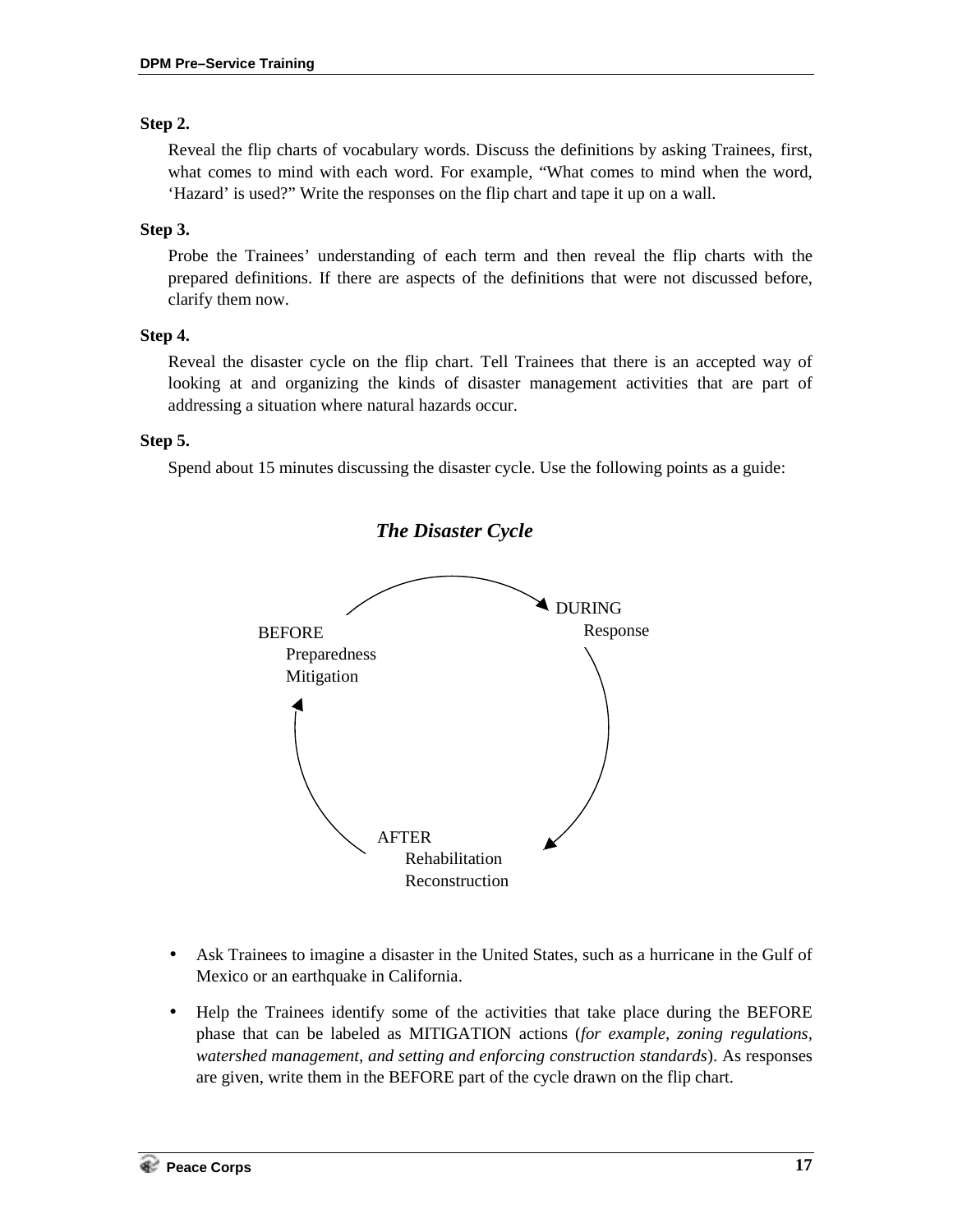- Then, help the Trainees identify activities surrounding the preparedness warning and alert actions in the BEFORE phase (*for example, mass communication of warnings and advisories, evacuations, stockpiling of food and water, boarding/taping of windows, emergency evacuations*).
- Next ask the Trainees to identify activities that take place in the DURING phase by referring to the activities that take place in [a relevant geographic area] during a disaster (*for example, rescue and evacuation activities, National Guard assistance, medical response, shelter setup.)* Write them on the flip chart.
- Finally, refer to the example again, and ask the Trainees what happens AFTER a disaster to get things back to normal functioning. In the United States, the Federal Emergency Management Agency (FEMA) comes in; insurance adjusters move in; basic services are restored; infrastructure is rebuilt; and buildings are condemned. Write the responses on the flip chart next to the AFTER phase of the cycle.

#### **Step 6.**

Distribute and have Trainees read *News Release on Disaster Response in the United States*. Ask them to identify the likely differences between what happens in the United States and what happens in their host country.

#### **Step 7.**

Provide the Trainees with the handout *The Disaster Cycle*. Conduct an imaginary disaster cycle for the host country. Trainees should describe both the activities and what they think those activities would "look and feel like" (*e.g., what preparedness activities would make sense in the country*).

#### **Step 8.**

Finally, ask Trainees if they have any questions.

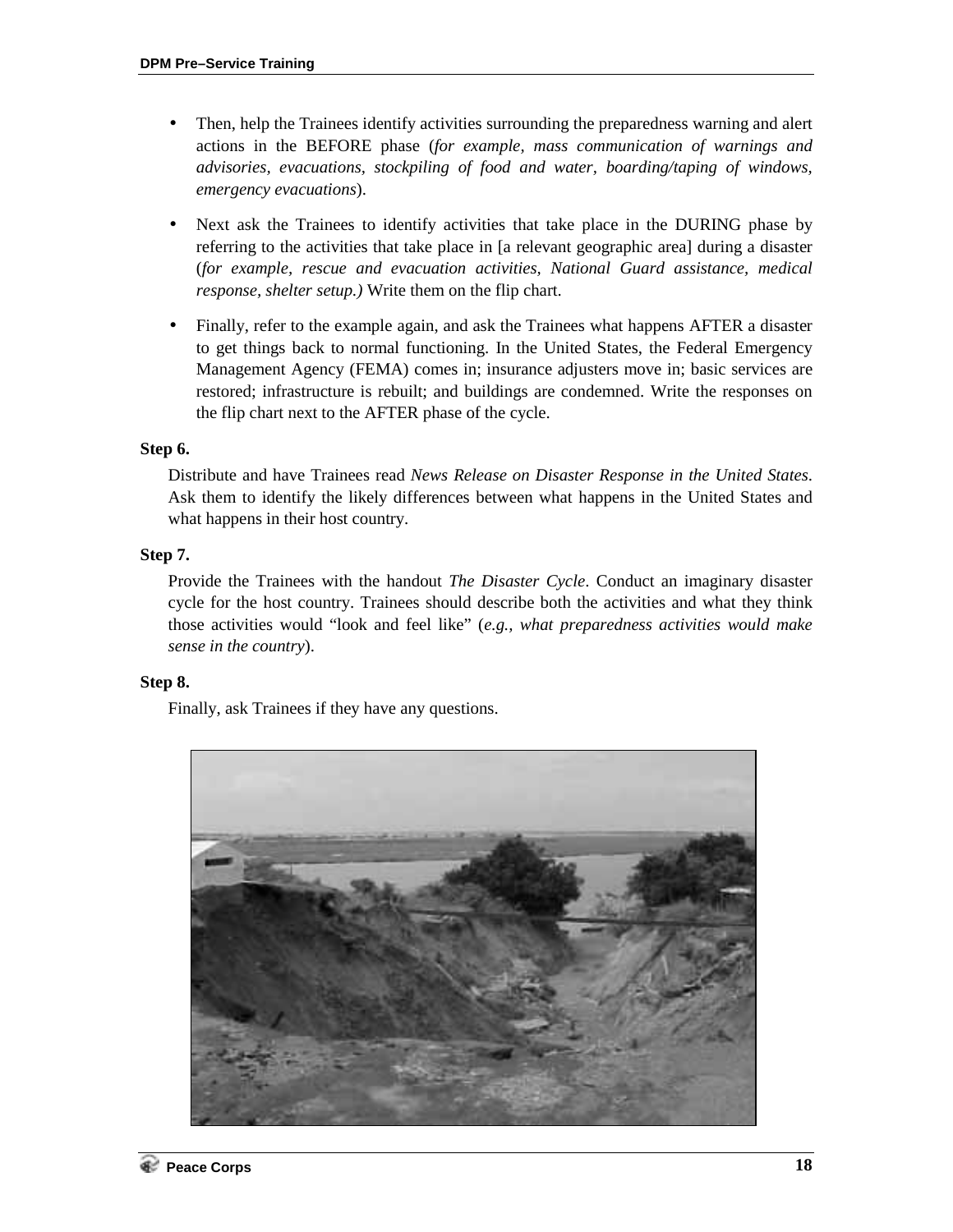# Trainee Handout News Release on Disaster Response in the United **States**

This news release is from FEMA Region X, serving Alaska, Idaho, Oregon, and Washington. It was posted on the FEMA Web site (*www.fema.gov*) on July 29, 1998.

#### **Oregon Targets "Disaster Cycle" Project Impact Up and Running**

Salem, July 29, 1998—Barely 30 days after being invited to join FEMA's newest initiative to reduce the toll in life and property exacted by some of the worst catastrophic disasters of this decade, the State of Oregon is pulling out the stops—extending their own invitations to citizens, business communities, and Government agencies. The new initiative emphasizes forging grass– roots partnerships, prioritizing hazards, pooling resources, and taking action, and according to Oregon Emergency Management Director Myra Lee, it is the only way to break the painful and costly "disaster–repair–disaster cycle."

"I"m sure there's a few armchair quarterbacks out there saying "it's about time," and they're right," said Lee. "The best solutions are simple solutions—and Project Impact is simplicity itself: identify key stakeholders in building disaster–resistant communities, get them together around a little seed money that they will be able to leverage to extended community support, and set them loose! And that seed money is really more symbolic than anything else. I suspect the real success stories in Oregon will be among our "unfunded" Project Impact communities."

David L. de Courcy, Regional Director for FEMA Region X, not only agrees, but takes the concept to "the next level." "It's not necessarily about speed, and there are no special prizes for the "first community on the block" to become more disaster–resistant… unless of course your community gets hit by a major earthquake or an unseasonable flash flood while still in the planning stages," said de Courcy. "Myra Lee is right on the mark. Project Impact is all about forging partnerships, prioritizing key hazards, pooling resources, and taking action. It isn"t "just another grant program," and it isn"t about the money. It's about effective partnering, responsible planning, innovative resource allocation, and taking action before disaster strikes."

The two "official" 1998 Project Impact communities in Oregon, Tillamook and Benton Counties, are both at the starting blocks, alerting stakeholders and identifying resources. Benton County's Emergency Management Council is serving as a core to expand their private/public partnerships, and explore seismic, wildfire, and flood hazards. Tillamook County is likewise focusing on their in–place Performance Partnership Network, promoting community participation through open community forums. Attendees of the upcoming Benton County or Tillamook County Fairs can access Disaster Resistant Community/Project Impact brochures and information sheets at their respective county's information booth.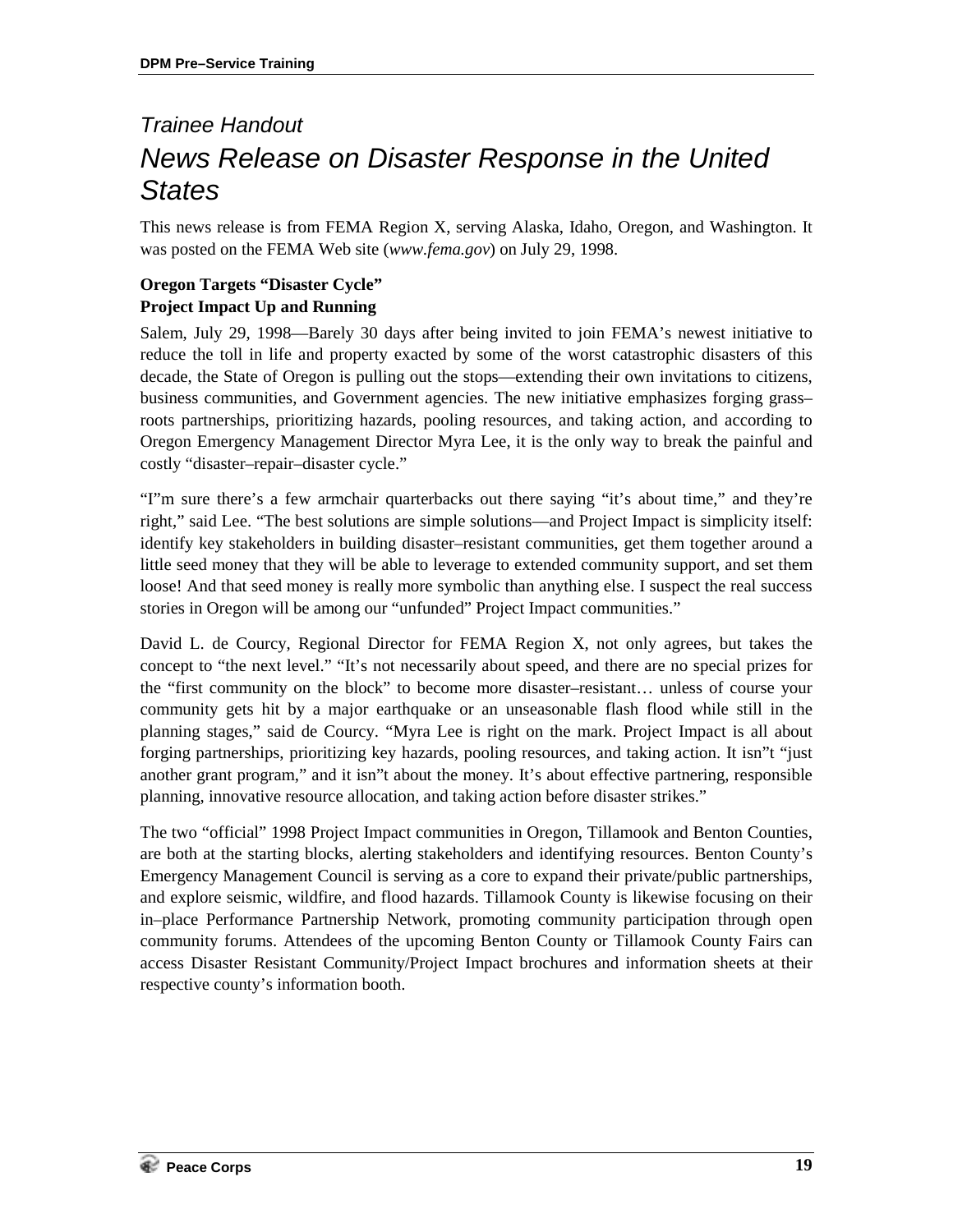# Trainee Handout The Disaster Cycle

Disaster experts tell us that the response to disasters can be conceptualized as a cycle with three phases, BEFORE, DURING and AFTER.

The BEFORE phase is that period of time before a disaster hits, including the time when a warning and/or alert is announced, during which preparation and mitigation activities may take place, with the objective of decreasing people's vulnerability and reducing the negative impacts of disasters. Mitigation activities include actions that, in the long term, will lessen the magnitude of effects of hazards. This might include improved housing construction or reforestation of watersheds. Preparation includes such activities as stockpiling food and water or carrying out a simulation at the community level.

The DURING phase is that period of time during which lives and livelihoods are at risk and lasts until the danger is over.

The AFTER phase is the rehabilitation and reconstruction phase, after the immediate danger is past, when people and communities put their lives, livelihoods, and homes back together.



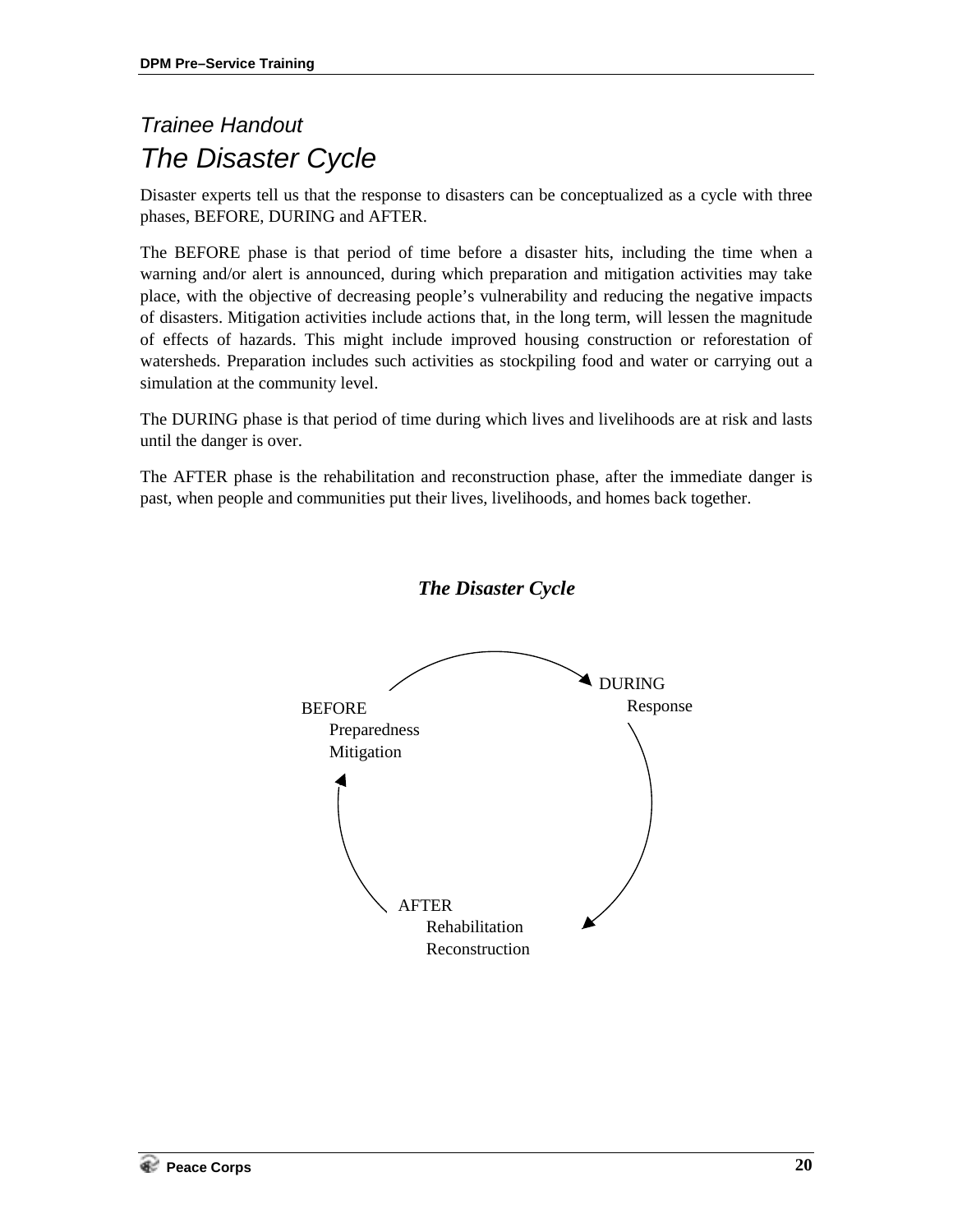# Session 3: Volunteer Safety and Security

### **Overview**

Safety and security during a natural disaster are the priorities for Volunteers and staff. This session provides Trainees with information about advance planning for their own safety in– country in the event of a disaster. It will help Volunteers identify their responsibilities and the support they will receive from the Peace Corps.

### **Objectives**

By the end of the session, the Trainees will be able to:

- 1. Identify the specific hazardous, vulnerable situations in which Volunteers might find themselves and the issues they might have to confront.
- 2. Identify specific activities that they may be asked to perform in particular hazardous, vulnerable situations.
- 3. Identify ways to maintain their own safety during emergency and disaster situations.

# **Time**

2 hours (including a break, if needed)

# **Materials**

Enough blank flip charts and marking pens for the number of groups created Handouts

- *Disaster scenario* (to be developed by trainer)
- *Group 1 Task: Presentation on BEFORE Phase Activities*
- *Group 2 Task: Presentation on DURING Phase Activities*
- *Group 3 Task: Presentation on AFTER Phase Activities*
- *Group 4 Task: Past In–Country Activities During Emergencies*
- *Group 5 Task: Natural Disaster Preparedness Checklist*
- *Appropriate Roles for Volunteers by Type of Hazard/Disaster* (Handout, Part Two, Session 3)
- Volunteer Handbook
- EAP

# **Preparation**

Select the appropriate resources to be copied and make them available as references during the session.

Determine the number of small groups (five to seven Trainees per group) and prepare their task handouts (group tasks) and any other materials the Trainees will need. (If there have not been emergencies in the recent past in–country, do not use Task 4.) If Trainees need to be grouped in a particular way, prepare a flip chart with group member names.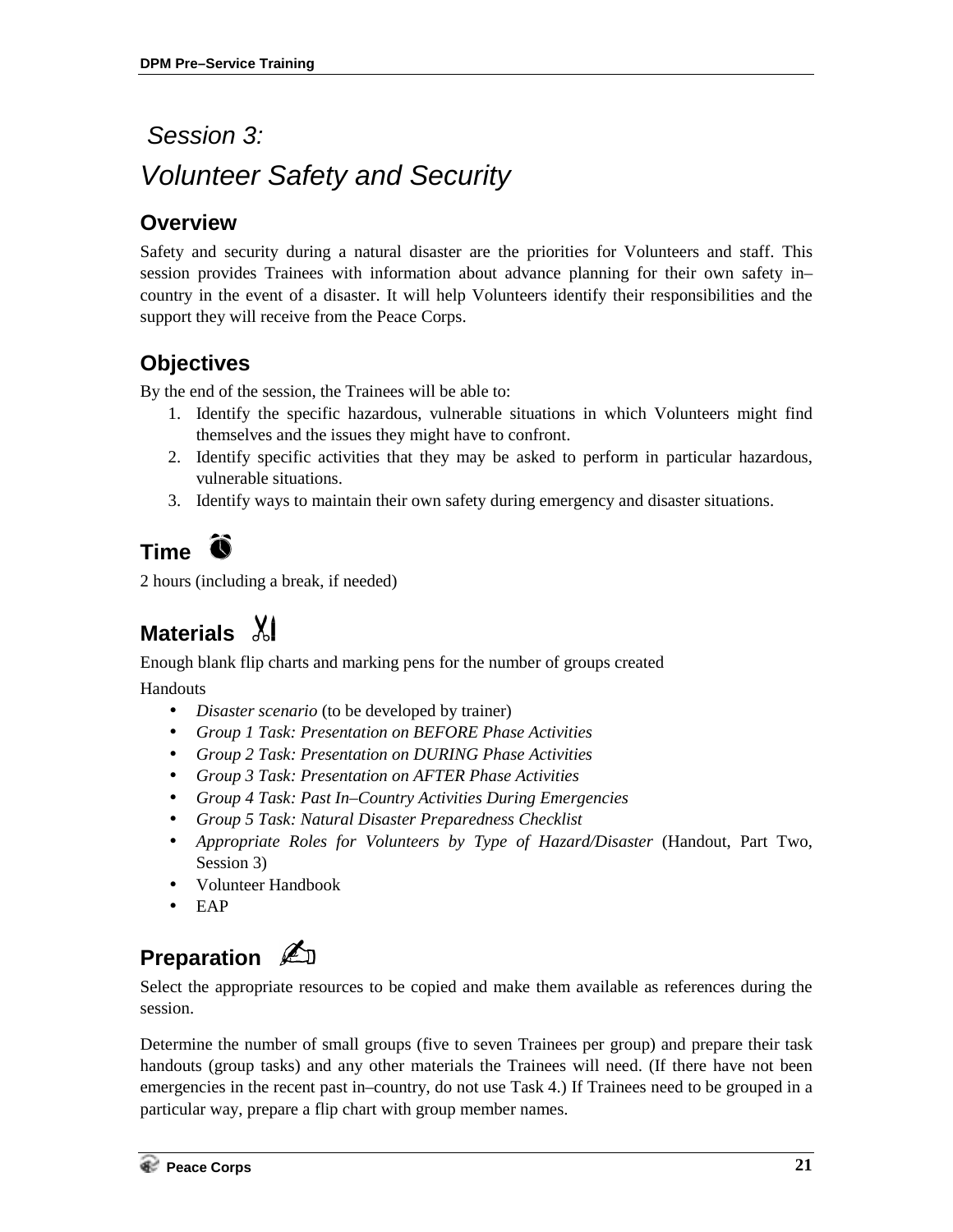Develop a realistic disaster scenario for your country. Provide a timeline of when there was an indication of the impending disaster, potential locations, and when and how news spread to citizens.

Develop notes related to each group task that need to be highlighted before or after the group tasks.

Arrange for staff at the training facility to be available for an interview by one of the groups during the session.

#### **Delivery IIII**

#### **Step 1.**

Provide an introduction using the Overview, above.

#### **Step 2.**

Create groups of five to seven people. Assign a group task to each group and distribute copies of the disaster scenario. Have Trainees refer to their copies of the disaster cycle in completing the group tasks. Tell Trainees that they will have approximately 30 minutes to carry out the described task and prepare a five–minute presentation for the rest of the group. Provide a blank flip chart and marker(s) to each group.

#### **Step 3.**

Have each group make its presentation. After each presentation, ask if the other Trainees have anything to add. The points below should be brought out in the presentations or considered afterward during processing. The trainer also can raise additional items as needed or applicable.

#### **Group 1**

- What hazards have affected the site in the past that would affect the location where the Volunteer lives?
- Which areas of the town or the village have been damaged?
- What are alternate "escape routes" and means of transportation available if the road to town is rendered impassable?
- How can the Volunteers communicate with the Peace Corps office if regular communication no longer functions?
- What kind of emergency supplies should a Volunteer always have on hand? (Volunteers should be provided with information in the EAP.)
- Do the Volunteers have/have they submitted their site/house locator map?

#### **Group 2**

- Ensure that important points from the post's EAP and Volunteer Handbook are raised.
- Communication is a subject of major importance, as is complying with instructions from Peace Corps headquarters.
- Volunteers are responsible for their own safety. Although the Peace Corps will do all it can to help, Volunteers should not wait for the Peace Corps to call them.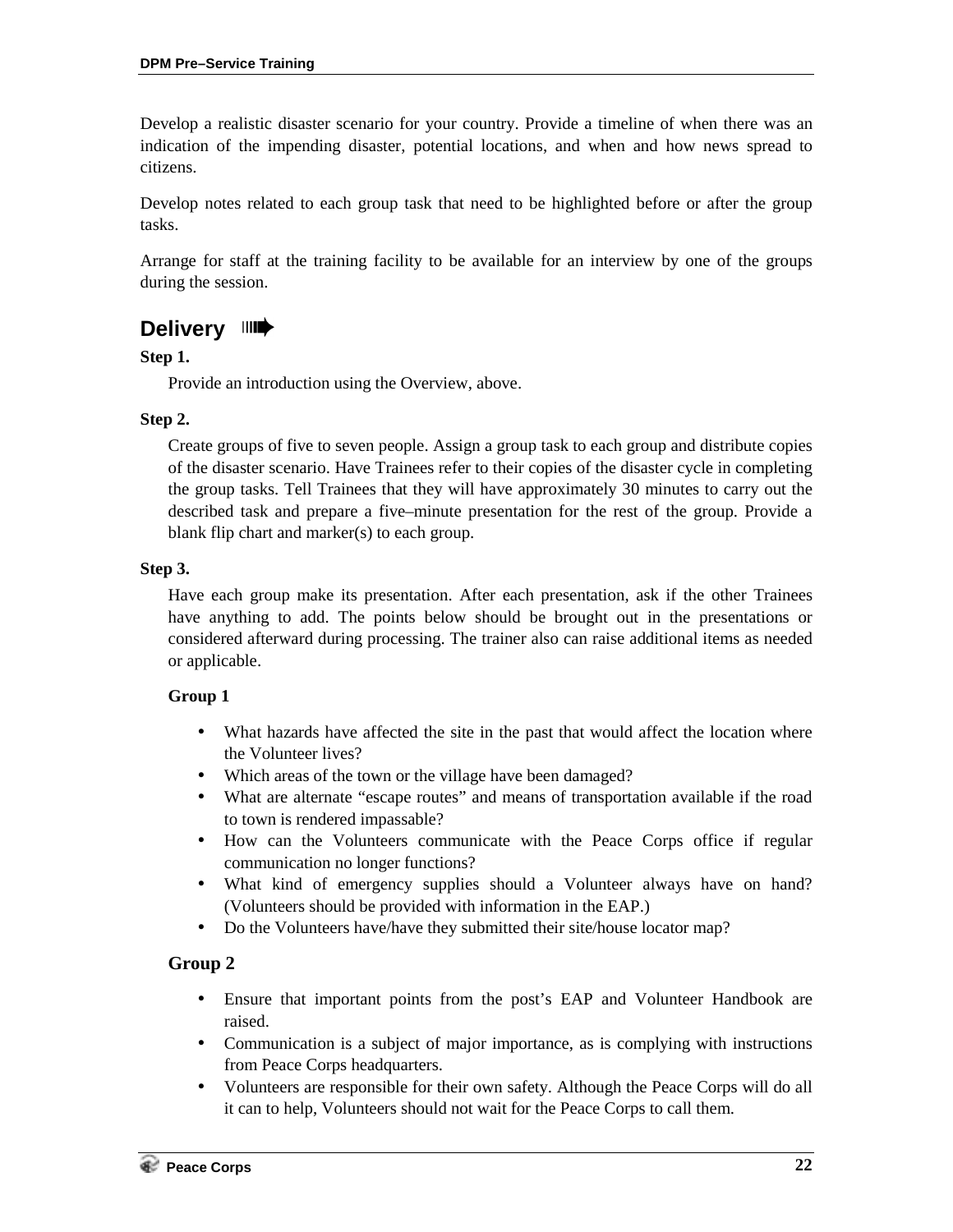#### **Group 3**

- Be sure that guidance in the EAP is brought up.
- Select appropriate roles for Volunteers from the handout in Part Two, Session 3.

#### **Group 4**

- How well were people prepared to respond for themselves, for their families, and for communities?
- What was the immediate response?
- What kinds of damage occurred?
- How did the Peace Corps and Volunteers fare?
- What measures have been taken since the disaster to prepare for or mitigate the effects of future disasters?

#### **Group 5**

- Compare this presentation with the presentation of Group 1.
- Trainer may probe for missing items.
- Stress that the focus of today's session is on Volunteer safety and preparedness.

#### **Step 4.**

Go back to the main objectives written on the flip chart and ask the Trainees if they were met. Ask if there are any follow–up questions. Let the Trainees know that in the next session, they will apply some of the concepts discussed in this session and will explore how they can improve their roles as Volunteers.

#### **Step 5.**

Thank the Trainees for their participation.

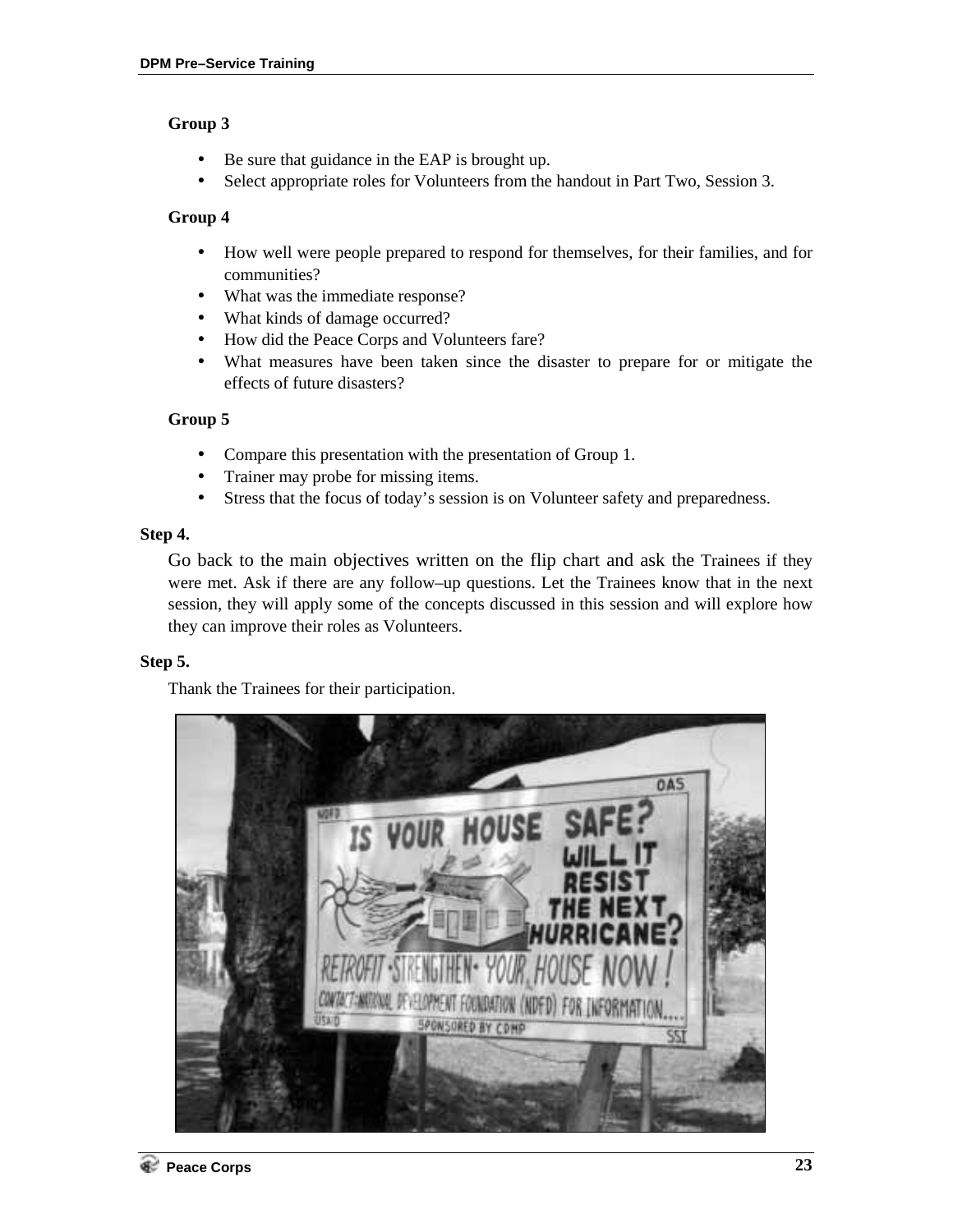### Trainee Handout

# Group 1 Task: Presentation on BEFORE Phase Activities

Using the disaster cycle framework and considering potential hazards in the host country, prepare an informal presentation that illustrates the activities a Trainee and new Volunteer should carry out during the BEFORE phase to increase their safety and to reduce their vulnerability in the event of the disaster scenario provided. Consider housing choices, vulnerable areas in the community, routes and means of transportation, food and water, etc.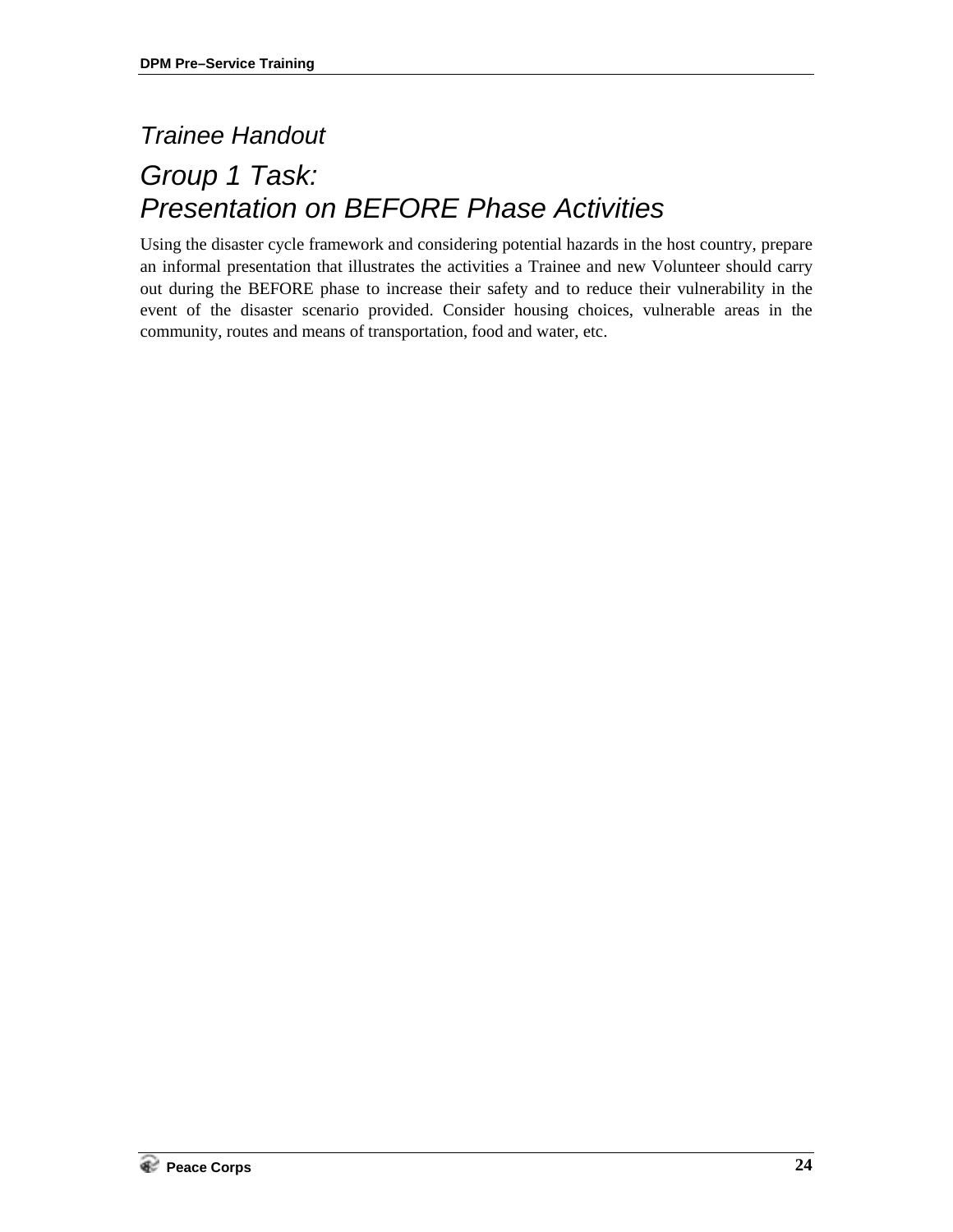# Trainee Handout Group 2 Task: Presentation on DURING Phase **Activities**

Using the disaster cycle and considering potential hazards in the host country, prepare a nonformal education presentation that shows what a Volunteer should do in the DURING phase of the disaster in the scenario provided. Remember this includes the period from the time warnings and advisories begin until the disaster passes. Refer to your Volunteer Handbook and the EAP and remember**, your friends and family in the United States will be frantic!**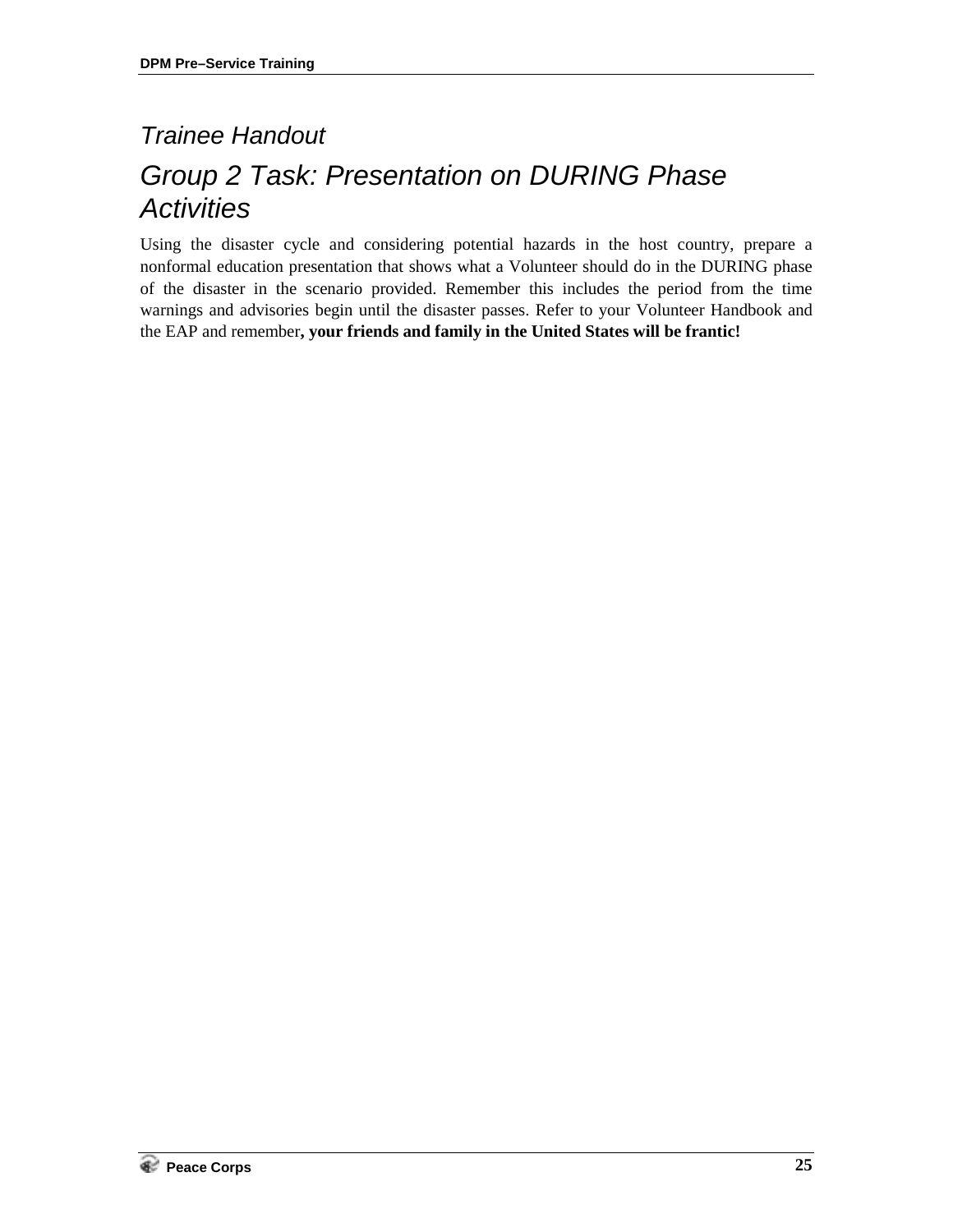# Trainee Handout Group 3 Task: Presentation in AFTER Phase Activities

Using the disaster cycle and considering potential hazards in the host country, prepare a nonformal education presentation that shows what a Volunteer should do in the AFTER phase of the disaster in the scenario provided. Remember, this includes the period immediately after a disaster, when the requirements are to get life functioning again, as well as later follow–up.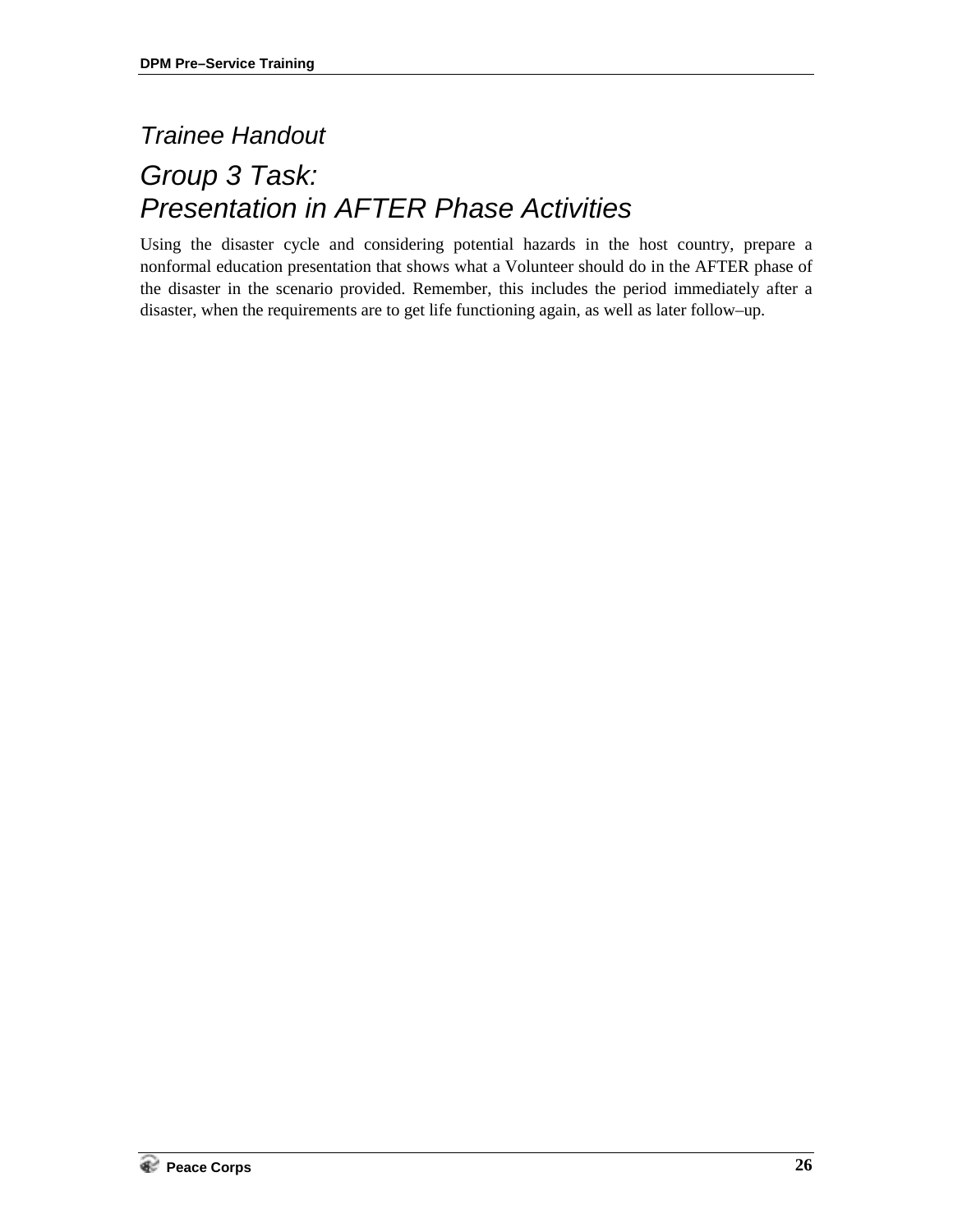# Trainee Handout Group 4 Task: Past In–Country Activities During Hazards

Interview staff at the training facility to determine what activities, actions, etc. they took related to the last major natural disaster in the host country. How did Volunteers and Peace Corps staff trainers fare? Organize this information in a way that relates to the disaster cycle and devise a creative way to present it to the group.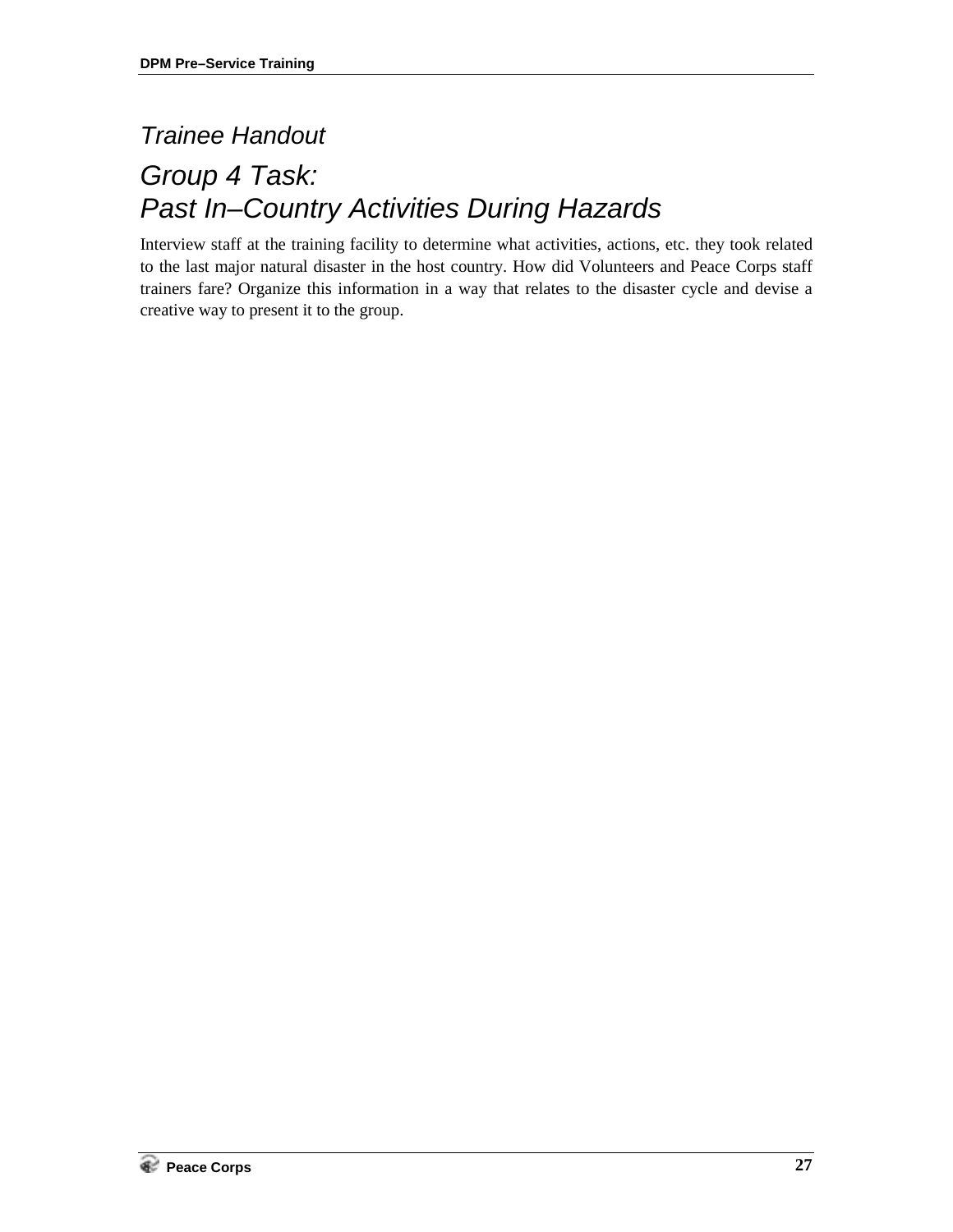# Trainee Handout Group 5 Task: Natural Disaster Preparedness **Checklist**

Put together a Volunteer Natural Disaster Preparedness Checklist. What activities do you need to consider before a natural disaster hits? What housing, community, transport, and food and water issues are important to address? Include all the actions Volunteers should take prior to a disaster or emergency to maximize their safety. Present your information in an interesting format.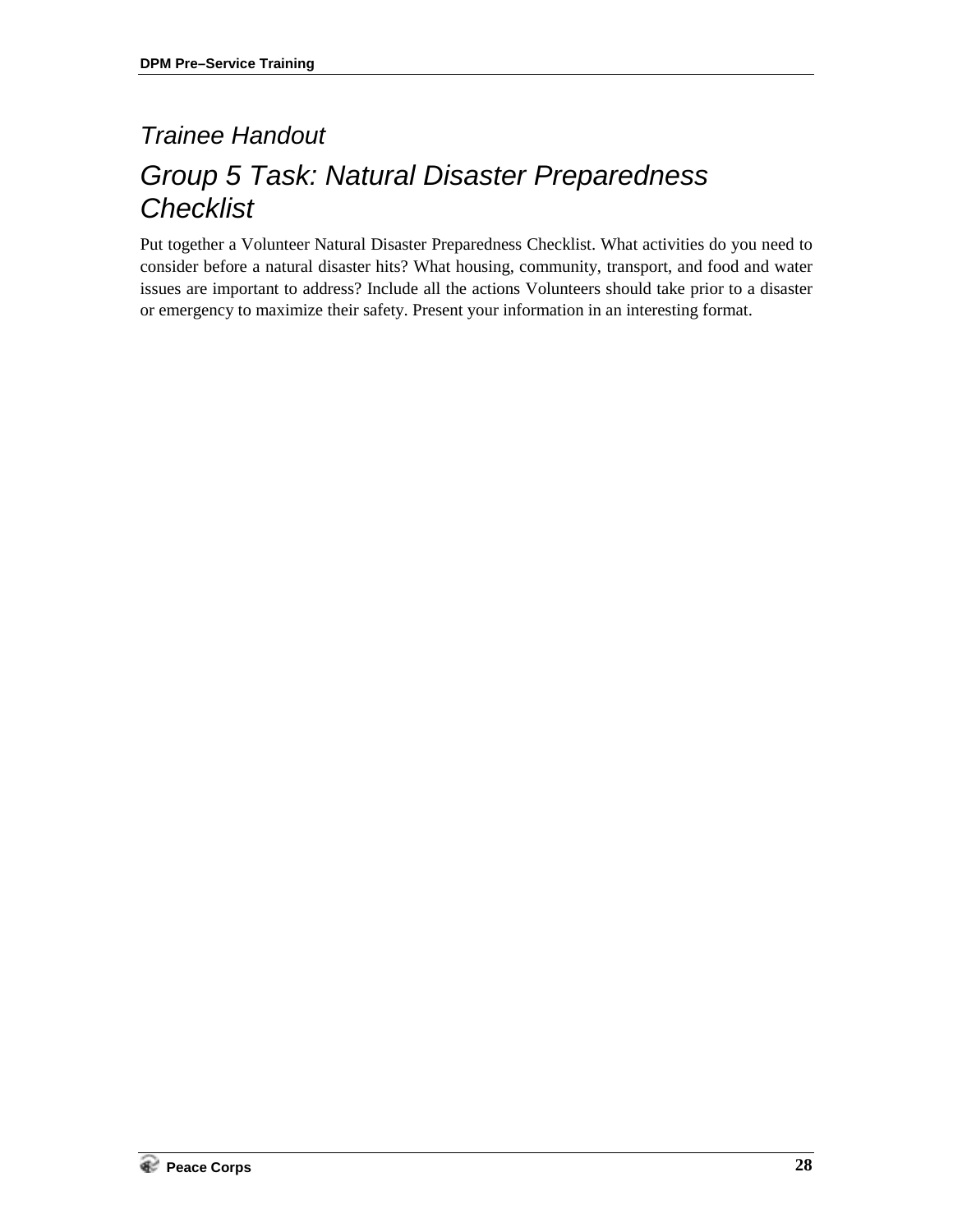Trainee Handout Disaster Scenarios (written by Trainer)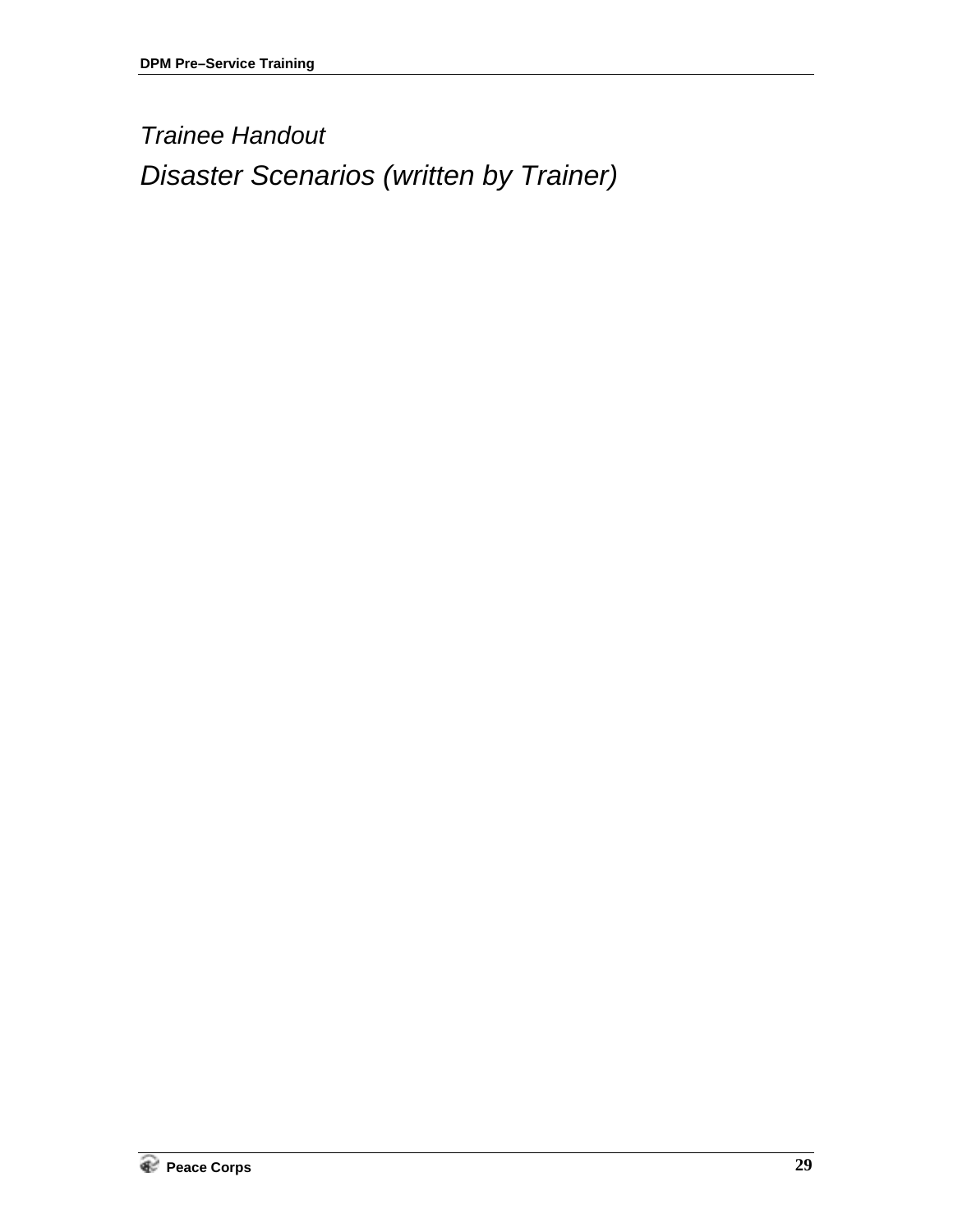# **Part Two:** The Role of the Volunteer in Disaster **Preparedness and Mitigation**

## **Introduction**

Everyone is aware of the environmental problems of global warming and deforestation on the one hand, and the social problems of increasing poverty and growing shanty towns on the other. But when these two factors collide, you have a new scale of catastrophe … We have a huge increase in the number of people needing our assistance due to floods and earthquakes. In the last six years, it has risen from less than half a million to more than five and a half million

> —Dr. Astrid Heiberg, President of the International Federation of the Red Cross and Red Crescent (RCRC). (*www.fema.gov/nwz99/irc624.htm*.)

The knee–jerk reaction to disaster response is not working. We have to structure and fund our emergency service internationally, the same way we do domestically. We do not wait until a house catches fire, then raise money for the fire department.

> —Peter Walker, Federation Director of Disaster Policy, International Federation, RCRC (*www.fema.gov/nwz99/irc624.htm*.)

Training in natural disaster preparedness and mitigation is a priority not only for the Peace Corps, but for people and development organizations throughout the world. No country is exempt from natural disasters, and no Volunteer is guaranteed safety when disaster strikes. Leading development agencies know that their funds can be better invested when disaster mitigation measures are included in all projects they finance.

Governmental entities, as well as small, local nongovernmental organizations (NGOs), particularly those based in countries and communities recently affected by disasters, have come to realize that each country and each community must take the responsibility of being better prepared for future emergency and disaster situations. There is also the growing recognition that implementing mitigation activities will reduce a community's vulnerability in the face of potential hazards. Community–based disaster preparedness and mitigation training is an important tool for increasing the self–sufficiency and response capacity of the world's poor, who also comprise the population most vulnerable to suffering the devastating consequences of disasters.

Part Two of this training is designed for use during community– or field–based training to help address the points outlined above. The sessions can be broken down further and integrated into center–based training, as long as a community context is provided for the practical activities.

Each Peace Corps country faces different hazards; each has a different natural disaster and emergency history, different response capabilities, and different plans in place for disaster preparedness and response. Therefore, this portion of the training—which focuses on skills needed to help strengthen the ability of communities to develop comprehensive preparedness plans, institute mitigation measures, and increase their capacity to cope with disaster situations should be adapted to fit the needs of each post.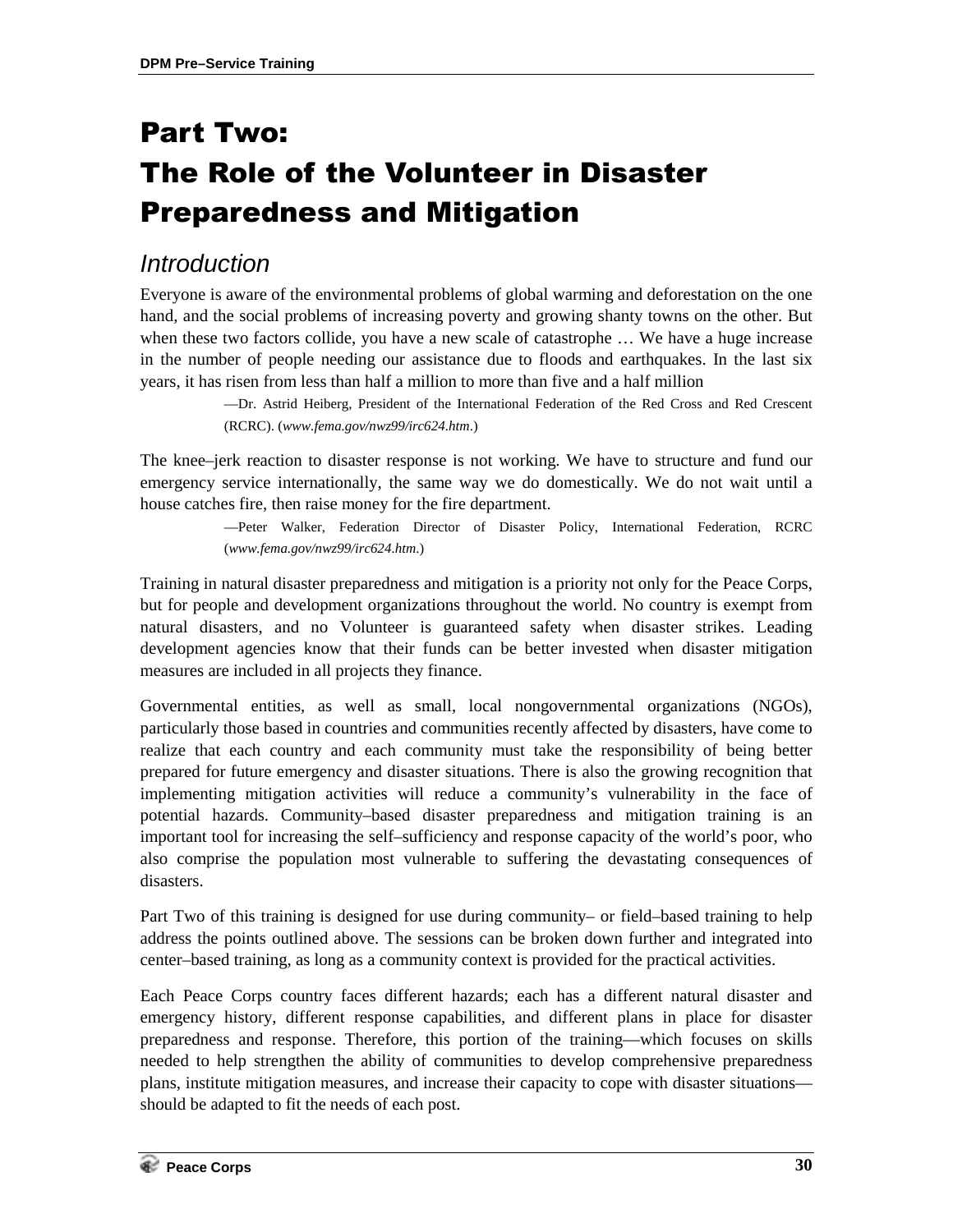The disaster preparedness sessions stimulate ideas that can be integrated into existing training plans. To integrate this training into an often–crowded training agenda, trainers are encouraged to incorporate the activities and objectives into sessions and activities already on the calendar. The successful experience of weaving Women in Development and Gender Analysis into the fabric of Peace Corps training at most posts is an example. The development and distribution of the *Disaster Management Training Modules* is the beginning of an effort to accomplish the same goal with community–based natural disaster preparedness and mitigation training.

## Summary of Sessions

**Session 1: Review of Basic Disaster Terminology and Historical Events.** With information on vocabulary and conditions that are relevant to a disaster, this session begins to address what a community needs to do to prepare for the eventuality of a natural disaster.

**Session 2: Preparation for Community Natural Disaster Vulnerability Analysis and Mapping.** This session provides Trainees skills for community vulnerability analysis and how to map out the places and issues that they should come to know about at their posts.

**Session 3: Preparation for Community Field Research.** This session provides hands–on exercises that build on the knowledge and skills gained thus far in the training. It allows Trainees to develop near–complete maps that draw on specific conditions in their environment.

## When Should These Sessions Be Conducted?

Part One of the Disaster Management Training dealt with Volunteer safety and general disaster theory and terminology and is more easily applied "as is" to most posts. It can be used as a part of Volunteer safety training. Part Two activities are intended to follow Part One sessions—within a schedule that is complementary to the needs of the overall PST.

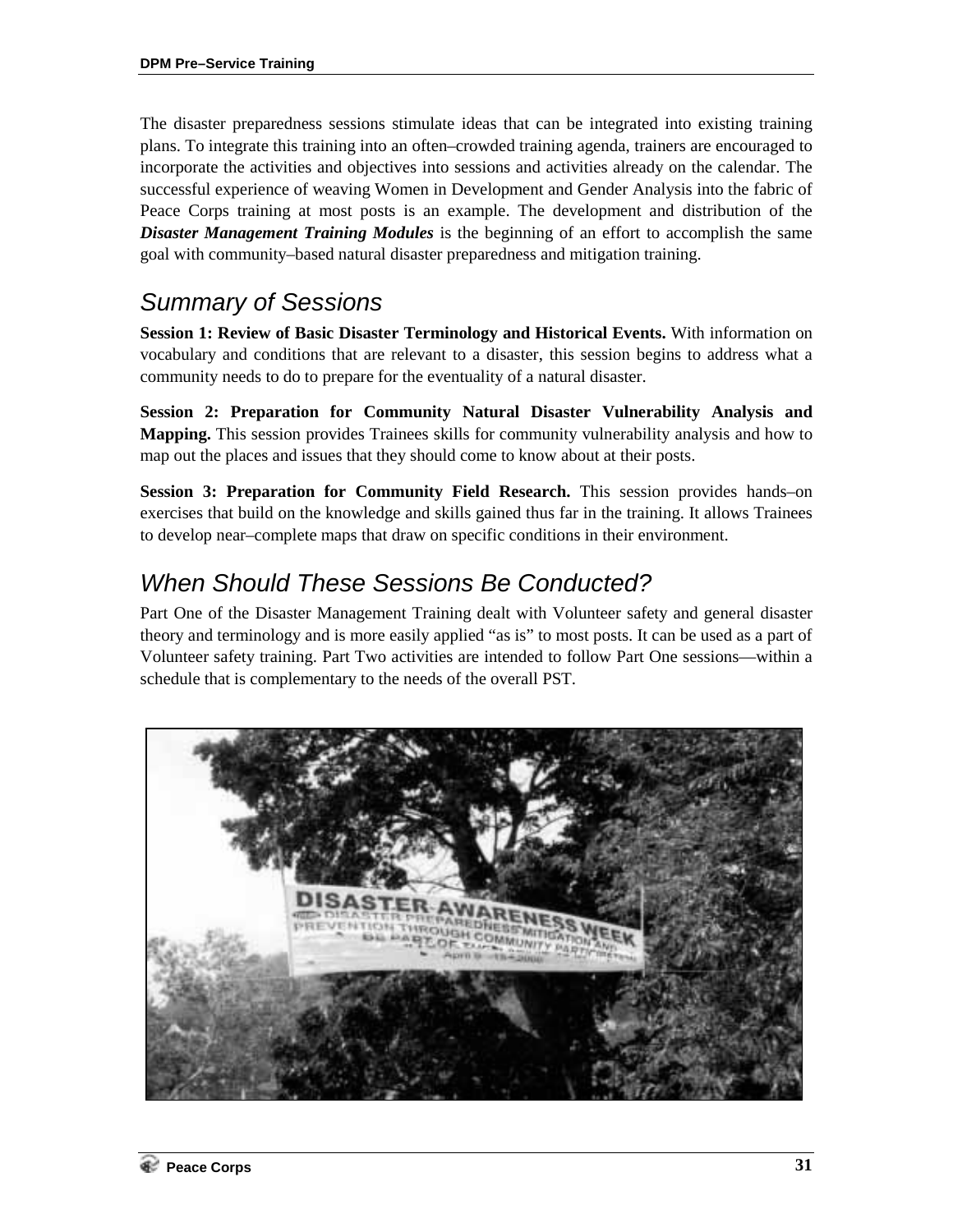# Session 1: Review of Basic Disaster Terminology and Historical Events

## **Overview**

This session is designed to be a part of the language training component, if possible. If language training is not included in PST, this module can be implemented as a core curriculum activity. This session provides a review of vocabulary and an overview of disaster conditions, reactions, and assistance needs.

## **Objectives**

- 1. To review basic terminology related to disaster theory presented in PST Part One.
- 2. To learn and use basic natural disaster terminology in the local language.
- 3. To investigate the history of destructive events in the host community.



2 hours and 30 minutes (including a 15 minute break, if necessary)

# **Materials**

Prepared flip charts

- Disaster cycle diagram
- Disaster cycle simple phase definitions
- Hazard–related vocabulary
- Part One Training Objectives.

Visual aids showing hazards and disasters in the host country.

Handouts

- *Destructive Events Charting Form*
- *Role play scenario* (to be developed by trainer)
- *Common Psychological Responses to Disasters*

Blank flip charts and marking pens

# **Preparation**

If disaster training materials exist in the host country's language, it is important to review them in order to teach the appropriate terminology. For example, a hazard also may be a called a threat or a danger, but in English, the agreed–upon term in disaster jargon is hazard. In Spanish speaking countries, for example, a hazard may be called "amenaza" or "peligro;" different countries use culturally, technically, and country–appropriate terminology. As needed, the definitions in Session 1 can be reworked to simplify them, depending on the language level of the Trainees.

In addition, trainers should be able to define and discuss the hazards that are most prevalent in the host country and the community in which the training is to be conducted. Language facilitators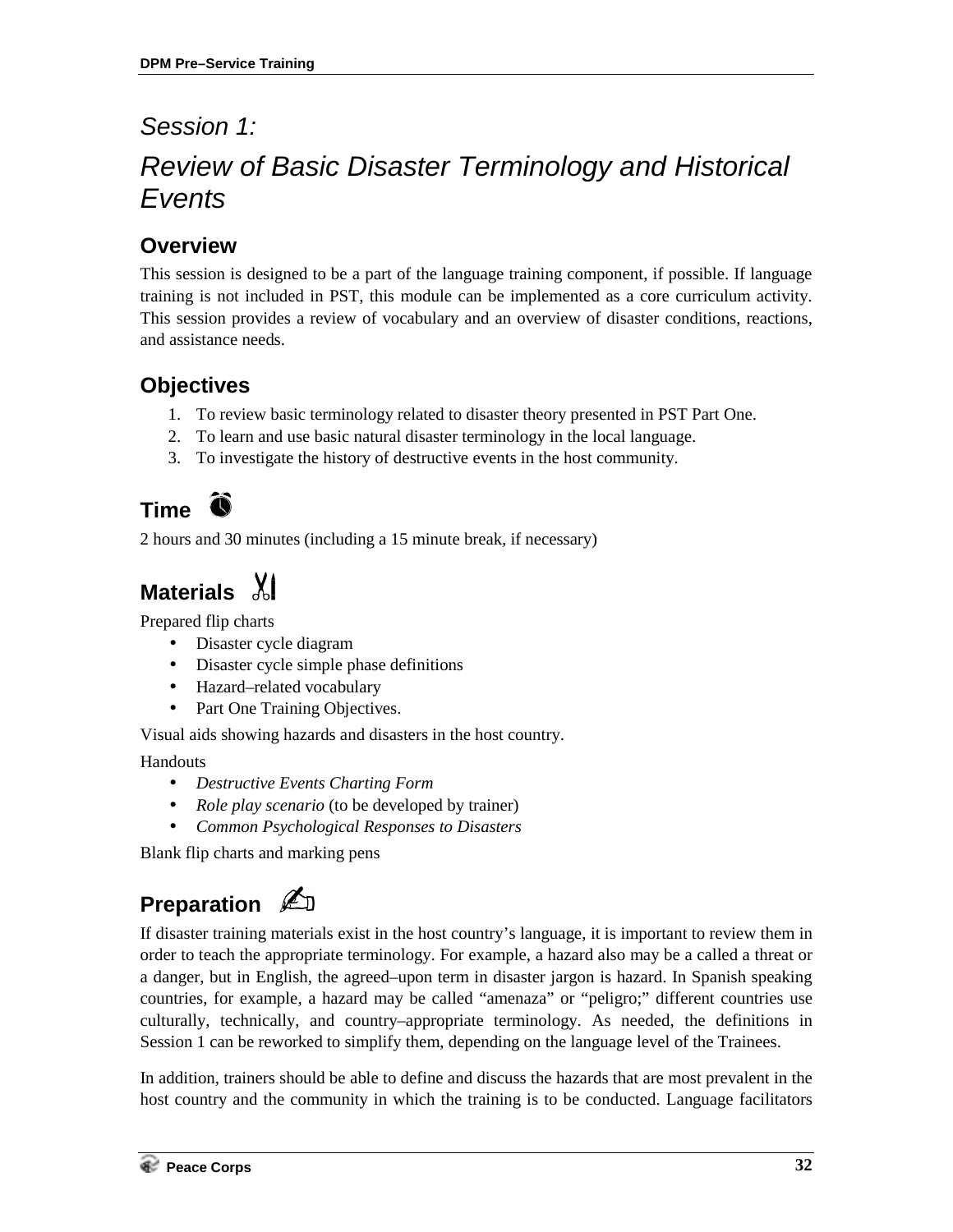should investigate the history of disasters and emergencies in the host community and gather information using the *Destructive Events Charting Form* handout.

Discuss the presentation of the EAP with the APCD. Check to see if they wish to present Steps 6 and 7, or at least be present for the Trainee's reports and the steps that follow.

Based on realistic possibilities for the host country, develop a scenario for a role play interview that contains details needed to complete the *Destructive Events Charting Form*. Have one language teacher prepared to use the scenario in a role play interview in class. The *Case Studies of Peace Corps Volunteers' Involvement in Disaster Management* (Appendix 4) may be useful resource information.

## **Delivery IIII**

### **Step 1.**

Take about 15 minutes to introduce and review the vocabulary, by presenting any of the following information that is relevant to the host country on flip charts.

|                   | <b>Hazard Vocabulary</b>                                                                                              |
|-------------------|-----------------------------------------------------------------------------------------------------------------------|
|                   | <b>Hazard:</b> A natural phenomenon or event that may cause physical damage, or economic                              |
|                   | loss or may threaten human life and well-being if it occurs in an area of human                                       |
| settlement.       |                                                                                                                       |
| Droughts          | <b>Mudslides</b>                                                                                                      |
| Earthquakes       | Natural-technological hazards (flood-pesticide spills)                                                                |
| Epidemics         | Tornadoes                                                                                                             |
| <b>Famines</b>    | <b>T</b> sunamis                                                                                                      |
| <b>Flooding</b>   | <b>Typhoons</b>                                                                                                       |
| <b>Hurricanes</b> | Volcanoes                                                                                                             |
| Landslides        | Wildfires                                                                                                             |
|                   | $\mathbf{D}^{\prime}$ contains the second offects of a begand $\mathbf{D}$ a semigree diametric consinguided assembly |

**Disaster:** The social effects of a hazard **OR** a serious disruption causing widespread loss of life and property that exceeds the ability of the affected society to cope using its own resources **OR** a catastrophic event during which normal life is totally disrupted.

**Disaster Cycle:** A way to conceptualize disasters as an event with three distinct phases— Before, During, and After.

**Emergency**: A phase of a disaster during which lives and/or livelihood are at risk and if no action is taken, lives will be lost.

**Preparedness:** A term that describes the state of readiness to face a hazardous situation.

**Mitigation:** A lessening or easing—before, during, and after a hazard—of the dire consequences that can result.

**Vulnerability:** Susceptibility to the negative consequences resulting from a natural disaster. The many types of vulnerability include physical or material vulnerability (housing, infrastructure), social/organizational (social inequality, institutional capacity), and motivational/attitudinal ("can–do" attitude versus fatalism).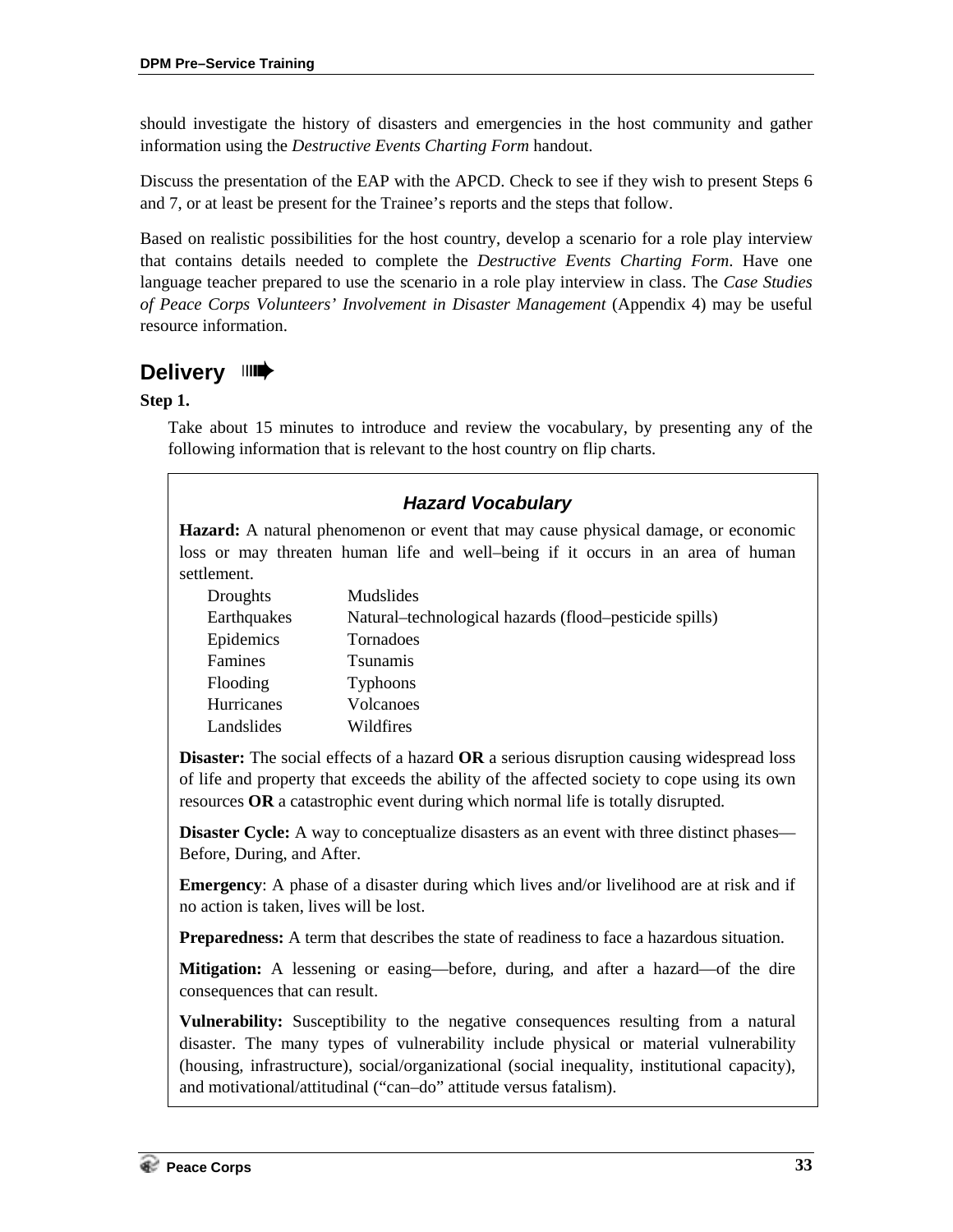

Disaster experts tell us that the response to disasters can be conceptualized as a cycle with three phases, BEFORE, DURING, and AFTER.

The BEFORE phase is that period of time before a disaster hits, including the time when a warning and/or alert is announced, during which preparation and mitigation activities may take place, with the objective of decreasing people's vulnerability and reducing the negative impacts of disasters. Mitigation activities include actions that, in the long term, will lessen the magnitude of effects of hazards. This might include improved housing construction or reforestation of watersheds. Preparation includes such activities as stockpiling food and water or carrying out a simulation at the community level.

The DURING phase is that period of time during which lives and livelihoods are at risk and lasts until the danger is over.

The AFTER phase is the rehabilitation and reconstruction phase, after the immediate danger is past, when people and communities put their lives, livelihoods, and homes back together.

#### **Step 2.**

Note that in Part One of the disaster preparedness and mitigation training, some concepts were used to outline and help define the role of the Volunteer. Review the Part One objectives (below) using a flip chart. Remind the Trainees of some of the activities that were conducted to meet the objectives.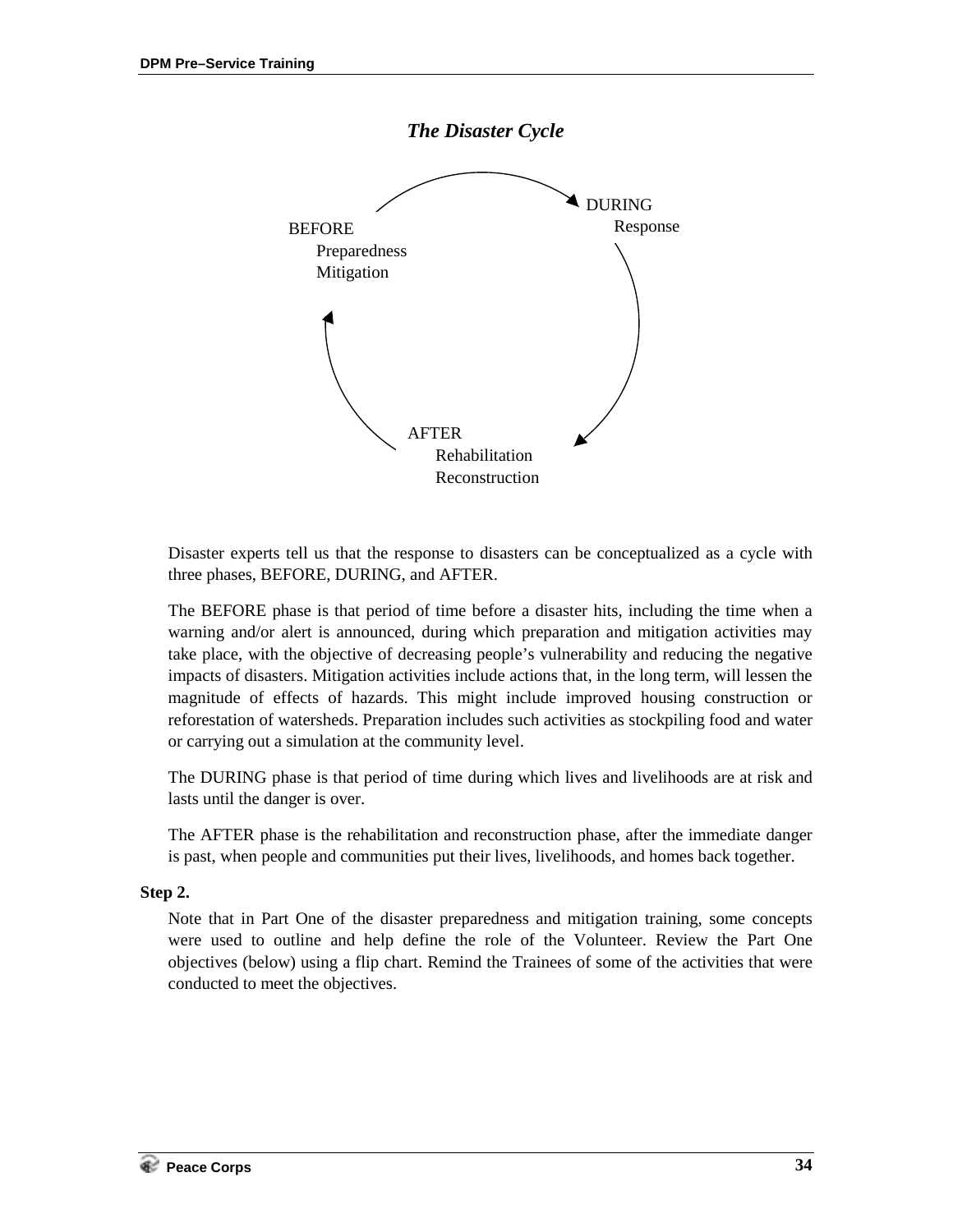## **Part One Objectives**

- 1. To strengthen the ability of Volunteers to maintain their own safety and security during emergency and disaster situations, and
- 2. To identify the elements of the disaster cycle and key actions to take at its various phases.

Referring to the talk given by the APCD or guest speaker in Part One, Session 1, briefly review the **hazards and vulnerabilities** that can cause significant, large–scale damage in the specific country in which the training is being presented (refer Trainees to the *Types of Hazards/Disasters* handout provided in Part One, Session 1). Note again that these hazards become—and have become, if that is the case—**disasters** if they affect areas where people live, work, and care for their crops and livestock. Review the appropriate words from the vocabulary list. Use visual aids to describe what has happened in the country/community in the past, if they are available.

#### **Step 3.**

Take about 15 minutes to introduce the upcoming independent work by making the following six points:

- 1. Note that the focus of the upcoming work is community–based disaster preparedness and mitigation.
- 2. For a community to be prepared for potential disasters or to implement projects that can mitigate the devastating effects of hazards, a first step is to identify the kinds of hazards and vulnerabilities likely to present themselves.
- 3. Because past natural disasters are often the best indicators of the risks that the community faces in the future, an initial activity should be to investigate the community's disaster history. It may also be helpful to discuss surrounding communities and contrast their status with that of the target community.
- 4. This activity involves interviewing three people who have lived in the host community all or most of their lives and compiling the information provided by them. (Alternatively, training center staff might be interviewed about the area where the center is located.)
- 5. We will review the D*estructive Events Charting Form* that will be used as the information gathering tool for the interview, and then do a practice role play interview.
- 6. Finally, you will have an assignment to do some interviewing yourselves.

Distribute the *Destructive Events Charting Form* and go through it. If possible, use the local language, at least for key words.

#### **Step 4.**

Take about 15 minutes to role play an interview. Introduce the person to be interviewed and ask Trainees to ask the questions using as much local language as possible. Note the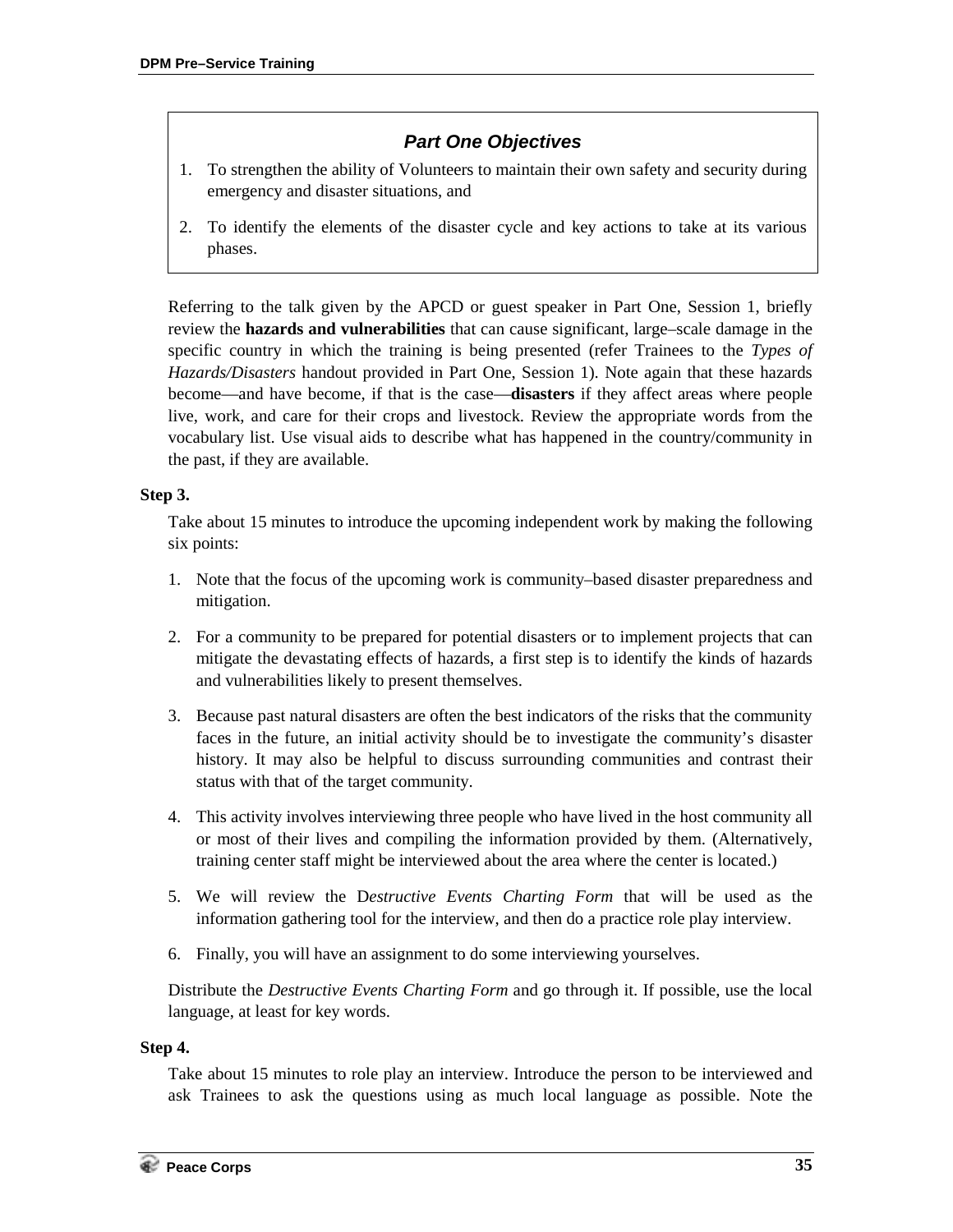importance of trying to get as complete a picture as possible of the community's disaster and emergency history.

#### **Step 5.**

Explain the actual interviewing practice assignment, including who the Trainees might interview, and date and time (e.g., the next day at 9 a.m.) to complete the assignment. Ask the Trainees to be ready to discuss the results of their interviews.

#### **Step 6.**

During the report–back time, take about 15 minutes to get the Trainees' reaction to the interviewing exercise and the information gathered. Probe if needed: Were the Trainees surprised by the answers they received to their questions? Were they scared, excited, upset, concerned about future disaster readiness? Have they had similar experiences before? What were some of their reactions? Provide the Trainees with the handout on *Common Psychosocial Reactions to Disasters*.

#### **Step 7.**

Based at least in part on the EAP, discuss with the Trainees for up to one hour what they need to be prepared for, where the safest living areas might be, possible alternate evacuation routes, preparation for emergencies that occur regularly (*e.g., the bridge washing out*). Remind them of the importance of safety, security, and advance planning if a disaster should strike during their volunteer service.

(Optional) If you think this would be beneficial to the Trainees given their backgrounds, needs, and the country environment, use a two–event scenario. For example, ask what would happen if a drought occurred, followed by an earthquake, or if an earthquake was followed by fires. Illustrate the points in talking through the scenarios.

#### **Step 8.**

Identify what the Trainees will be doing during the next session: **Community Natural Disaster Risk Analysis and Mapping**.

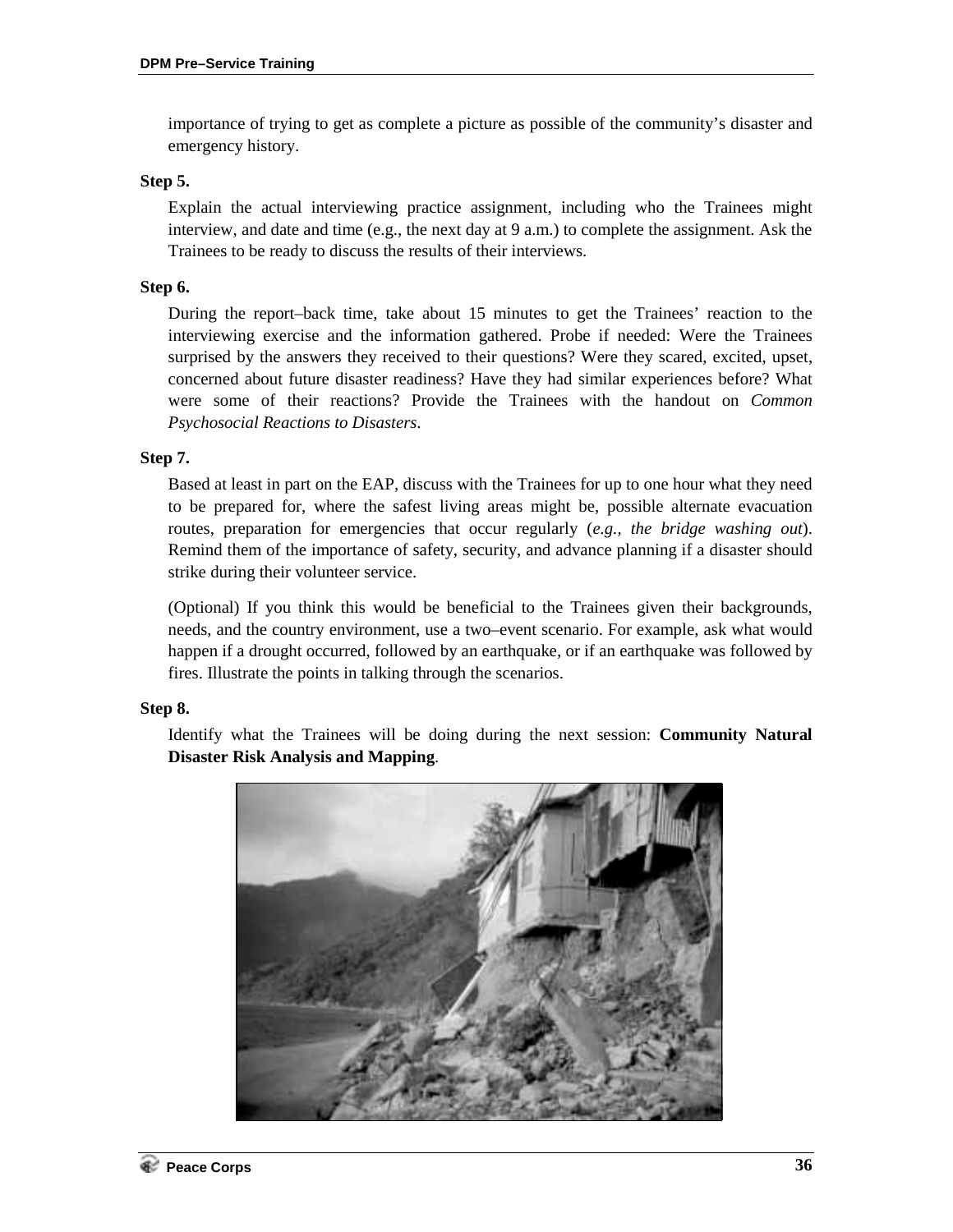Page 1 of 3

# Common Psychosocial Responses to Disasters

Many issues come to the surface during an emergency. They are both physical and psychosocial. Below are some key psychological and health issues of which Peace Corps Volunteers should be aware in the event of a disaster. Knowing and understanding possible reactions will help Volunteers deal with these issues and keep them safe.

## Generalized Psychosocial Response in Disasters

Predicting how people will respond in a disaster is difficult. Again, however, certain generalizations appear to be true:

- Individuals who were unstable before the disaster will probably suffer more as it proceeds.
- People whose families are separated typically recuperate more slowly.
- Professionals who lose status and the ability to practice their trade or skill as a result of becoming refugees may suffer a lack of self–confidence that may never be regained.
- Children probably suffer most initially in almost every way, but are frequently more resilient and adapt more quickly than older persons.
- Often, those who appear to cope most easily in the short term suffer reactions later that may be quite severe.
- Marginalized individuals (the poor, female–headed households, the disabled) are likely to suffer more than those with stronger social ties.

A host of physiological, cognitive, psychological and emotional, and behavioral reactions are possible. They are often linked with the phases of an emergency. During the alarm and mobilization phases, the person might react to the alarm in several ways: shock, anxiety, disorientation, or difficulty communicating. There is an attempt to adjust to the information about the event. During the action phase, there may be various reactive symptoms. These might include a variety of physiological, cognitive, and psychological symptoms. Some typical "coping mechanisms" are listed and briefly discussed below:

- Depression is the most general reaction noted after almost all disasters. The extent of depression will depend upon some of the issues noted above, and also the extent of the disaster itself.
- Anxiety is common during initial, as well as creeping, disasters and following almost every catastrophe. During slow–onset disasters, people quite naturally worry and become anxious about what will happen. After the disaster strikes, there are difficult and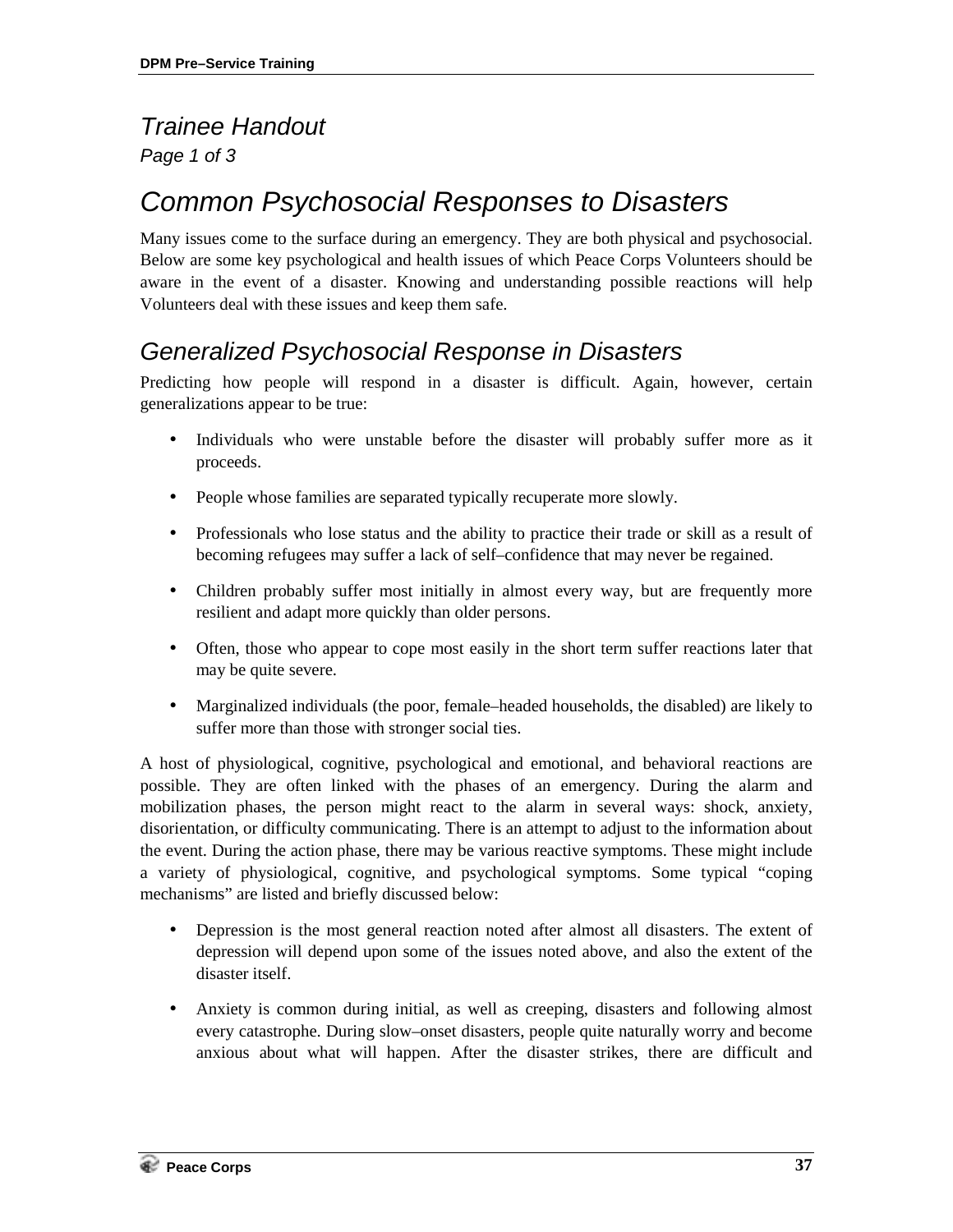Page 2 of 3

important decisions to make about how to return their lives to normal, which also may cause anxiety. Anxiety and depression can be accompanied by sleep disorders and are often linked. Anxiety can also be accompanied by other physiological changes, including increased heartbeat, respiration, and blood pressure; nausea and diarrhea; headaches; dizziness; and other symptoms.

- A short–term feeling of disorientation accompanied by an initial inability to act followed by overactivity is common after sudden–onset disasters. The follow–on activity can manifest itself as heroic volunteerism or chaos, depending upon how well activities are led and organized.
- A change in psychological and social patterns has been particularly noted in traditional cultures' responses to slow–onset disasters. There is sometimes an attempt to modify local beliefs to explain a disaster or to move to other locations to avoid one.
- A reduction of individuals' "circles of concern" has been noted with slow–onset disasters. The concern formerly extended to the community or extended family may decrease and come to include only the nuclear family.
- Where large numbers of refugees or internally displaced persons are the result of a disaster, survivors often suffer guilt for having survived while loved ones have died, for having left too soon or too late, or for any other decisions that possibly could have affected the outcome of others. A related, following reaction may be a sense of invulnerability that, coupled with guilt, may cause survivors to take undue risks, and/or increase aggressiveness toward others.
- Panic and hysteria can arise during mass accidents but seem less common after natural disasters.
- Alcoholism, drug abuse, and increased violence are sometimes problems.

# The Response of Peace Corps Volunteers

In the event of a disaster, Volunteers may be withdrawn from their communities for safety reasons immediately before or after an event. This can raise important issues for the Volunteers and their communities. The duties and responses of Peace Corps staff and Volunteers in any given emergency are identified in the Evacuation Support Guide and each post's EAP.

If they experience the disaster simultaneously, Volunteers may suffer the same reactions to it as the local people. They may be stunned and feel guilty for having survived because of their higher economic status or better housing, for example. This may lead them to overreact during relief efforts by working themselves to exhaustion or engaging in counterproductive activity for the sake of keeping themselves occupied. They may also attempt to secure control of the situation from local authorities in the belief that they can organize relief work better or conduct themselves more impartially. On the other hand, Volunteers may be terrified if the local community looks to them for leadership in a situation where they lack the skills, experience, or authority to help in a meaningful way, and the Volunteers' ability to cope with these new demands may be impaired.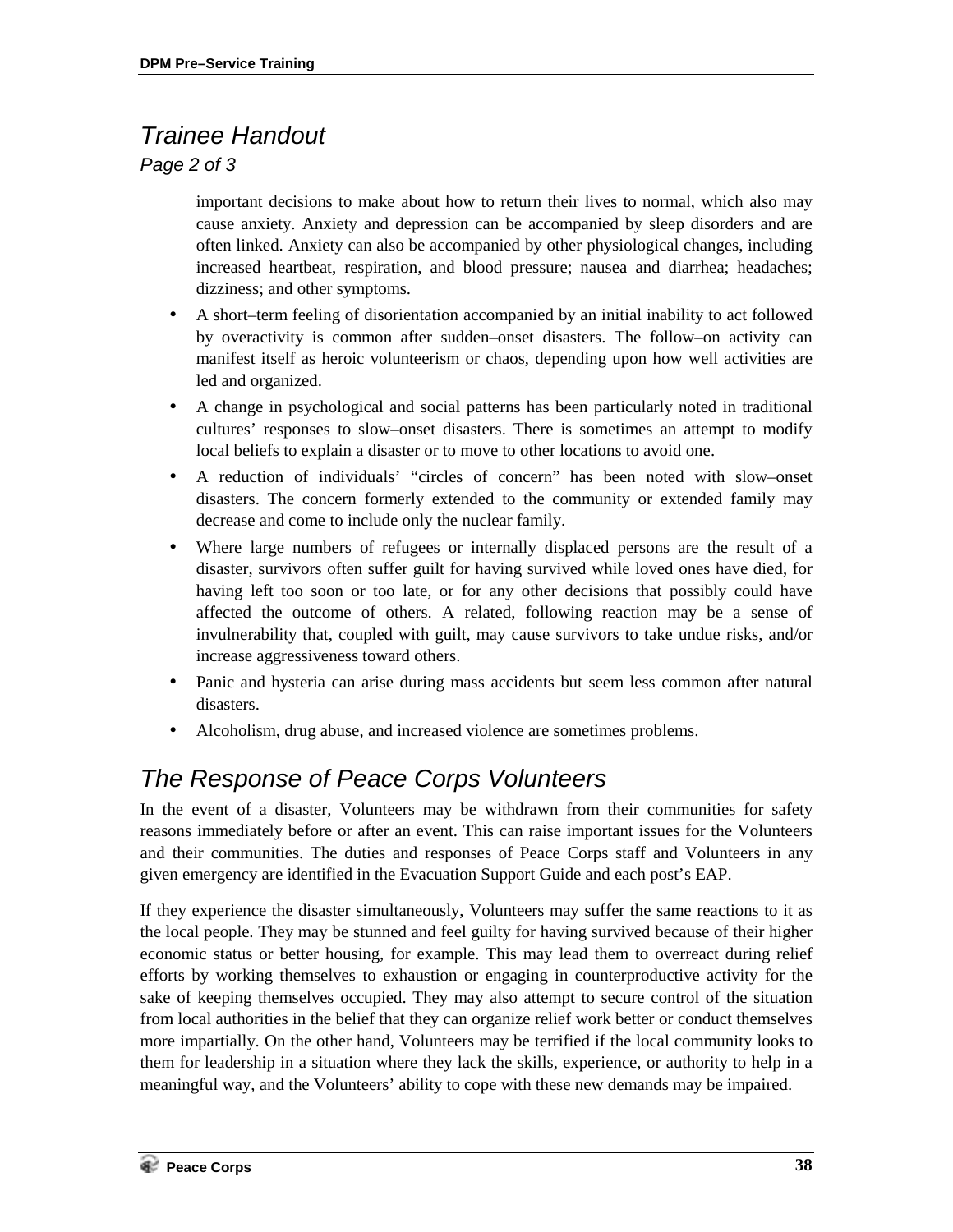## Trainee Handout Page 3 of 3

Volunteers who are not aware of the possibility of increased aggressiveness on the part of beneficiaries following disasters may also respond to this behavior inappropriately by matching that aggression or by imposing unnecessarily restrictive rules or punitive measures on Counterparts or subordinates.

Volunteers may feel alienated if the local community tries to take advantage of them, since neighbors and colleagues may appear unusually friendly but actually harbor underlying motives of desire for material assistance, transport, employment, and so on. The distribution of limited goods and services in developing nations is often based on family and friendship ties rather than on a more objective assessment of need, and Volunteers may have difficulty understanding this and explaining Western standards of equity to associates and neighbors.

It is important for Volunteers to recognize the possible ways in which they might react to a disaster. This will help them and the Peace Corps plan for and address needs if the situation demands.

#### $\mathbb{L} \mathbb{L}$ **Resources**

National Institutes of Health. *Disaster Work and Mental Health: Prevention and Control of Stress Among Workers*. Bethesda, MD: NIH, 1983.

Peace Corps. "Psychosocial Issues in Disasters." Washington, DC: Peace Corps, 1983.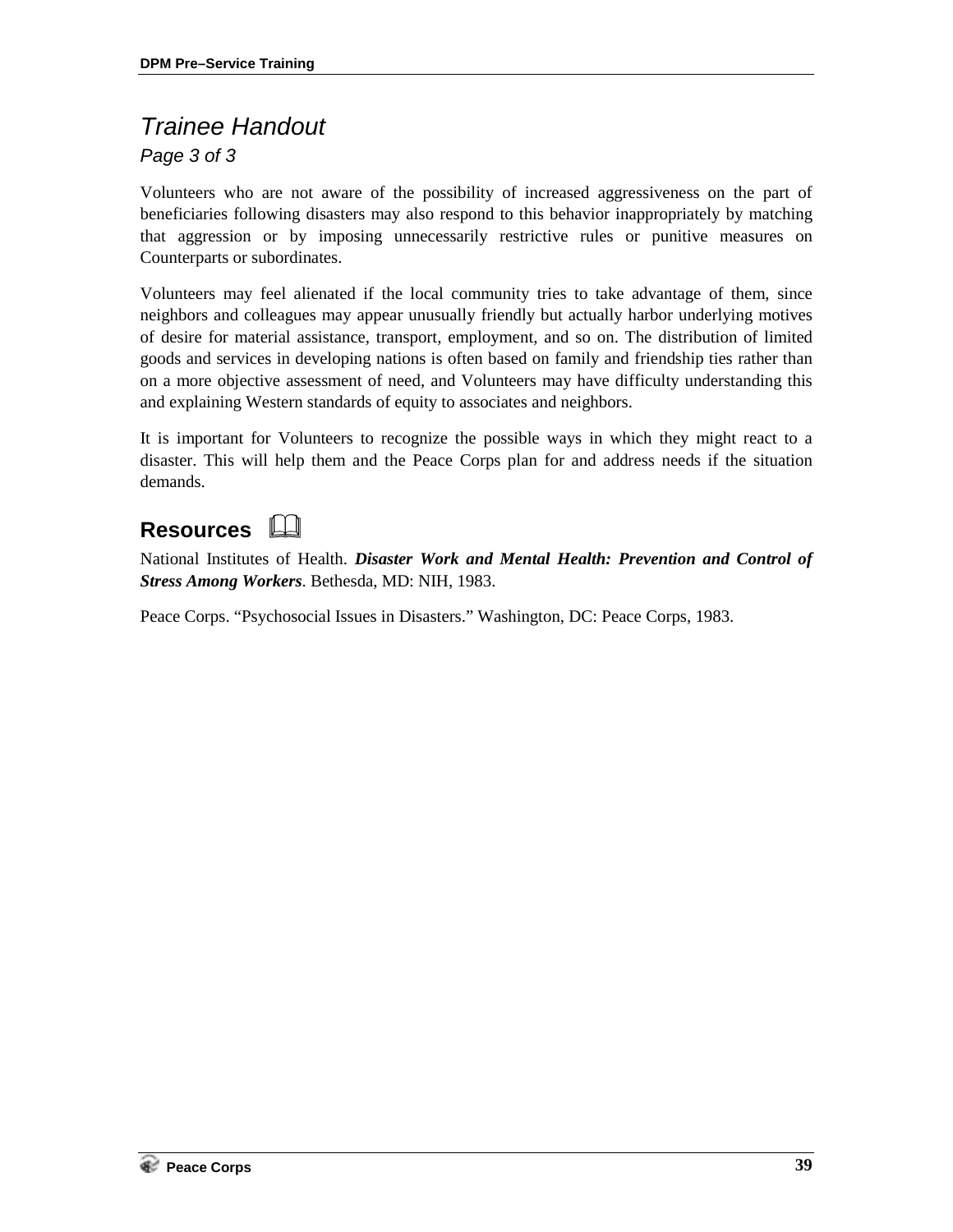# Trainee Handout Destructive Events Charting Form

| In the year ______, this community, ________________ (name of community), was         |  |
|---------------------------------------------------------------------------------------|--|
| Describe the kind of event, its name (if it had one):                                 |  |
|                                                                                       |  |
|                                                                                       |  |
| The losses and damages cause by the event were as follows:                            |  |
| Human lives lost (number of adults and children, if possible):<br>a.                  |  |
| Number of families affected:<br>$\mathbf{b}$ .                                        |  |
| Homes affected (how many, what kind of damage):<br>$c_{\cdot}$                        |  |
| Crops lost or damaged (specify crops and quantities effected):<br>d.                  |  |
| Irrigated or highly productive agricultural lands destroyed or highly degraded:<br>e. |  |
| Land area affected:<br>f.                                                             |  |
| Livestock (specify species and quantities affected):<br>g.                            |  |
| Schools and other public buildings (which buildings, what kind of damage):<br>h.      |  |
| Transportation:<br>i.                                                                 |  |
| Bridges:<br>$\mathbf{j}$ .                                                            |  |
| k. Roads:                                                                             |  |
| 1.<br>Parks:                                                                          |  |
| m. Houses of worship:                                                                 |  |
| Water system:<br>n.                                                                   |  |
| Forests, natural areas, and watersheds:<br>0.                                         |  |
| Telephone/telegraph services:<br>p.                                                   |  |
| Power system:<br>q.                                                                   |  |
| Jobs:<br>r.                                                                           |  |
| Income:<br>$S_{\tau}$                                                                 |  |
| Food supply:<br>t.                                                                    |  |
| Other:<br>u.                                                                          |  |
| The "emergency" phases versus the long-term consequences were:                        |  |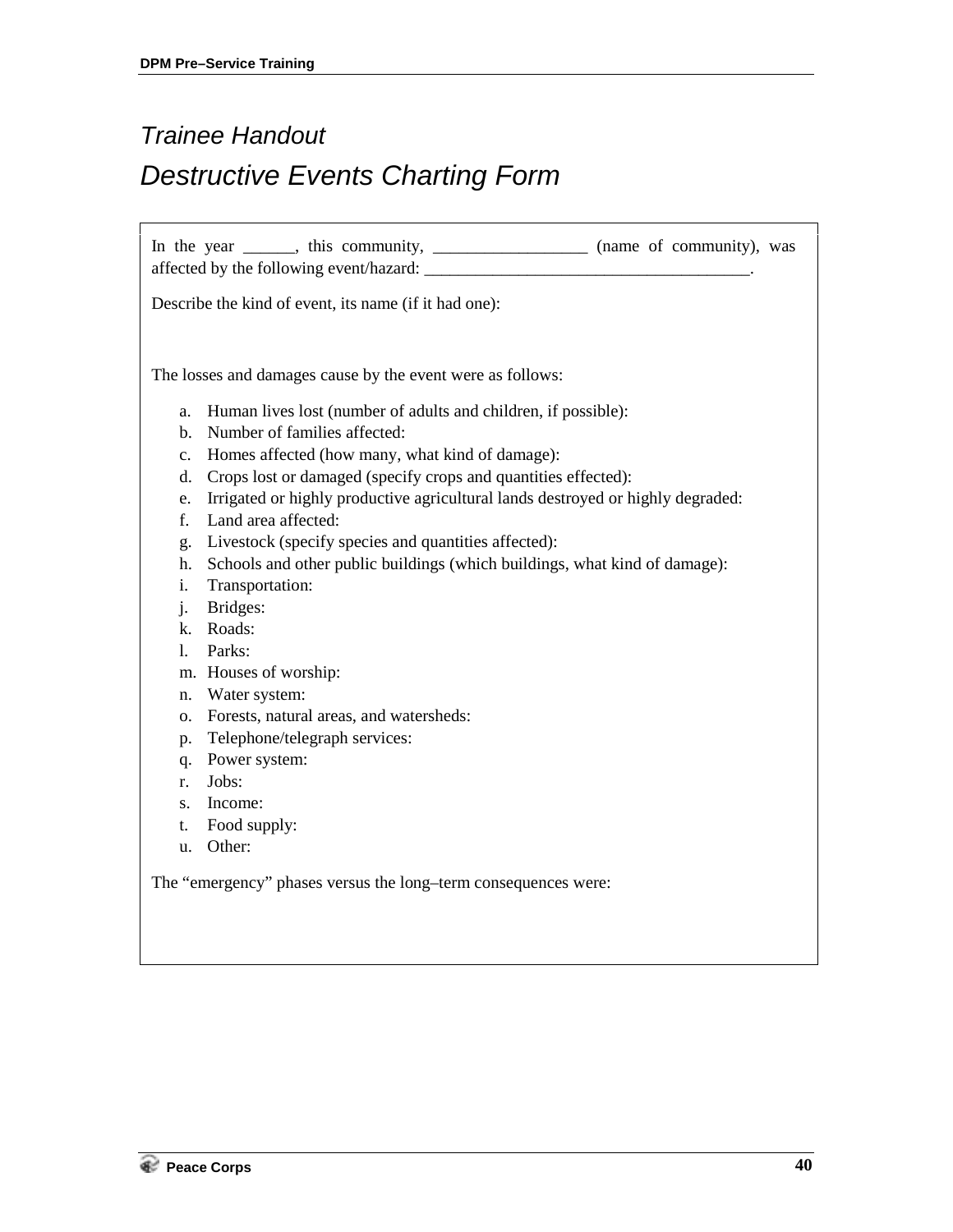## Session 2:

# Preparation for Community Natural Disaster Vulnerability Analysis and Mapping

## **Overview**

This activity introduces Trainees to a process through which they may come to better understand what issues are important in analyzing a specific community's susceptibility to and preparedness for a disaster. It then provides the opportunity for Trainees to use the information to map out the specific conditions of their environment.

The session underscores the following: Hazard mapping + vulnerability analysis = risk analysis.

## **Objectives**

By the end of the session, the Trainees will be able to:

- 1. Begin developing maps that graphically represent the community, its vulnerabilities (e.g., that take into account the natural disaster hazards that are both close and distant, such as off–shore faults) and its resources related to the hazards it faces.
- 2. Identify the host community's primary risk areas and primary human and physical resources in terms of disaster preparedness and response.

#### Ô **Time**

Approximately 2 to 2.5 hours of classroom time over a predetermined number of days.

Approximately 3 hours for field research and related activities.

# **Materials**

Prepared Flip Chart

- Definition of Community Risk Analysis
- Sample Community Hazard Map

Handouts

- *Community Hazard Analysis and Mapping Steps*
- *Destructive Events Charting Forms* (prepared by Trainees in Session 1)

Blank flip charts and marking pens

Drawing paper and pencils for maps

# **Staff**

A community member may be invited to attend the presentations and serve as a "reviewer/commentator" during Step 6, which focuses on the presentation of the maps that have been developed.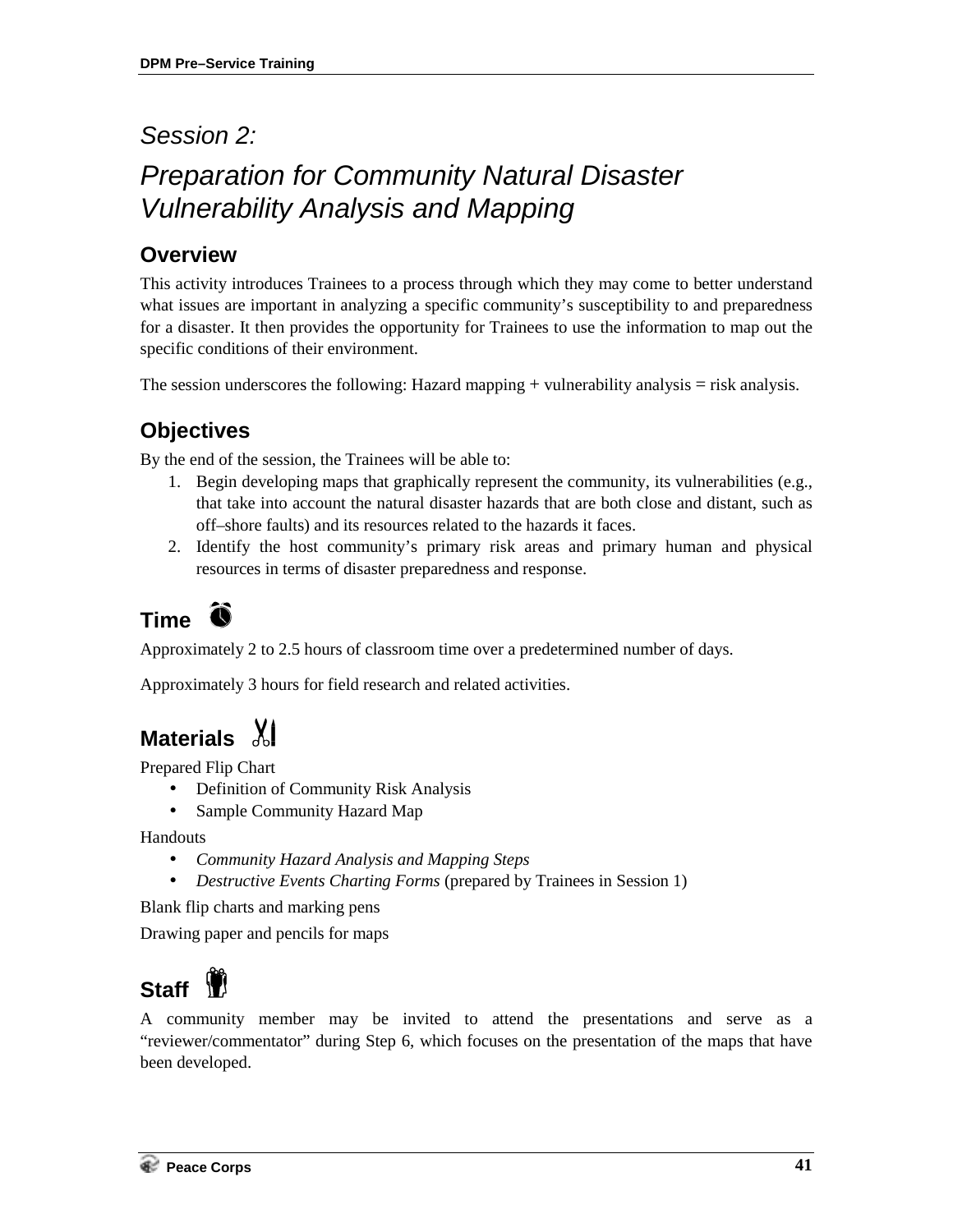# **Preparation**

This and the next session can be included as parts of the language training. If used as language practice, appropriate questioning styles and vocabulary should be introduced and incorporated into the information collection parts of the activities.

As appropriate, community risk and resource mapping might be integrated with the local watershed training if Trainees will be focusing on that subject at some point. In that case, the links and relationships between the condition of the watershed and the vulnerabilities of the community center or roads and bridges leading in and out of town should be highlighted. Even in such training, however, non–water hazards should be discussed.

During pre–training research, investigate whether the community already has a map that can be used to address natural disaster vulnerabilities (often the local public health clinic has one) and whether a topographic map exists. Additionally, many countries already have hazard maps that pinpoint disaster vulnerabilities, and a disaster management plan. In Honduras, for example, each community must have an emergency committee. In the Caribbean, the Caribbean Disaster Emergency Response Agency (CDERA) is the principal disaster management agency. If such agencies exist in–country, this is a good place for the Trainees to start their inquiries.

The way this and the next session's (follow–on) activities are conducted depend largely on the number of Trainees and their project assignments. Trainees could be responsible for preparing individual maps, using their host families as resources. However, if the group is large and teamwork is desired, the Trainees may be divided into groups of no more than eight participants. The trainer might want to take into account the following questions when structuring the groups:

- Should Trainees be divided according to their home areas in the United States that experience different kinds of disasters?
- Should they be cross–project to allow for the sharing of different technical points of view?
- Should Trainees be project–specific and focus on identified project competencies?
- Should each language class be responsible for a map?
- Would there be any advantage in making the groups gender–specific?
- How does this mapping exercise relate to other community analysis training? Could this exercise be carried out with the participation of community members? Will there be opportunities for the community to analyze the information collected and then apply it in a participatory way?

Trainers should be familiar with the information gathered by the Trainees in Session 1 regarding which destructive events cause particular types of damage and loss because this will be displayed on the maps. Also, read the booklet *Disasters, Planning, and Development*.

In many countries, a community mapping exercise is carried out at the beginning of community– or field–based training and as an integral part of training in community analysis. It is important to coordinate the hazard mapping with other community mapping activities. **However, hazard mapping has a specific purpose and should not be confused with general asset and resources mapping.** Concentrate on mapping the community's risks for natural disasters and the resources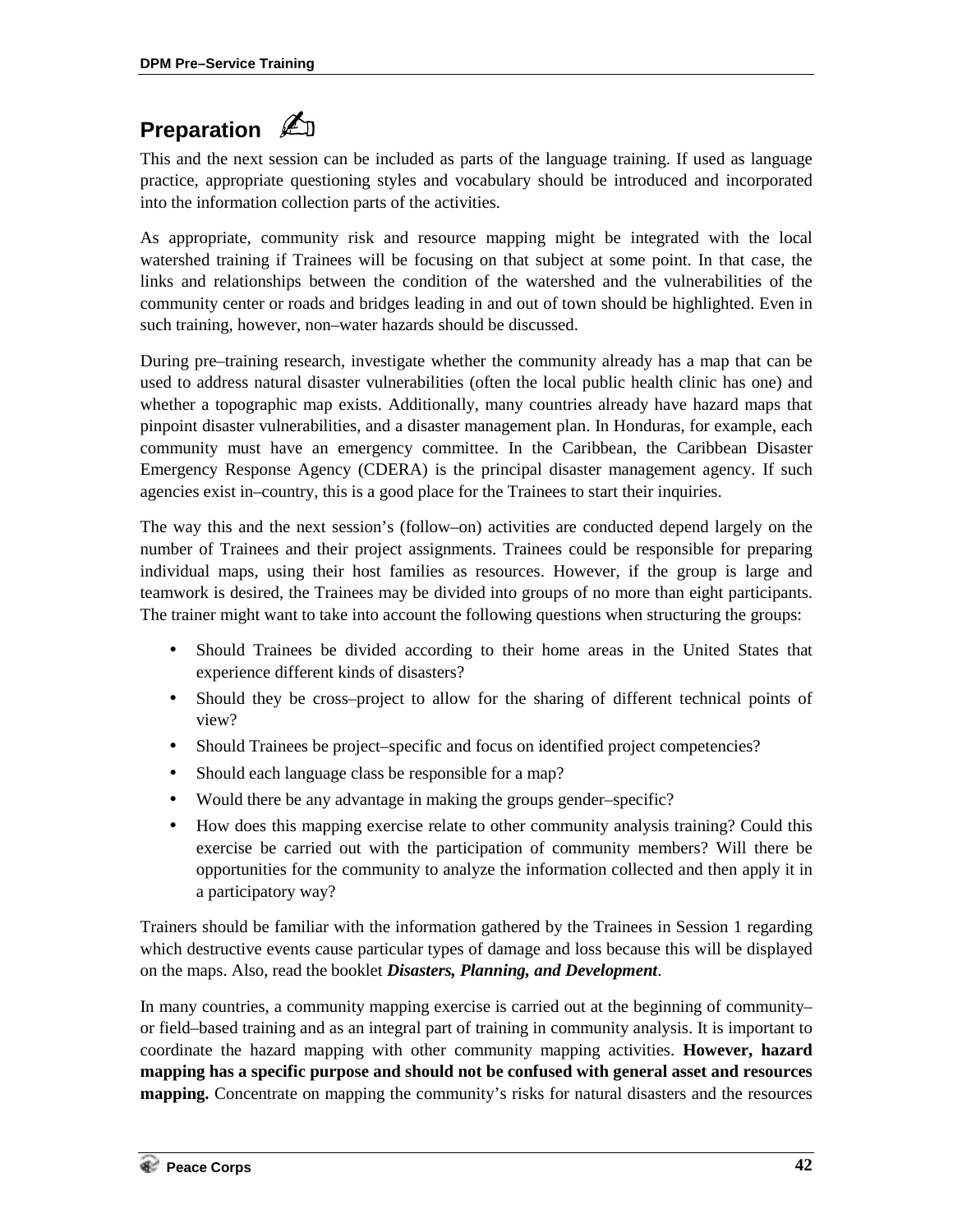available to address them, using the maps Trainees have already produced. Be sure to consider risks outside the frame of reference of the community map (e.g., fault lines) if the potential hazard is somewhat geographically remote.

If the hazard mapping will be done with community members using a participatory process, it is strongly suggested that trainers read *PACA: Participatory Analysis for Community Action* (ICE number M0053) and include activities that would permit a comparison of gender–differentiated perceptions of disaster risks and resources.

Before Trainees are sent to a community, it is important to notify the communities that Trainees will be visiting and interviewing community members as part of this exercise. Trainers and Trainees should be involved with this process. Trainers should make appropriate contact with community officials and discuss the importance of Trainees providing an introduction and reason for their inquiries at the outset of their community–based work. (Depending on the country, culture, and community, it might be worthwhile providing some formal introduction that the Trainees can use.)

## **Delivery IIII**

**Step 1.** 

- a. Facilitate a short discussion on the purpose of analyzing a community's needs and resources related to disaster preparedness and management. During the discussion, help Trainees apply what they have learned about community analysis in previous training sessions and activities by focusing on the following questions, and writing key points on the flip chart:
	- What is community analysis?
	- What are some methods that can be used to conduct this kind of analysis?
	- What are the purposes of community analysis?
	- How might a community risk or disaster vulnerability analysis differ from other community analyses?
- b. At the end of the discussion, reveal a working definition of a community risk analysis on the flip chart:

## **Definition of a Community Risk Analysis**

This analysis involves gathering and addressing information about the community's vulnerabilities to natural disasters and the local resources (physical and human) that might be available to provide assistance during emergency or disaster situations.

#### **Step 2.**

a. Ask Trainees what experience they have had with community mapping, and for what purposes. Introduce the idea of risk maps that will help identify their community's disaster risks and disaster preparedness and mitigation resources, so that they can plan responses in advance of emergencies.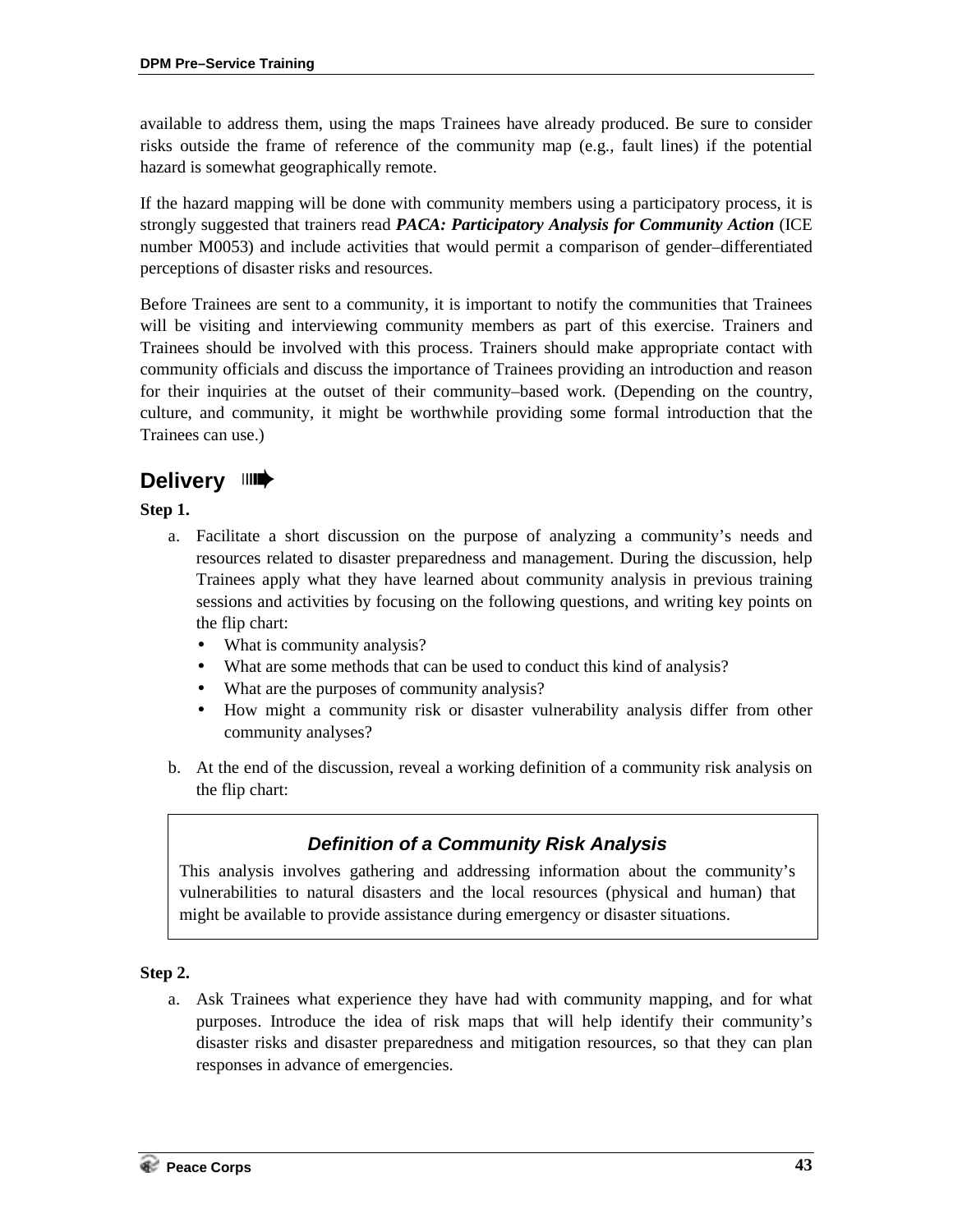- b. Show a sample community hazard map. Describe the features that are highlighted (*or*  draw a simple sketch of a community and develop with Trainees a list of features one should investigate, based on the types of natural disasters historical surveys have shown occur in this area). Show how those features are represented on the risk map.
- c. Let Trainees know that the focus of this session and the next one will be developing risk maps for the host community. When finished, Trainees will have drawings that not only show the resources in the community but also show the community's vulnerabilities related to its hazards.
- d. Tell the Trainees that it will be important to use people and records to provide the most comprehensive picture possible of the community's vulnerabilities and resources the community has in order to be better prepared to face emergencies.

#### **Step 3.**

Ask Trainees what kind of community resources would be important/useful *after* a natural disaster. Have them make a list (e.g., roads, communication systems, health services, shelters—if homes are destroyed, sources of food, water). Draw on the mapping items presented below for the list.

| <b>Mapping Items</b> |                      |                       |                        |
|----------------------|----------------------|-----------------------|------------------------|
| <b>Streets</b>       | <b>Schools</b>       | Telephone offices     | Crops                  |
| Paths                | Health clinics       | Post offices          | Cemeteries             |
| Routes               | Places of worship    | Electric/water plants | <b>Bakeries</b>        |
| <b>Houses</b>        | Market places        | Rivers and or lakes   | Bus depots             |
| Wells                | Hospitals            | Playing fields        | Offices/other building |
| Garden Plots         | Places of employment |                       |                        |

#### **Step 4.**

Distribute and review the handout describing the steps of their field work. Create this handout, including an introduction of themselves to community elders, the purpose of the exercise, and the process for gathering information for vulnerabilities and resources.

#### **Step 5.**

Trainees depart to perform their field work of completing the maps to show community vulnerabilities resources.

#### **Step 6.**

Trainees reconvene and briefly present the map(s) they have made, about five minutes each. Ask questions that will guide Trainees to a complete and accurate product during the next session. If more than one group maps the same community, compare and contrast the maps. Ask the Trainees to identify the strengths and weaknesses of each map. If a community member has been invited to attend the presentations, ask him or her to make comments.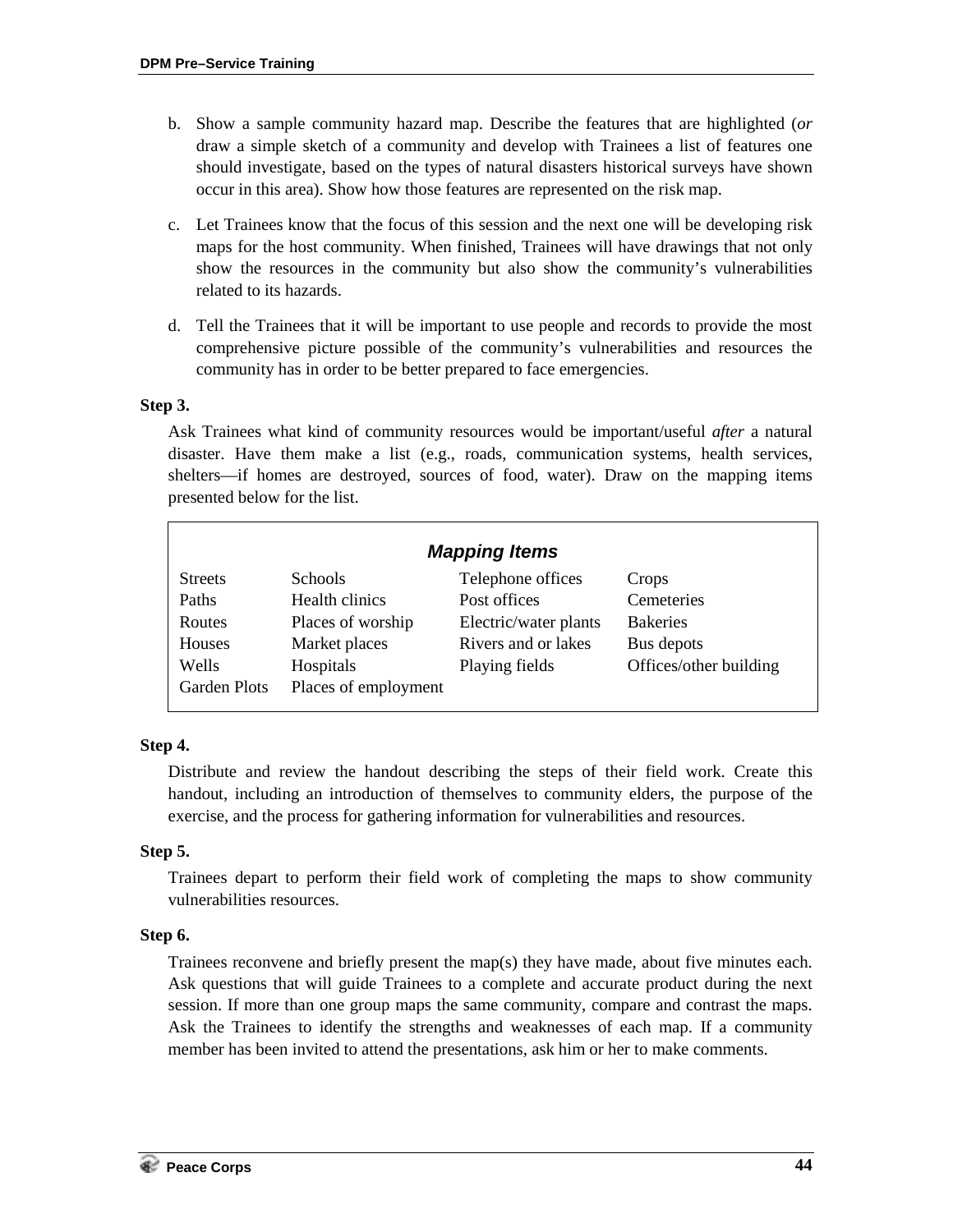#### **Step 7.**

Spend approximately 15 minutes practicing both familiar and new words in the local language that relate to the hazard risk maps. Then use the words to review the information collected by Trainees about the hazards and risks this community faces.

#### **Step 8.**

Using the format below and the results of the earlier session that used the *Destructive Events Charting Forms*, ask the Trainees to help make a list of destructive past events in their area and the related damages and losses. (See example below.)

## **Example of Destructive Event Damages and Losses**

Volcanic eruption of 1978

- 45 houses destroyed
- 6 lives lost
- Crops and livestock destroyed

Hurricane Crazy, 1999 (caused flooding of "Big River")

- 25 houses destroyed
- All crops along the riverbanks lost
- Places of worship washed away
- Bridge into town destroyed
- Power lines and water system damaged
- a. Probe the Trainees to find out if they have enough information to indicate the areas on their maps most prone to damage and loss. For example, during Hurricane Crazy in 1999, 25 houses were destroyed. Do they know where those houses were located? Have they been rebuilt on the same site? How far did the flooding extend? Are those areas still vulnerable? Have any mitigation efforts been instituted since the disaster?
- b. Let the Trainees know that they will be continuing the work on their maps during the next session.

## **Resources**



Anderson, M.B., and Woodrow, P.J. *Rising From the Ashes: Development Strategies in Times of Disaster***.** Boulder, CO: Lynne Rienner Publishers, Inc., 1998. (ICE number CD056)

Department of Regional Development and Environment, Executive Secretariat for Economic and Social Affairs. *Disasters, Planning, and Development: Managing Natural Hazards To Reduce Loss.* Washington, DC: Organization of American States, December 1990.

Peace Corps. *Participatory Analysis for Community Action*. Washington, DC: Peace Corps, 1996 (ICE number M0053)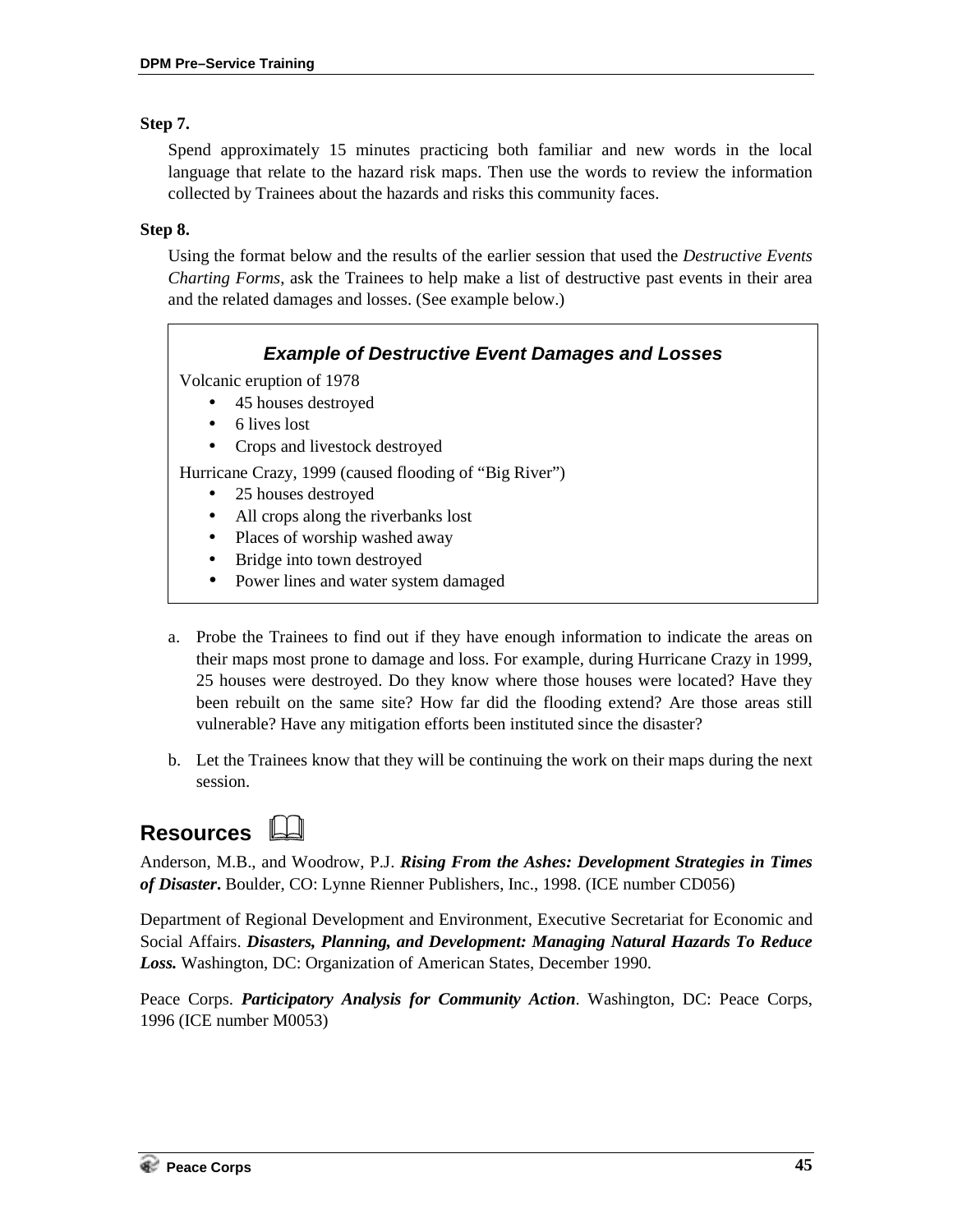# Trainee Handout Field Work: Practice Community Hazard Analysis and Mapping Steps

- 1. Introduce yourself to community elders or leaders. Describe what you are learning about disaster management and ask their permission to talk with community members so that you can draw a risk map. Get their suggestions of who to meet with.
- 2. The Trainee meets with representatives from the community and with the institutions involved with disaster preparedness and responses to assess human resources. Other community groups that might be involved—although not represented here—include women's groups and faith–based groups.
- 3. The Volunteer determines whether a community map (community map  $\neq$  bounded village unit; hunting areas, fields, and kinship networks may be far away) with hazards identified or a hazard inventory exists. If a hazard map or hazard inventory exists, then the Volunteer acquires it; if not, the Volunteer proceeds with Step 5.
- 4. With the help of community members, if possible, the Trainee sketches a map showing the vulnerabilities and resources.
- 5. Volunteer acquires other appropriate maps of the area.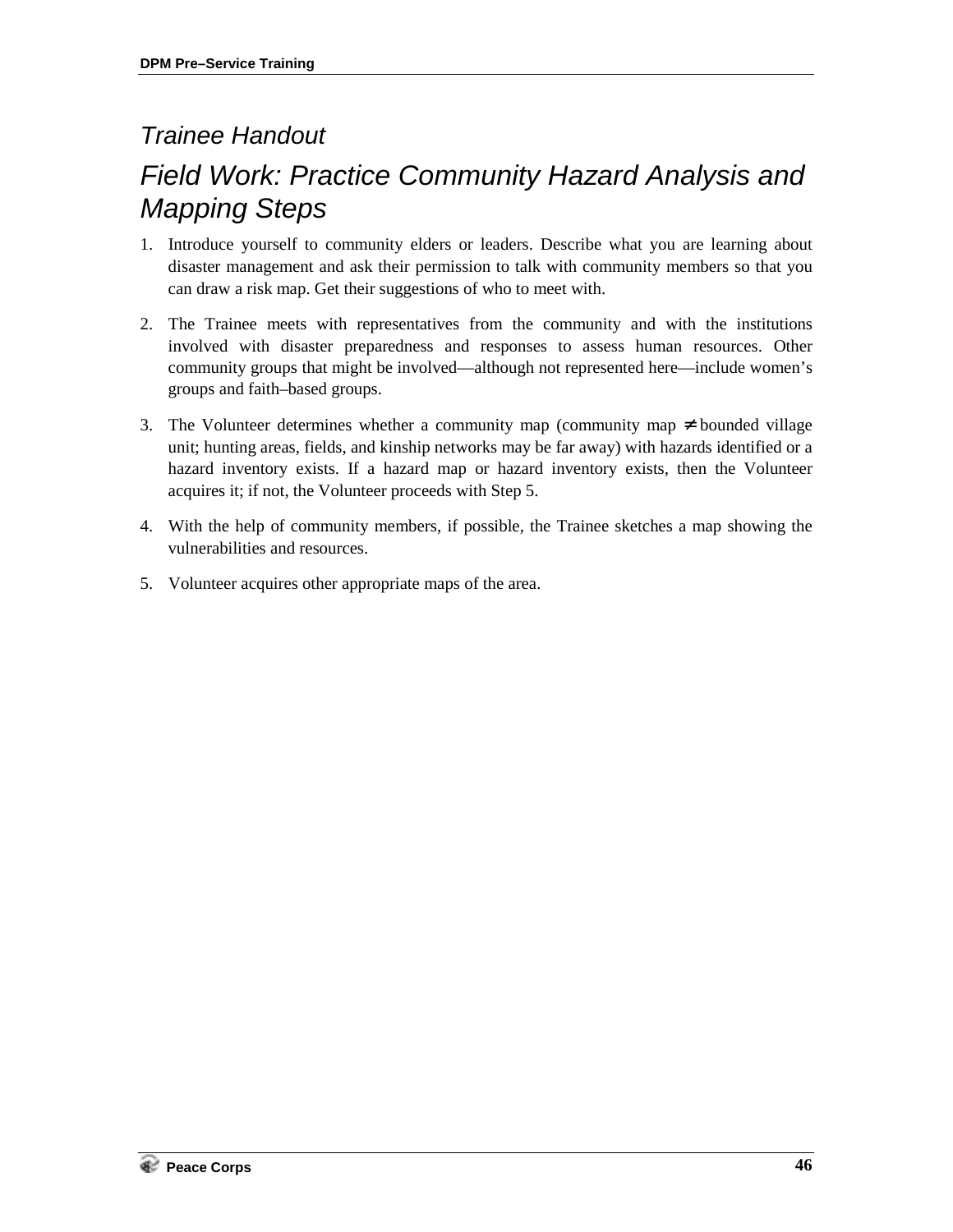# Session 3: Preparation for Community Field Research

## **Overview**

This activity builds on the last session, which introduced Trainees to a process through which they come to better understand what issues are important in analyzing a specific community's susceptibility to and preparedness for a disaster. This session provides the opportunity for Trainees to use the information to further develop maps of the specific conditions of their environment.

## **Objectives**

By the end of the session, the Trainees will be able to:

- 1. Finalize maps that graphically represent the community, its vulnerabilities and its resources related to the hazards it faces.
- 2. Discuss risk and resource mapping as effective tools for community–based disaster preparedness training.

# **Time**

Approximately 2 hours of classroom time over a predetermined number of days.

Approximately 3 hours for field research and related activities.

# **Materials**

Prepared Flip Charts

- Problem, Results, and Resources Example
- Diagram of the Disaster Cycle

Handouts

- *Community Risk Analysis and Mapping Steps* (distributed last session)
- *Community Risk Analysis Field Research Exercise*
- *Standard Colors and Symbols for Hazard Mapping*
- *Post–Test*
- *DPM Workshop Evaluation*
- *DPM: Integrating Disaster Preparedness and Mitigation In Your Work* (Idea Book) (ICE number M0084)

Trainees' earlier community maps (Trainees bring to Session 3).

Blank flip charts and marking pens in red and green ink

Audiovisual materials and equipment as required

# **Preparation**

As in the previous session, before Trainees are sent out to a community, it is important to notify the communities that the Trainees will be visiting and interviewing community members as part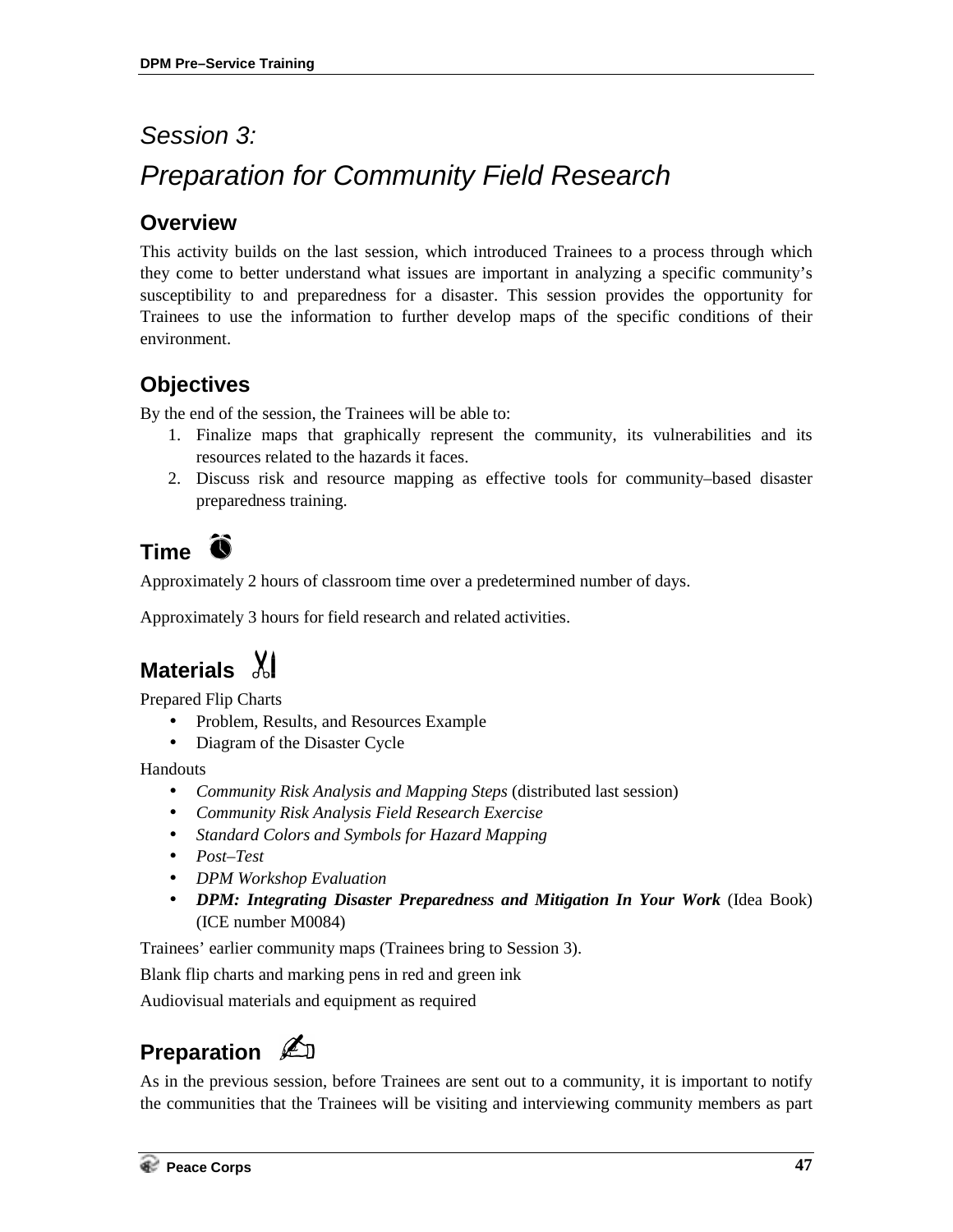of this session. Trainers and Trainees should be involved with this process. Trainers should make appropriate contacts with community officials and discuss the importance of Trainees providing an introduction and reason for their inquiries at the outset of their community–based work. (If appropriate, depending on the country, culture, and community, provide a formal written introduction that the Trainees can use.)

If Trainees are unable to visit a community, slides should be shown of two typical communities (representing the areas to which Volunteers will be assigned) with hazards.

Get copies of *DPM Idea Book* for participants.

## **Delivery IIII**

#### **Step 1.**

Through an interactive process, provide information for the next independent task, which involves having the Trainees collect information about the areas of town and its surroundings that were and were not damaged during past destructive events.

- Where might you go to understand what was damaged and what was not? (*Seek vantage points to be able to observe terrain and watershed, both areas that are vulnerable or contribute to vulnerability*).
- Why is it important for a community to know where its most vulnerable areas are prior to an emergency or disaster? (*In order to evacuate those in danger or take other preventive actions to reduce damage and loss; to plan and carry out mitigation activities.)*

#### **Step 2.**

Note the importance of recognizing and being able to access local resources during the BEFORE phase of the disaster cycle by giving an example (see below).

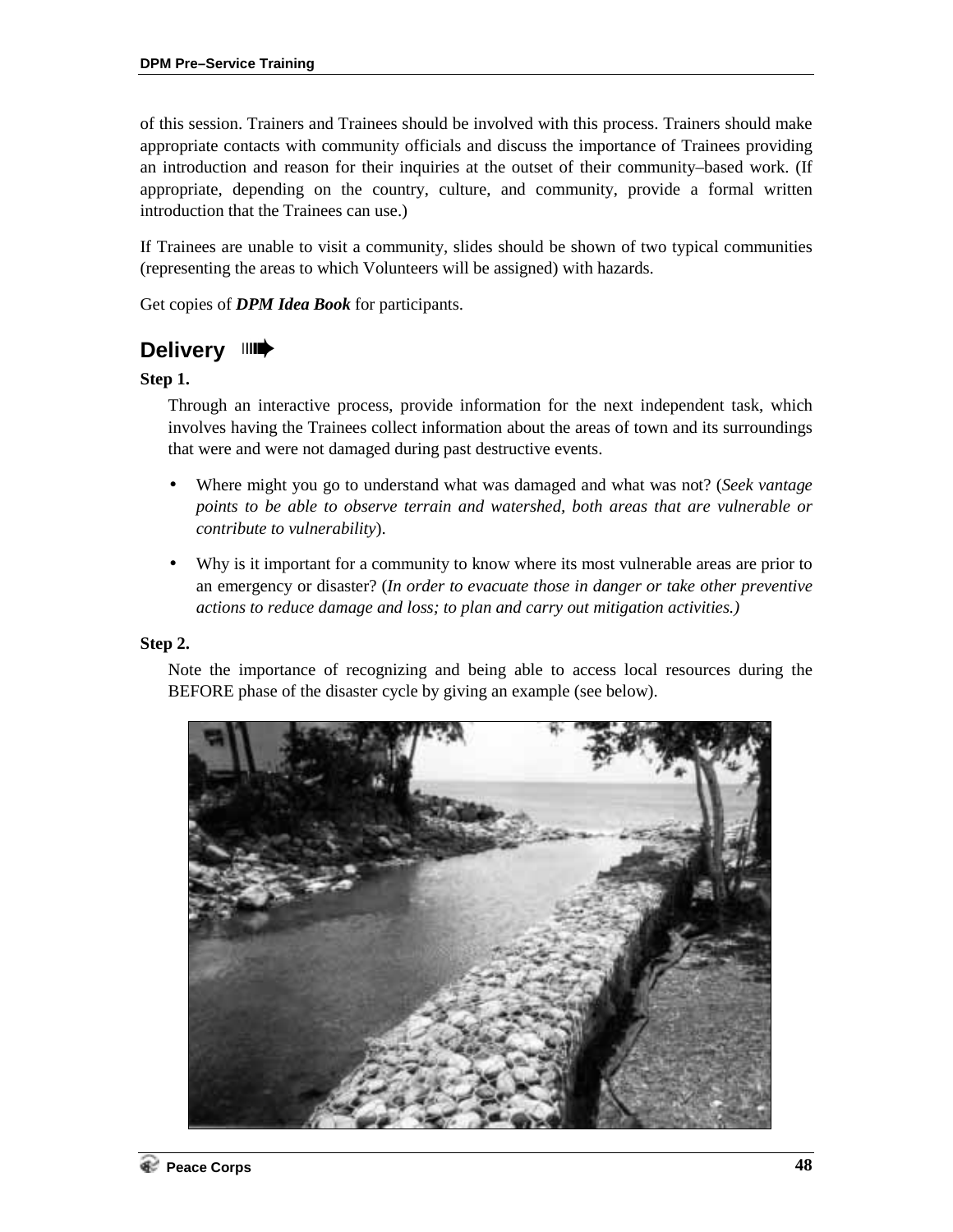## **Example of the Importance of the Early Knowledge of Local Resources in a Disaster**

In many communities in Honduras, annual flooding is a reality. Year after year, the flooding, along with massive mudslides, has gotten steadily more serious and widespread as deforestation and traditional agricultural practices have depleted the forests and hillsides throughout the country. The massive rainfall accompanying Hurricane Mitch in 1998 resulted in a disaster of gigantic proportions destroying homes, bridges, roads and crops and flooding towns and villages in nearly the entire country. Innumerable communities were cut off by fallen bridges, washed–out roads and raging rivers where streams used to be. Cities, towns and villages were left on their own. It was impossible for adequate assistance to arrive. These communities found themselves solving a myriad of problems, including sheltering the homeless, providing medical care to the sick and injured, supplying food and clean water to local residents, reestablishing electric service, and other activities. Most communities were caught unprepared, although the ability for even the poorest community to pull together and solve their most pressing problems was impressive. As a result of Hurricane Mitch, many communities are taking disaster preparedness seriously, and have put together emergency plans which include identification of the resources they have on hand to face future problems.

#### **Step 3.**

a. Present a flip chart that reads, Problem, Results, and Resources. Ask Trainees to help fill in some sample information. Explain that this is the type of information that they will be gathering from the community. (Provide one or more of the following examples on a flip chart.)

| <b>Problem, Results, and Resources Example</b>                                                                                                                        |
|-----------------------------------------------------------------------------------------------------------------------------------------------------------------------|
| <b>Problem:</b> Bridge washed away                                                                                                                                    |
| <b>Result:</b> No access to town, no food coming in                                                                                                                   |
| <b>Resources:</b> (Canoes are at M. Bouhafa's house; the silos at the agricultural co-op have<br>enough grain for two weeks.                                          |
| <b>Problem:</b> Electric lines down                                                                                                                                   |
| <b>Result:</b> No power for refrigeration at health center for vaccines                                                                                               |
| <b>Resources:</b> There are small private generators in the homes of Haj Jabra and Mme.<br>Zohra.                                                                     |
| <b>Problem:</b> 25 homes destroyed by flooding and high winds                                                                                                         |
| <b>Result:</b> 25 homeless families, sick children                                                                                                                    |
| <b>Resources:</b> Shelter at school, cots available at the Forest Service retreat camp,<br>healthclinic has one month supply of basic medicines and supplies on hand. |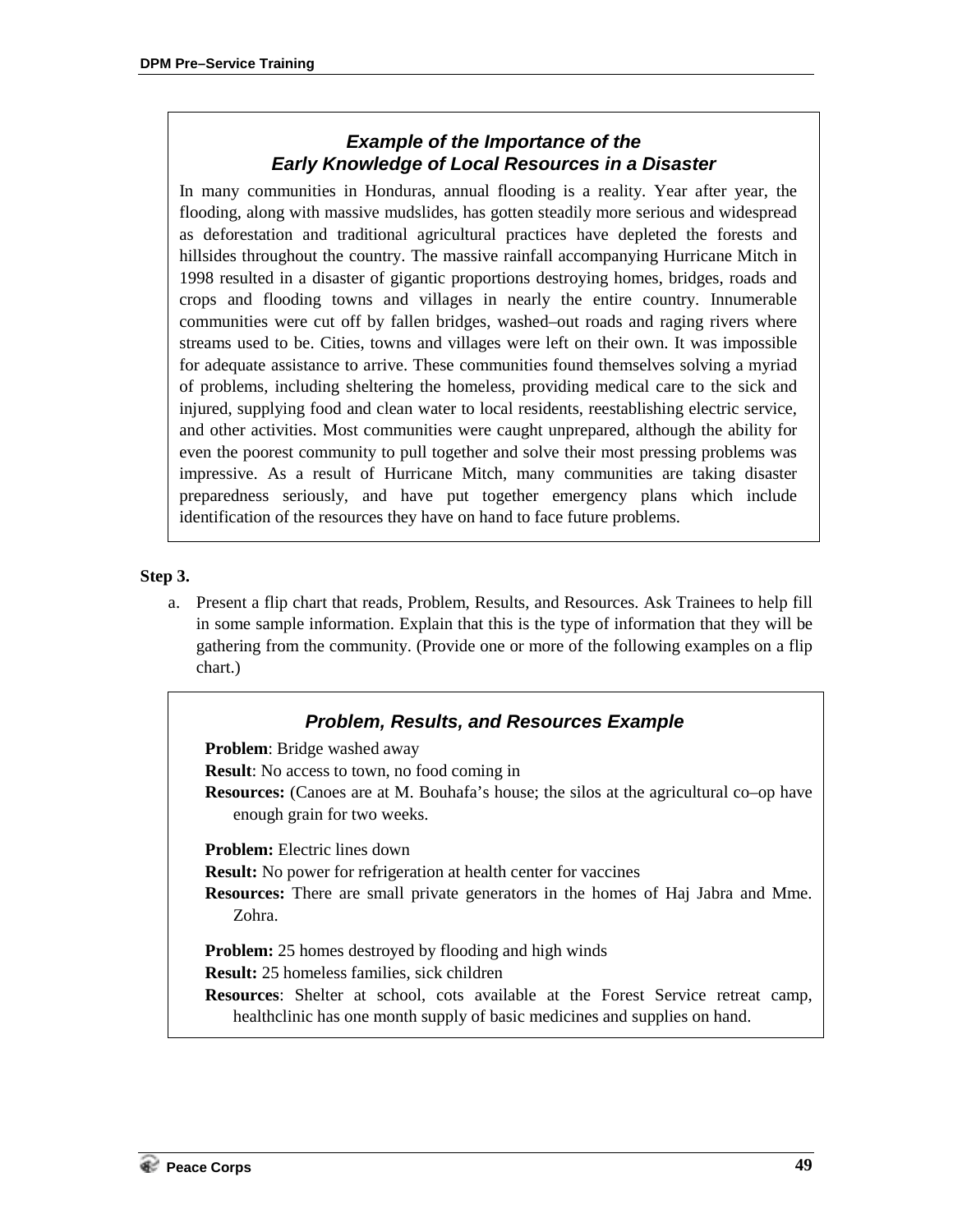- b. Tell Trainees that it will be important to use people and records to provide the most complete picture possible of the risks and resources the community has to be better prepared to face future emergencies.
- c. Ask the Trainees to refer to the handout *Community Hazard Analysis and Mapping Steps* once more. Inform them that they should use the handout to help guide them in their next round of field research. Let them know that you have spoken to community leaders about the exercise, but Trainees, now, need to introduce themselves (provide them with a formal written introduction if appropriate).
- d. Let the Trainees know how much time they have available to gather information related to a specific problem in the local community. (This will be important for the end of this session). Inform the Trainees when to meet again to finalize the maps and conclude this aspect of the training.

#### **Step 4.**

Trainees will depart to perform their field research.

#### **Step 5.**

- a. After the group reconvenes, give each team five to 10 minutes to present the information they have gathered, keeping track of that information on a flip chart under the categories: Problem (there should be congruence in the problems that they focus on), Results, and Resources.
- b. Provide approximately 30 minutes for the Trainees to color in the community map (or transparencies so that they can both be copied and used on an overhead). Only enter information that each Trainee or team (if divided into groups) has gathered. The actual coloring in of the community hazard map should follow guidelines established by the local civil defense or emergency management agency. The colors and symbols used to represent various conditions and objects should be standardized. If there are no standardized colors or symbols within the country, the ideas presented in the handout, *Standard Colors and Symbols for Mapping Exercise* presented at the end of the session can be used.)
- c. Have the group indicate risks and vulnerable areas using red markers and physical resources using green markers on their already–completed community map. Process the information that the map displays. Have the group list human resources on a separate flip chart and include these resources on the map, if appropriate (e.g., women's groups).

#### **Step 6.**

Wrap up the exercise with a discussion about what the Trainees learned from the mapping experience. Use these questions as a guide:

- Have there been surprises?
- Has the activity given you an opportunity to learn more about the community?
- Have you reached out to new people? How were those experiences? Who did you miss?
- Have you learned more about the culture?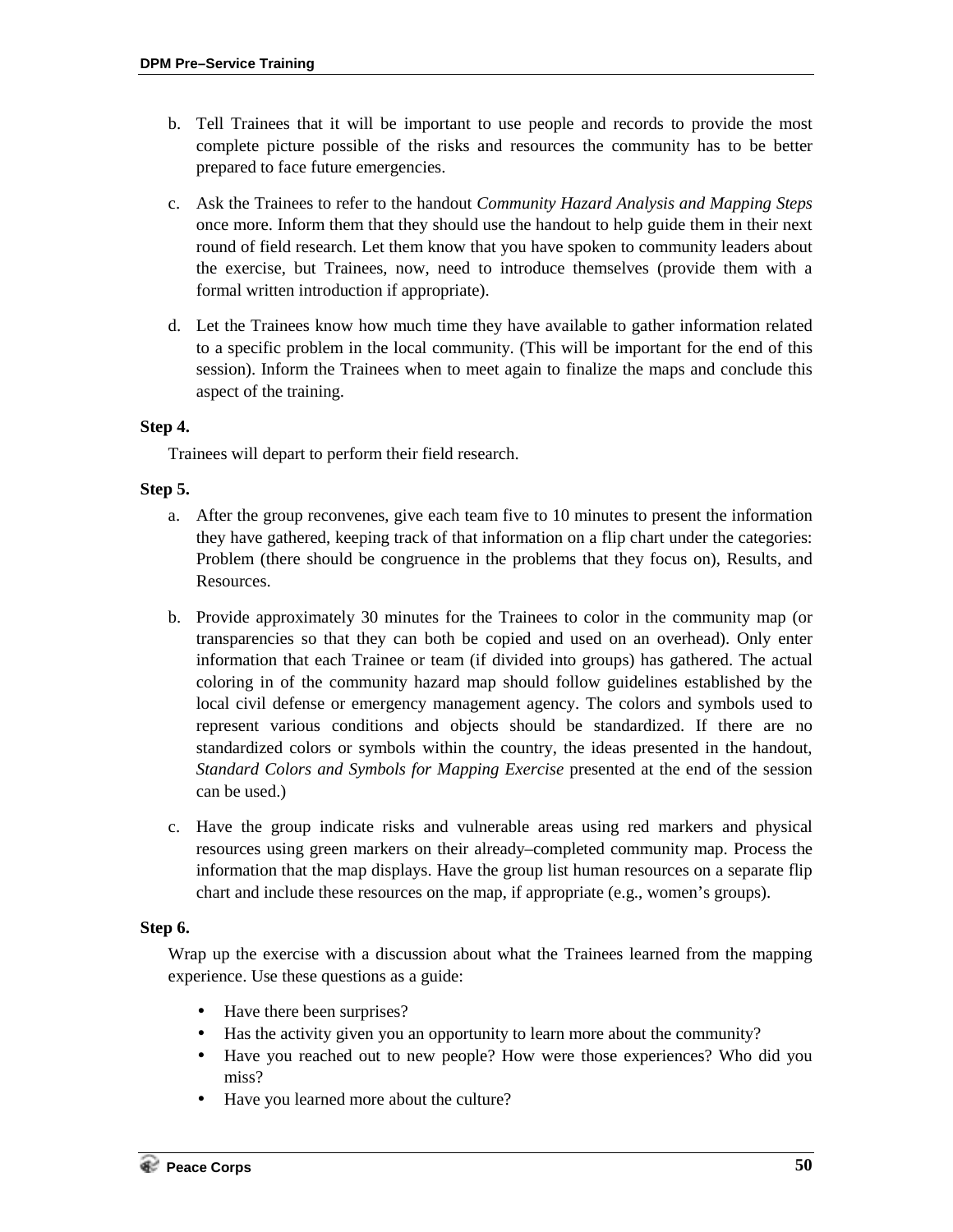- Is this a tool you could use when you begin service in your sites?
- Who could you do this exercise with in your sites (organized groups, neighbors, municipal workers, schools, etc.)?
- When is the appropriate time for a new Volunteer to undertake a mapping experience at their new site?
- Has this exercise provided information that will be useful in preparing for future natural disasters? In what ways?

#### **Step 7.**

- a. Conduct an all–group question/answer period on what issues affect the ability to gather information and a discussion on how the information could be used in the Trainees' particular areas of work (e.g., education, environment, community development). During the first part of the discussion (issues that affect their ability to gather information), draw out and discuss cultural and personal issues. Examples include: people are shy, they only seem to say what they think is acceptable to hear, only the men would provide information, and so on.
- b. For the discussion on how to use the information in work, display the flip chart of the Disaster Cycle Diagram. Have the Trainees identify their work areas, brainstorm what activities they would most likely be involved with, and identify where those activities would be placed on the cycle. For example:
	- Trainees who will work as Volunteers in education can brainstorm basic awareness and preparedness activities for students and parents.
	- Volunteers assigned to a soil conservation activity can brainstorm ways to integrate disaster preparedness and mitigation concepts into community work in soil conservation.
	- Volunteers involved in a school construction project can help the community think through the best place to locate the school and how to make it as disaster–resistant as possible as well as uses it might serve in the emergency phase.

#### **Step 8.**

Pass out the handout *Appropriate Roles for Peace Corps Volunteers in Disaster Management*. Have the Trainees review the materials for a few minutes and then ask if there are any follow–up questions. If appropriate, note that a more intensive training on this subject will be conducted to further prepare them for dealing with natural disasters in an IST.

#### **Step 9.**

Have the Trainees evaluate the training experience as a whole by completing the post–test and evaluation forms. Distribute *DPM Idea Book*.

# **Resources**

Anderson, M.B., and Woodrow, P.J. *Rising From the Ashes: Development Strategies in Times of Disaster***.** Boulder, CO: Lynne Rienner Publishers, Inc., 1998. (ICE number CD056)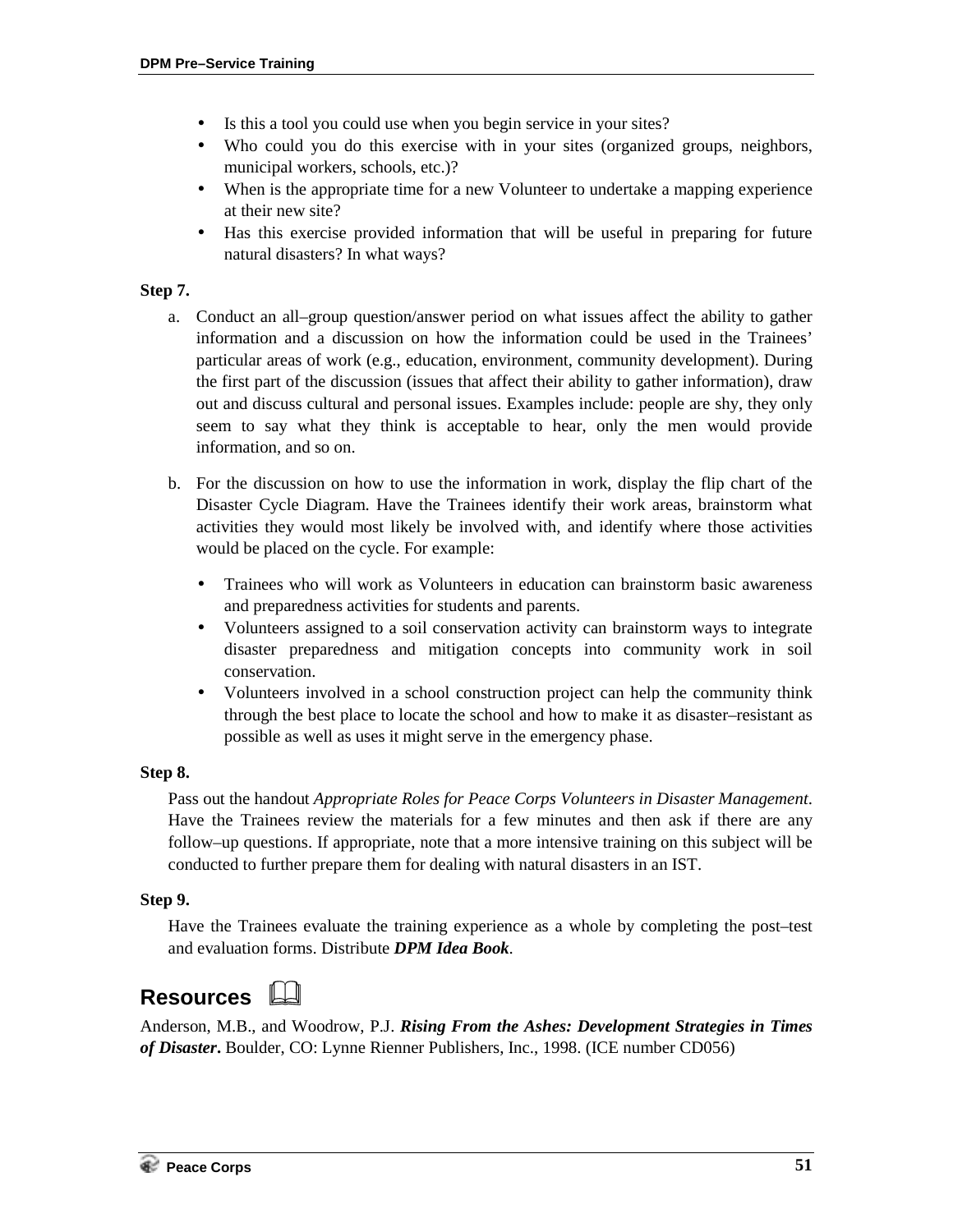Department of Regional Development and Environment, Executive Secretariat for Economic and Social Affairs. *Disasters, Planning, and Development: Managing Natural Hazards To Reduce Loss.* Washington, DC: Organization of American States, December 1990.



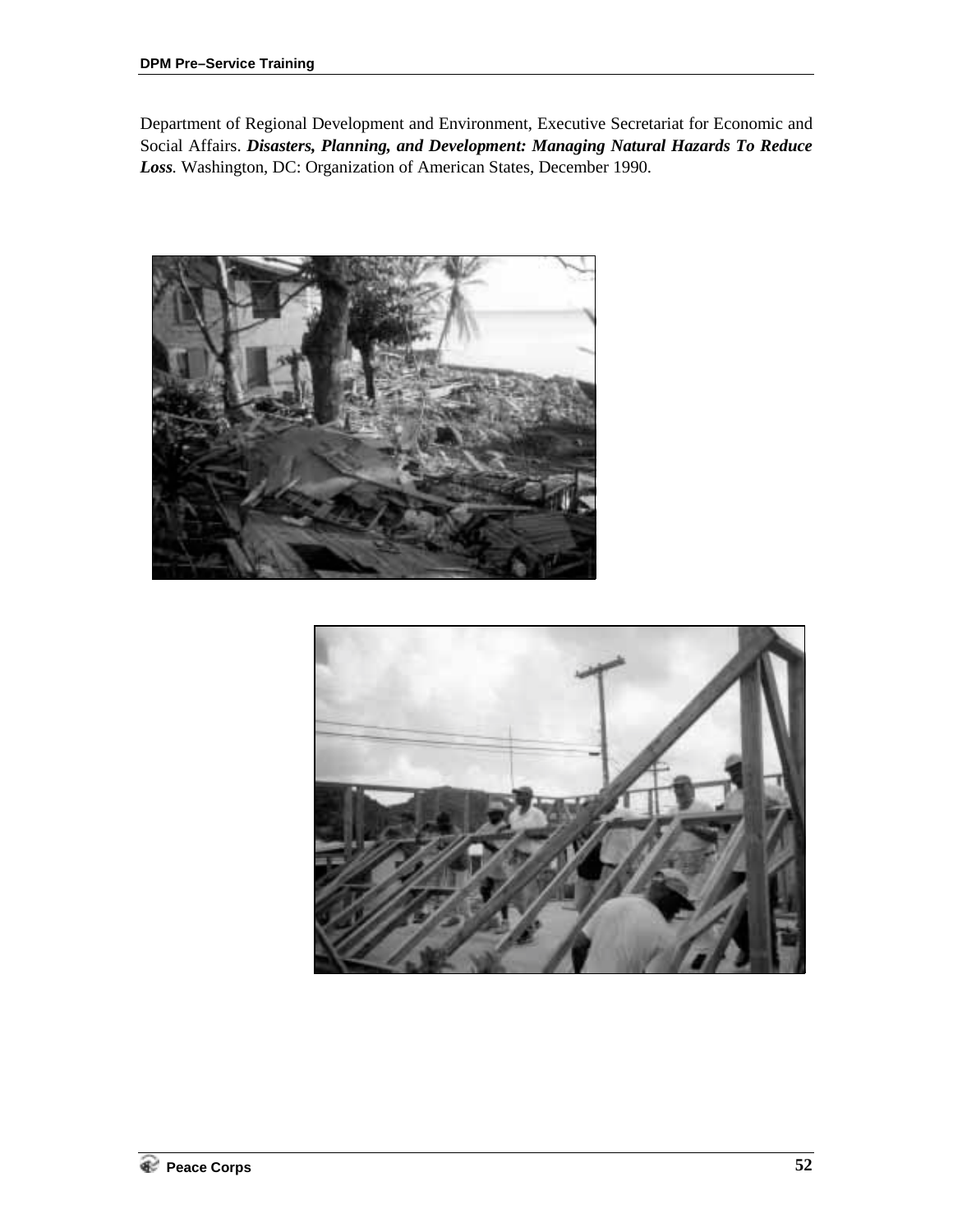# Trainee Handout Community Risk Analysis Field Research Exercise

It is important to use people and records to provide the most comprehensive picture possible of community vulnerabilities and resources related to disaster preparedness and mitigation. This exercise requires you to seek information on the history of disasters in the community through contacts with community leaders and elders as well as representative institutions involved in disaster preparedness.

With assistance from the trainer, arrange to meet with at least two identified community contacts with the objective of seeking the following kinds of information about community hazards or destructive events that have affected the community:

- What kinds of hazards seem to occur with greater frequency in the community?
- Are there maps or inventories of these hazards in community records?
- What kinds of losses or damages has the community faced as a result of these hazards?
- Which areas of the community appear to be hardest hit by these hazards?
- Which people seem to be most affected?
- What problems did the community face during recent emergencies?
- How was the community able to respond during the most recent emergency?
- What resources were on hand and put to use?
- What resources were needed, but not available?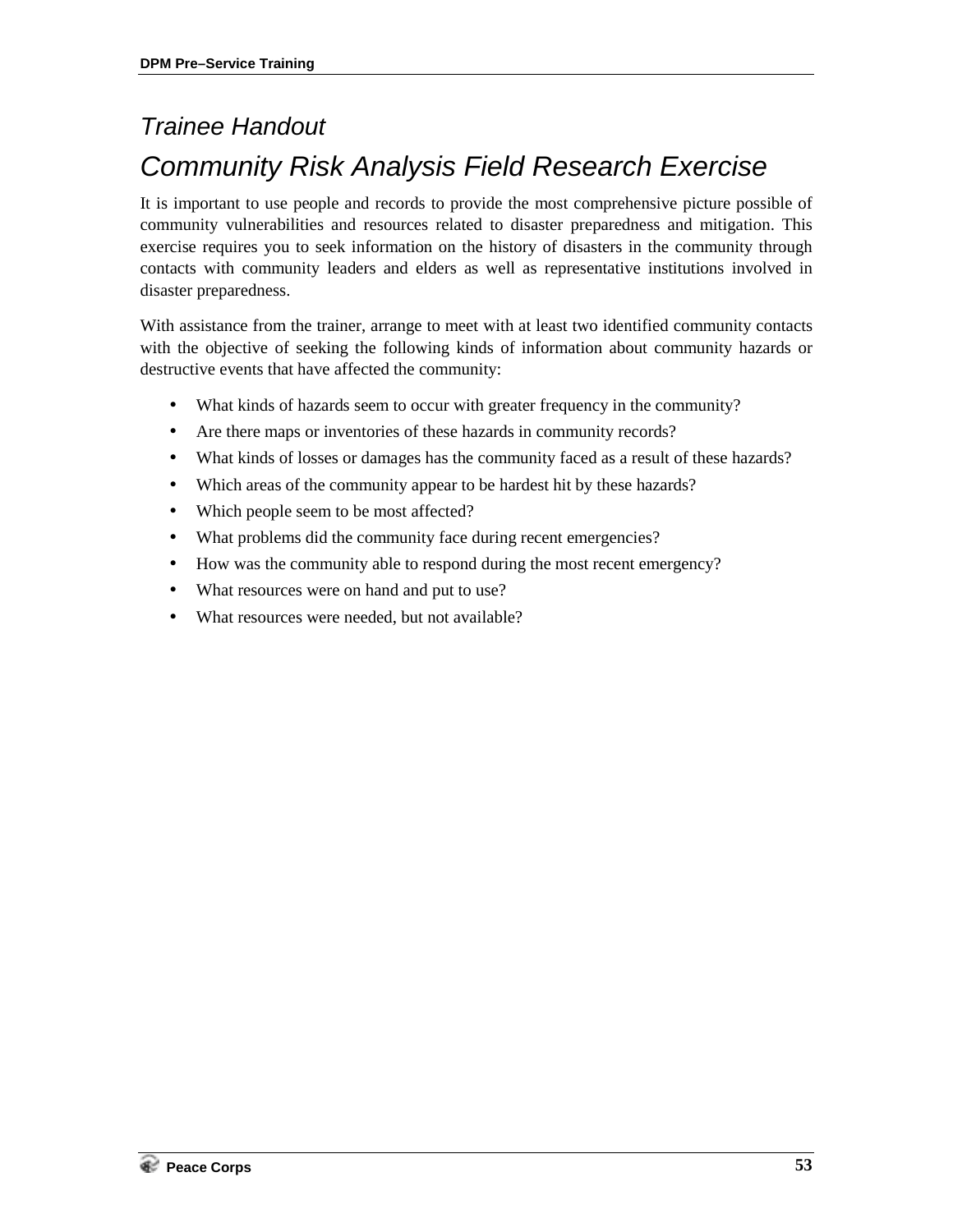# Trainee Handout Standard Colors and Symbols for Hazard Mapping Exercise

# Bakeries loaf of bread Bus depots a little bus Cemeteries little tombstone Crops wheat stalk Electric/water plants gray building with capital E (or language–appropriate letter) Health clinics white square with red cross or crescent (depending on location) Hospitals capital H (or language–appropriate letter) Houses house–shaped figures Market places capital M (or language–appropriate letter) Offices/other buildings little building (distinct from houses) Paths **brown** lines Places of worship cross or crescent (depending on location) Playing fields brown patch Post offices box with PO in it (or language–appropriate initials) Rivers and/or lakes blue patch (lake) or line (river) Routes heavier black line Schools brown square Streets black lines Telephone offices capital T (or language–appropriate letter) Wells bucket and rope

#### **Vulnerability/hazard maps use colors and symbols, such as those listed below:**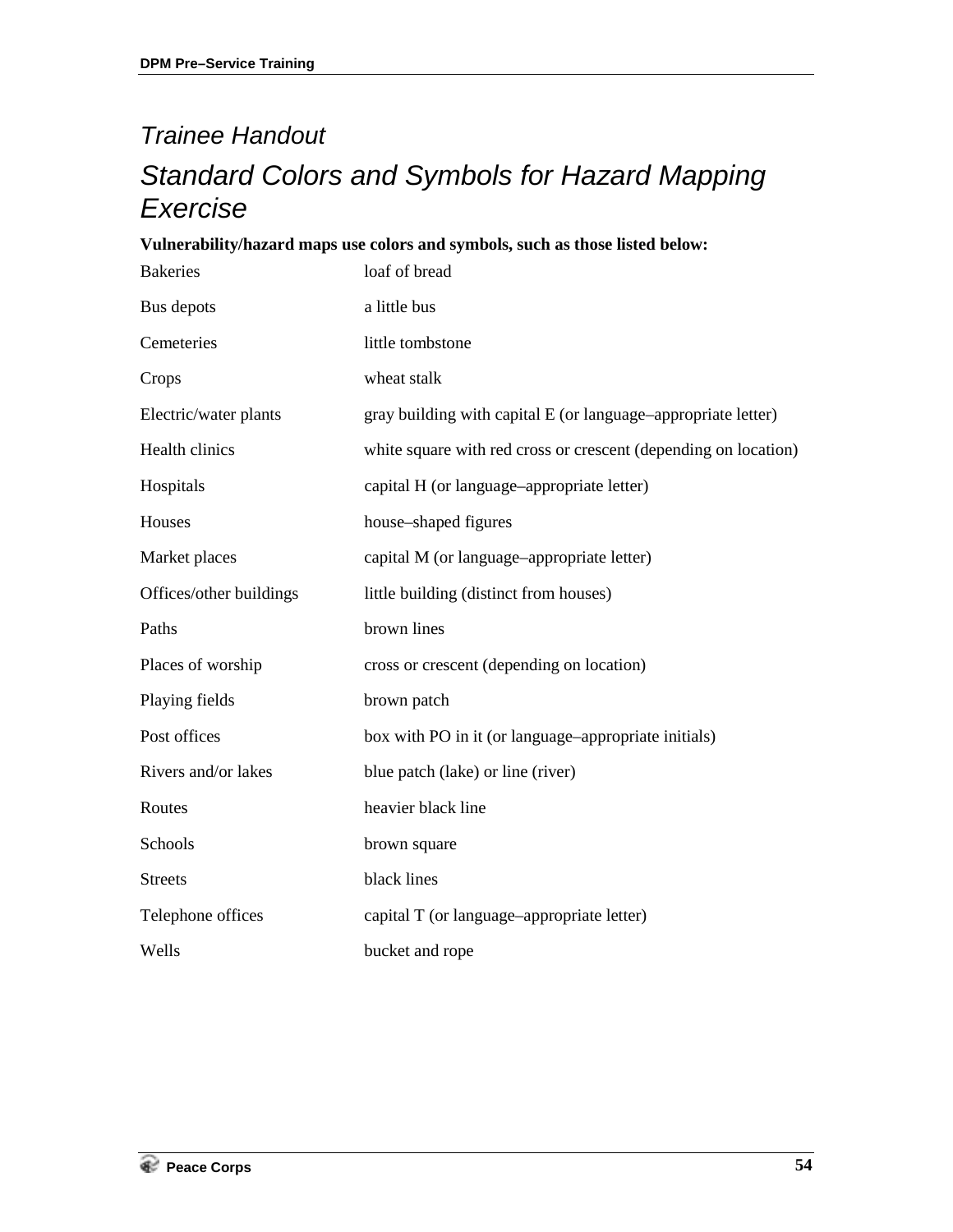Page 1 of 9

# Appropriate Roles for Peace Corps Volunteers

The following pages identify the roles that Peace Corps Volunteers may take in disaster management. Many roles are not hazard–specific and would be appropriate for either full– or part–time assignments. Those that are, are so noted.

## **Appropriate roles in various hazard situations:**

**Capacity–building.** Volunteers can utilize community assessments to understand the range of local knowledge about disasters and the capacity to mitigate them. Building on local knowledge, volunteers can further strengthen local capacity by **starting** up and replicating such knowledge and practices.

**Public awareness.** Volunteers can be trained and provided with appropriate materials to conduct public awareness workshops on the nature and risk of hazards and what can be done to mitigate and prepare for them.

**Preparedness planning.** Volunteers can work with the community to develop a local disaster preparedness plan (such as a checklist of actions and people responsible for them). Any preparedness activity, no matter how small, can potentially save lives and reduce property damage.

**Economic protection.** Economic development specialists can encourage the establishment of lending institutions to provide money for housing improvement and encourage the poor to establish cash reserves for possible emergencies. Co–ops are a major source of reconstruction loans to the poor who often cannot qualify for other financial assistance.

**Search and rescue activities.** Volunteers can help form committees that can offer assistance in the wake of a disaster.

**Distribution of relief.** This is an important role in the aftermath of most disasters.

**Distribution of shelter materials.** Given the desire of individuals to hold onto what they have, Volunteers can distribute more appropriate and/or safer building materials.

**Disaster assessment.** With training in disaster management, Volunteers can be instrumental in providing needed information to local or international assistance groups about what needs to be done.

**Translation services for foreign disaster officials.** Volunteers are known for their language proficiency after short periods of time in–country. This ability can be fundamental when outside officials and workers enter the country to help following a disaster.

**Site selection.** With adequate training in disaster management, and particularly with a background in planning or geology, Volunteers can help city planners conduct risk and vulnerability analyses and advise urban dwellers about safe living areas.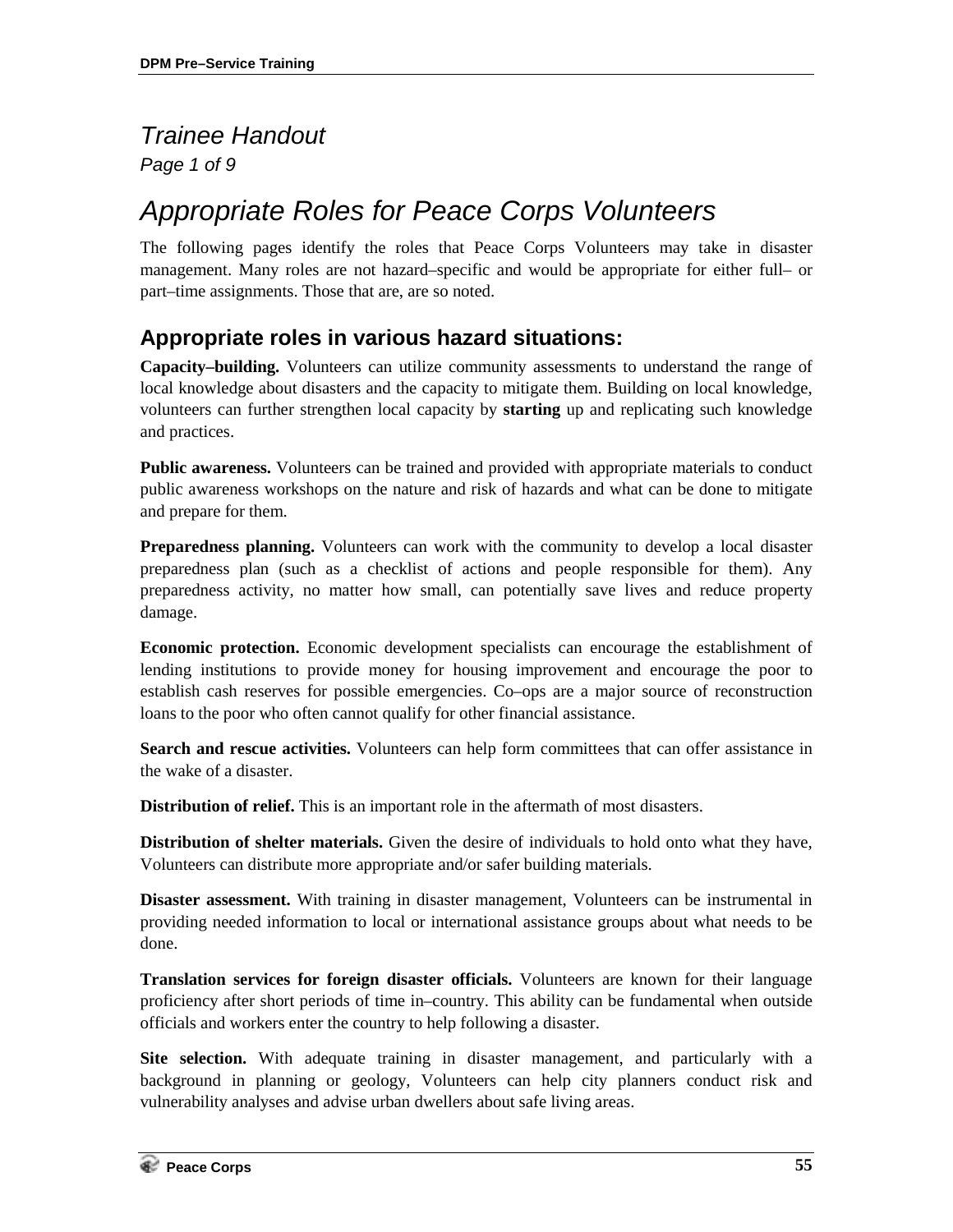Page 2 of 9

## Additional roles specific to earthquakes:

**Housing improvement.** If Volunteers have training as engineers and architects, they can play important roles in planning and executing programs to improve local housing and building construction methods to an earthquake–resistant standard in both mitigation and reconstruction programs.

**Structural surveys.** Engineers and architects also can assist in assessing building safety before and after earthquakes.

**Monitoring seismic events.** If Volunteers have special training and background in this area, they may be able to assist authorities in monitoring seismic events. They might also help with the translation of scientific data at the community level.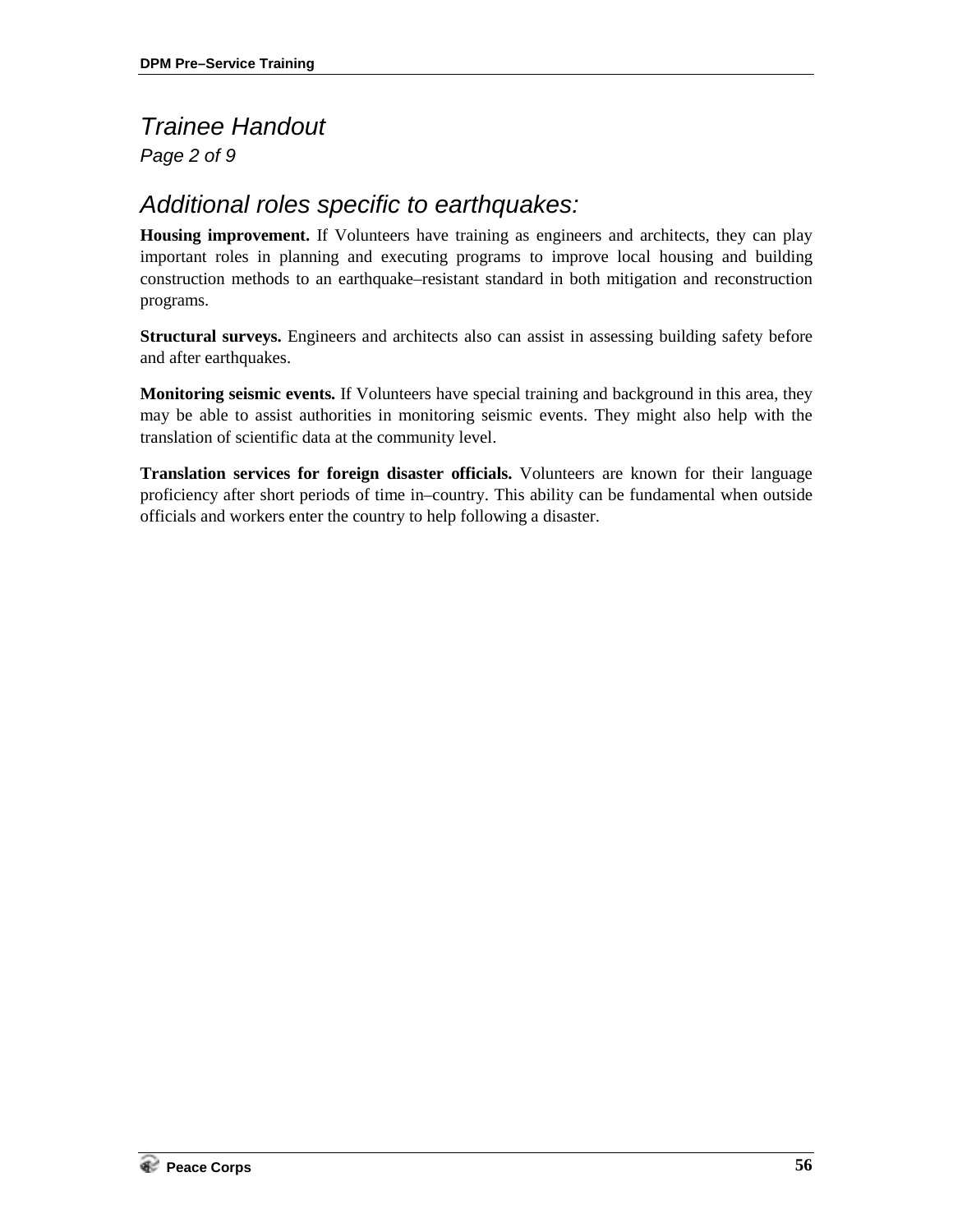Page 3 of 9

## Additional roles specific to volcanic eruptions:

**Early warning.** Volunteers can be trained and provided with appropriate materials to facilitate early–warning messages and to tailor those messages to the needs of the community.

**Evacuation.** Volunteers can assist with orderly evacuations.

**Housing reconstruction.** Adequately trained Volunteers (i.e., those that have an engineering or construction background) can provide technical assistance to volcano victims.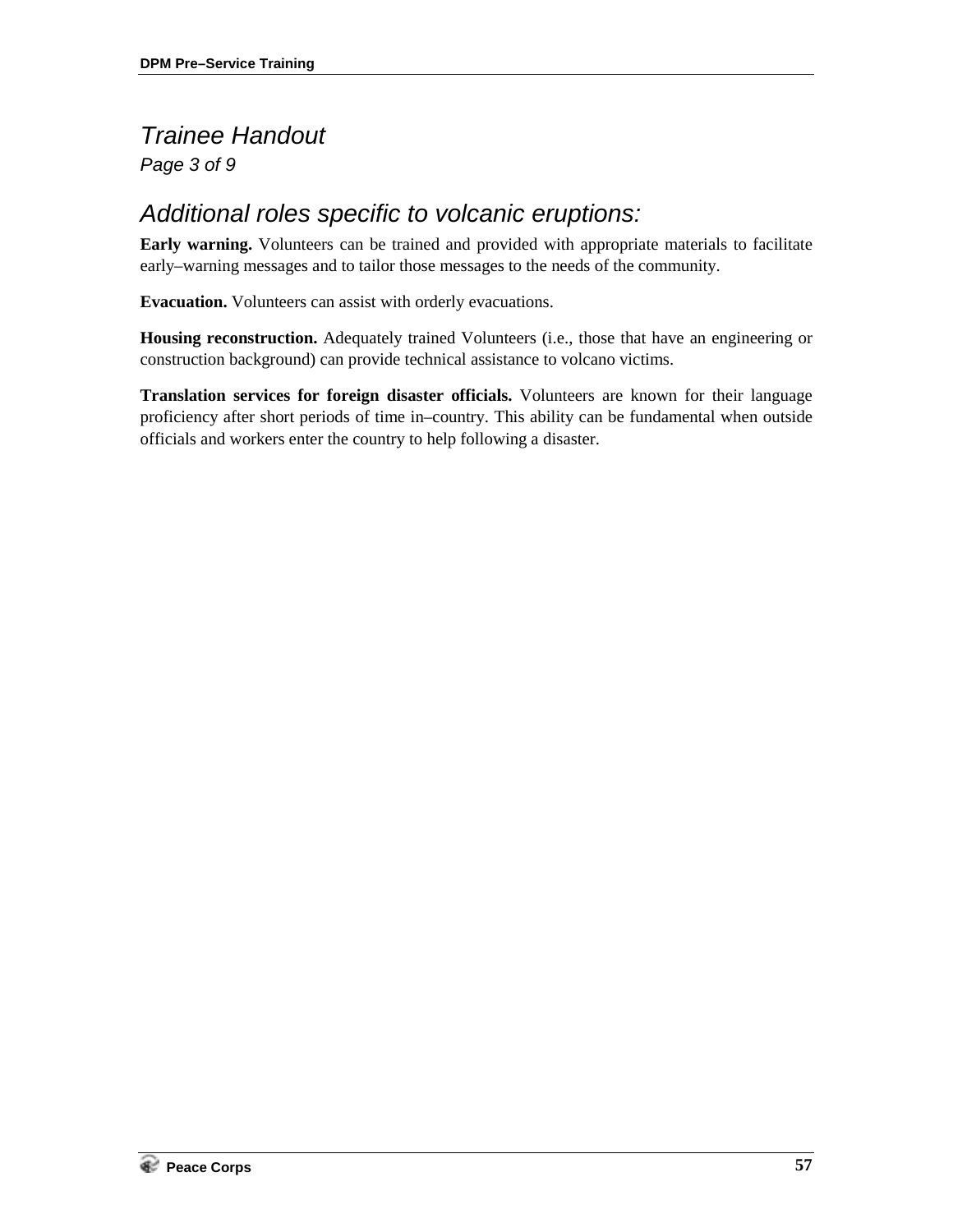Page 4 of 9

## Additional roles specific to floods:

**Agricultural and food protection.** Volunteers promoting vegetable gardening can introduce flood–resistant, culturally acceptable crops. Agronomists can work with farmers to select alternative farming patterns or flood–resistant crops that mature at times of low risk.

**Harvest protection and food storage.** Appropriate technology specialists can help small farmers build appropriate, strong grain silos to help protect harvests until they are used and/or sold.

**Forestation.** Forestry Volunteers can help reduce vulnerability through reforestation efforts that may significantly reduce rapid rain runoff and subsequent flooding. Volunteers can also promote the use of fuel–efficient woodstoves, if appropriate. This activity helps to lessen deforestation pressure.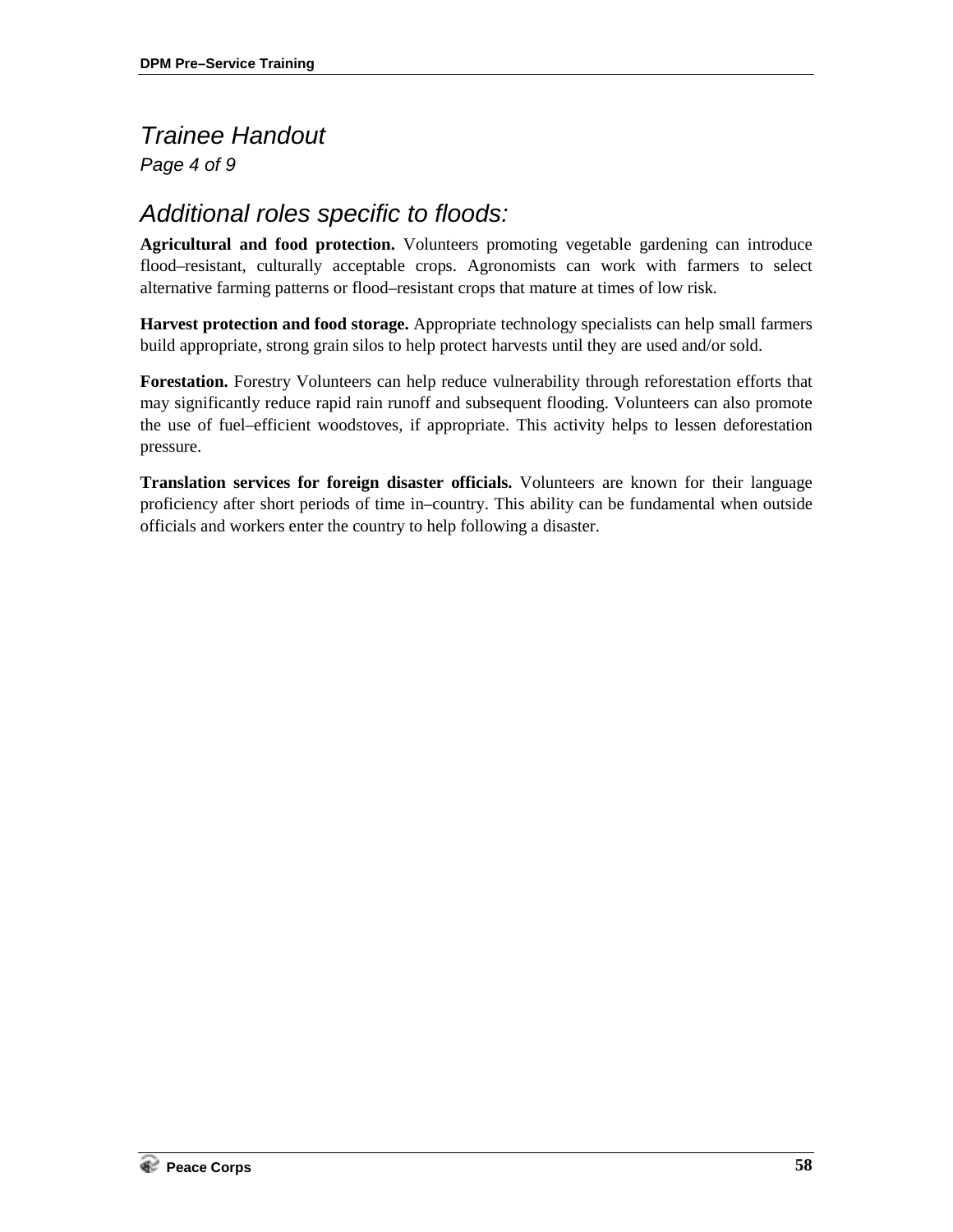Page 5 of 9

## Additional roles specific to hurricanes and cyclones:

**Food and agricultural planning.** Volunteers promoting vegetable gardening can introduce flood–resistant crops that are culturally acceptable. Agronomists can work with farmers to select alternative farming patterns or flood– and wind–resistant crops that mature at times of low risk.

**Harvest protection.** Appropriate technology specialists can help small farmers build strong grain storage facilities to help protect harvests until they are sold.

**Reforestation and watershed management.** Volunteer foresters can help reduce vulnerability through reforestation designed to reduce rapid rain runoff and subsequent flooding. On lowlands, Volunteers can promote the strategic planting of trees to serve as windbreaks.

**Housing improvement.** Volunteers with a background in engineering, architecture, or the building trades can help families to strengthen existing structures and make them more wind– and water–resistant. Much can be done at little cost, using locally available materials.

**Housing reconstruction.** Volunteers can provide technical assistance to hurricane victims, especially building tradesmen, to improve the performance of new structures and to optimize site selection.

**Building surveys.** Volunteer engineers or architects, if properly trained, can assess the survivability of large buildings such as schools and churches that are commonly designated as hurricane shelters and then work with the community to strengthen structures or identify alternative protection strategies.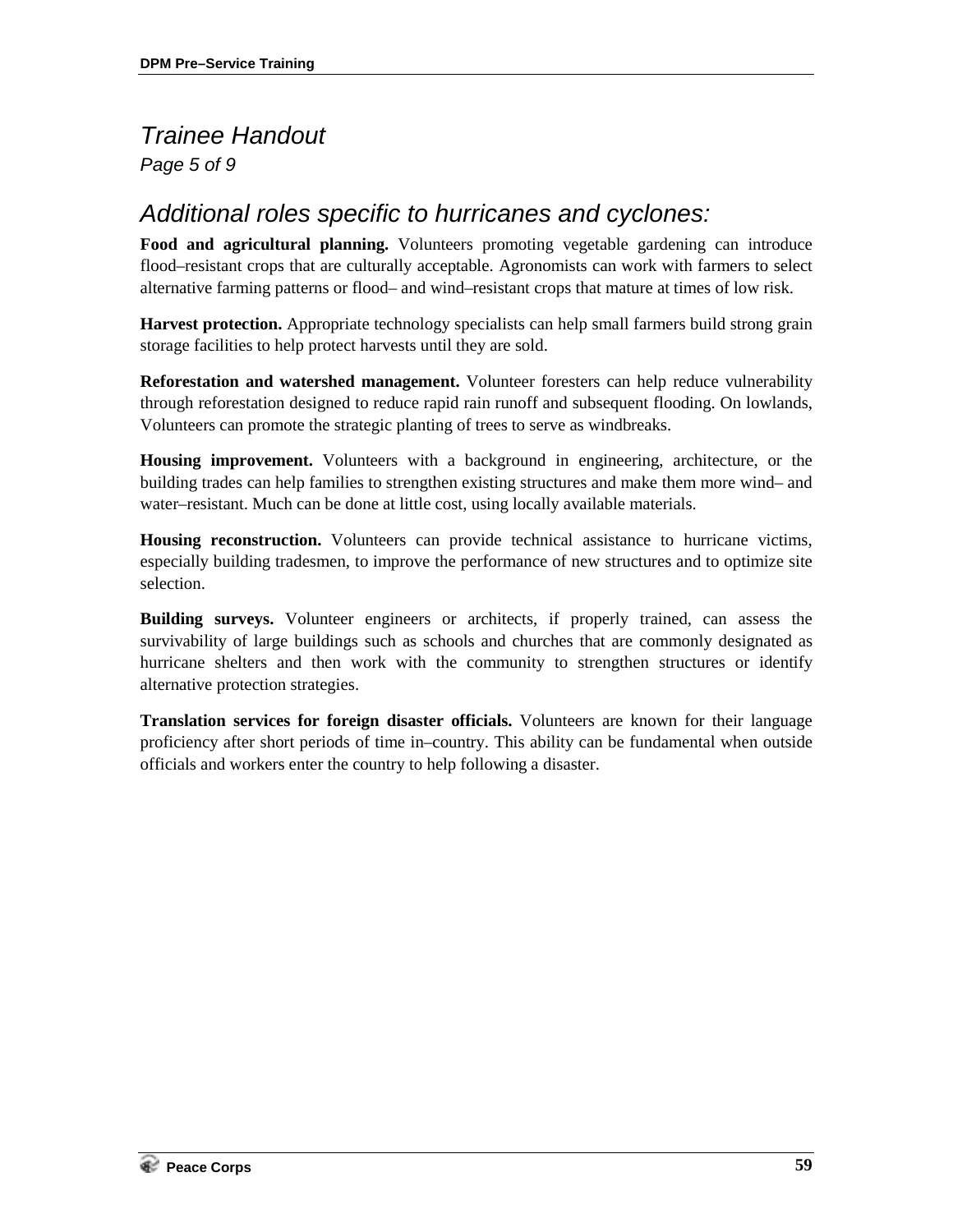Page 6 of 9

## Additional roles specific to droughts:

**Agricultural and food protection.** Volunteers promoting vegetable gardening can introduce drought–resistant, culturally acceptable crops. Agronomists can work with farmers to select alternative farming patterns or drought–resistant crops.

**Food storage.** Appropriate technology Volunteers can provide small farmers with technical assistance to build appropriate grain silos to help protect harvests.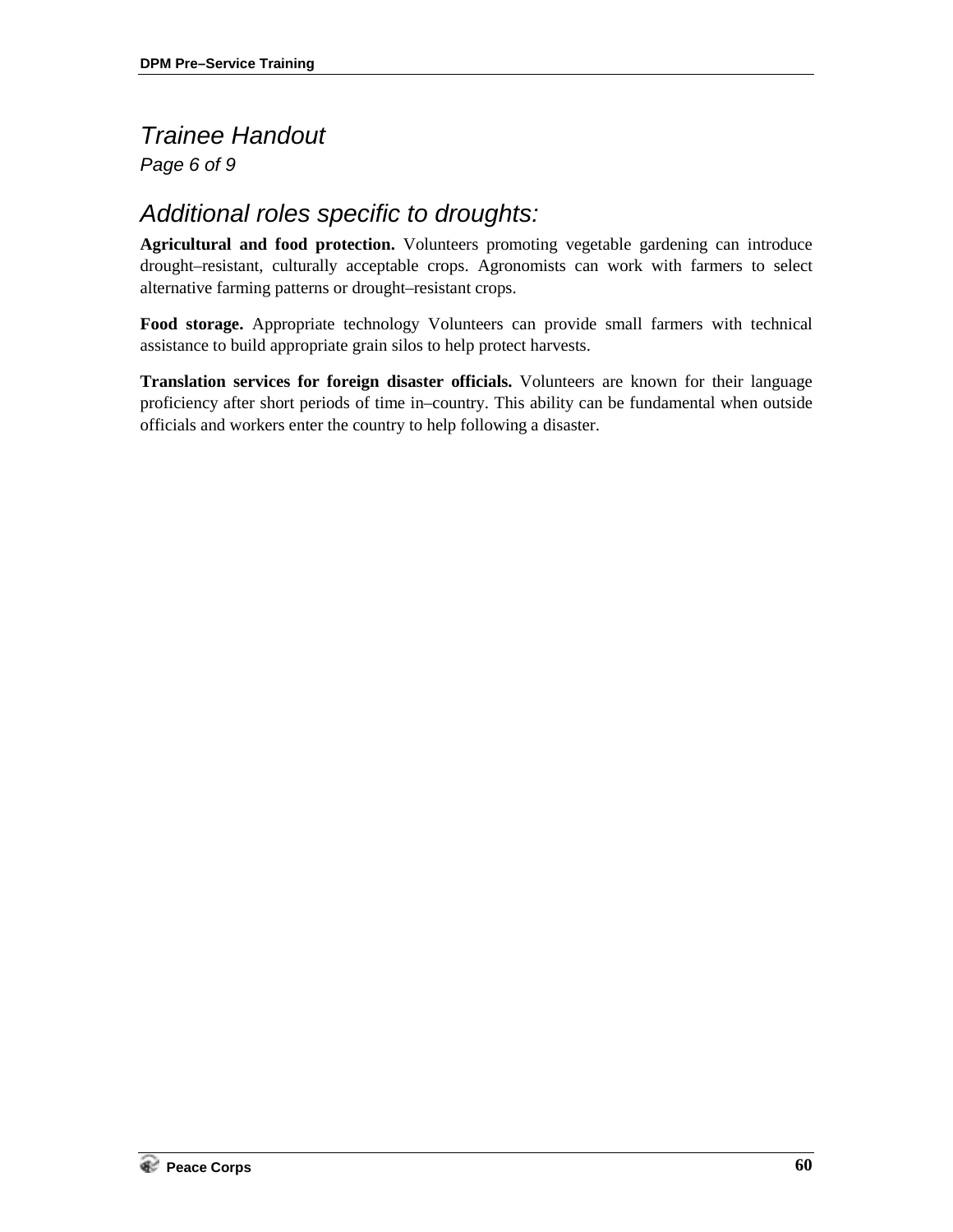# Page 7 of 9 Page 7 of 9 Trainee Handout Trainee Handout

# Volunteer Disaster Roles Comparison Chart Volunteer Disaster Roles Comparison Chart

While many of the roles of Volunteers are similar across the various types of disasters, there are differences that correspond with the effects of each type of disaster. Trainees/Volunteers should be encouraged to explore the specifics of each of differences that correspond with the effects of each type of disaster. Trainees/Volunteers should While many of the roles of Volunteers are similar across the various types of disasters, there are the types of activities in which they might get

| <b>Type of</b><br><b>Disaster</b> | <b>Effects</b>                                          | <b>Roles for Volunteers</b>                            |
|-----------------------------------|---------------------------------------------------------|--------------------------------------------------------|
| Earthquake                        | <b>Primary effects</b>                                  | Public awareness                                       |
|                                   | Violent ground movement                                 | Preparedness planning                                  |
|                                   | Structural movement<br>$\bullet$                        | Economic mitigation                                    |
|                                   | Structural failure<br>$\bullet$                         | Search and rescue activities                           |
|                                   | Structural collisions<br>$\bullet$                      | Distribution of relief                                 |
|                                   | Ground liquification<br>٠                               | Distribution of shelter materials                      |
|                                   | Injury and death by structural collapse<br>$\bullet$    | Disaster assessment                                    |
|                                   | <b>Secondary effects</b>                                | <b>Translation services</b>                            |
|                                   | Landslides                                              | Housing site selection                                 |
|                                   | Fires                                                   | Housing improvement                                    |
|                                   | Tsunamis                                                | Structural surveys                                     |
|                                   | Floods                                                  | Monitoring of seismic events                           |
|                                   | <b>Primary effects</b>                                  | Public awareness                                       |
| Cyclone                           |                                                         |                                                        |
|                                   | Destruction of human settlements                        | Preparedness planning                                  |
|                                   | Death and injuries by drowning, structural<br>$\bullet$ | Economic protection programs<br>Housing reconstruction |
|                                   | collapse, flying objects                                | Assistance to other agencies as                        |
|                                   | <b>Secondary effects</b>                                | needed (reconstruction and                             |
|                                   | Mudslides                                               | recovery)                                              |
| Volcano                           | <b>Primary effects</b>                                  | <b>Public awareness</b>                                |
|                                   | • Damage from volcanic ash (breathing                   | Preparedness planning                                  |
|                                   | difficulties, contamination of water                    | Site selection                                         |
|                                   | supplies, electrical storms, collapsing                 | Agricultural and food protection                       |
|                                   | roofs)                                                  | Harvest protection                                     |
|                                   | • Tsunamis, flash floods, earthquakes,                  | Food storage                                           |
|                                   | rockfalls, mudflows                                     | Forestation                                            |
|                                   | Sideways directed volcanic explosions<br>$\bullet$      | Economic protection                                    |
|                                   | (lateral blasts) that can shoot large pieces of         | Assistance to other agencies                           |
|                                   | rock at very high speeds for several miles              |                                                        |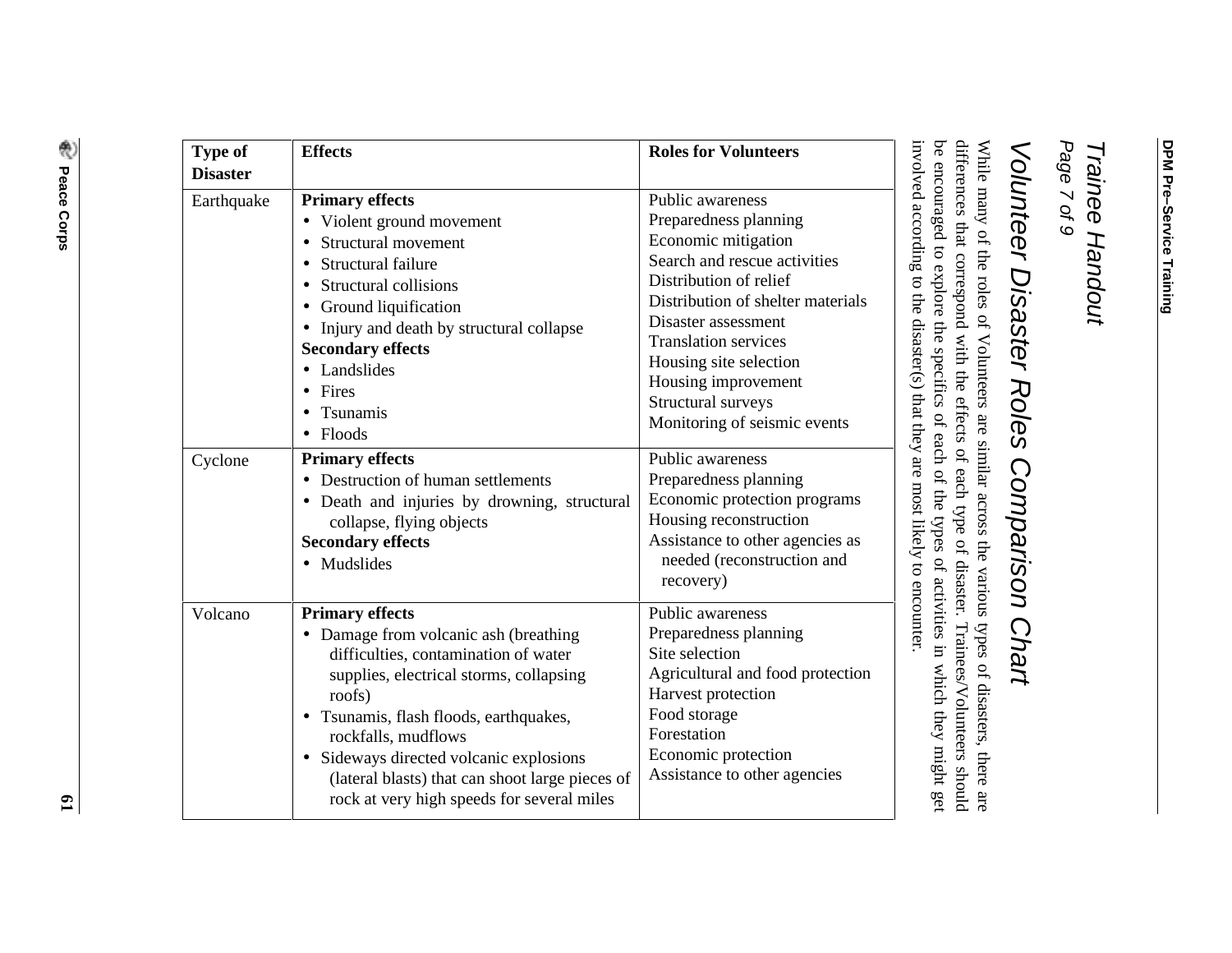| <b>Type of Disaster</b> | <b>Effects</b>                                                                                                                                                                                                                                                                                                                                                                                                                                                   | <b>Roles for Volunteers</b>                                                                                                                                                                                                                                     | Page                     |
|-------------------------|------------------------------------------------------------------------------------------------------------------------------------------------------------------------------------------------------------------------------------------------------------------------------------------------------------------------------------------------------------------------------------------------------------------------------------------------------------------|-----------------------------------------------------------------------------------------------------------------------------------------------------------------------------------------------------------------------------------------------------------------|--------------------------|
| Flood                   | <b>Primary effects</b><br>Destruction of vulnerable human<br>$\bullet$<br>settlements (the most important<br>determinant of vulnerability is the<br>level of poverty)<br>Drowning<br>$\bullet$<br>Crop and food damage<br>$\bullet$<br>Undermine farmland<br>$\bullet$<br>Wash away irrigation systems<br>$\bullet$<br>Change in the course of rivers or<br>$\bullet$<br>streams<br><b>Secondary effects</b><br>Mudslides<br>$\bullet$<br>Epidemics<br>$\bullet$ | Public awareness<br>Preparedness planning<br>Site selection<br>Agricultural and harvest/food protection<br>Food storage<br>Forestation<br>Economic protection<br>Assistance to other agencies                                                                   | $\infty$<br>ď<br>$\circ$ |
| Hurricane               | <b>Primary effects</b><br>Destruction of vulnerable human<br>settlements<br>Drowning<br>$\bullet$<br>Destruction of bridges and roads<br>$\bullet$<br>Destruction of trees and forest land<br>Power line destruction and damage<br>$\bullet$<br>Destruction of agricultural land, crops,<br>٠<br>food stuffs<br><b>Secondary effects</b><br>Mudslides<br>$\bullet$<br>Epidemics                                                                                  | Public awareness<br>Preparedness planning<br>Site selection<br>Food and agricultural planning<br>Reforestation and watershed management<br>Economic protection<br>Housing improvement/reconstruction<br><b>Building surveys</b><br>Assistance to other agencies |                          |

**DPM Pre–Service Training** 

DPM Pre-Service Training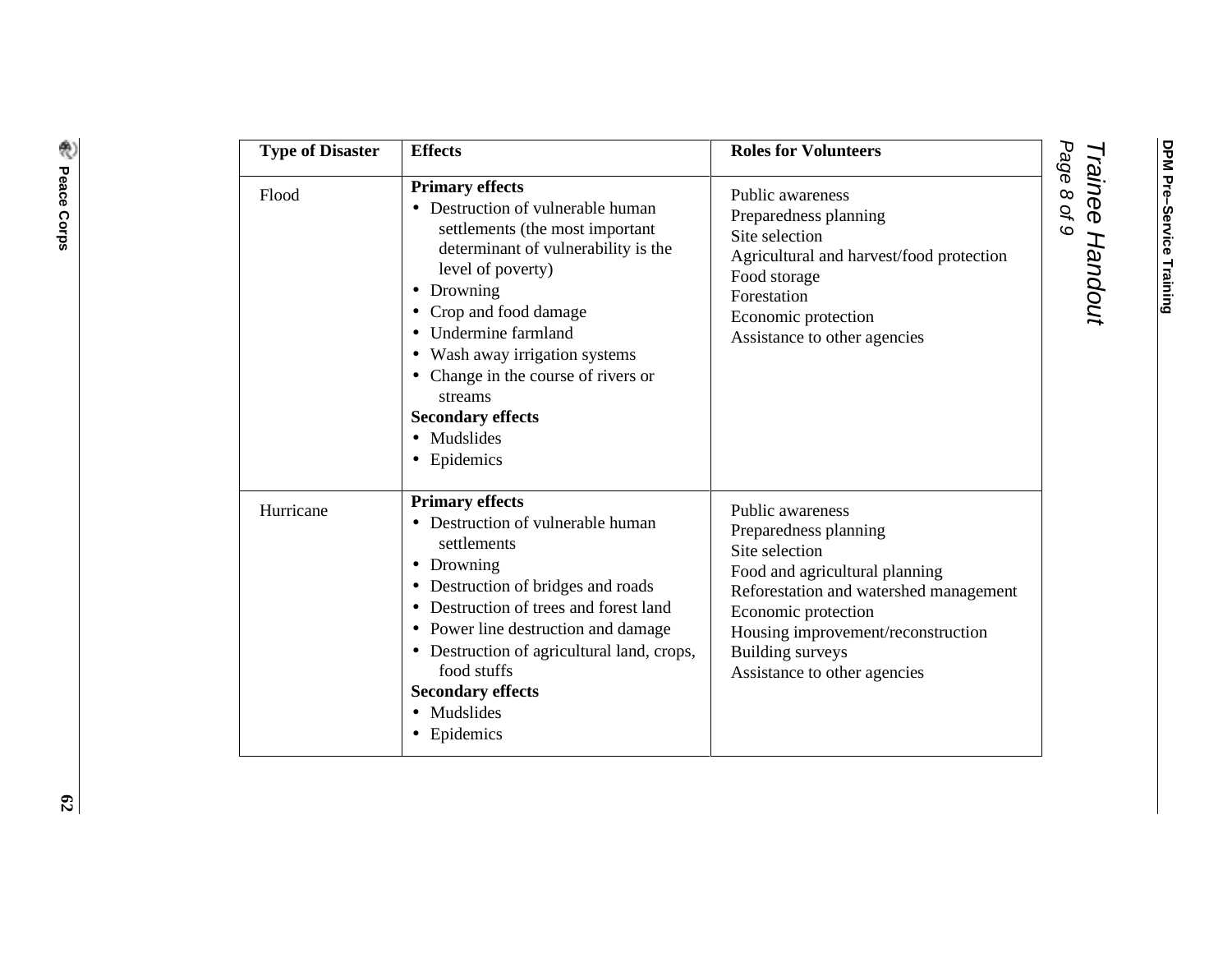| <b>Type of Disaster</b> | <b>Effects</b>                                                                                                                                                                                                                                                                                                                                                                                                                                                                                                                                       | <b>Roles for Volunteers</b>                                                                                                                          |                                |
|-------------------------|------------------------------------------------------------------------------------------------------------------------------------------------------------------------------------------------------------------------------------------------------------------------------------------------------------------------------------------------------------------------------------------------------------------------------------------------------------------------------------------------------------------------------------------------------|------------------------------------------------------------------------------------------------------------------------------------------------------|--------------------------------|
| Drought                 | <b>Primary effects</b><br>• Reduced crop, rangeland, and forest<br>productivity<br>Increased fire hazard<br>Reduced water levels<br>Increased livestock and wildlife<br>mortality rates<br>Damage to wildlife and fish habitat<br>Indirect impact of the above<br>• Reduced income for farmers and<br>agribusiness<br>Increased prices for food and timber<br>Unemployment<br>Reduced tax revenues<br>Increased crime<br>Foreclosures on bank loans to farmers<br>and businesses<br>Migration<br>Malnutrition and famine<br>Disaster relief programs | Public awareness<br>Preparedness planning<br>Agricultural and food protection<br>Food storage<br>Economic protection<br>Assistance to other agencies | Page 9 of<br>$\mathbf{\Omega}$ |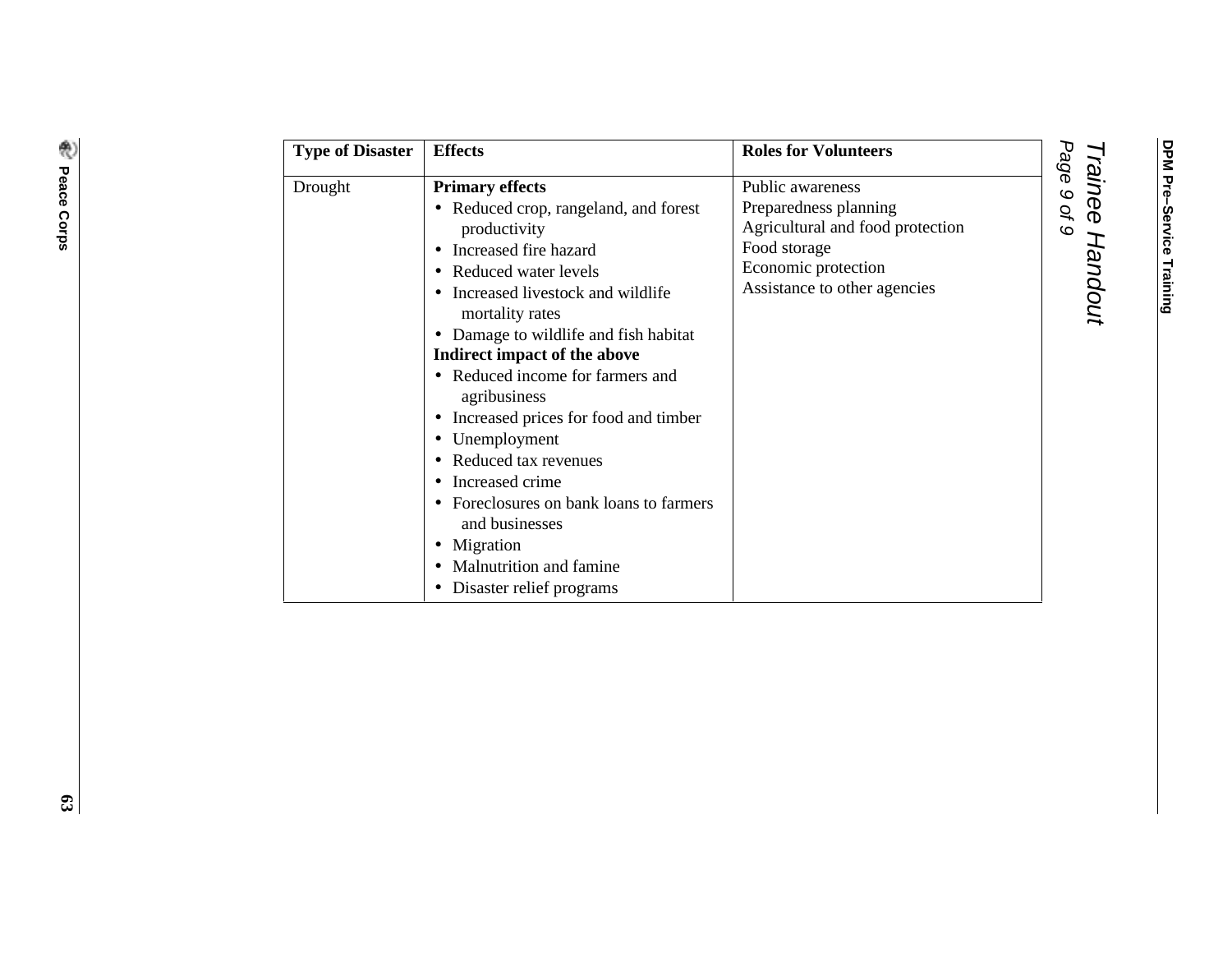# Trainee Handout Post–Test

## **Participant # \_\_\_**

- 1. How do you think Peace Corps Volunteers can help communities better prepare for and minimize the impact of (a hurricane, earthquake, drought, etc. Choice/s should be country– dependent)?
- 2. Define the following terms:
	- a. Hazard –
	- b. Disaster –
	- c. Emergency –
	- d. Vulnerability –
- 3. Typically, there are actions that one can take BEFORE, DURING, and AFTER a natural disaster. Please identify some activities in each category:
	- Before: a) b) During: a) b) After: a) b)
- 4. What is a community risk analysis?
- 5. Identify some activities that might be included in a community risk analysis in \_\_\_\_\_\_\_\_\_\_\_\_\_\_\_\_\_\_ (name of country).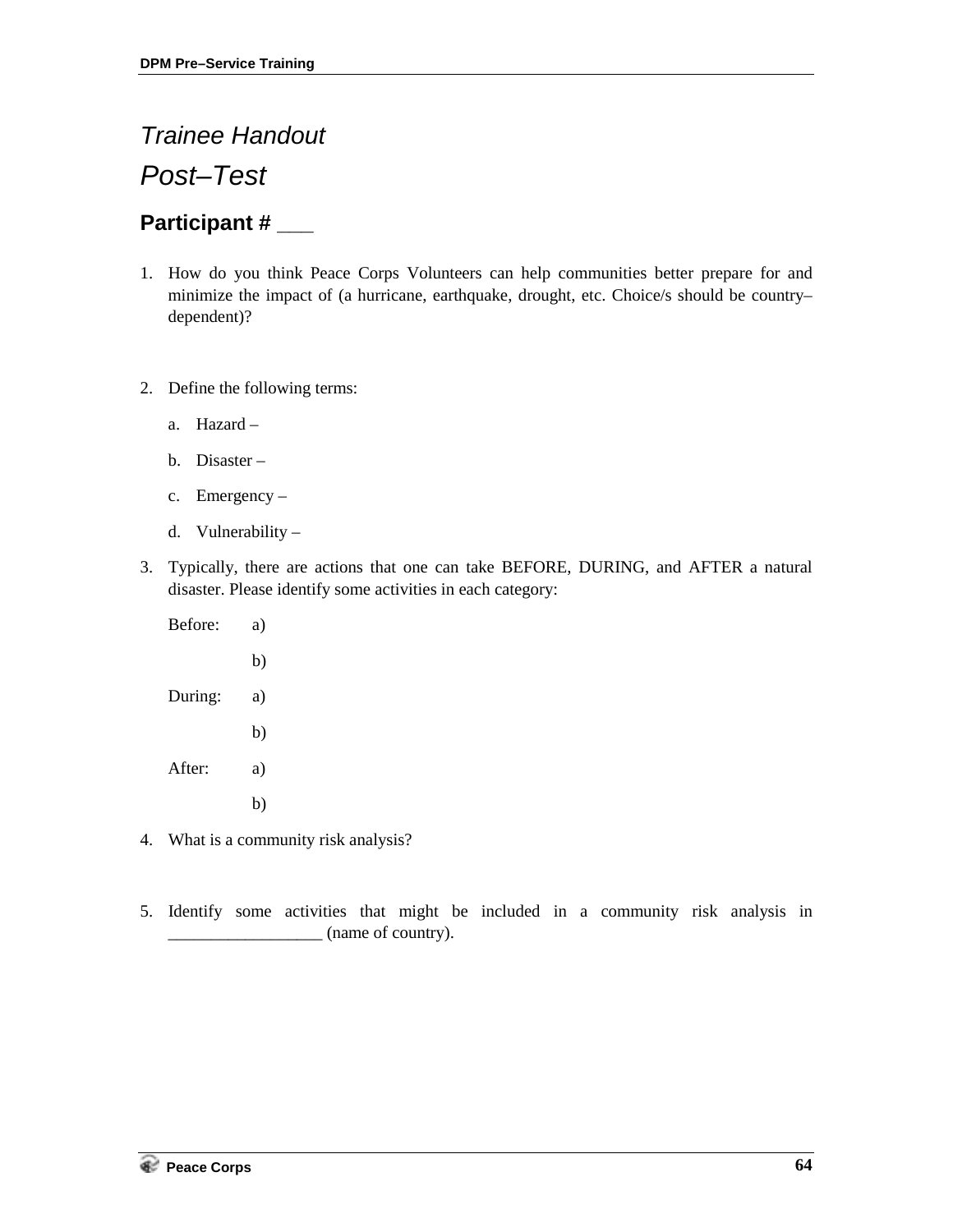## Trainee Handout

Page 1 of 3

# Pre–Service Training DPM Workshop Evaluation

The purpose of the evaluation is to help us improve the disaster management training program. Your answers are confidential, so please answer the questions with candor. Use the back of this questionnaire if additional space is needed to write responses. Thank you for your help.

## **Training Content**

- 1. Do you think that you have a better understanding of the importance of disaster preparation and mitigation? \_\_\_Yes \_\_\_ No
- 2. Do you have a better appreciation for the role that Volunteers can play in helping a community to prepare for and mitigate natural disasters? \_\_\_Yes \_\_\_ No
- 3. Please rate the quality of the information of the following sessions:

#### Part One, Session 1: **Introduction to Disaster Management**

| Excellent | Good | Average | <b>Below Average</b> | Poor |
|-----------|------|---------|----------------------|------|
|-----------|------|---------|----------------------|------|

Part One, Session 2: **Overview of Disaster Preparation and Mitigation**

Excellent Good Average Below Average Poor

Part One, Session 3: **Volunteer Safety and Security**

Excellent Good Average Below Average Poor

Part Two, Session 1: **Review of Basic Disaster Terminology and Historical Events**

Excellent Good Average Below Average Poor

Part Two, Session 2: **Preparation for Community and Mapping Natural Disaster Vulnerability Analysis** 

Excellent Good Average Below Average Poor

Part Two, Session 3: **Preparation for Community Field Research**

Excellent Good Average Below Average Poor

#### 4. The objectives of the PST were to:

- a. Strengthen the ability of Volunteers to maintain their own safety and security during emergency and disaster situations.
- b. Identify the disaster cycle elements and key actions to take at various phases.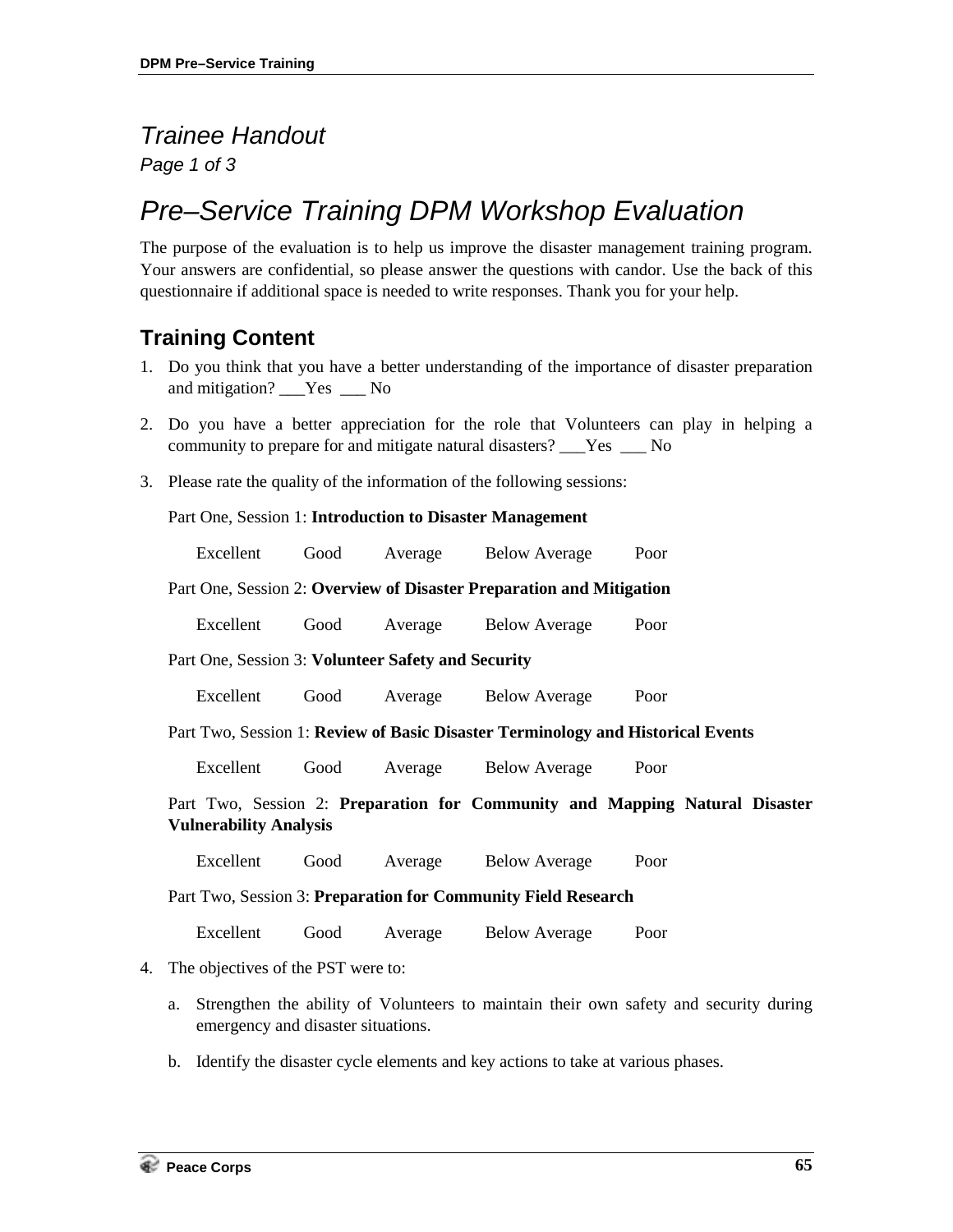## Trainee Handout

#### Page 2 of 3

- c. Increase each Volunteer's understanding of their individual communities' historical settings and conditions with regard to specific types of disasters.
- d. Increase each Volunteer's understanding of what their community needs to do to prepare for the eventuality of a disaster (understanding of community vulnerability analysis).
- e. Increase Volunteers' ability to conduct a community analysis.

Were the main objectives of the training met? \_\_\_Yes \_\_\_ No

If you believe that one or more of the objectives were NOT met, please identify which one(s) and explain why.

|    | $c.$ $\qquad \qquad$ |  |
|----|----------------------|--|
|    | d.                   |  |
| e. |                      |  |
|    |                      |  |

## **Organization of the Training**

How would you rate:

1. The overall length of the training?

Just right Too long Too short

- 2. The overall training format?
	- Just enough variety Not varied enough Disjointed
- 3. The overall quality of handouts and materials?

Excellent Good Average Below Average Poor

4. The training site?

Very comfortable Somewhat comfortable Uncomfortable

Please comment: temperature, amenities, size, location, etc.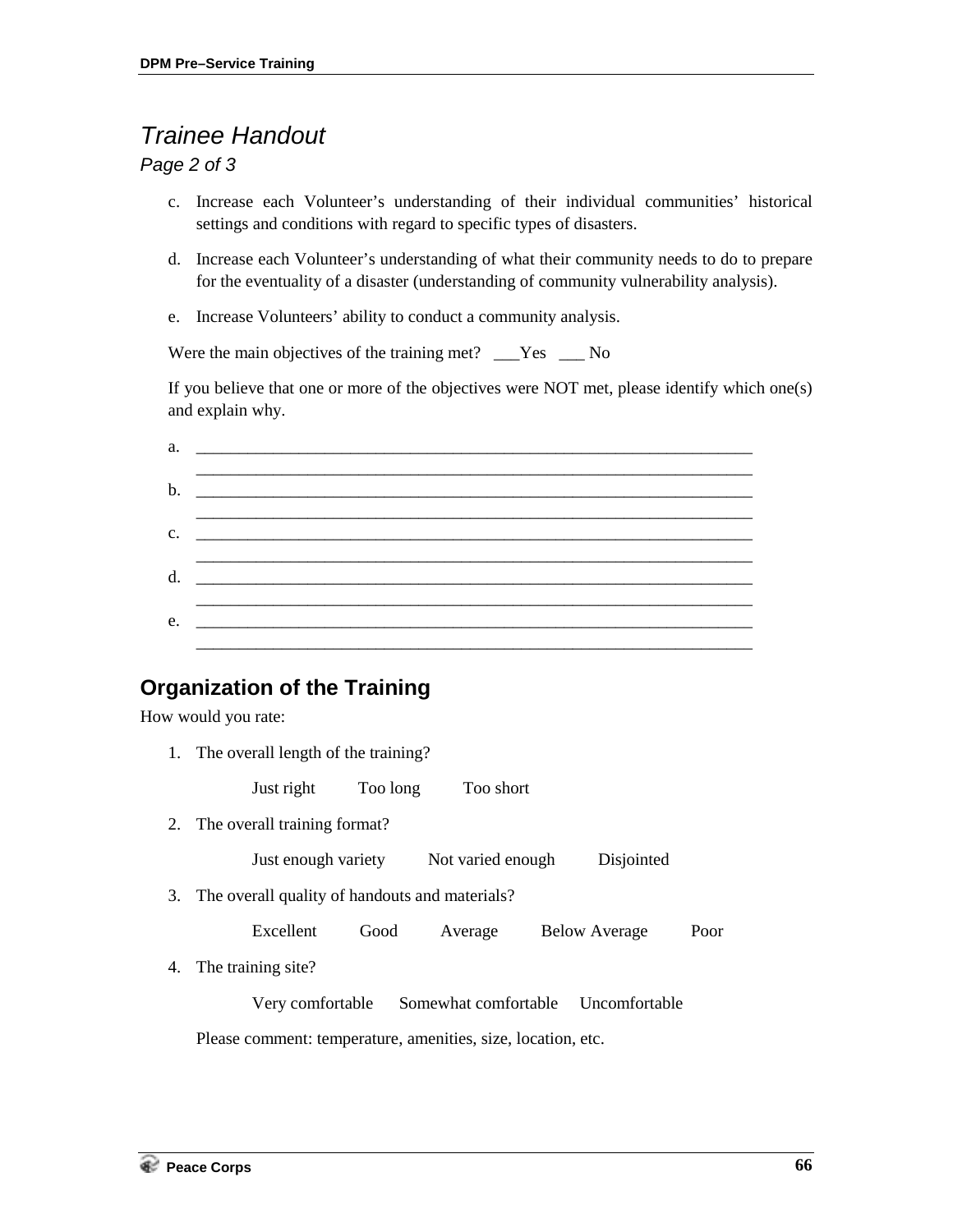## Trainee Handout

Page 3 of 3

## **Training Delivery**

How would you rate the trainer's:

Knowledge of the subject matter?

|                     | Part One: | Excellent | Good | Average | <b>Below Average</b> | Poor |  |  |
|---------------------|-----------|-----------|------|---------|----------------------|------|--|--|
|                     | Part Two: | Excellent | Good | Average | <b>Below Average</b> | Poor |  |  |
| Manner of delivery? |           |           |      |         |                      |      |  |  |
|                     | Part One: | Excellent | Good | Average | <b>Below Average</b> | Poor |  |  |
|                     | Part Two: | Excellent | Good | Average | <b>Below Average</b> | Poor |  |  |
|                     |           |           |      |         |                      |      |  |  |

### **General Comments**

- 1. Please comment on how you expect to use the information and techniques that you have gained during this training.
- 2. Please provide any additional information that you believe would improve the training.
- 3. Please identify any topics on which you would like additional information. Refer to the objectives and the session titles above as guides.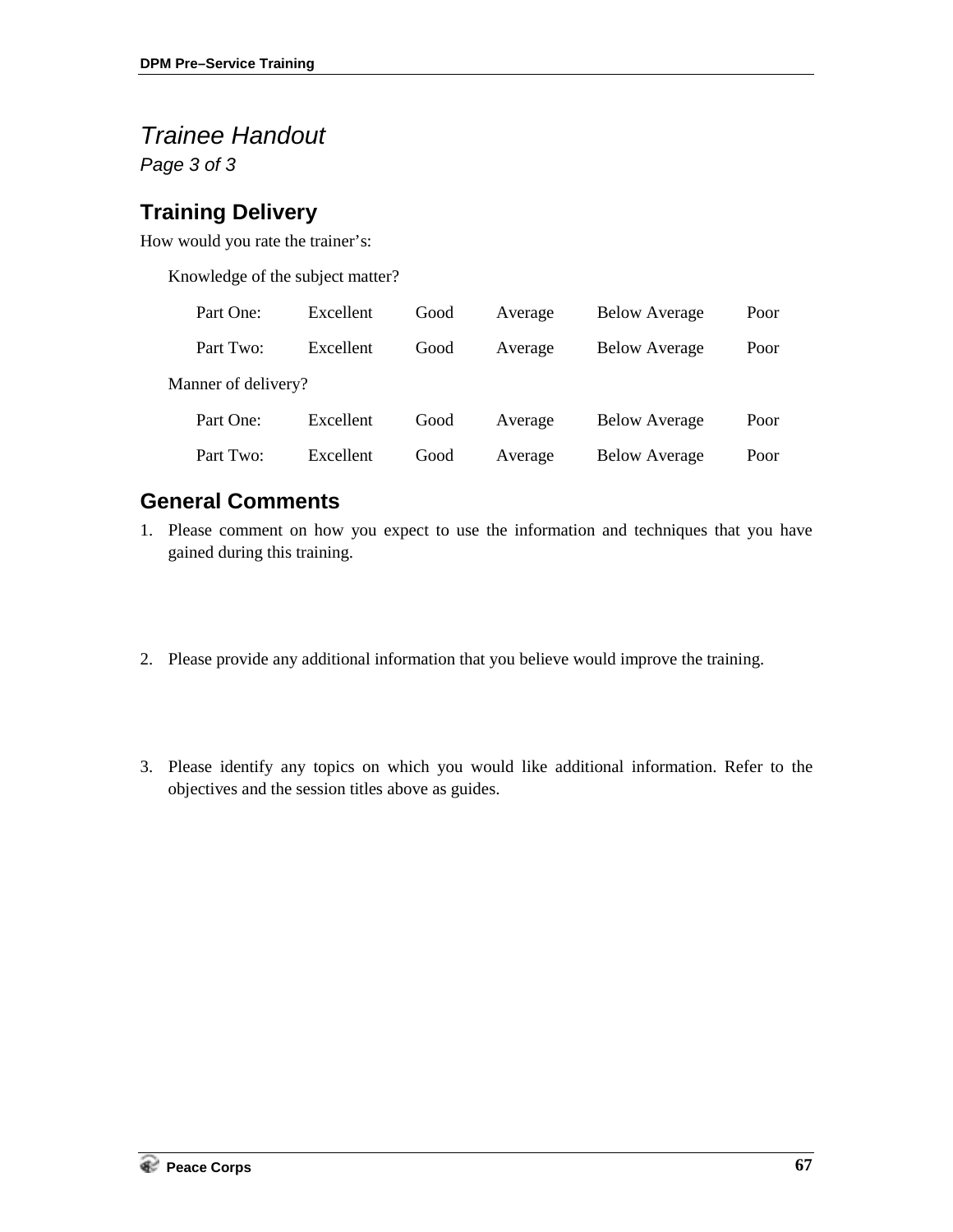# Appendix 1: Types of Hazards/Disasters: Effects, Lessons Learned, and Appropriate Actions

## Earthquakes

Earthquakes are one of the most dangerous and destructive forms of natural hazards. They strike with sudden impact and little warning. They may occur at any time of day or on any day of the year. Earthquakes can devastate an entire city or a region of hundreds of square kilometers. They can reduce buildings to piles of rubble in seconds, killing and injuring their inhabitants. This information sheet provides some basic information on the primary and secondary effects of earthquakes as well as an overview of preparedness and mitigation actions.

## **Primary Effects of Earthquakes**

The onset of a large earthquake is initially signaled by a deep rumbling, followed shortly by a series of violent motions in the ground. Often the ground fissures, or cracks, and there can be large permanent displacements horizontally—sometimes as much as six to nine miles (10 to 15 kilometers). As the vibrations and waves continue to move through the earth, structures on the earth's surface are set in motion. Each type of structure responds differently, depending on the type of materials of which it is made. When the seismic waves strike, the earth begins to move backward and forward along the line of contact (shear line). The lower part of the building on the earth's surface moves immediately with the earth. The upper portion, however, initially remains at rest; thus the building is stretched out of shape. Gradually, the upper portion tries to catch up with the bottom. As it does, the earth moves in the other direction causing a "whiplash" effect, speeding up the top of the building, and creating a vibration known as resonance. The resonance can cause structural failure in itself; adjacent buildings having different response characteristics (caused by different building materials) can vibrate out of phase and pound each other. The walls of buildings without adequate lateral bracing frequently fall outward, allowing the upper floors or roof to collapse into the inside of the structure. Another primary effect, known as liquefaction, can occur when loose sandy soils with a high moisture content separate when shaken by an earthquake. The water then moves upward, resulting in a surface with a quicksand–like consistency. Heavy structures resting on these soils will slowly sink into the ground.

## **Secondary Effects of Earthquakes**

Often as destructive as the earthquake itself are the secondary effects such as landslides, fires, tsunamis, and floods. Landslides are especially damaging and often account for the majority of lives lost. Tsunamis are generally of less concern, except in the Pacific Basin. A tsunami is a large sea wave caused by an earthquake abruptly lifting the ocean floor. The waves move outward at high velocity and can cross thousands of miles before they run up on shore. At sea, their low wave height gives little evidence of their existence. As they approach land, however, their velocity decreases and their height increases. In this way, a five–foot crest moving at 370 miles per hour (mph) (600 kilometers per hour [kph])in the open ocean becomes a devastating 3,200– foot (50–kilometer) wave moving at 31 mph (50 kph) when it reaches shore. Fire is another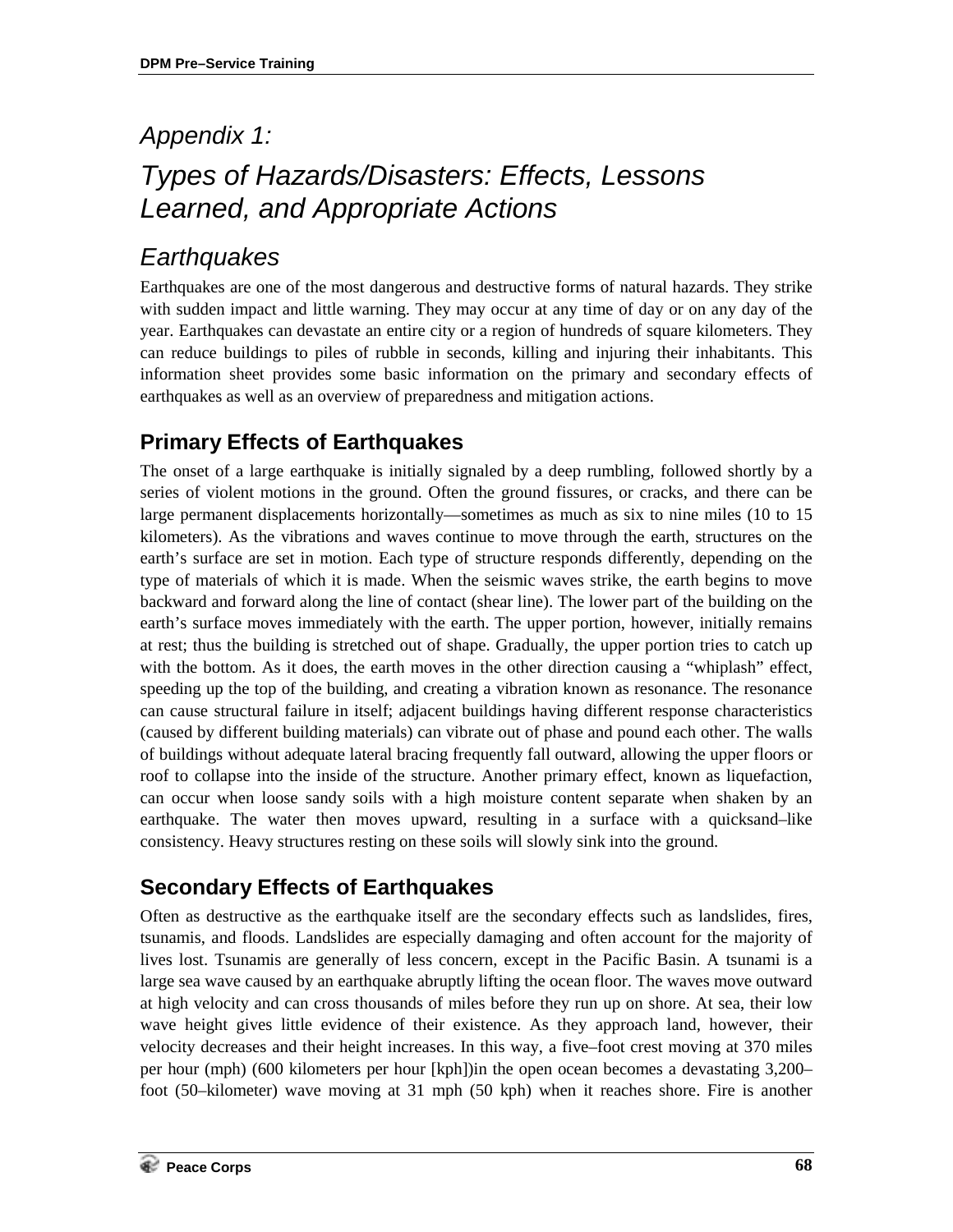concern immediately following an earthquake because of severed electrical lines and broken gas mains. In recent years, devices have been installed in most of the world's major cities that shut down gas and electric supply lines automatically if an earthquake strikes. Yet the threat still exists in many smaller cities and the squatter settlements of larger cities where open fires are used for cooking, heating and lighting.

### **Lessons Learned**

It is important to recognize that different cultures explain the existence and appearance of earthquakes in various ways, including the wrath of a god, weather patterns, and modern interference with nature. These cultural elements should be taken into account when providing preparedness or mitigation assistance; however, certain lessons have been learned and should be applied:

- When survivors assume that nothing can be done to avoid the impact of an earthquake, they often want to build structures in the same manner as before.
- Because rebuilding usually takes place in the first months following an earthquake, technical assistance and improvements need to take place soon after the earthquake.
- Many survivors use building materials from their old home because they see these houses as providing greater shelter than tents and allowing them to keep something they had before the earthquake.
- Earthquakes and the threat of continuing tremors rarely are sufficient reason to evacuate an affected area.
- Health threats in the aftermath are exaggerated. Relocation into camps poses a much greater threat in the outbreak and spread of communicable diseases.
- Reconstruction often takes longer than estimated, and a full recovery may take years.
- Outbreaks of cholera do not follow earthquakes. Cholera must be endemic to a community beforehand.
- Waterborne diseases do not increase as a result of earthquakes.
- Extensive food aid is rarely required after an earthquake.
- Used clothing is almost never needed, is usually culturally inappropriate and, although accepted by many disaster victims, is almost never worn.
- Blankets can be useful but can usually be found locally and do not need to be imported.
- Assistance by outsiders is most effective in the reconstruction period, not the emergency phase.
- Most needs are met by the victims themselves or their local governments.
- In general, victims do not respond to disasters with abnormal behavior. Earthquakes do not incite panic, hysteria, or rioting.

## **Pre–Disaster Activities**

A great deal can be done to prevent earthquakes from becoming disasters. First, it is important that various members of the public come to understand earthquakes. Three levels of commitment are needed: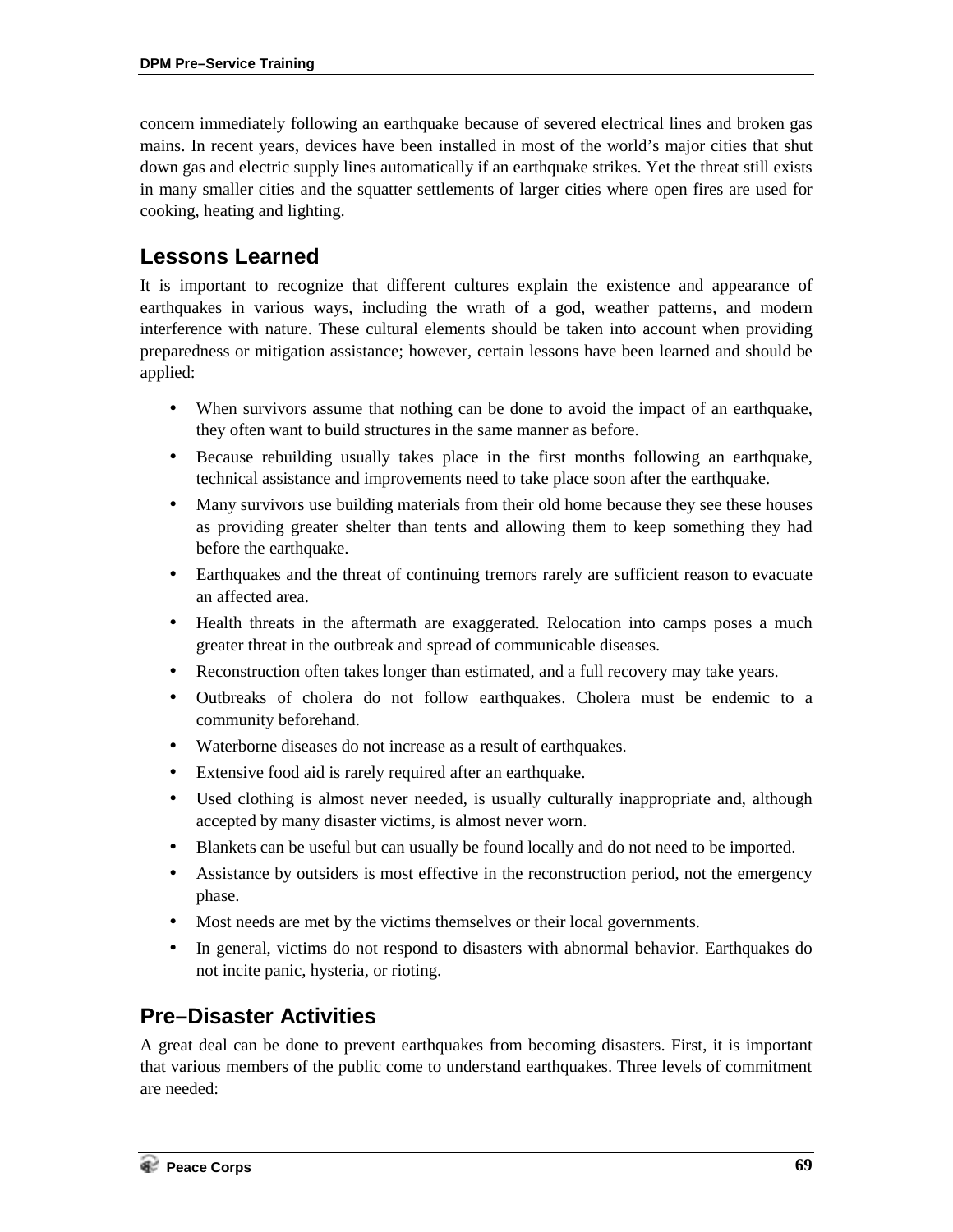- 1. Policymakers need to create strategic development and investment programs;
- 2. Communication programs need to reach the general public to inform and educate; and
- 3. Technical assistance must be available for responding to before–and–after needs.

Attention to disaster assistance has become a priority of many government policy and development officials today. One activity that is necessary in advance of any disaster and which is addressed in this training, is mapping the possible risks and response of the community. Mapping should consider the conditions that could contribute to a particularly risky environment in the face of a disaster, such as structures and power lines. Specific actions necessary to reduce earthquake damage include:

- Developing low–cost construction techniques that are seismic–resistant.
- Introducing improved construction techniques to the building industry and to the public.
- Determining which sites are safe for construction through analysis of the location (e.g., not downstream from dams and snowpacks), soil type, and geologic structure.
- Instituting incentives to remove unsafe buildings and buildings on unsafe sites or to upgrade their level of safety.
- Instituting incentives to encourage future development on safer sites and safer methods of construction through land use controls (zoning); building codes and standards and means of enforcing them; favorable taxation, loans, or subsidies to qualifying building methods and sites; and land development incentives.
- Reducing possible damage from secondary effects by identifying and restricting construction on potential landslide sites; installing devices that will keep breaks in electrical lines and gas mains from producing fires; and verifying the capability of dams to resist earthquake forces and upgrading them as necessary.

#### **Preparedness Activities**

Earthquake preparedness activities include those that focus on education and planning:

- Training teams for search and rescue operations
- Training teams for disaster assessment
- Identifying safe sites where people living in areas threatened by landslides in secondary tremors could be relocated
- Training adequate personnel in trauma care
- Maintaining stocks of trauma–related medical supplies
- Reviewing and upgrading the structural soundness of facilities that are essential for the operation of disaster response, such as hospitals, fire stations, government buildings, communications installations
- Preparing plans and equipment for alternative water supply as necessary
- Preparing plans for clearing streets on a priority basis to provide emergency access
- Preparing emergency communication systems as well as messages to the public regarding matters of health, safety, and security
- Training teams to determine if buildings are safe for reoccupancy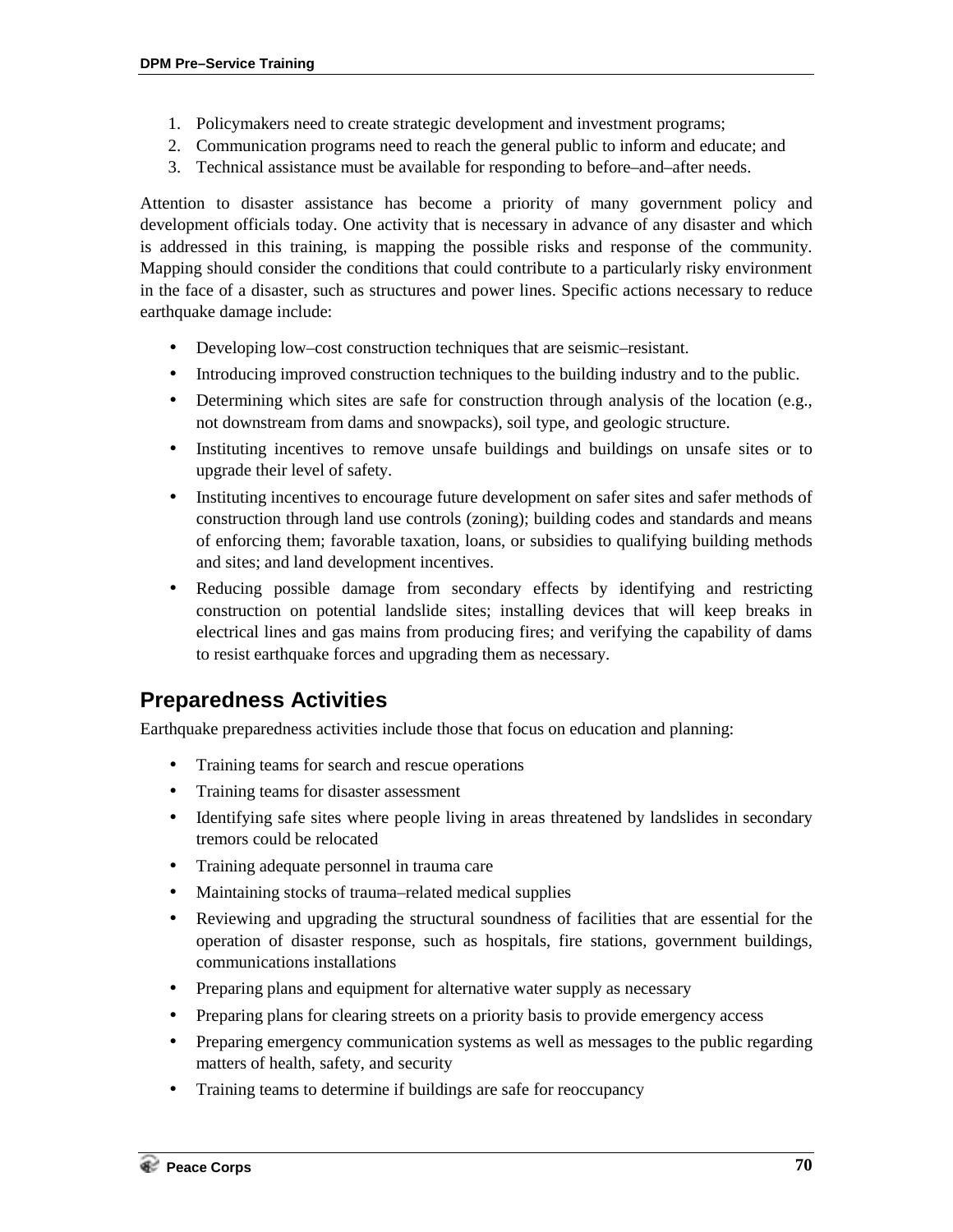#### **Post–Disaster Activities**

A number of lessons for post–disaster activities have been learned from experience. The response should include activities outlined in the preparedness stage, but the initial emphasis during the post–disaster time period should be on search and rescue of victims. There should be an attempt to account for all members of the affected population and to provide emergency medical assistance. Additionally, it will be important to conduct a damage and needs assessment and to provide relief to survivors. Responses in this last area can involve:

- Financial assistance
- Reopening roads
- Reestablishing communications to quickly get information to the public about what they should do and where they can go for services
- Making contact with remote areas
- Conducting disaster assessment
- Providing building materials for reconstruction

Most long–term recovery activities involve local and national authorities. National authorities will also determine the need for international assistance. These activities include:

- Repair and reconstruction of "lifelines"—water, sewer, and electrical services and roads
- Technical, material, and financial assistance for the repair and reconstruction of residential and public buildings
- Economic programs that create jobs to help rejuvenate the economy
- Financial assistance to survivors, including lines of credit and assistance to businesses to enable them to participate in recovery efforts

#### **References for Earthquakes**

Federal Emergency Management Agency website (*www.fema.gov*). "FEMA Preparedness." Washington, DC: FEMA, 2000.

United Nations Disaster Relief Office. *Shelter After Disaster*. New York: UN, 1982.

Peace Corps. Materials from the Mombasa Disaster and Development Conference. Washington, DC: Peace Corps, 1983.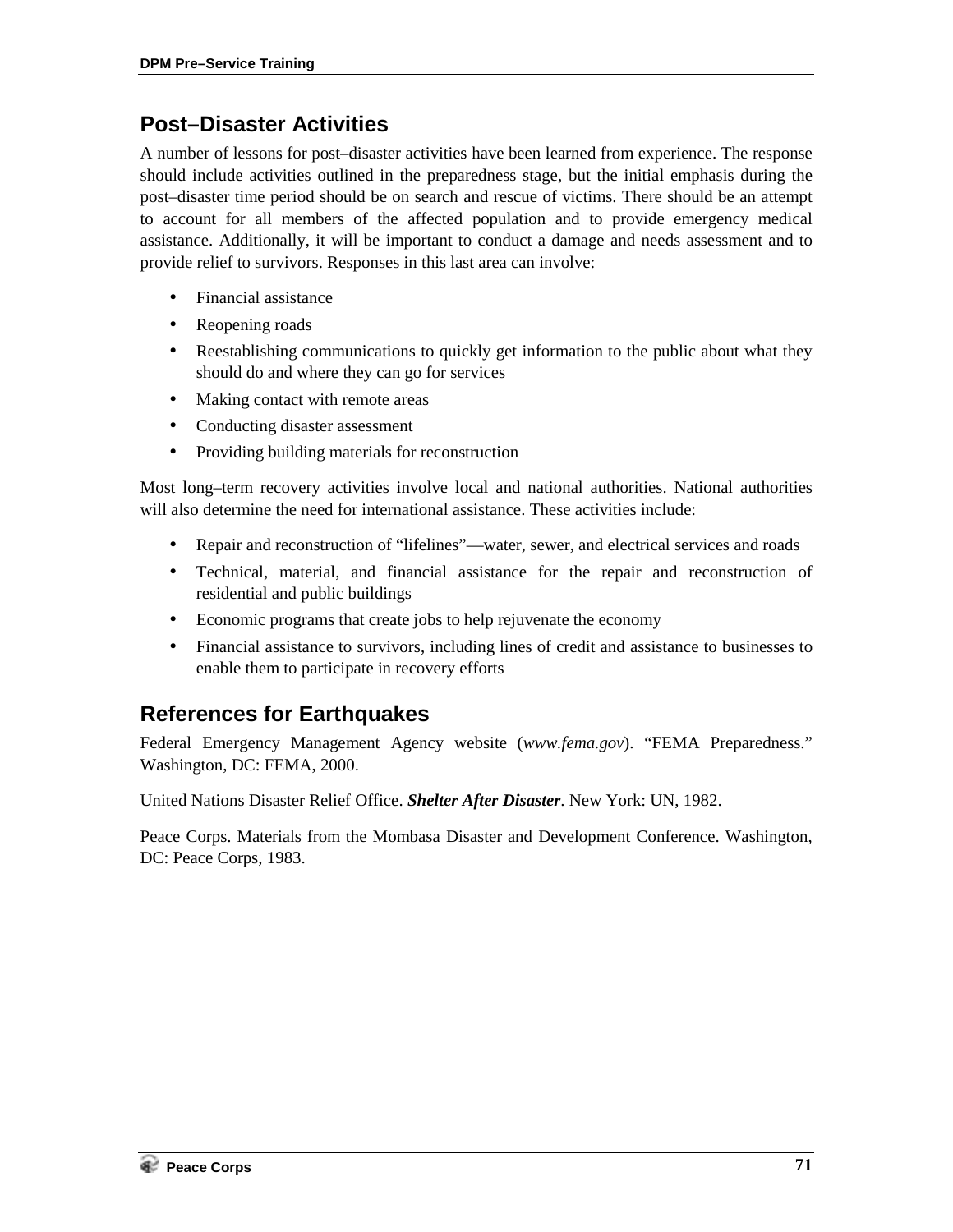## **Cyclones**

Cyclones are among the most awesome events that nature can produce and pose a major threat to lives and property in many parts of the world. Every year, these sudden, unpredictable, violent storms with high winds cause widespread devastation to coastlines and islands in their erratic paths. A cyclone's destructive work is done by the high wind, flood–producing rains, and associated storm surges. A cyclone is a tropical storm in which the winds reach speeds of more than 74 mph (120 kph) and blow in a large spiral around a relatively calm center or "eye." Simply stated, cyclones are giant whirlwinds in which the air moves in a large, tightening spiral around a center of extreme low pressure, reaching maximum velocity in a circular band extending outward 20 to 30 miles (30 to 50 kilometers) from the edge of the eye of the cyclone.

Near the center, winds may gust to more than 200 mph (320 kph), and the entire storm dominates the ocean surface and lower atmosphere over tens of thousands of square miles. Devastating floods from extremely heavy rainfall often accompany tropical cyclones. Flash floods of great volume and short duration may result from the cyclone's rain, especially in hilly or mountainous terrain. Runoff from the intense rainfall accumulates quickly in restricted valleys and flows rapidly downstream, often as a large wave. Flood flows frequently contain large concentrations of sediment and debris. Storm surges, rapid rises of the ocean level as the cyclone approaches which can bring a wall of water as high as 65 feet (20 meters), cause the most devastating type of cyclone–related flooding. Tidal floods can also be caused by the combination of waves generated by cyclone winds and flood runoff resulting from the heavy rains that accompany cyclones. These floods may extend over large distances along a coastline, but their duration is usually short because of tide fluctuations.

## **Primary Effects of Cyclones**

Disasters from cyclones occur when the human settlements are vulnerable. Vulnerability is determined by the exposure to the storms, the degree to which the houses and other structures can be damaged, and the likelihood that secondary effects could occur. Urban and rural communities in unprotected, low–lying coastal areas or on river floodplains exposed to cyclones are considered vulnerable. Poverty and underdevelopment are key source factors in determining vulnerability, given the structural weakness of the homes and the higher probability of homes in exposed locations.

Most loss of life from cyclones is due to drowning, either from the rise in sea water inundating the land or from floods resulting from the excessive rainfall. The number of deaths is significantly higher in developing countries where communications are poor, warning systems and evacuation plans are inadequate, and crowding is commonplace. Deaths and injuries also occur from structural collapse or flying objects, with devastating effects on homes and buildings, agriculture, critical facilities, and lifelines. The most dramatic impact of cyclones is the damage they cause to buildings, which are pulled apart by winds moving swiftly around and over them, lowering the pressure on the outside and creating suction on the walls and roof. Safety also is compromised by the damage to or destruction of public installations and facilities, such as water and electrical plants, hospitals, and police stations. There also may be damage to agricultural land, crops, and foodstuffs.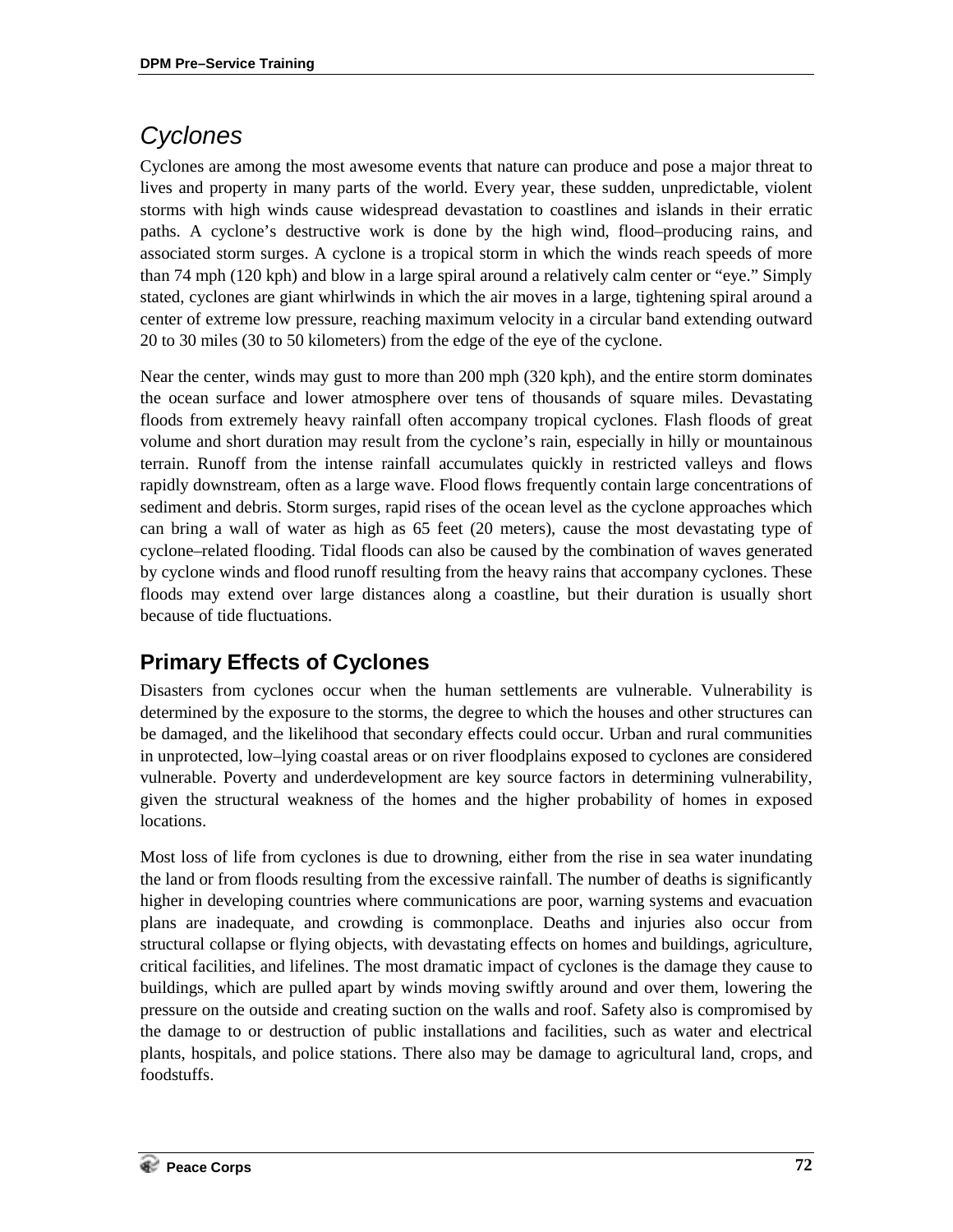## **Secondary Effects of Cyclones**

A secondary effect of flooding due to cyclones is mudslides, which are caused by supersaturation of deforested or stripped hillsides. Significant loss of life may occur in massive mudslides resulting from the torrential rains, especially in squatter settlements located in floodplains.

### **Lessons Learned**

The following are lessons learned.

- Outbreaks of cholera do not follow cyclones. Cholera must be endemic to a community beforehand.
- Waterborne diseases do not increase as a result of cyclones.
- Extensive food aid is rarely required after a cyclone.
- Used clothing is almost never needed, is usually culturally inappropriate and, although accepted by many disaster victims, is almost never worn.
- Blankets can be useful but can usually be found locally and do not need to be imported.
- Assistance by outsiders is most effective in the reconstruction period, not the emergency phase.
- Most needs are met by the victims themselves or their local governments.
- In general, victims do not respond to disasters with abnormal behavior. Cyclones do not incite panic, hysteria, or rioting.
- Cyclone relief and reconstruction programs should be integrated with long–term development programs.
- When properly executed, reconstruction assistance can provide a strong stimulus to recovery and a base for future development work.
- Reconstruction programs should seek to reduce social and physical vulnerability to future disasters.
- Reestablishment of the local economy, income security, and agriculture are usually more important to cyclone victims than materials assistance.
- Churches, schools, and other large buildings that are often designated as cyclone shelters are usually not safe. The number of deaths attributed to destroyed or flooded shelters is alarming. Most experts agree that the best alternative is adequate warning and evacuation of threatened areas.

## **Pre–Disaster Activities**

Reducing the harmful effects of a cyclone requires actions on three fronts:

- 1. Reducing the vulnerability of physical settlements and residential structures;
- 2. Reducing the vulnerability of the economy; and
- 3. Strengthening the social structure of a community so that coping mechanisms can help absorb the impact of the disaster and promote rapid recovery.

The first step in reducing vulnerability for human settlements is to identify the high–risk areas. This is done by relating the effects of the cyclone to the terrain and to the probability that a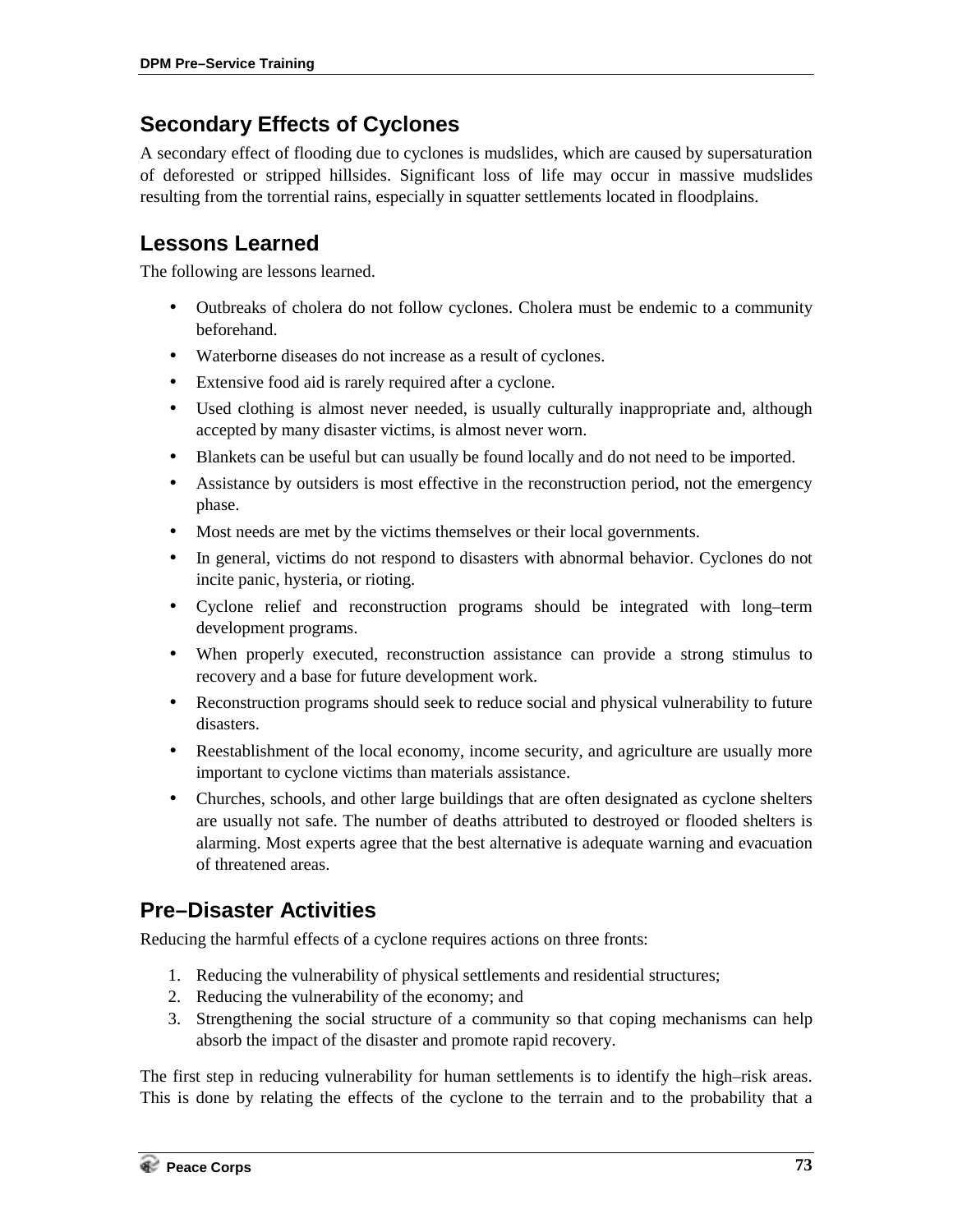cyclone will occur. This activity is addressed through mapping the community. The second step is to identify those communities that are particularly susceptible to damage or destruction, particularly those of the poor. Reduction of vulnerability may also involve:

- Development of extensive public awareness programs to inform the public about the hazards and illustrate what can be done to prevent a disaster
- Land–use zoning to control development
- Construction of protective works, such as embankments, to protect from flooding
- Restrictive development regulations to ensure that any development meets certain standards that take into consideration the threat to the site
- Land swaps, which would provide alternatives to development of the site
- Imposition of design criteria or building standards to govern construction
- Development of wind–resistant construction techniques
- Introducing improved construction techniques to the building industry and general public
- Modifying and strengthening existing structures
- Development of incentives to remove unsafe buildings and buildings on unsafe sites or to upgrade their level of safety
- Development of incentives to encourage future development on safer sites and safer methods of construction, such as favorable taxation, loans, or subsidies to qualifying building methods or sites
- Diversification of agricultural production—identification and planting of flood–resistant crops or adjustment of planting season, if possible, to avoid coinciding with cyclone and flood season
- Development of family savings programs to establish cash reserves
- Identification and strengthening of local organizations that serve as coping mechanisms
- Reforestation and range management to increase absorption of rainfall and reduce rapid runoff in mountainous areas

#### **Preparedness Activities**

Preparedness activities include:

- Developing a disaster preparedness plan to sequence the activities and responsibilities of each participant;
- Developing warning and evacuation procedures for people threatened by floods;
- Training in first aid and trauma care and maintaining stocks of necessary medical supplies; and
- Establishing an emergency communication system regarding evacuation, health, safety, and security.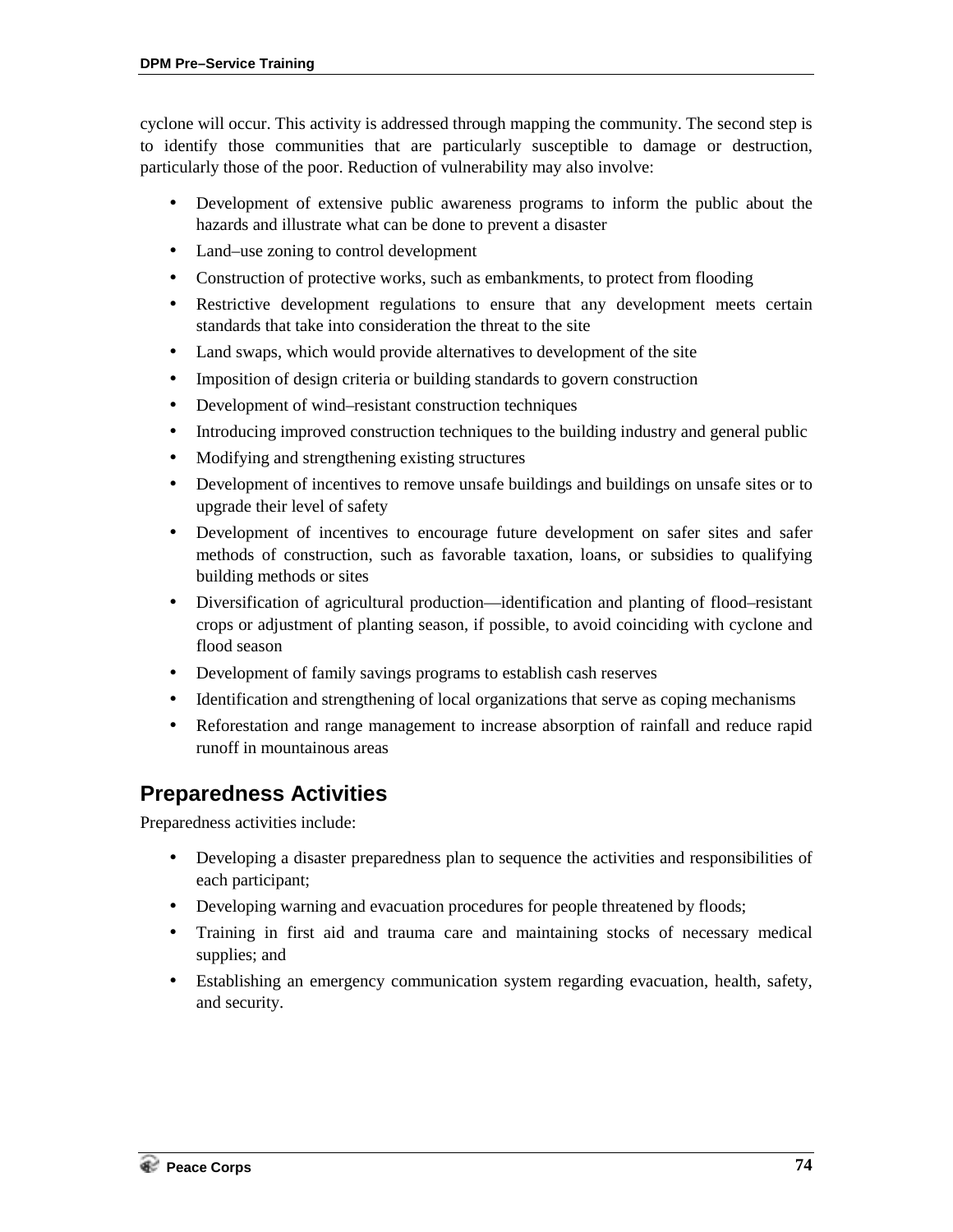## **Post–Disaster and Emergency Activities**

Initial response by local authorities after a cyclone includes:

- **Evacuation**
- Search and rescue
- Medical assistance
- Disaster assessment
- Provision of short–term food and water
- Water purification
- Epidemiological surveillance
- Provision of temporary lodging.

Initial response by foreign aid organizations includes:

- Financial assistance
- Assistance in reopening roads
- Reestablishing communications contact with remote areas
- Disaster assessment
- Assistance with water purification.

Secondary response by local authorities after a cyclone includes:

- Repair and/or reconstruction of infrastructure, housing, and public buildings
- Creation of jobs
- Assistance to agricultural recovery (loans, seeds, farm equipment, animals), small businesses, fishermen, etc.

Secondary response by foreign agencies includes:

- Repair and/or reconstruction of housing
- Creation of jobs
- Credit
- Technical assistance
- Assistance to recovery of agriculture, small business, and institutions.

## **References for Cyclones**

Federal Emergency Management Agency website (*www.fema.gov*). "FEMA Preparedness." Washington, DC: FEMA, 2000.

Peace Corps. Materials from the Mombasa Disaster and Development Conference. Washington, DC: Peace Corps, 1983.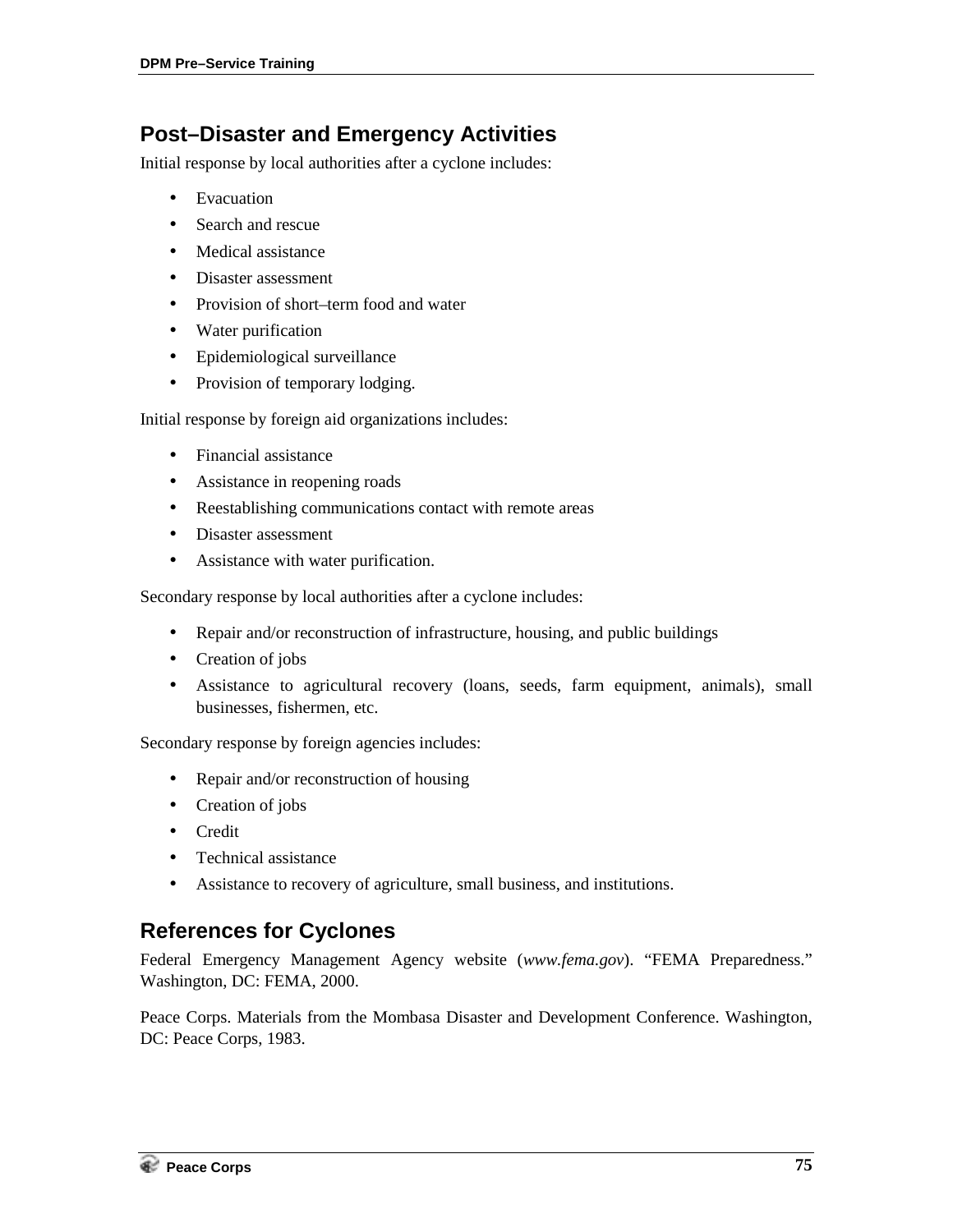## Volcanoes

A volcano is a mountain that opens downward to a reservoir of molten rock below the surface of the earth. Unlike most mountains, which are pushed up from below, volcanoes are built up by an accumulation of their own eruptive products: lava, ashflows, and airborne ash and dust. When pressure from gases and the molten rock becomes strong enough to cause an explosion, eruptions occur. Gases and rock shoot up through the opening and spill over the top or fill the air with ash and lava fragments. The danger area around a volcano typically covers a 20–mile radius, but some danger may exist 100 miles or more from a volcano. Volcanic products are used as building or road–building materials, as abrasive and cleaning agents, and as raw materials for many chemical and industrial uses. Lava ash makes soil rich in mineral nutrients.

## **Primary Effects of Volcanoes**

Three primary effects from volcanoes have been noted.

- 1. Volcanic ash can affect people hundreds of miles away from the cone of a volcano, making it difficult or impossible to breathe, contaminating water supplies, causing electrical storms, and collapsing roofs. Several of the deaths from the 1980 Mount St. Helens volcano located in the Cascade Range of southwestern Washington state in the United States were attributed to inhalation of ash. The 1992 Mount Pinatubo eruption in the Philippines caused 342 deaths and an evacuation of more than a quarter of a million people.
- 2. An erupting volcano can trigger tsunamis, flash floods, earthquakes, rockfalls, and mudflows.
- 3. Sideways–directed volcanic explosions, known as lateral blasts, can shoot large pieces of rock at very high speeds for several miles. These explosions can kill by impact, burial, or heat. They have been known to knock down entire forests. The majority of deaths attributed to the Mount St. Helens volcano resulted from lateral blasts and tree blow– down.

#### **Pre–Disaster Activities**

It is important to provide information to the community about volcanoes. Here are some suggestions for ways to accomplish this:

- In a volcano–prone area, provide local emergency information about what to do and where to go in the event of a volcano.
- Bring in an expert to talk with community members about determining the likelihood of a volcanic eruption.
- Conduct a program and train others on how to recognize the warning signals of a possible volcanic eruption.
- Work with local emergency services and officials to prepare special information for people with mobility impairments (disabilities, children) on what to do if an evacuation is ordered.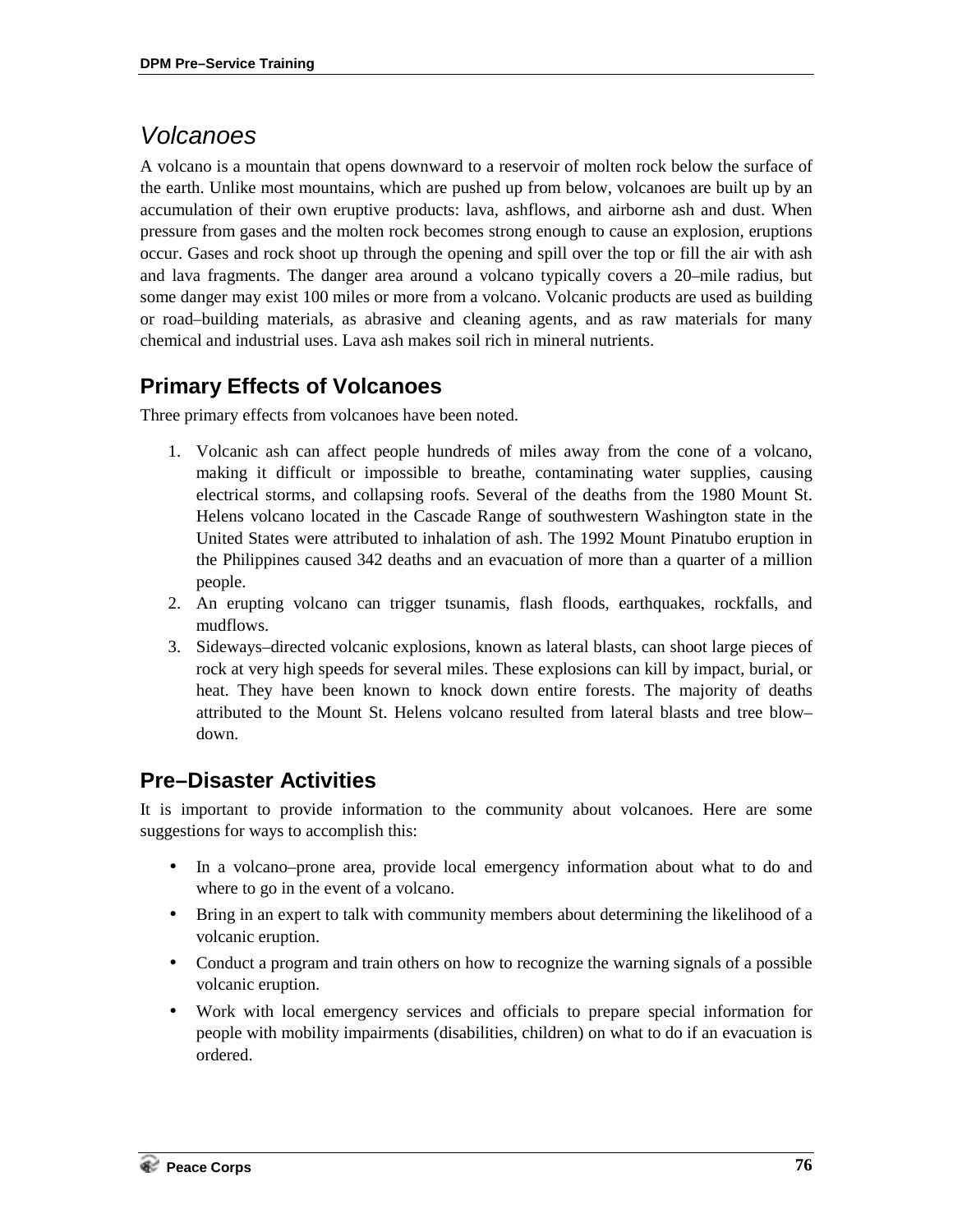#### **Preparedness Activities**

Preparedness activities include:

- Develop and inform the public about community warning systems.
- Be prepared for the disasters that can be spawned by volcanoes:
	- Earthquakes
	- Flash floods
	- Landslides and mudflows
	- Thunderstorms
	- Tsunamis
- Develop evacuation plans. It is important to get to high ground away from the eruption. A primary route and a backup route should be planned.
- Develop an emergency communication plan. In case family members are separated from one another during a volcanic eruption, a plan should be made for getting back together.
- Ask an out–of–area relative or friend to serve as the "family contact," and ensure that everyone knows the contact information of the person.
- Have disaster supplies on hand. These might include:
	- Flashlight and extra batteries
	- Portable, battery–operated radio and extra batteries
	- First aid kit and manual
	- Emergency food and water
	- Non–electric can opener
	- Essential medicines
	- Money
	- Sturdy shoes
	- Goggles and a throw–away breathing mask for each member of the household

## **During and Post–Disaster Emergency Activities**

Although it may seem safe to stay at home and wait out an eruption, this may be very dangerous. The rock debris from a volcano can break windows and set buildings on fire. Additionally, mudflows are a possible risk during a volcano. Mudflows are powerful rivers of mud that can move faster than people can walk or run. They occur when rain falls through ash–carrying clouds or when rivers are dammed during an eruption. Mudflows are most dangerous close to stream channels. When you approach a bridge, first look upstream. If a mudflow is approaching or moving beneath the bridge, do not cross it. The power of the mudflow can destroy a bridge very quickly. People should follow authorities' instructions and leave the area before any part of the disaster begins. During the eruption, people should:

- Follow the evacuation orders issued by authorities.
- Avoid areas downwind of the volcano.
- If caught indoors:
	- Close all windows, doors, and dampers.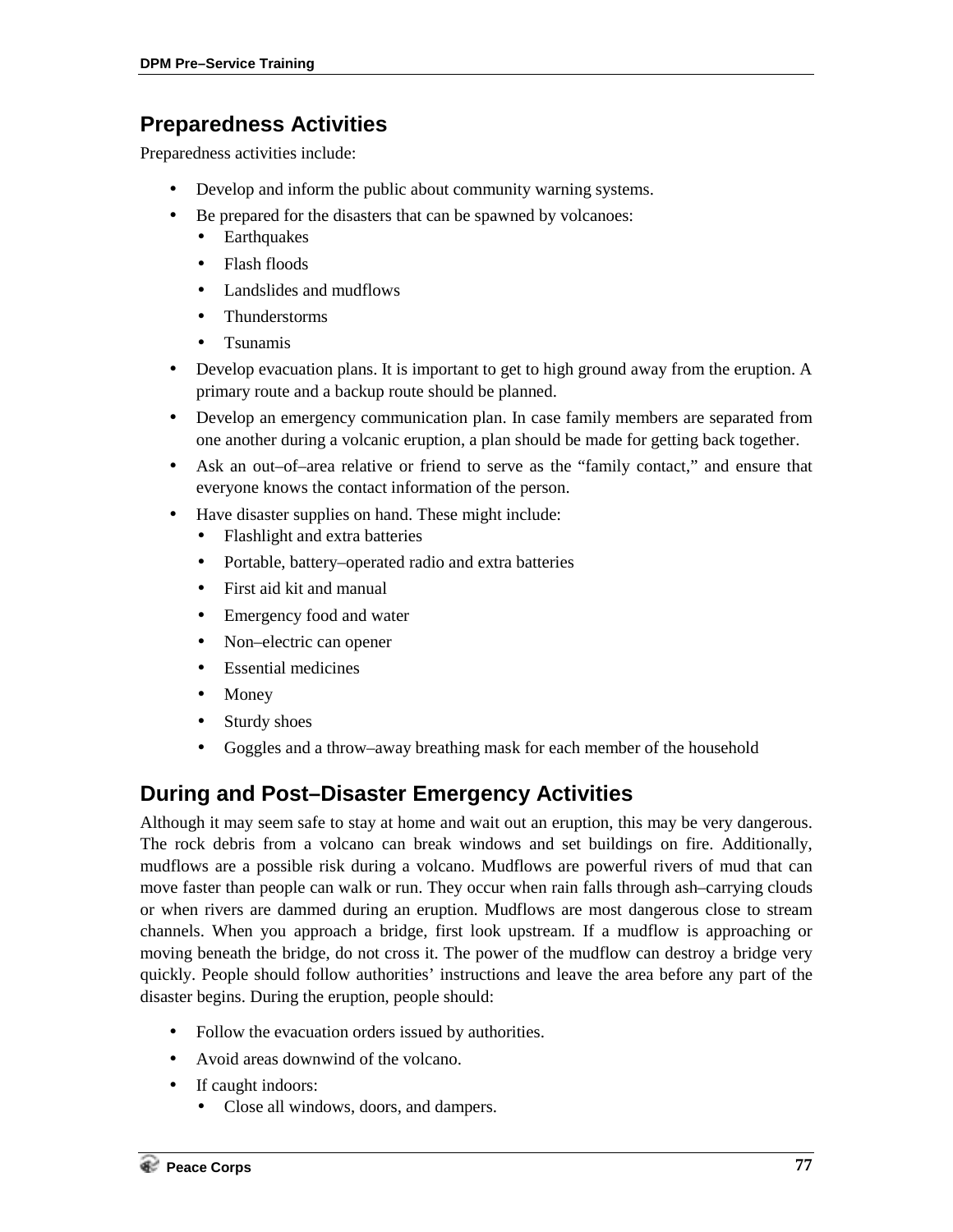- Put all machinery inside a garage or barn.
- Bring animals and livestock into closed shelters.
- If trapped outdoors:
	- Seek shelter indoors.
	- If caught in a rockfall, roll into a ball to protect the head.
	- Avoid low–lying area where poisonous gases can collect and flash floods can occur.
	- If caught near a stream, beware of mudflows.
- Protect themselves
	- Wear long–sleeved shirts and pants to avoid irritation or burns.
	- Use goggles to protect eyes.
	- Avoid contact with ash, and, to the extent possible, stay indoors until local health officials advise that it is safe to go outside. Use a dust–mask or hold a damp cloth over the face to help breathing.
	- Turn car or truck engines off and avoid driving in heavy ashfall. Driving stirs up more ash that can clog engines and stall vehicles.
	- Clear roofs of ashfall when the eruption is over. Ashfall is very heavy and can cause buildings to collapse.
- Stay out of the area. A lateral blast of a volcano can travel many miles from the mountain. Trying to watch an erupting volcano is a deadly idea.
- Help neighbors who may require special assistance—those with infants or small children, elderly people, and people with disabilities.

#### **Response of Authorities**

Initial response by local authorities after a volcano includes:

- **Evacuation**
- Search and rescue
- Medical assistance
- Disaster assessment
- Provision of short–term food and water
- Water purification
- Epidemiological surveillance
- Provision of temporary lodging

Initial response by foreign aid organizations includes:

- Financial assistance
- Reestablishing communications contact with remote areas
- Disaster assessment
- Assistance with water purification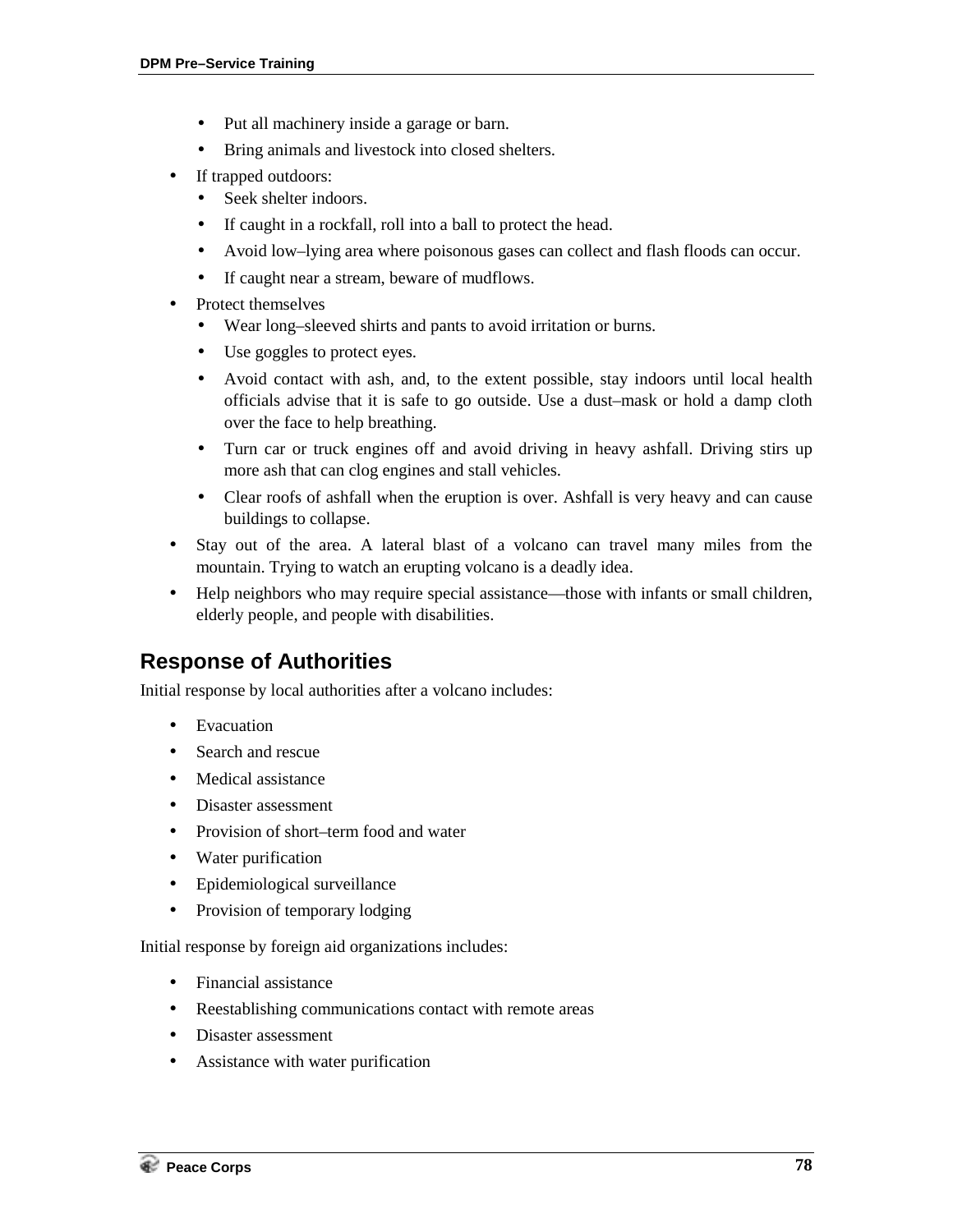Secondary response by local authorities after a volcano includes:

- Repair and/or reconstruction of infrastructure, housing, and public buildings, and/or relocation
- Creation of jobs
- Assistance to agricultural recovery (loans, seeds, farm equipment, animals), small businesses, fishermen, etc.

Secondary response by foreign agencies includes:

- Construction of housing
- Creation of jobs
- Credit
- Technical assistance
- Assistance to recovery of agriculture, small business, and institutions

#### **Lessons Learned**

The following are lessons learned.

- Outbreaks of cholera do not follow volcanoes. Cholera must be endemic to a community beforehand.
- Waterborne diseases do not increase as a result of volcanoes.
- Extensive food aid is rarely required after a volcano.
- Used clothing is almost never needed, is usually culturally inappropriate and, although accepted by many disaster victims, is almost never worn.
- Blankets can be useful but can usually be found locally and do not need to be imported.
- Assistance by outsiders is most effective in the reconstruction period, not the emergency phase.
- Most needs are met by the victims themselves or their local governments.
- In general, victims do not respond to disasters with abnormal behavior. Volcanoes do not incite panic, hysteria, or rioting.
- Volcano relief and reconstruction programs should be integrated with long–term development programs.

#### **References for Volcanoes**

Federal Emergency Management Agency website (*www.fema.gov*). "FEMA Preparedness." Washington, DC: FEMA, 2000.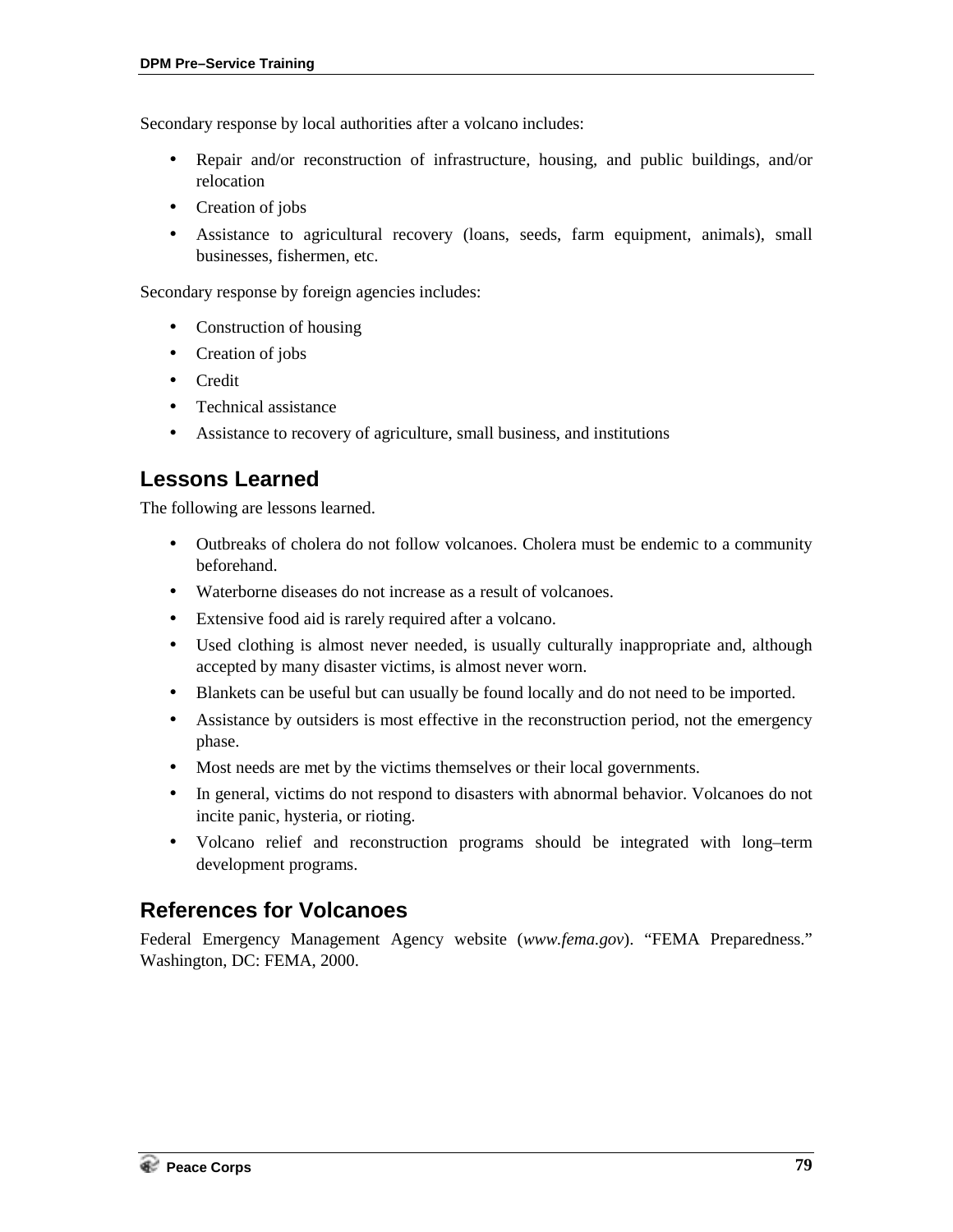## Floods

Floods caused by overflowing rivers result from precipitation over large areas or from the melting of the winter's accumulation of snow, or from both. These riverine floods differ from flash floods in their extent and duration. Flash floods are of short duration in small streams, while riverine floods take place in river systems whose tributaries may drain large geographic areas and encompass many independent river basins. Floods on large river systems may continue for periods ranging from a few hours to many days. Flood flows in large river systems are influenced primarily by variations in the intensity, amount, and distribution of precipitation. The condition of the ground—amount of soil moisture, seasonal variations in vegetation, depth of snow cover, and imperviousness due to urbanization—directly affects runoff.

## **Primary Effects of Floods**

Floods are natural hazards that are not, in and of themselves, disasters, but they can transform a vulnerable situation into a disaster. The vulnerability of a human settlement is determined by its exposure to flooding. Siting, soil conditions, absorptive capacity of the watershed, and the capacity of streams to carry runoff all have an effect on the extent of the flooding. Urban and rural communities sited on floodplains of rivers or streams are most at risk. Deaths usually exceed injuries, with surgical needs tending to be low and occurring during the first 72 hours in most cases. However, floods can bring an immediate threat of waterborne diseases and create conditions that promote secondary threats of water– and vector–borne diseases.

The most important determinant of vulnerability is the level of poverty and underdevelopment of a particular group. Poor people usually suffer most in disasters because they often live in weaker houses located in the most undesirable and most vulnerable areas. Furthermore, dramatic increases in population size, distribution, and density increase disaster risk. Urban slums and squatter settlements grow at about twice the average urban rate. Land tenure is also a determinant of vulnerability, especially where there is a scarcity of arable or developed land and poor farmers must engage in agriculture on hazardous land.

Floods can kill people. The number of deaths is significantly higher in developing countries where communications are poor and warning systems and evacuation plans are inadequate. Furthermore, it is expected that the number of deaths will increase as population pressures force people into more vulnerable areas such as low–lying agricultural areas or overcrowded urban slums on floodplains.

Floods can also damage human settlements, force evacuations, damage crops (especially tubers), damage food stocks, strip farmland, wash away irrigation systems, erode or render unusable large areas of land, and change the course of streams and rivers. Floods can also have a beneficial effect by depositing silt in some downstream areas.

## **Secondary Effects of Floods**

A secondary effect of heavy rain and flooding is mudslides, which are caused by supersaturating deforested or stripped hillsides. Significant loss of life can occur in massive mudslides resulting from the torrential rains, especially in squatter settlements located in floodplains.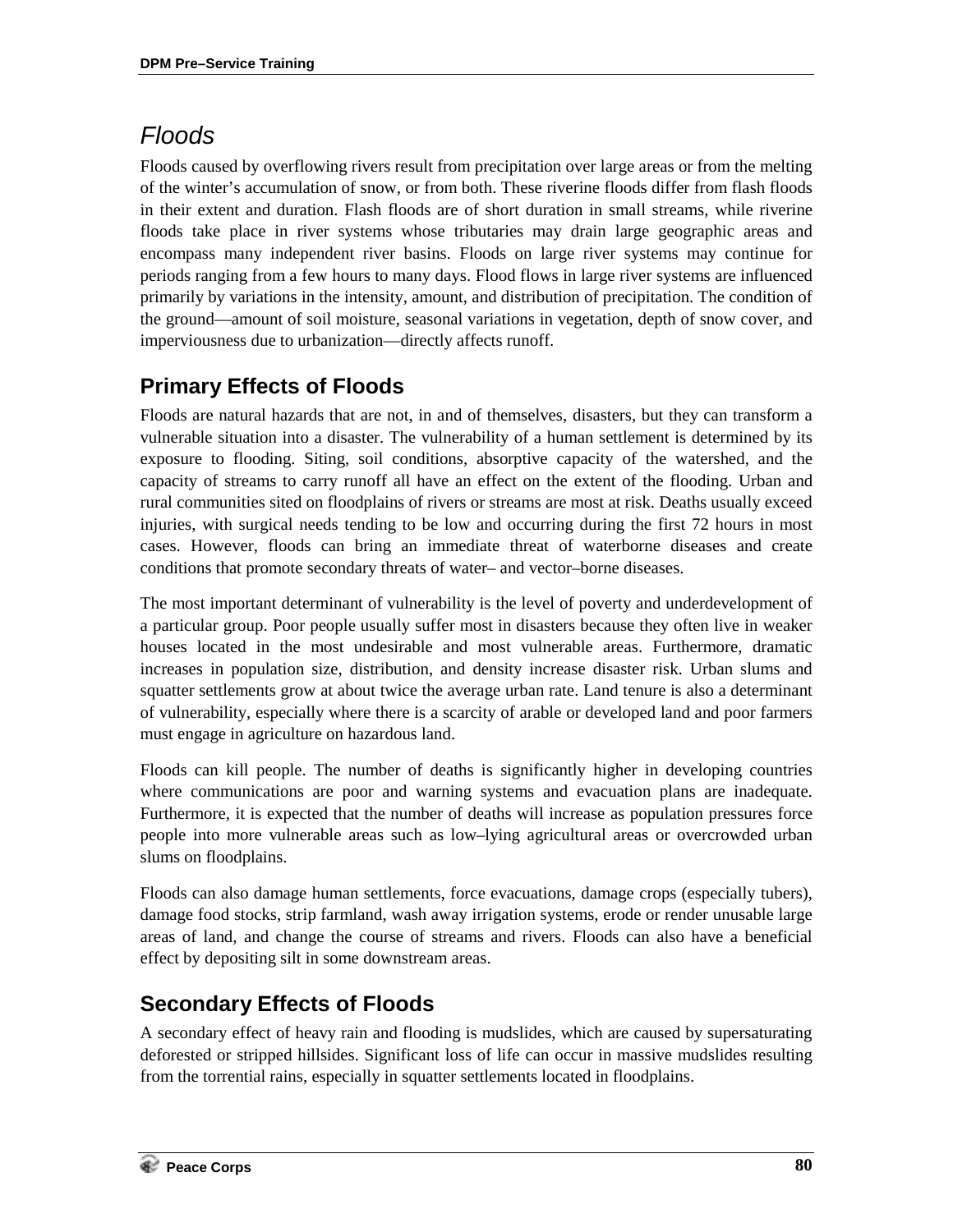#### **Lessons Learned**

The following are lessons learned.

- Outbreaks of cholera do not follow floods. Cholera must be endemic to a community beforehand.
- Massive food aid is rarely required after a flood, although food distribution systems may need to be set up immediately after a flood in the affected area.
- Used clothing is almost never needed, is usually culturally inappropriate and, though accepted by disaster victims, is almost never worn.
- Blankets can be useful but can usually be found locally and do not need to be imported.
- Flood mitigation and reconstruction programs must be integrated with long–term development programs.
- Reconstruction assistance in agriculture can provide a strong stimulus to recovery and a base for positive changes.
- Reconstruction programs should seek to reduce the vulnerability of communities.
- Reestablishment of the local agriculture, economy, and job security is more important to flood victims than material assistance.
- Waterborne diseases do not increase as a result of floods.
- Assistance by outsiders is most effective in the reconstruction period, not the emergency phase.
- Most needs are met by the victims themselves or their local governments.
- In general, victims do not respond to disasters with abnormal behavior. Floods do not incite panic, hysteria, or rioting.

## **Pre–Disaster Activities**

The majority of the deaths and destruction created by floods are preventable. It is important to note that the public and those supporting them, such as engineers, planners, and politicians, need to understand the nature of the hazard so that decisions and commitments can be made to implement mitigation measures to reduce flood damage. Reducing the harmful effects of flood requires actions on three fronts:

- 1. Reducing the vulnerability of the physical settlements and structures in which people live;
- 2. Reducing the vulnerability of the economy; and
- 3. Strengthening the social structure of a community so that coping mechanisms can help absorb the impact of the disaster and promote rapid recovery.

The first step in reducing vulnerability for human settlements is to identify the high–risk areas. This is done by relating the effects of the flood to the terrain and to the probability that such an event will occur. This activity is addressed through mapping the community. Flood risk mapping would indicate the areas likely to be covered by water during floods of given magnitude. The second step in vulnerability reduction is to identify the communities that are particularly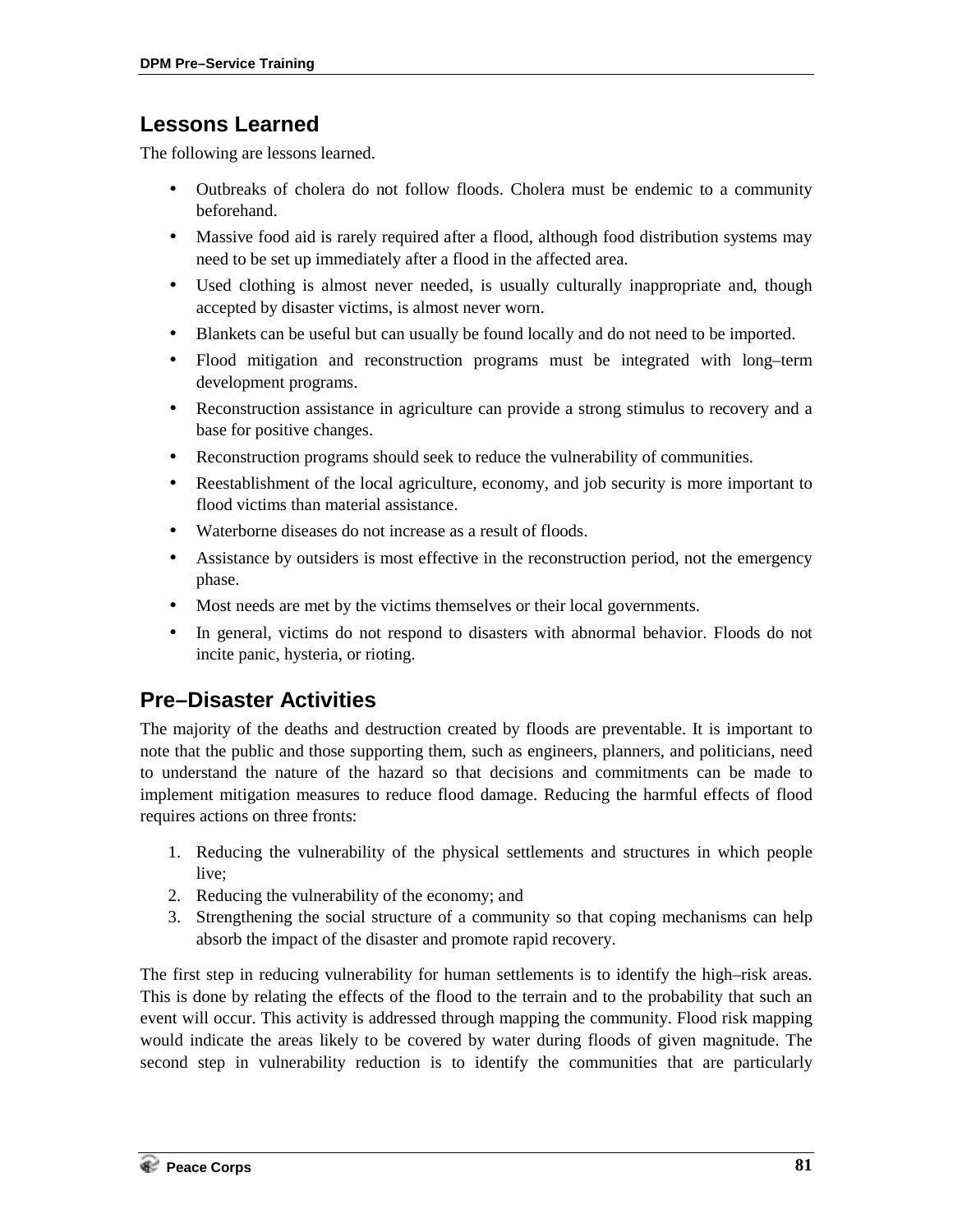susceptible to damage or destruction, particularly poor communities. Reduction of vulnerability may also involve:

- Development of extensive public awareness programs to inform the public about the hazards and illustrate what can be done to prevent a disaster
- Land–use zoning to control development
- Construction of protective works, such as embankments, to protect from flooding
- Restrictive development regulations to ensure that any development meets certain standards that take into consideration the threat to the site
- Land swaps, which would provide alternatives to development of the site
- Imposition of design criteria or building standards to govern construction
- Development of flood–resistant construction techniques
- Conducting a program for building industry workers and the general public to introduce improved construction techniques
- Modifying and strengthening existing structures
- Constructing raised areas or buildings specified as refuges if evacuation is impossible
- Development of incentives to remove unsafe buildings and buildings on unsafe sites or to upgrade their level of safety
- Development of incentives to encourage future development on safer sites and safer methods of construction, such as favorable taxation, loans, or subsidies to qualifying building methods or sites
- Diversification of agricultural production—identification and planting of flood–resistant crops or adjusting planting season when possible to avoid coinciding with the flood season
- Establishment of cash and food reserves
- Development of family savings programs to establish cash reserves
- Identifying and strengthening local organizations that serve as coping mechanisms
- Reforestation and range management to increase absorption and to reduce rapid runoff in mountainous areas

#### **Preparedness Activities**

Preparedness activities include:

- Developing a disaster preparedness plan to sequence the activities and responsibilities of each participant
- Developing warning and evacuation procedures for people threatened by floods
- Training for first aid and trauma and maintaining stocks of medical supplies
- Establishing an emergency communication system regarding evacuation, health, safety, and security
- Reviewing the location of critical facilities such as hospitals, government buildings, communications installations, and other structures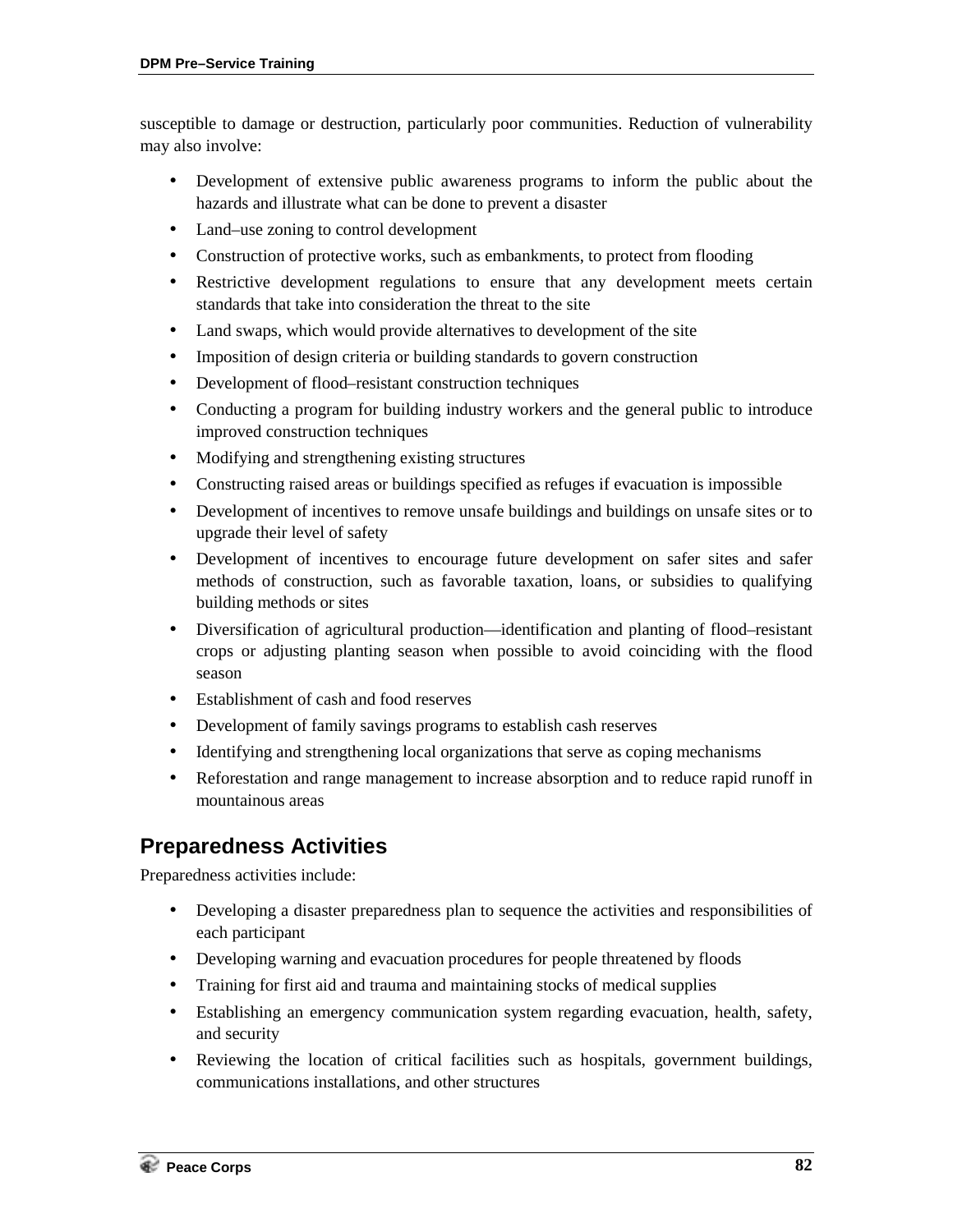## **Post–Disaster and Emergency Activities**

Initial response by local authorities after a flood includes:

- **Evacuation**
- Search and rescue
- Medical assistance
- Disaster assessment
- Provision of short–term food and water
- Water purification
- Epidemiological surveillance
- Provision of temporary lodging

Initial response by foreign aid organizations includes:

- Financial assistance
- Assistance in reopening roads
- Reestablishing communications contact with remote areas
- Disaster assessment
- Assistance with water purification

Secondary response by local authorities after a flood includes:

- Repair and/or reconstruction of infrastructure, housing, and public buildings
- Creation of jobs
- Assistance to agricultural recovery (loans, seeds, farm equipment, animals), small businesses, fishermen, etc.

Secondary response by foreign agencies includes:

- Repair and/or reconstruction of housing
- Creation of jobs
- Credit
- Technical assistance
- Assistance to recovery of agriculture, small business, and institutions

## **References for Floods**

Federal Emergency Management Agency website (*www.fema.gov*). "FEMA Preparedness." Washington, DC: FEMA, 2000.

Hughes, R. "The Effects of Flooding upon Buildings in Developing Countries." *Disasters* 6(3): 183–194, 1982.

Owen, J.H. *Equipment for Flood and Flash Flood Warning Systems*. Washington, DC: U.S. Department of Commerce, 1980.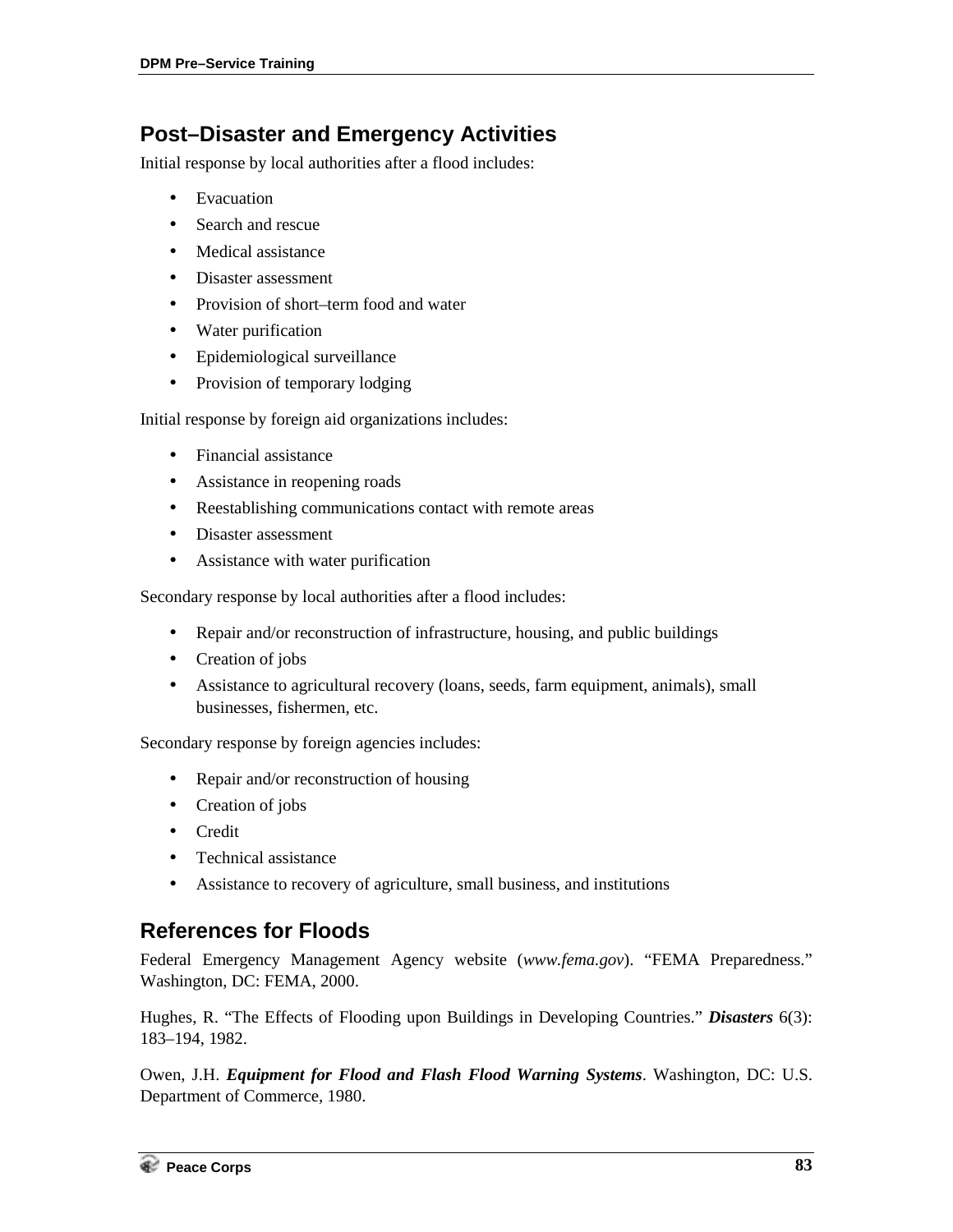Peace Corps. Materials from the Mombasa Disaster and Development Conference. Washington, DC: Peace Corps, 1983.

Schware, R. *Flood Forecasting and Warning: The Social Value and Use of Information in West Bengal.* Geneva: United Nations Research Institute, 1981.

Schware, R. "Official and Folk Flood Warning Systems: An Assessment." *Environmental Management* 6(3): 209–216, 1982.

U.S. Water Resources Council. *Regulation of Flood Hazard Areas to Reduce Flood Losses*. Washington, DC: USWRC, 1972.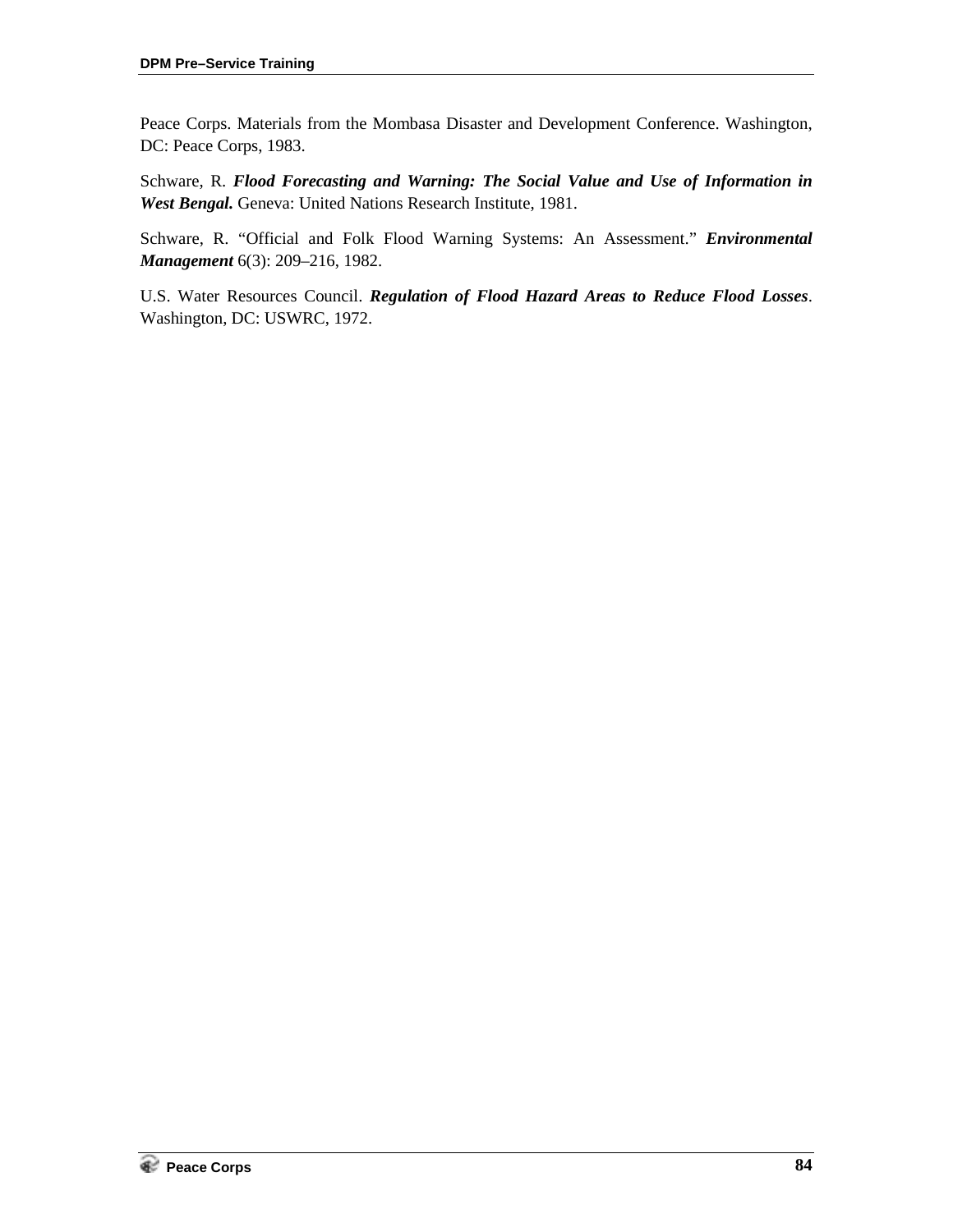## **Hurricanes**

A hurricane is a type of tropical cyclone that occurs in the Northern Hemisphere and has winds that have reached a constant speed of 74 mph (119 kph) or more. They are products of the tropical ocean and the atmosphere. Powered by heat from the sea, they are steered erratically by easterly trade winds and temperate westerly winds, as well as by their own energy. While many hurricanes stay out at sea, many also move ashore. If they move ashore, they bring with them a storm surge of ocean water along the coastline, high winds, tornadoes, torrential rains, and flooding.

Hurricane winds blow in a large spiral around a relatively calm center known as the "eye." The eye is generally 20 to 30 miles (32 to 48 kilometers [km]) wide, and the storm may extend outward 400 miles (645 km). As a hurricane approaches, the skies begin to darken and winds grow in strength. A single hurricane can last for more than two weeks over open waters and can cut a path hundreds of miles long.

## **Primary and Secondary Effects of Hurricanes**

Disasters from hurricanes occur when the human settlements are vulnerable. Vulnerability is determined by the exposure to the storms, the degree to which the houses and other structures can be damaged, and the likelihood that secondary effects could occur. Secondary effects can include flash floods and a storm surge, a large dome of water often 50 to 100 miles (80 to 160 km) wide that arrives up to five hours before the storm and sweeps across the coastline near where a hurricane makes landfall. Along the immediate coast, a storm surge is the greatest threat to life and property, even more so than high winds. Urban and rural communities in unprotected, low– lying coastal areas exposed to hurricanes, or on river floodplains, are considered vulnerable to hurricanes. The possibility of people drowning is a major concern because of sudden flash flooding. Poverty and underdevelopment are key factors determining vulnerability given the structural weakness of the homes and the higher probability for living in exposed locations.

Hurricanes can cost millions, and sometimes billions, of dollars in damages. During a hurricane, homes, businesses, public buildings, and infrastructure may be damaged or destroyed by high winds and high waves. Debris can break windows and doors, allowing high winds and rain inside homes. Roads and bridges can be washed away by flash flooding, or can be blocked by debris. In extreme storms, the force of the wind alone can cause tremendous devastation, as trees and power lines topple and weak elements of homes and buildings fail. Losses are not limited to the coastline: under the right conditions they can extend hundreds of miles inland. There also may be damage to agricultural land, crops, and foodstuffs.

There are a variety of measures that can be taken—both at the individual and community levels to reduce vulnerability to hurricane hazards. Simple construction measures, such as the use of storm shutters over exposed glass, and the addition of hurricane straps to hold the roof of a structure to its walls and foundation, have proven highly effective in reducing damage from hurricanes. In addition, more complex mitigation measures can be pursued to further reduce a property's susceptibility. For example, coastal homes and businesses can be elevated to permit coastal storm surges to pass under living and working spaces. Communities can further reduce their vulnerability to hurricanes through the adoption and enforcement of wind– and flood–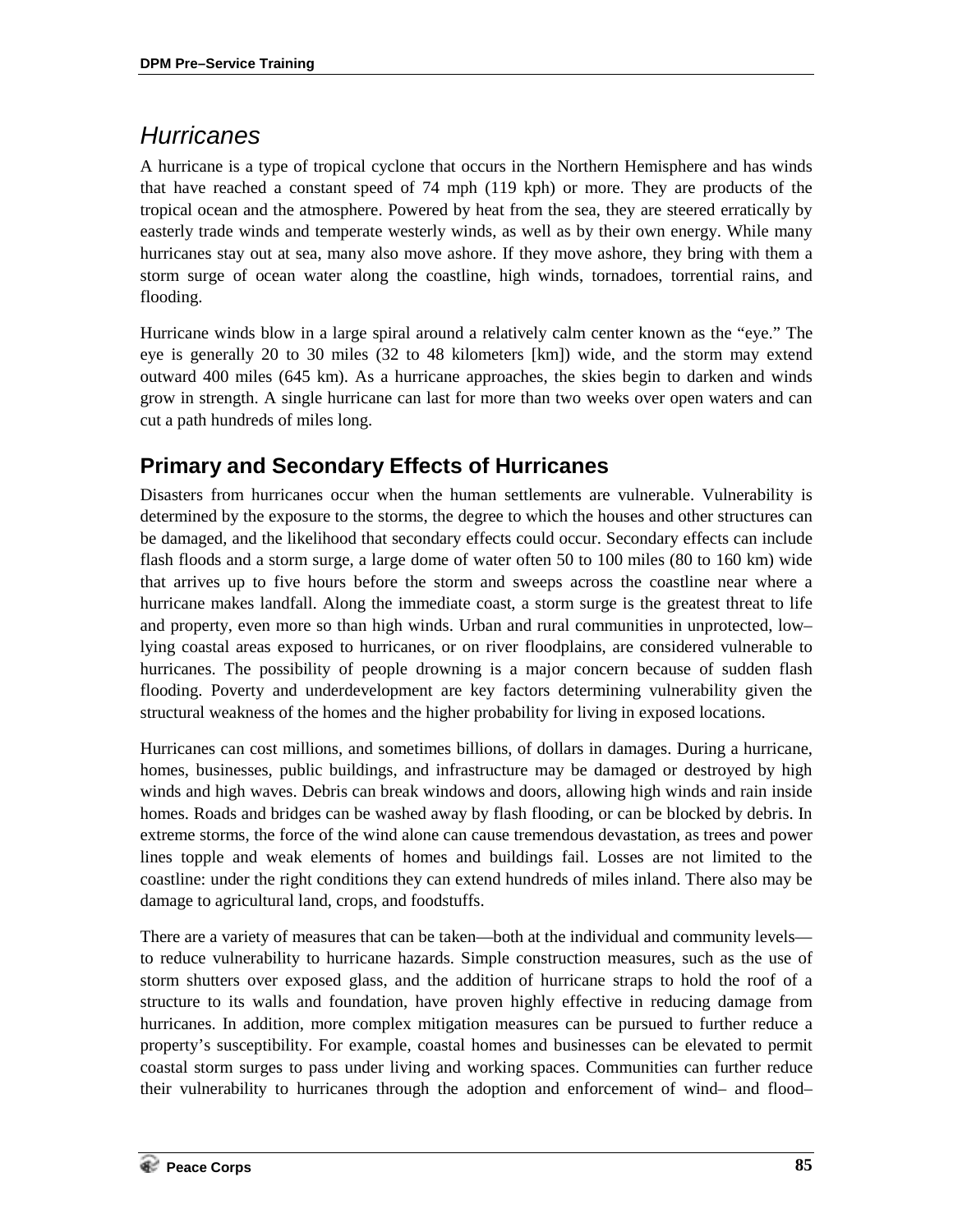resistant building codes. Sound land–use planning can also ensure that structures are not built in the highest hazard areas.

#### **Pre–Disaster Activities**

Reducing the harmful effects of a hurricane requires actions on three fronts:

- 1. Reducing the vulnerability of physical settlements and residential structures;
- 2. Reducing the vulnerability of the economy; and
- 3. Strengthening the social structure of a community so that coping mechanisms can help absorb the impact of the disaster and promote rapid recovery.

The first step in reducing vulnerability for human settlements is to identify the high–risk areas. This is done by relating the effects of the hurricane to the terrain and to the probability that a hurricane will occur. This activity is addressed through mapping the community. The second step in vulnerability reduction is to identify those communities that are particularly susceptible to damage or destruction, particularly poor communities. Reduction of vulnerability may also involve:

- Development of extensive public awareness programs to inform the public about the hazards and illustrate what can be done to prevent a disaster
- Land–use zoning to control development
- Construction of protective works, such as embankments, to protect from flooding
- Restrictive development regulations to ensure that any development meets standards that consider the threat to the site
- Land swaps, which would provide alternatives to development of the site
- Imposition of design criteria or building standards to govern construction
- Development of construction techniques that are resistant to hurricane conditions
- Introducing improved construction techniques to the building industry and general public
- Modifying and/or strengthening existing structures
- Development of incentives to remove unsafe buildings and buildings on unsafe sites or to upgrade their level of safety
- Development of incentives to encourage future development on safer sites and safer methods of construction, such as favorable taxation, loans, or subsidies to qualifying building methods or sites
- Diversification of agricultural production—identification and planting of flood–resistant crops or adjustment of planting season, if possible, to avoid coinciding with hurricane and flood season
- Development of family savings programs to establish cash reserves
- Identification and strengthening of local organizations that serve as coping mechanisms
- Reforestation and range management to increase absorption and reduce rapid runoff in mountainous areas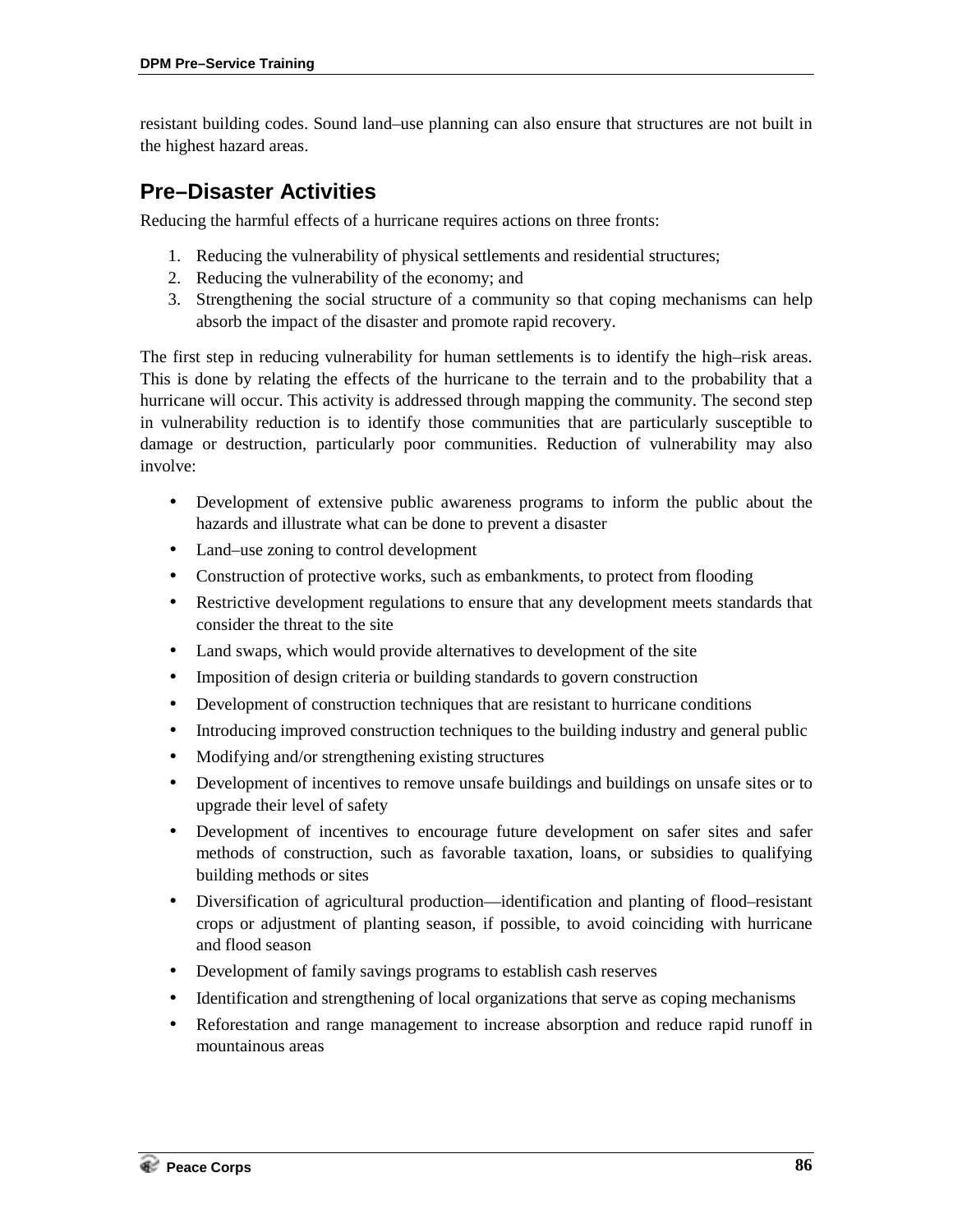#### **Preparedness Activities**

Preparedness activities include:

- Developing a disaster preparedness plan to sequence the activities and responsibilities of each participant
- Developing warning and evacuation procedures, including safe evacuation routes and shelters for people threatened by hurricanes, floods, and the destructive hazards that they can cause
- Training in first aid and trauma care and maintaining stocks of medical supplies
- Establishing an emergency communication systems regarding evacuation, health, safety, and security
- Ensuring that disaster supplies are on hand, such as
	- Flashlight and extra batteries
		- Portable, battery–operated radio and extra batteries
		- First aid kit and manual
		- Emergency food and water
		- Nonelectric can opener
		- Essential medical supplies/medicines
		- Money
		- Sturdy shoes
- Additional preparedness activities:
	- Teaching family members how to deal with any in–house utilities in the case of an emergency
	- Protecting the windows of the home or business from high winds or and debris
	- Trimming back dead or weak trees or branches near a home or business
	- Identifying a meeting place in case family members are separated
	- Knowing and sharing contact information

## **During a Hurricane Watch**

There are a number of activities to take part in during a hurricane watch:

- Listen to the radio for hurricane progress reports
- Check emergency supplies
- Make sure that cars and other vehicles, such as motorcycles have gas
- Bring in outdoor objects and anchor those that cannot be brought inside
- Secure buildings by closing and boarding up windows
- Store perishable food if possible
- Store drinking water in clean containers
- Review evacuation plan
- Moor or move boats to designated safe places; use ropes or chains to secure boats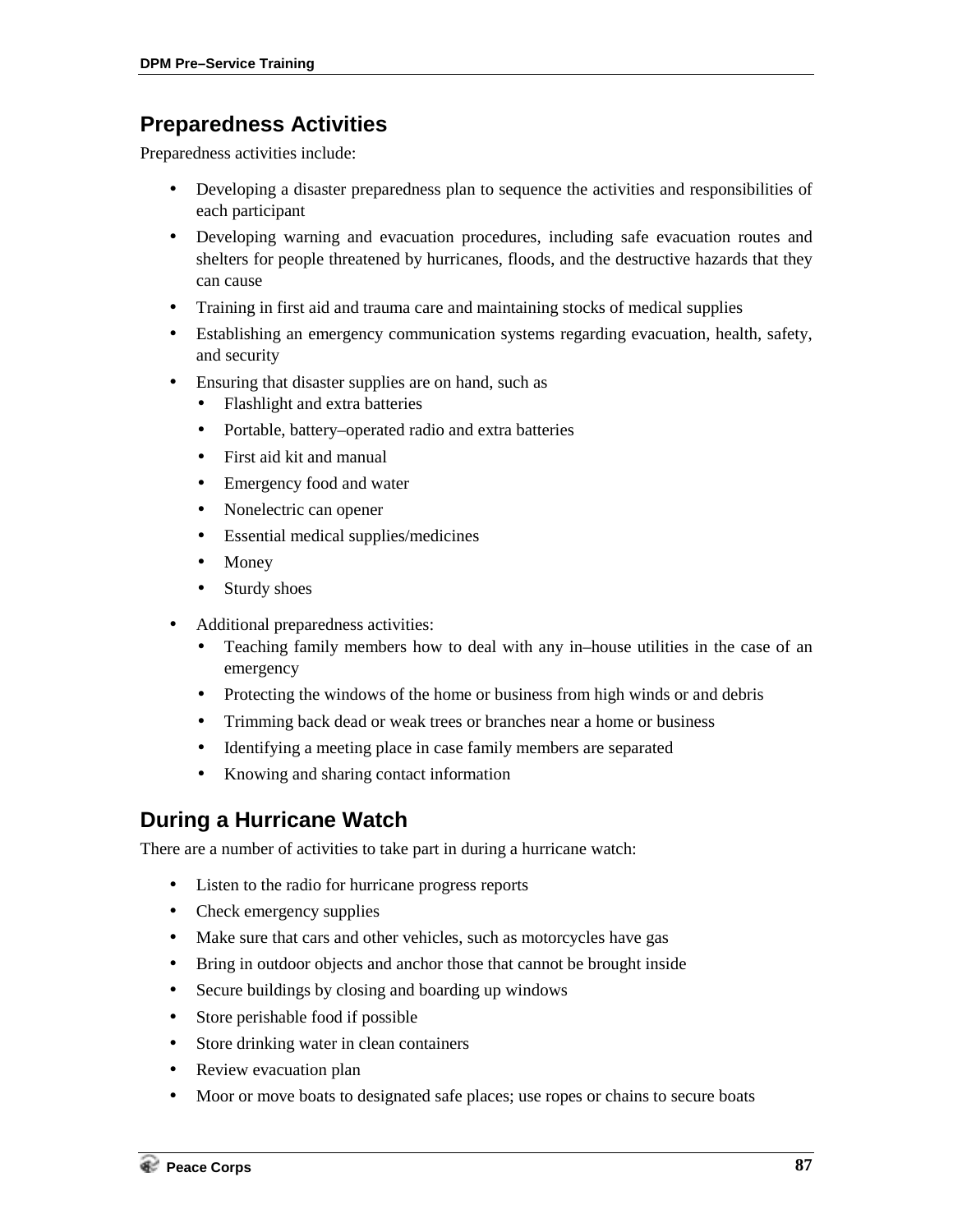## **During a Hurricane Warning**

There are a number of activities in which to take part during a hurricane warning:

- Listen to a battery–operated radio for storm–related instructions.
- If you are in an unsafe building, evacuate it immediately.
- Store valuables and personal papers in a waterproof container on the highest level of the home or business.
- Avoid elevators.
- If you are at home:
	- Stay inside, away from windows, skylights, and glass doors.
	- Keep a supply of flashlights and extra batteries handy. Avoid open flames, such as candles, as a source of light.
	- If power is lost, turn off major appliances to reduce a power surge when electricity is restored.
- If officials indicate evacuation is necessary:
	- Leave as soon as possible. Avoid flooded roads and watch for washed–out bridges.
	- Protect the home from electrical accidents by unplugging appliances and, if possible, turning off the electricity and the main water valve.
	- If possible, tell someone outside of the storm area where you are going.
	- If time permits, and you live in an identified surge zone, elevate furniture to protect it from flooding or move it to a higher floor.
	- Bring pre–assembled emergency supplies, warm protective clothing, blankets, and sleeping bags with you.
	- Lock the house and leave.

#### **After a Hurricane**

- Stay tuned to local radio for information.
- Help injured or trapped persons.
	- Give first aid where appropriate.
	- Do not move seriously injured persons unless they are in immediate danger of further injury.
- Call for help.
- Return home only after authorities advise that it is safe to do so.
	- Avoid loose or dangling power lines and report them immediately to the appropriate authorities.
	- Enter your home with caution.
	- Beware of snakes, insects, and animals driven to higher ground by flood water.
	- Open windows and doors to ventilate and dry your home.
	- Check refrigerated foods for spoilage.
	- Drive only if absolutely necessary and avoid flooded roads and washed–out bridges.
	- If telephone is available, use it only for emergency calls.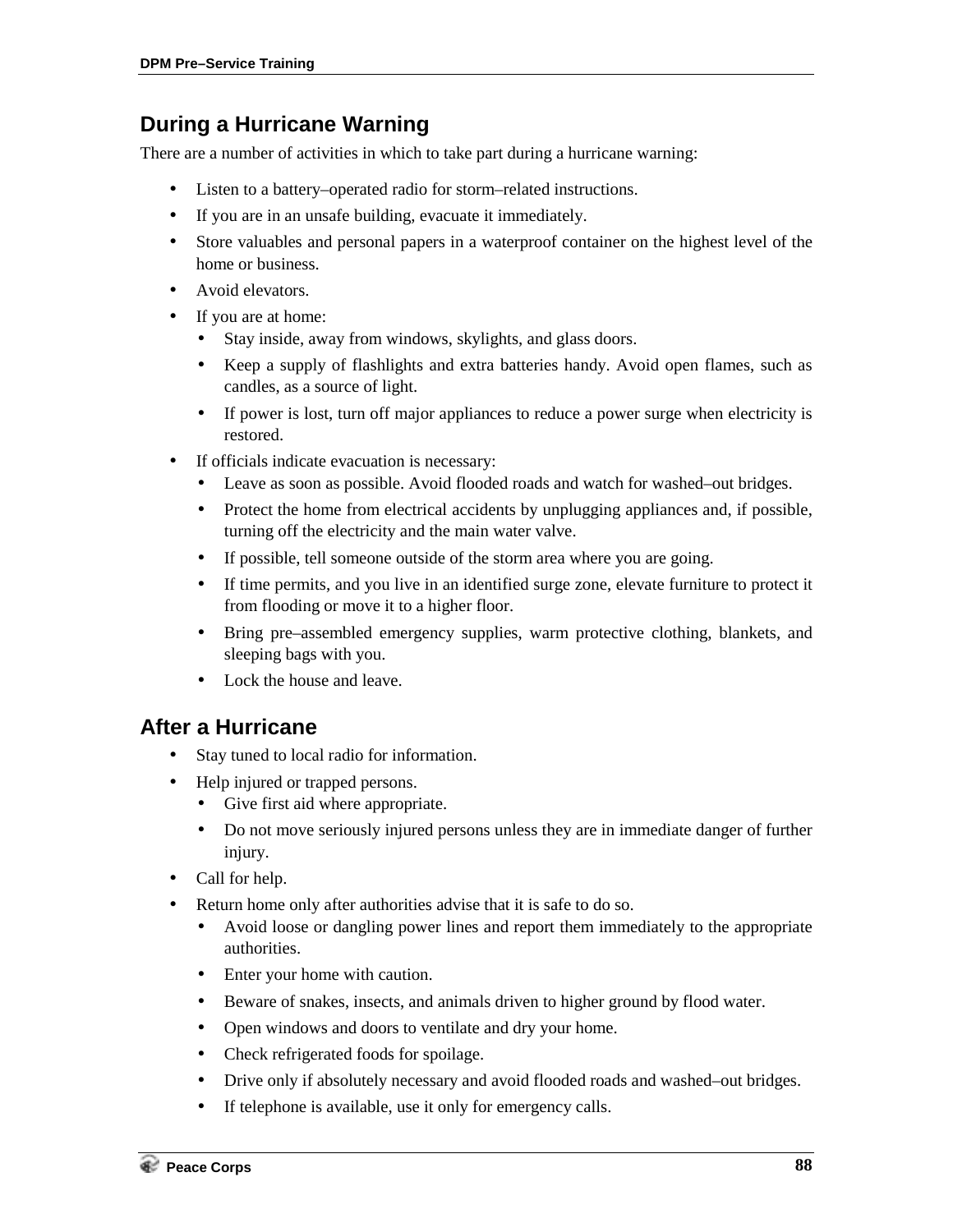- Inspect existing utilities in a damaged home
	- If there is gas heating or air conditioning, check for gas leaks—If there is a smell of gas or there is a blowing or hissing noise, open a window and quickly leave the building. Turn off the gas at the outside main valve if you can and call for help from a neighbor's home. If gas is turned off for any reason, it must be turned back on by a professional.
	- Look for electrical system damage. If there are sparks, broken or frayed wires, or the smell of hot insulation, turn off the electricity if possible. *Do not step in water to get to a fuse box or circuit breaker. Call for help.*
	- Check for sewage and water line damage. If you suspect sewage lines are damaged, avoid using the toilets. If water pipes are damaged, contact appropriate authorities for help. Do not drink tap water. If there is ice in the refrigerator that was made before the disaster, melt it for drinking water.

#### **Post–Disaster/Emergency Activities**

Initial response by local authorities after a hurricane includes:

- Evacuation
- Search and rescue
- Medical assistance
- Disaster assessment
- Provision of short–term food and water
- Water purification
- Epidemiological surveillance
- Provision of temporary lodging

Initial response by foreign aid organizations includes:

- Financial assistance
- Assistance in reopening roads
- Reestablishing communications contact with remote areas
- Disaster assessment
- Assistance with water purification

Secondary response by local authorities after a hurricane includes:

- Repair and/or reconstruction of infrastructure, housing, and public buildings
- Creation of jobs
- Assistance to agricultural recovery (loans, seeds, farm equipment, animals), small businesses, fishermen, etc.

Secondary response by foreign agencies includes:

• Repair and/or reconstruction of housing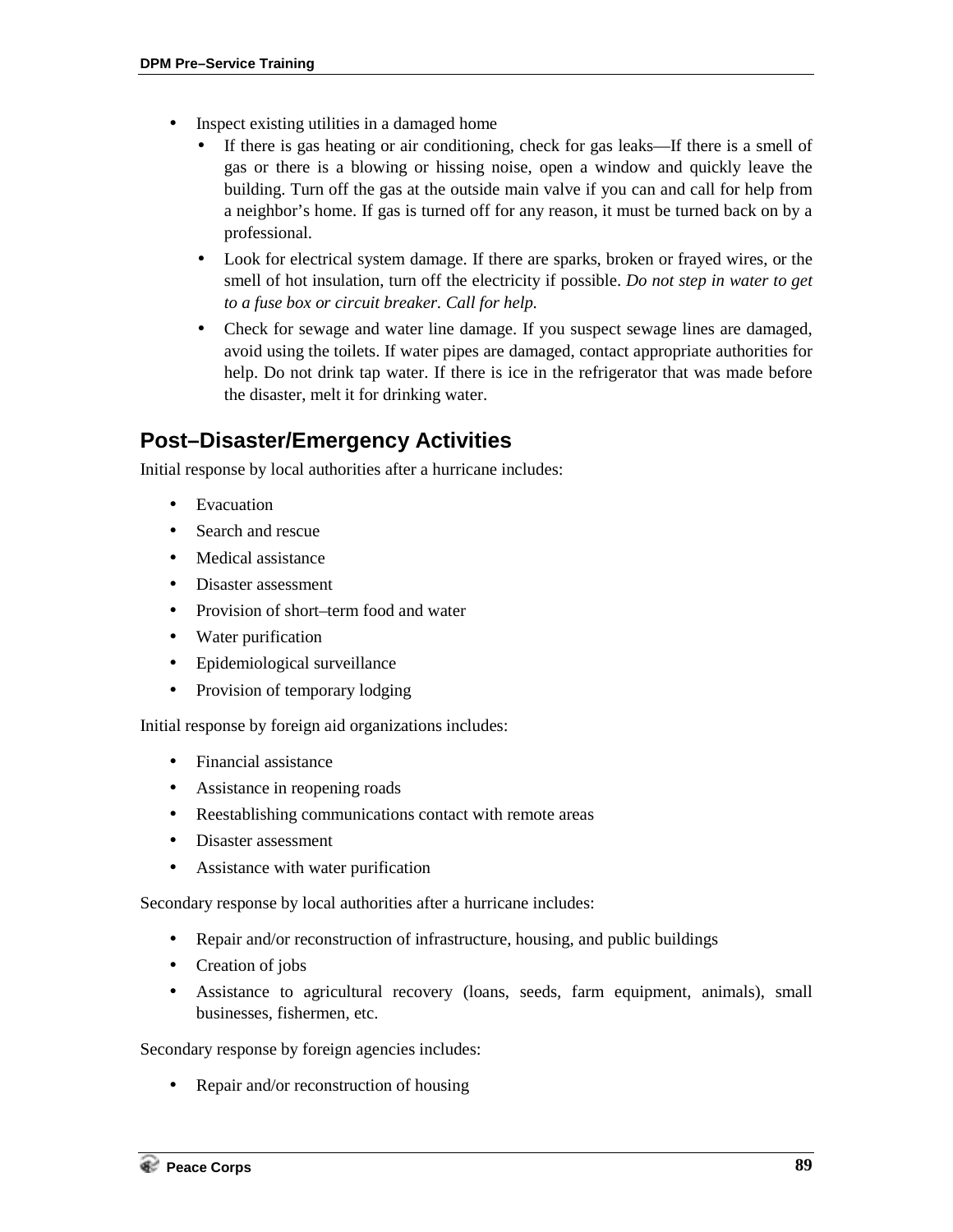- Creation of jobs
- Credit
- Technical assistance
- Assistance to recovery of agriculture, small business and institutions

#### **Lessons Learned**

The following are lessons learned.

- Outbreaks of cholera do not follow hurricanes. Cholera must be endemic to a community beforehand.
- Waterborne diseases do not increase as a result of hurricanes.
- Extensive food aid is rarely required after a hurricane.
- Used clothing is almost never needed, is usually culturally inappropriate and, although accepted by many disaster victims, is almost never worn.
- Blankets can be useful but can usually be found locally and do not need to be imported.
- Assistance by outsiders is most effective in the reconstruction period, not the emergency phase.
- Most needs are met by the victims themselves or their local governments.
- In general, victims do not respond to disasters with abnormal behavior. Hurricanes do not incite panic, hysteria, or rioting.
- Hurricane relief and reconstruction programs should be integrated with long–term development programs.

#### **References for Hurricanes**

Federal Emergency Management Agency website (*www.fema.gov*). "FEMA Preparedness." Washington, DC: FEMA, 2000.

Peace Corps. Materials from the Mombasa Disaster and Development Conference. Washington, DC: Peace Corps, 1983.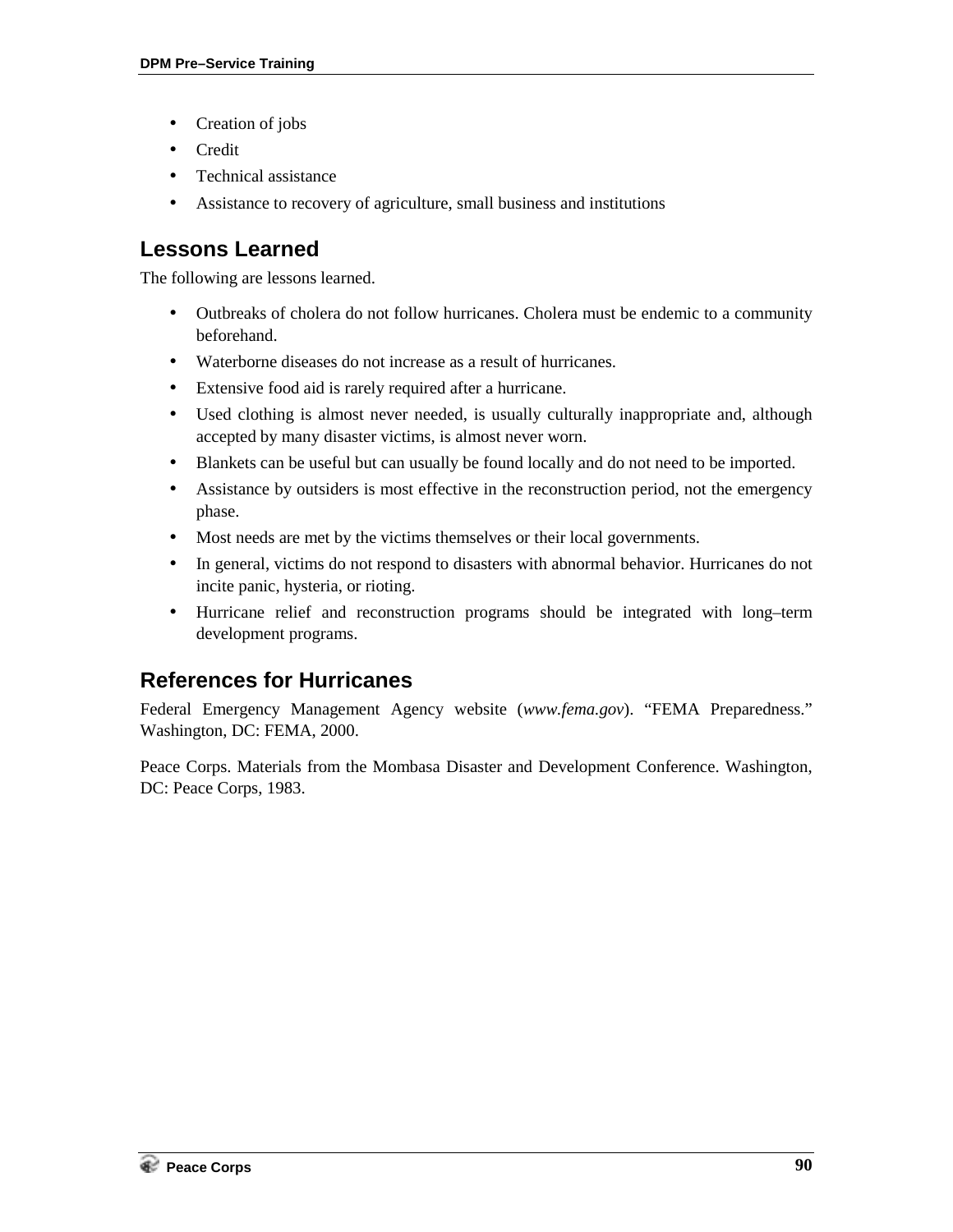## **Drought**

Operational definitions help define the onset, severity, and end of droughts. Research by Donald A. Wilhite, Director of the National Drought Mitigation Center, and Michael H. Glantz, of the National Center for Atmospheric Research, in the early 1980s uncovered more than 150 published definitions of drought. The definitions reflect differences in regions, needs, and disciplinary approaches. Wilhite and Glantz categorized their collection of definitions into four basic approaches to measuring drought: meteorological, hydrological, agricultural, and socioeconomic. The first three approaches deal with ways to measure drought as a physical phenomenon. The last deals with drought in terms of supply and demand, tracking the effects of water shortfall as it ripples through socioeconomic systems.

- **Meteorological drought** is usually an expression of precipitation's departure from normal over some period of time. Meteorological measurements are the first indicators of drought. These definitions are usually region–specific, and presumably reflect a thorough understanding of regional climatology. The variety of meteorologic definitions from different countries at different times illustrates why it is important not to apply a definition of drought developed in one part of the world to another:
	- United States (1942): less than 2.5 mm of rainfall in 48 hours.
	- Great Britain (1936): 15 consecutive days with daily precipitation totals of less than .25 mm.
	- Libya (1964): when annual rainfall is less than 180 mm
	- India (1960): actual seasonal rainfall deficient by more than twice the mean deviation
	- Bali (1964): a period of six days without rain.
- **Agricultural drought** occurs when there is not enough soil moisture to meet the needs of a particular crop at a particular time. Agricultural drought occurs after meteorological drought but before hydrological drought. Agriculture is usually the first economic sector to be affected by drought.
- **Hydrological drought** refers to deficiencies in surface and subsurface water supplies. It is measured as stream flow and as lake, reservoir, and groundwater levels. There is a time lag between lack of rain and lack of water in streams, rivers, lakes, and reservoirs, so hydrological measurements are not the earliest indicators of drought. When precipitation is reduced or deficient over an extended period of time, this shortage will be reflected in declining surface and subsurface water levels.
- **Socioeconomic drought** occurs when physical water shortages start to affect people, individually and collectively. In more abstract terms, most socioeconomic definitions of drought associate it with the supply and demand of an economic good. One could argue that a physical water shortage with no socioeconomic impacts is a policy success. (See below, the Primary Effects of Droughts.)

No single operational definition of drought works in all circumstances, and this is one reason why policymakers, resource planners and others have more trouble recognizing and planning for drought than for other natural disasters. Most drought planners now rely on mathematic indices to decide when to start implementing water conservation measures in response to drought.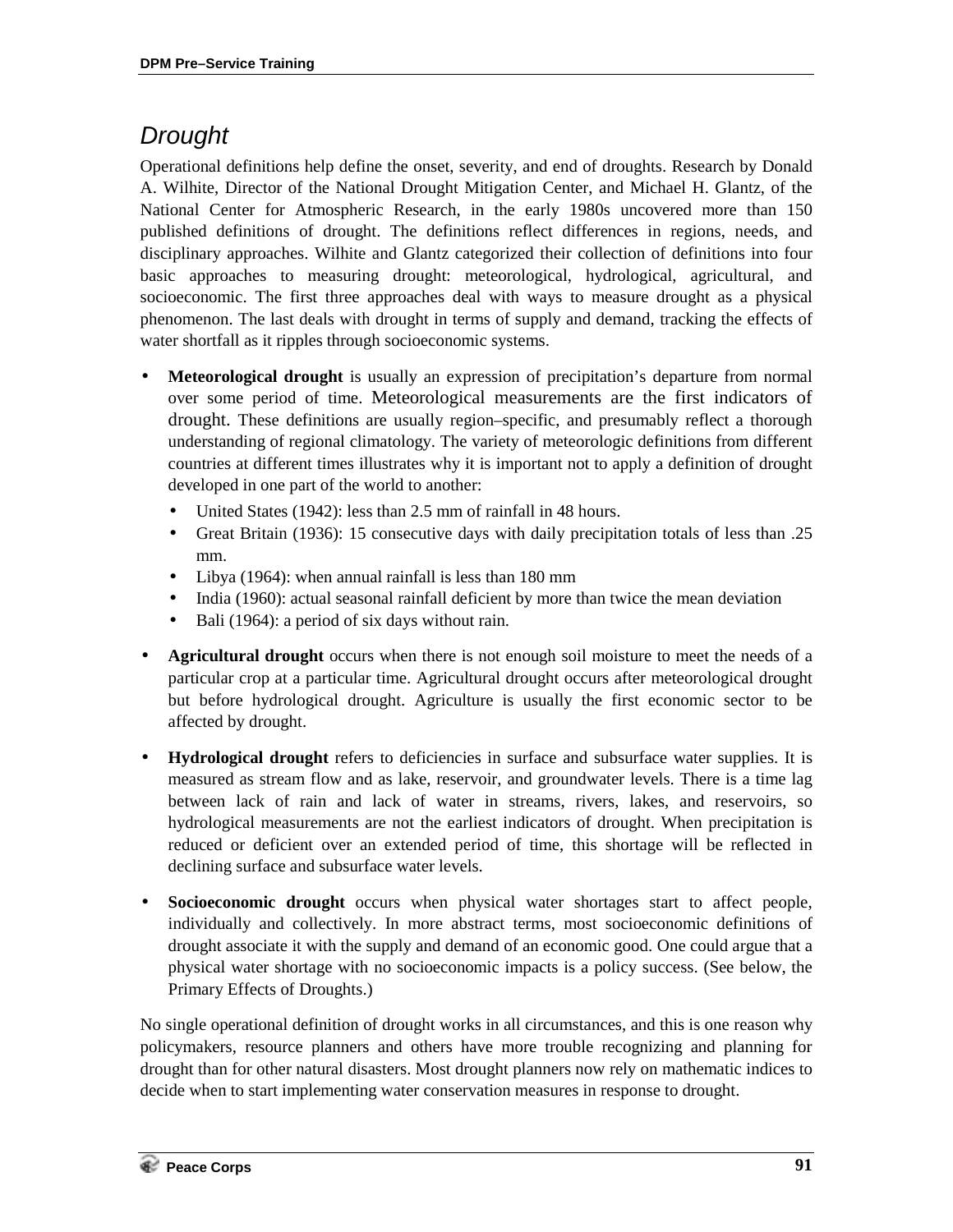## **Primary and Secondary Effects of Drought**

Drought produces a complex web of impacts that spans many sectors of the economy and reaches well beyond the area experiencing physical drought. (The effects of drought can be categorized as economic, environmental, or social. These can be substantial and are discussed in Appendix 2: *The Full Range of Effects of Drought*.) This complexity exists because water is integral to our ability to produce goods and provide services. Impacts are commonly referred to as direct or indirect. Reduced crop, rangeland, and forest productivity; increased fire hazard; reduced water levels; increased livestock and wildlife mortality rates; and damage to wildlife and fish habitat are a few examples of direct impacts. The consequences of these impacts produce indirect impacts. For example, a reduction in crop, rangeland, and forest productivity may result in reduced income for farmers and agribusiness, increased prices for food and timber, unemployment, reduced tax revenues because of reduced expenditures, increased crime, foreclosures on bank loans to farmers and businesses, migration, and disaster relief programs. Direct or primary impacts are usually biophysical. Conceptually speaking, the more removed the impact from the cause, the more complex the link to the cause. In fact, the web of impacts becomes so diffuse that it is often difficult to come up with financial estimates of damages.

Drought represents one of the most important natural triggers for malnutrition and famine, a significant and widespread problem in many parts of Africa and in other countries as well. Deaths resulting from famine are sometimes mistakenly attributed to drought rather than to other causes such as war or civil strife. Numerous early warning systems have been established in Africa to monitor a wide range of physical and social variables that signal a trend toward food insecurity. The Southern Africa Development Community (SADC), for example, monitors the regional crop and food situation and issues alerts during periods of impending crisis.

The most important determinant of vulnerability is the level of poverty and underdevelopment of a particular group. The poor suffer most in disasters because they usually live in vulnerable conditions and vulnerable areas; furthermore, dramatic increases in population size, distribution, and density increase disaster risk. Urban slums and squatter settlements grow at about twice the average urban rate. Land tenure is also a determinant of vulnerability, especially where there is a scarcity of arable or developed land and poor farmers must engage in agriculture on hazardous land.

## **Pre–Disaster Planning and Activities**

Planning is the key to drought mitigation. Effective resources management requires a coordinated effort to address the interrelated issues of water conservation and planning for drought. Measures must be considered to increase available water supplies and to improve the efficient use of those supplies, but the specific type of measures put into place must be a result of individual country realities and conditions. Appropriate measures will include structural and nonstructural actions, or a combination of both. A symbiotic relationship exists between water conservation and drought planning: By conserving existing water supplies through efficient management or by developing new water supplies, the potential effects of drought are reduced and mitigation needs are diminished. The issues outlined below should be taken into account in the development of drought mitigation:

• Public education and technical assistance are key in promoting water–use efficiencies.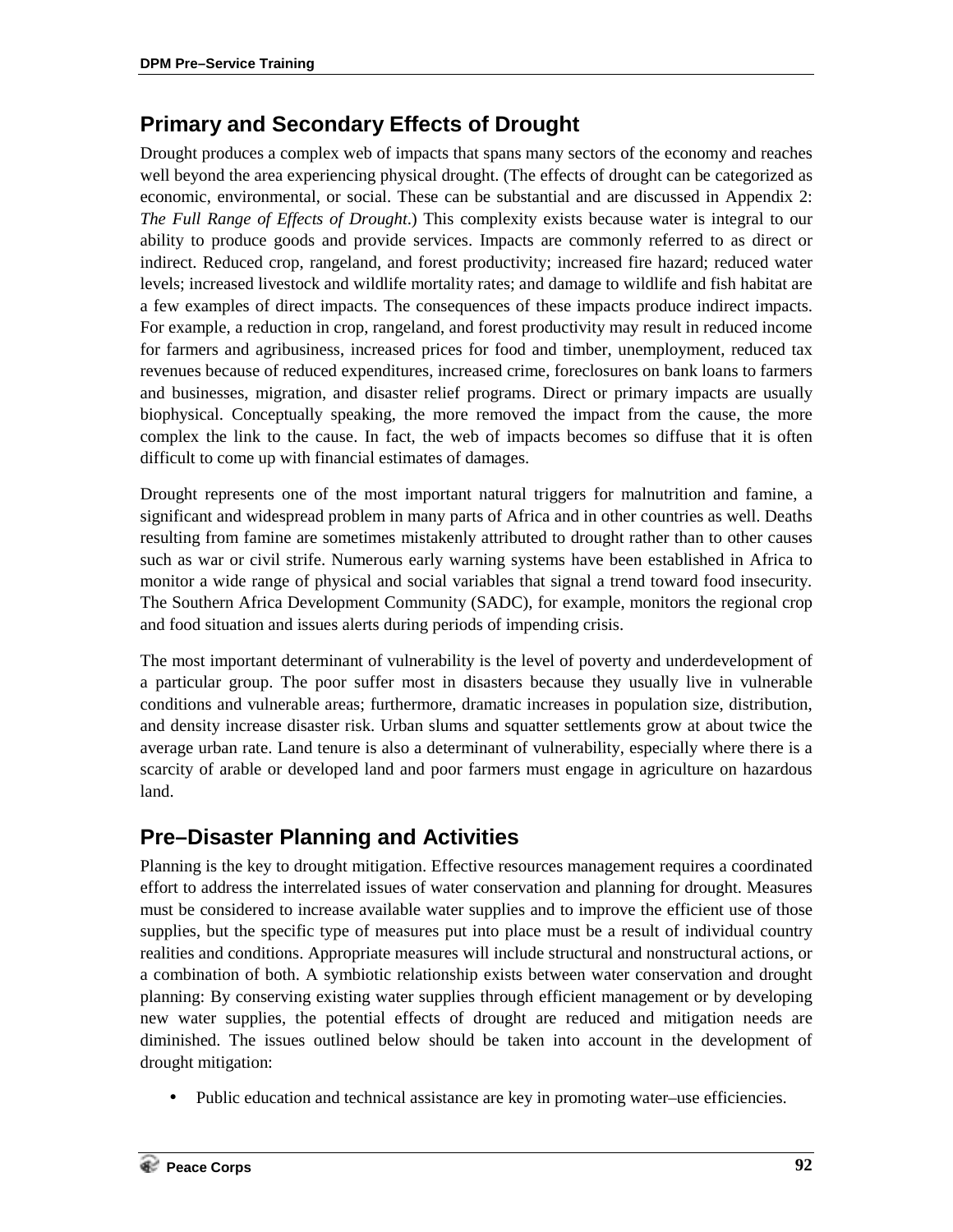- Effective measures to mitigate drought will likely involve water management and conservation programs that provide for more efficient and effective use of water and a series of staged drought preparedness contingency plans which are implemented in steps as drought conditions intensify.
- Water resource management under drought conditions may require the cooperation of a consortium of national, regional, and local interests.
- Actions must be responsive to needs in developing and implementing drought emergency and contingency plans.
- Assistance on various levels will be needed to coordinate water conservation programs, contingency plans for drought–induced water shortages, and voluntary water transfers.
- Effective water quantity and quality management requires consideration of both water supply and water demand.
- As water conservation efforts prove successful and water use changes, drought contingency plans will need to be revised.

Water conservation activities can be achieved through various actions that depend upon the particular country conditions. Overall, these actions include:

- Improving the accuracy of seasonal runoff and water supply forecasts
- Modifying project operations
- Improving water scheduling
- Providing onstream, offstream, and underground storage of excess water
- Instituting conjunctive use of surface and ground water
- Implementing water quality management and wastewater reuse
- Reducing water conveyance losses
- Reducing water consumption by changing the type of water application system or using a metered approach if possible
- Advancing water conservation and effective resources management through education and training programs

The value of contingency planning is that it offers the opportunity for all parties to reach agreement about the use of scarce water resources prior to the time of crisis brought about by a drought. Procedural and other considerations that would otherwise delay implementation of the plans should be addressed and resolved during the contingency planning process.

#### **Post–Disaster/Emergency Activities**

Initial response by local authorities during a drought includes:

- Medical assistance
- Disaster assessment
- Food and water distribution
- Epidemiological surveillance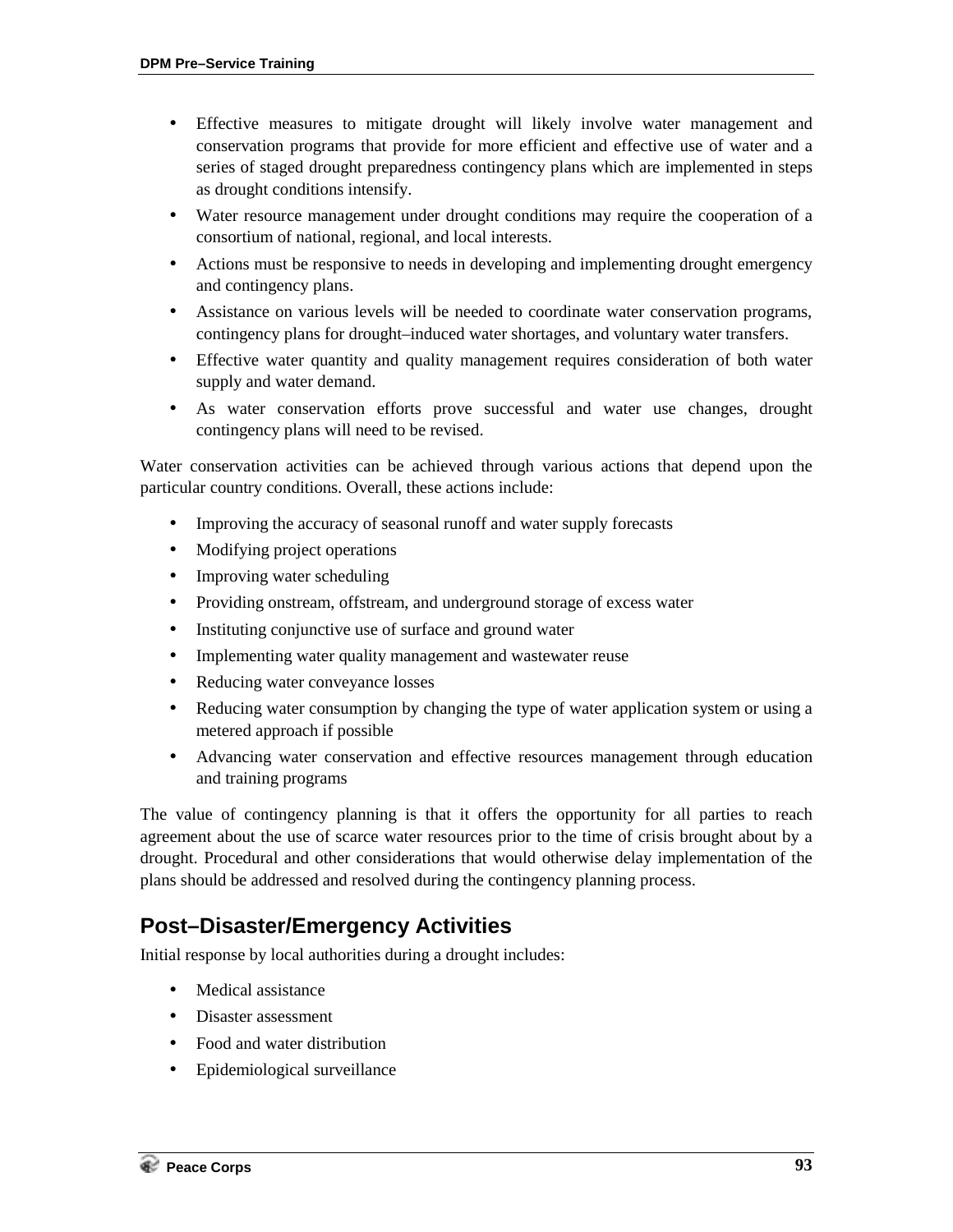- Refugee assistance
- Conflict resolution

Initial response by foreign aid organizations includes:

- Food and water assistance
- Financial assistance
- Disaster assessment
- Refugee assistance

Secondary response by local authorities during a drought includes:

- Creation of jobs
- Assistance to agricultural recovery (loans, seeds, farm equipment, animals), small businesses, fishermen, etc., and
- Repatriation efforts.

Secondary response by foreign agencies includes:

- Creation of jobs
- Credit
- Technical assistance, and
- Assistance to recovery of agriculture, small businesses, and institutions.

#### **Lessons Learned**

The following are lessons learned.

- Outbreaks of cholera do not follow droughts. Cholera must be endemic to a community beforehand.
- Waterborne diseases do not increase as a result of droughts.
- Extensive food aid is rarely required after a drought.
- Used clothing is almost never needed, is usually culturally inappropriate and, although accepted by many disaster victims, is almost never worn.
- Blankets can be useful but can usually be found locally and do not need to be imported.
- Assistance by outsiders is most effective in the reconstruction period, not the emergency phase.
- Most needs are met by the victims themselves or their local governments.
- In general, victims do not respond to disasters with abnormal behavior. Droughts do not incite panic, hysteria, or rioting.
- Drought relief and reconstruction programs should be integrated with long–term development programs.

#### **References for Droughts**

National Drought Mitigation Center website (*www.enso.unl.edu/ndmc*).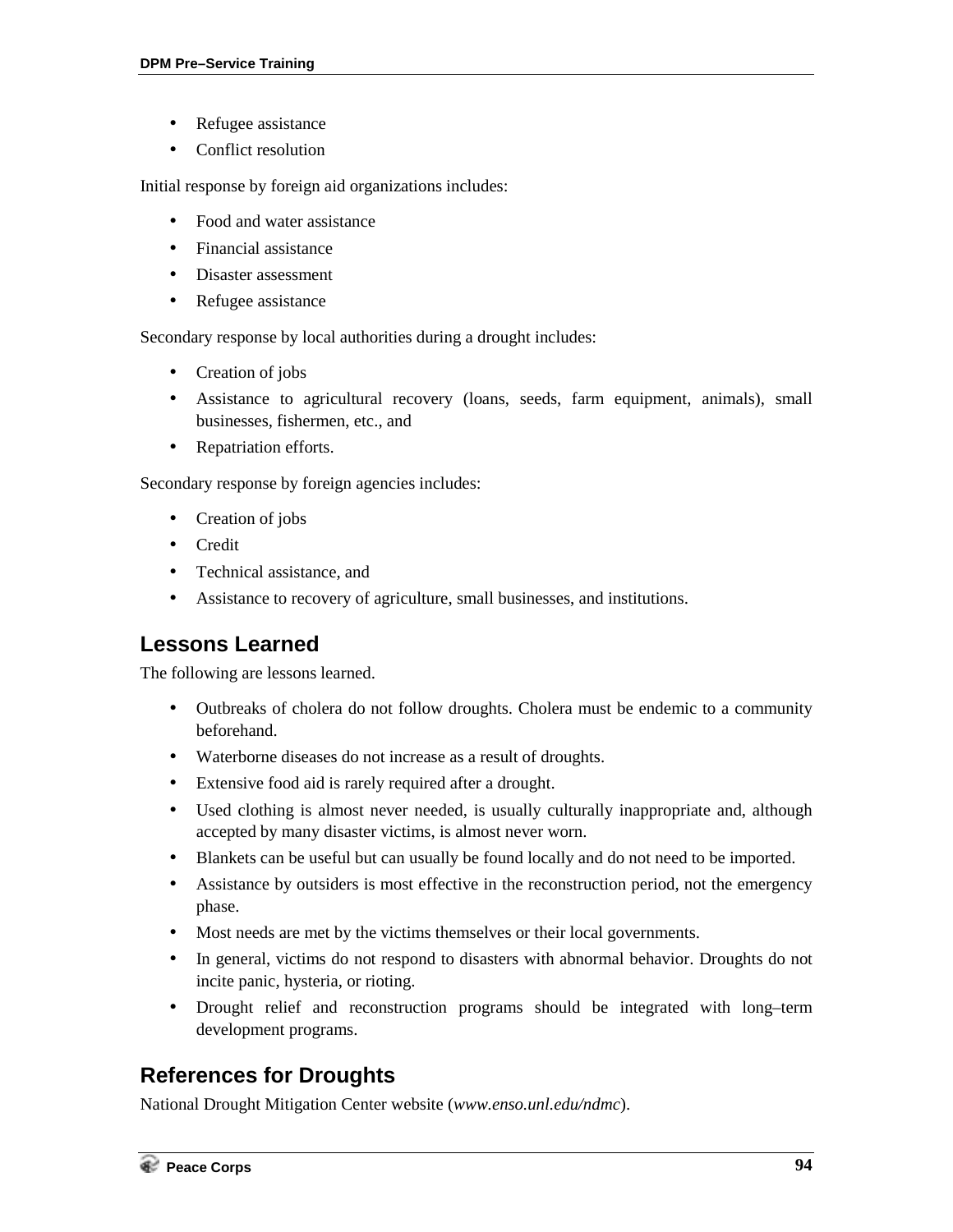National Drought Mitigation Center website (www.enso.unl.edu/ndmc). "The Reclamation States Drought Assistance Act of 1988." Lincoln, NE: NDMC, 1988.

Peace Corps. Materials from the Mombasa Disaster and Development Conference. Washington, DC: Peace Corps, 1983.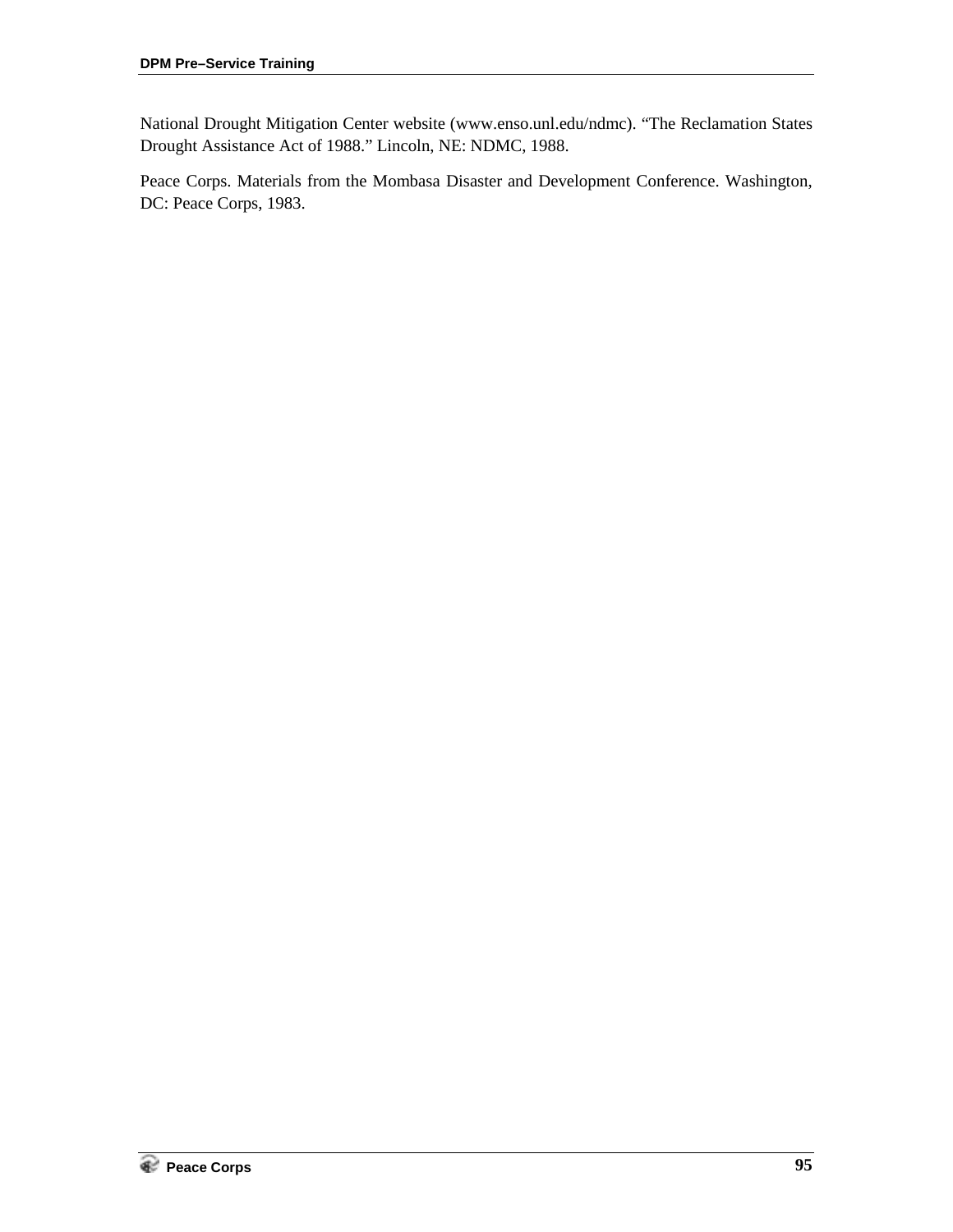# Appendix 2: The Full Range of Effects of Drought

Many economic impacts of drought occur in agriculture and related sectors, including forestry and fisheries, because these sectors rely on surface and subsurface water supplies. In addition to obvious losses in yields in both crop and livestock production, drought is associated with increases in insect infestations, plant disease, and wind erosion. Droughts also reduce growth and bring increased problems with insects and diseases to forests. The incidence of forest and range fires increases substantially during extended droughts, which in turn places both human and wildlife populations at higher levels of risk.

Loss of income is another indicator used in assessing the impacts of drought because so many sectors are affected. Reduced income for farmers has a ripple effect. Retailers and others who provide goods and services to farmers face reduced business. This leads to unemployment, increased credit risk for financial institutions, capital shortfalls, and loss of tax revenue for local, state, and federal governments. Less discretionary income affects the recreation and tourism industries. Prices for food, energy, and other products increase as supplies are reduced. In some cases, local shortages of certain goods make it necessary to import these goods from outside the affected region. Reduced water supply impairs the navigability of rivers and results in increased transportation costs because products must be transported by rail or truck. Hydropower production may also be significantly curtailed.

Environmental losses result from damage to plant and animal species, wildlife habitat, and air and water quality; forest and range fires; degradation of landscape quality; loss of biodiversity; and soil erosion. Some of the effects are short–term and conditions quickly return to normal following the drought. Other environmental effects linger for some time and some may become permanent. Wildlife habitat, for example, may be degraded through the loss of wetlands, lakes, and vegetation. However, many species will eventually recover from this temporary aberration. The degradation of landscape quality, including increased soil erosion, may lead to a more permanent loss of biological productivity of the landscape. Although environmental losses are difficult to quantify, growing public awareness and concern for environmental quality have forced public officials to focus more attention and resources on these effects.

Social impacts mainly involve public safety, health, conflicts between water users, reduced quality of life, and inequities in the distribution of impacts and disaster relief. Many of the impacts specified as economic and environmental have social components as well. Population out–migration is a significant problem in many countries, often stimulated by greater availability of food and water elsewhere. Migration is usually to urban areas within the drought area or to regions outside it; migration may even be to adjacent countries, creating refugee problems. However, when the drought has abated, these persons seldom return home, depriving rural areas of valuable human resources necessary for economic development. For the urban area to which they have immigrated, they place ever–increasing pressure on the social infrastructure, possibly leading to greater poverty and social unrest. The drought–prone northeast region of Brazil, for example, had a net loss of nearly 5.5 million people between 1950 and 1980. Although not all of this population shift was directly attributable to drought, it was a primary factor for many in the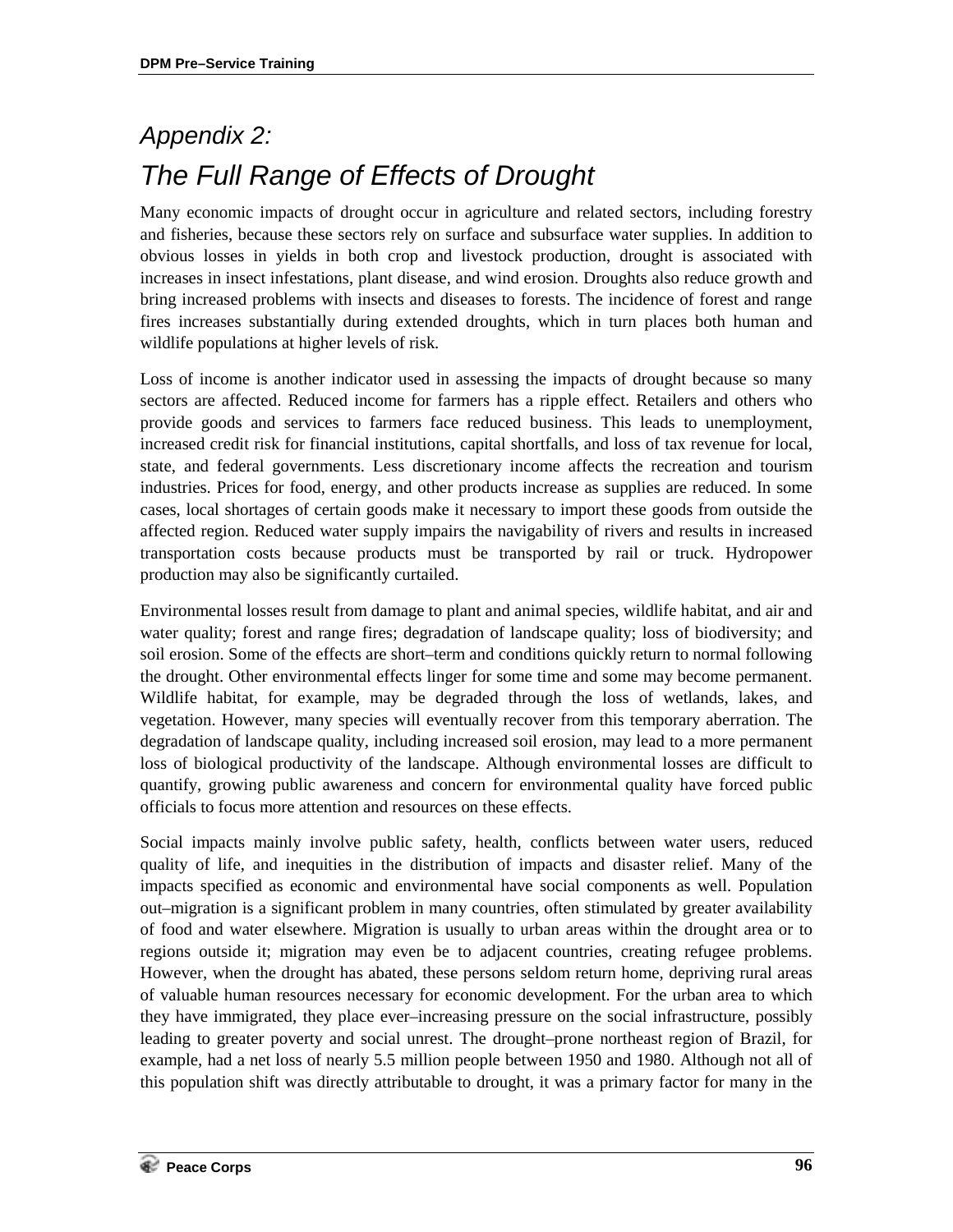decision to relocate. This continues to be a significant problem in Brazil and other drought–prone countries.

Drought represents one of the most important natural triggers for malnutrition and famine, a significant and widespread problem in many parts of Africa and in other countries as well. Deaths resulting from famine are sometimes mistakenly attributed to drought rather than to underlying causes such as war or civil strife. Numerous early warning systems have been established in Africa to monitor a wide range of physical and social variables that signal a trend toward food insecurity. The Southern Africa Development Community (SADC), for example, monitors the crop and food situation in the region and issues alerts during periods of impending crisis.

## **Economic Impact**

- Loss from crop production
	- Annual and perennial crop losses
	- Damage to crop quality
	- Reduced productivity of cropland (wind erosion, etc.)
	- Insect infestation
	- Plant disease
	- Wildlife damage to crops
- Loss from dairy and livestock production
	- Reduced productivity of rangeland
	- Forced reduction of foundation stock
	- Closure/limitation of public lands to grazing
	- High cost/unavailability of water for livestock
	- High cost/unavailability of feed for livestock
	- High livestock mortality rates
	- Disruption of reproduction cycles (breeding delays or unfulfilled pregnancies)
	- Decreased stock weights
	- Increased predation
- Range fires
	- Loss from timber production
	- Wildland fires
	- Tree disease
	- Insect infestation
	- Impaired productivity of forest land
- Loss from fishery production
	- Damage to fish habitat
	- Loss of young fish due to decreased water flow
- Loss of national economic growth, retardation of economic development
- Income loss for farmers and others directly affected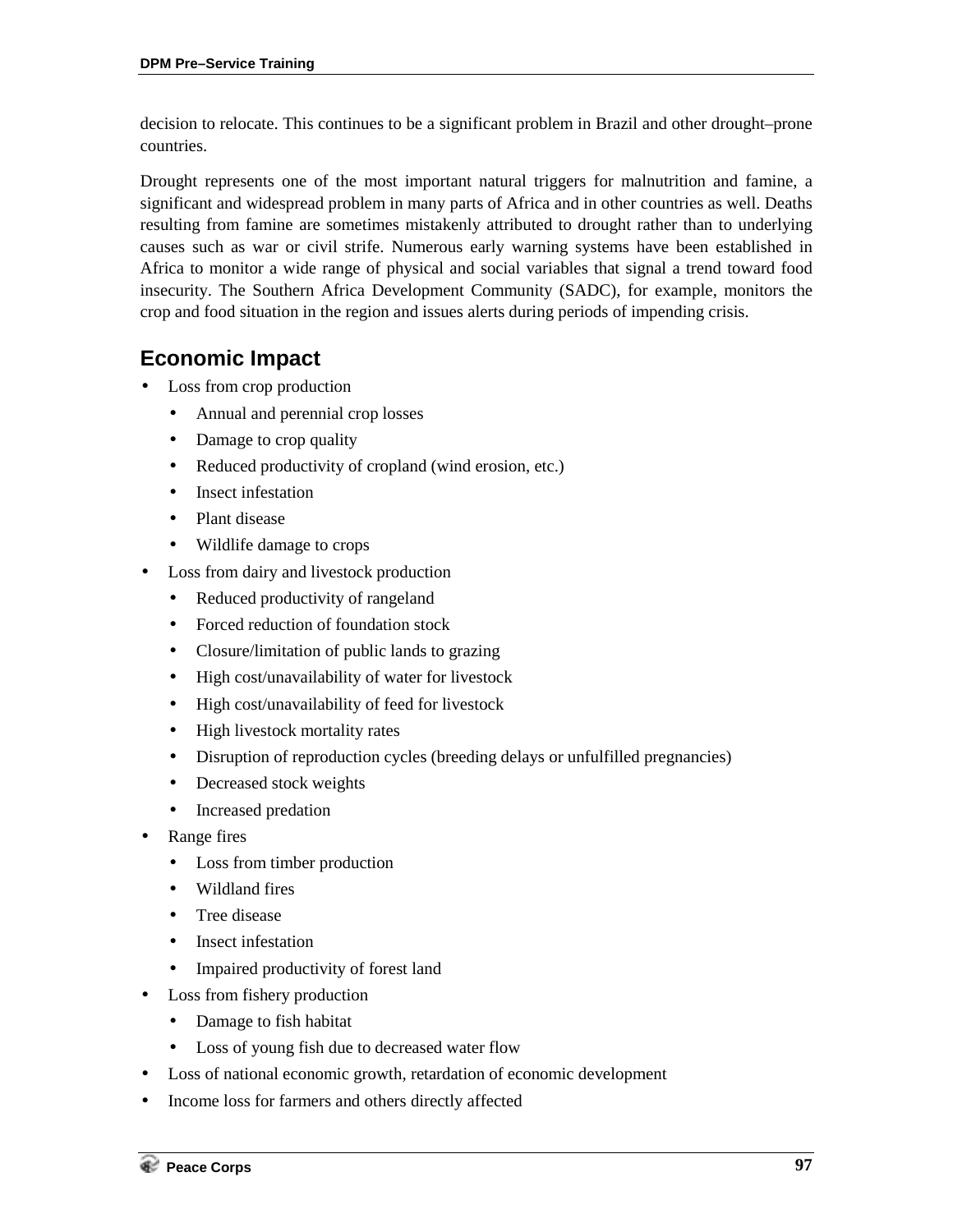- Loss of farmers through bankruptcy
- Unemployment from drought–related production declines
- Loss to recreational and tourism industry
- Loss to manufacturers and sellers of recreational equipment
- Increased energy demand and reduced supply because of drought–related power curtailments
- Costs to energy industry and consumers associated with substituting more expensive fuels for hydroelectric power
- Loss to industries directly dependent on agricultural production, such as machinery and fertilizer manufacturers, food processors, etc.
- Decline in food production/disrupted food supply
	- Increase in food prices
	- Increased importation of food resulting in higher food costs
- Disruption of water supplies
- Revenues to water supply firms
	- Revenue shortfalls
	- Windfall profits
- Strain on financial institutions due to foreclosures, greater credit risks, capital shortfalls, etc.
- Revenue losses to federal, state, and local governments from reduced tax base
- Loss from impaired navigability of streams, rivers, and canals
- Cost of water transport or transfer
- Cost of development of new or supplemental water resources
- Cost of increased groundwater depletion (mining), land subsidence
- Decreased land prices

#### **Environmental Impact**

- Damage to animal species
	- Reduction and degradation of fish and wildlife habitat
	- Lack of feed and drinking water
	- Disease
	- Increased vulnerability to predation due to species concentration near water
	- Migration and concentration, including loss of wildlife in some areas and too many wildlife in others
	- Increased stress to endangered species
- Damage to plant species
- Increased number and severity of fires
- Loss of wetlands
- Estuarine impacts and changes in salinity levels
- Increased groundwater depletion, land subsidence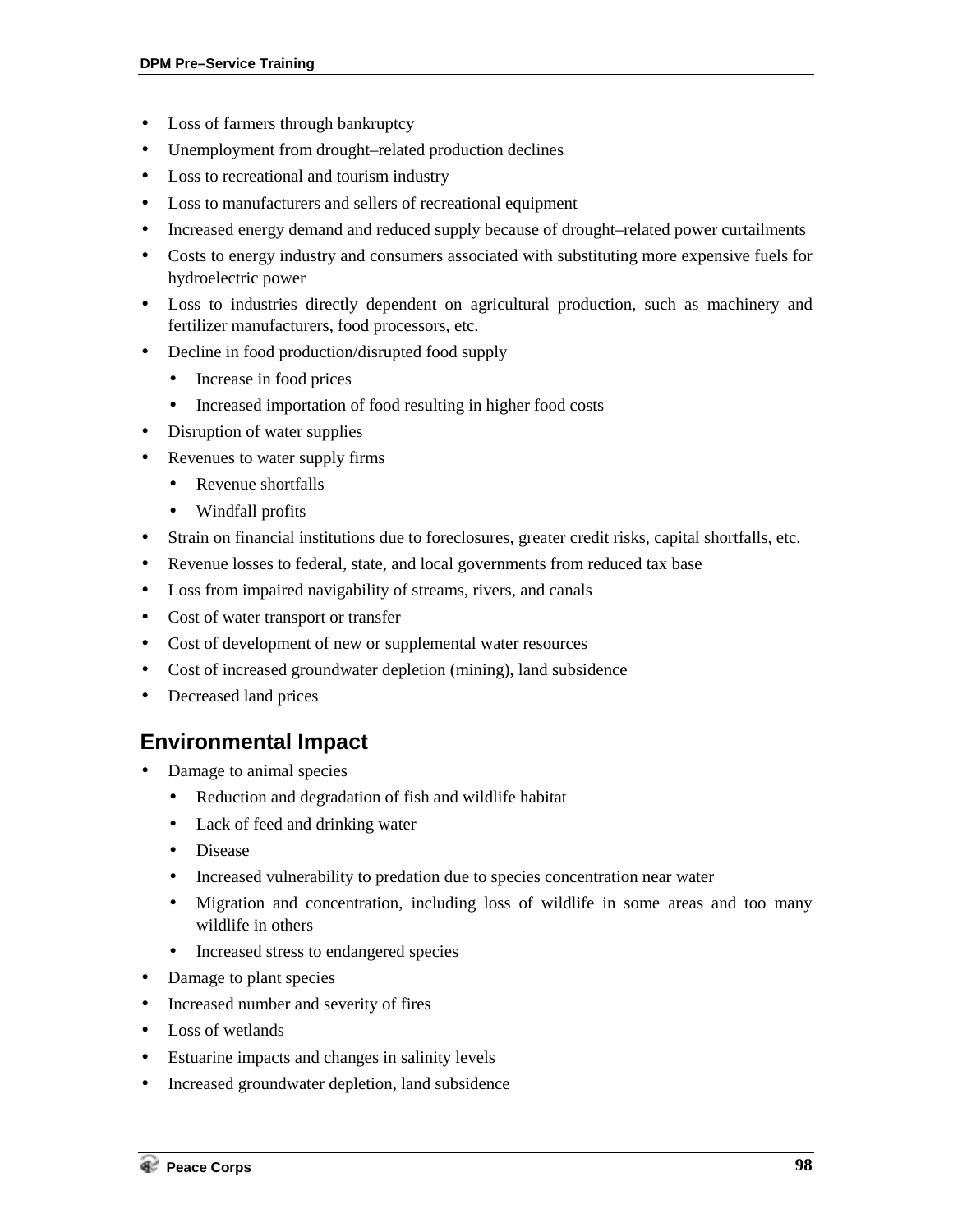- Loss of biodiversity
- Wind and water erosion of soils
- Reservoir, lake, and drawdown, including farm ponds
- Water quality effects, including salt concentration, increased water temperature, pH, dissolved oxygen, and turbidity
- Reduced flow from springs
- Air quality effects, such as dust, pollutants
- Visual and landscape quality

#### **Social Impact**

- Food shortages resulting in decreased nutritional levels, malnutrition, famine
- Loss of human life due to food shortages, heat, suicides, and violence
- Public safety from forest and range fires
- Mental and physical stress, including anxiety, depression, loss of security, and domestic violence
- Health–related low–flow problems such as cross–connection contamination, diminished sewage flows, increased pollutant concentrations, reduced fire fighting capability, etc.
- Increased respiratory ailments
- Increased disease caused by wildlife concentrations
- Increased conflicts
	- Water user conflicts
	- Political conflicts
	- Management conflicts
	- Social unrest, civil conflicts
	- Other social conflicts such as scientific, media–based conflicts
- Disruption of cultural belief systems relating to religious and scientific views of natural hazards
- Reevaluation of social values, including priorities, needs, and rights
- Reduction or modification of recreational activities
- Public dissatisfaction with government regarding drought response
- Recognition of institutional restraints on water use
- Inequity in the distribution of drought relief
- Inequity in drought impacts based on:
	- Socioeconomic group
	- Ethnicity
	- Age
	- Gender
	- Seniority
- Loss of cultural sites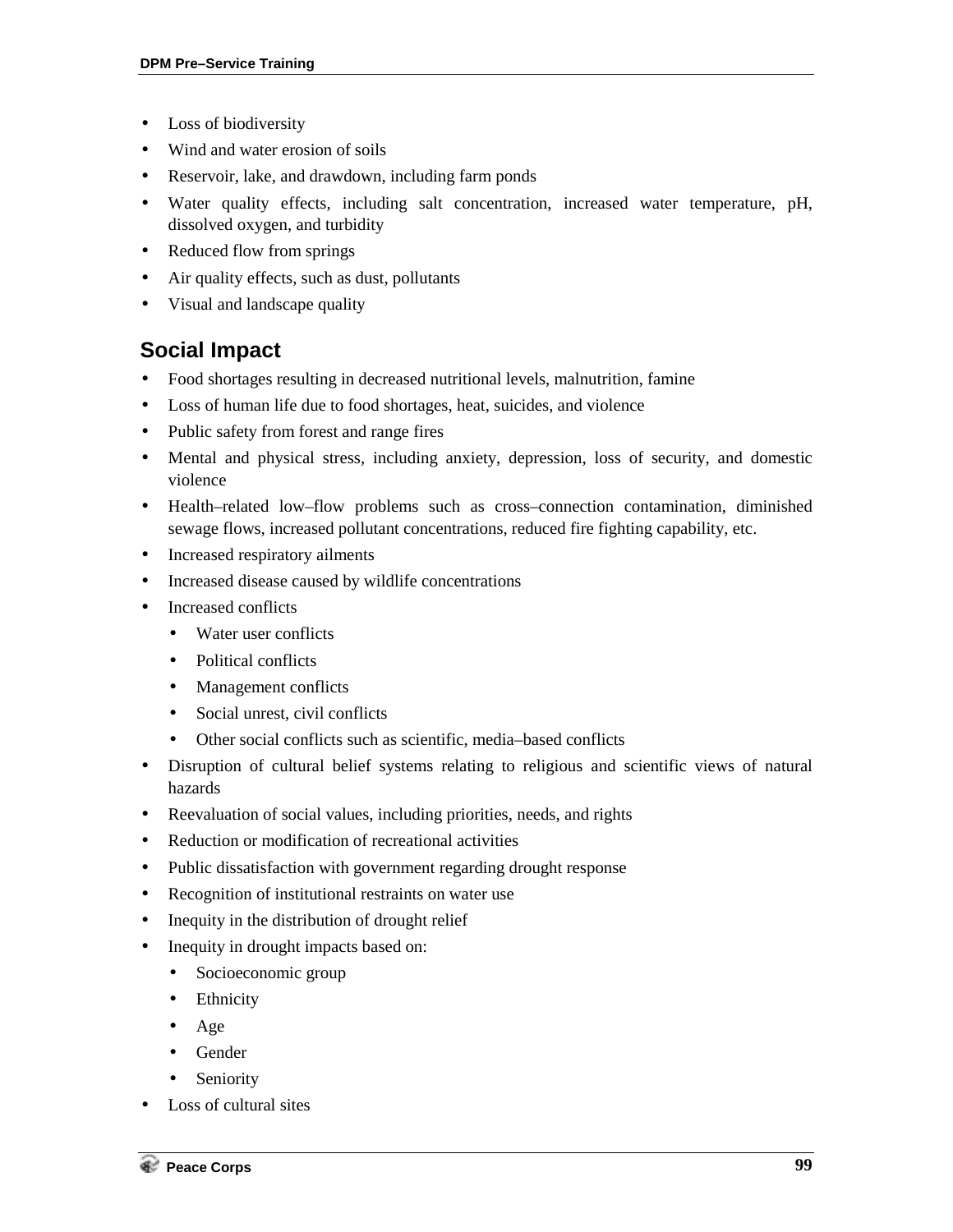- Loss of aesthetic values
- Reduced quality of life, changes in lifestyle
	- in rural areas
	- in specific urban areas
	- increased poverty in general
- Population migrations from rural to urban areas and into other regions or countries
- Increased data/information needs, coordination of dissemination activities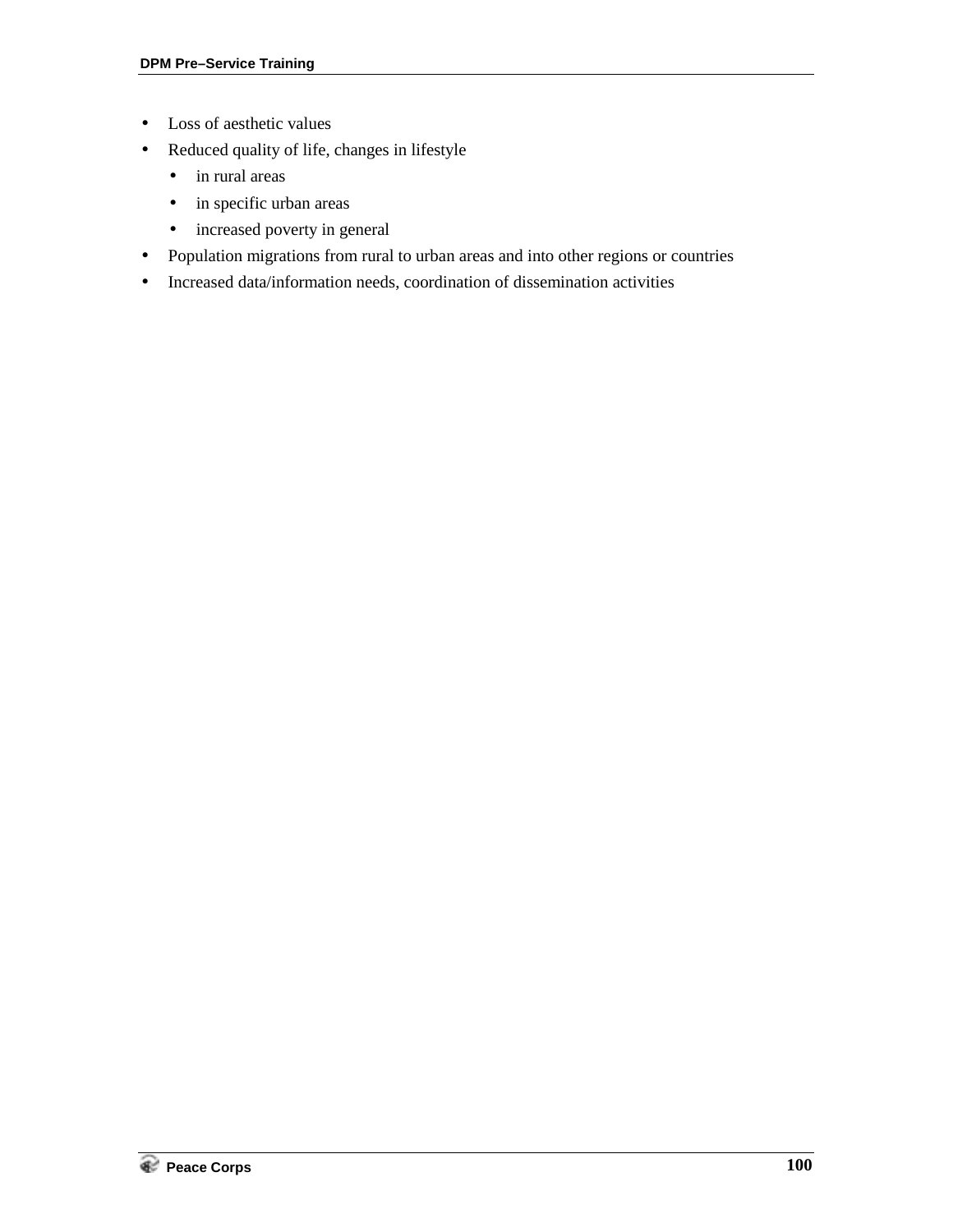# Appendix 3:

# Case Study Examples of Peace Corps Volunteers' Involvement in Disaster Management

The following are examples of case studies to provide background for how Peace Corps Volunteers have been involved in the past before, during, and after natural disasters. Information for the training should reflect the host country situation and involvement. Trainers should attempt to provide the relevant information from that country or similar environments. These situations were developed following Hurricanes Mitch (1998) and George (1998).

# First–Year Hurricane Anniversary Report

# **Honduras**

Honduras suffered the main force of Hurricane Mitch in 1998 with widespread flooding, massive erosion, and landslides throughout the eastern and southern regions of the country. Homes, farms, businesses, and much of the country's infrastructure were destroyed. Volunteers are working to rebuild basic household and community infrastructure to allow families to meet immediate needs.

Since Hurricane Mitch, Peace Corps/Honduras has increased its Volunteer presence by over 40 percent. The Peace Corps is refocusing its programs in Honduras by integrating awareness and mitigation into all ongoing projects with a concentrated effort to train leaders, women, youth, and staff of organizations and municipalities to plan and prepare for future disasters. The Peace Corps is thus able to extend its reach, through its Peace Corps and Crisis Corps Volunteers, to large numbers of people and communities hardest hit by the hurricane. Projects in traditional Peace Corps rectors such as water and sanitation are now focusing on rebuilding water–system and latrine infrastructure destroyed by the hurricanes. Those in agriculture are helping the impoverished rural population recover from devastating crop loss in basic grains and providing income generation opportunities through the production of small livestock. Projects in new areas to Peace Corps, such as municipal management aim to train municipal staff to be the locus for rebuilding community infrastructure and services.

### **Peace Corps Volunteer Activities**

**Morolica, Choluteca:** The entire community of Morolica where the Volunteer was assigned was swept away by massive river flooding caused by Hurricane Mitch, leaving behind only the remains of the local church. More than 400 homes were lost, including the Volunteer's. During the hurricane, the Volunteer worked with community leaders to evacuate townspeople to safety. In the days immediately following the hurricane, he and a schoolteacher walked almost 25 miles (40 kilometers) on wet, muddy roads to coordinate donations of emergency food and medical supplies from a neighboring community and carried the supplies to Morolica for distribution. He helped organize two temporary health centers which supplied emergency medical aid to hurricane victims and formed the community into several relief committees, such as food and clothing distribution, road rehabilitation, and census taking. He then established groups for latrine construction and helped with medical brigades, acting as a translator and liaison between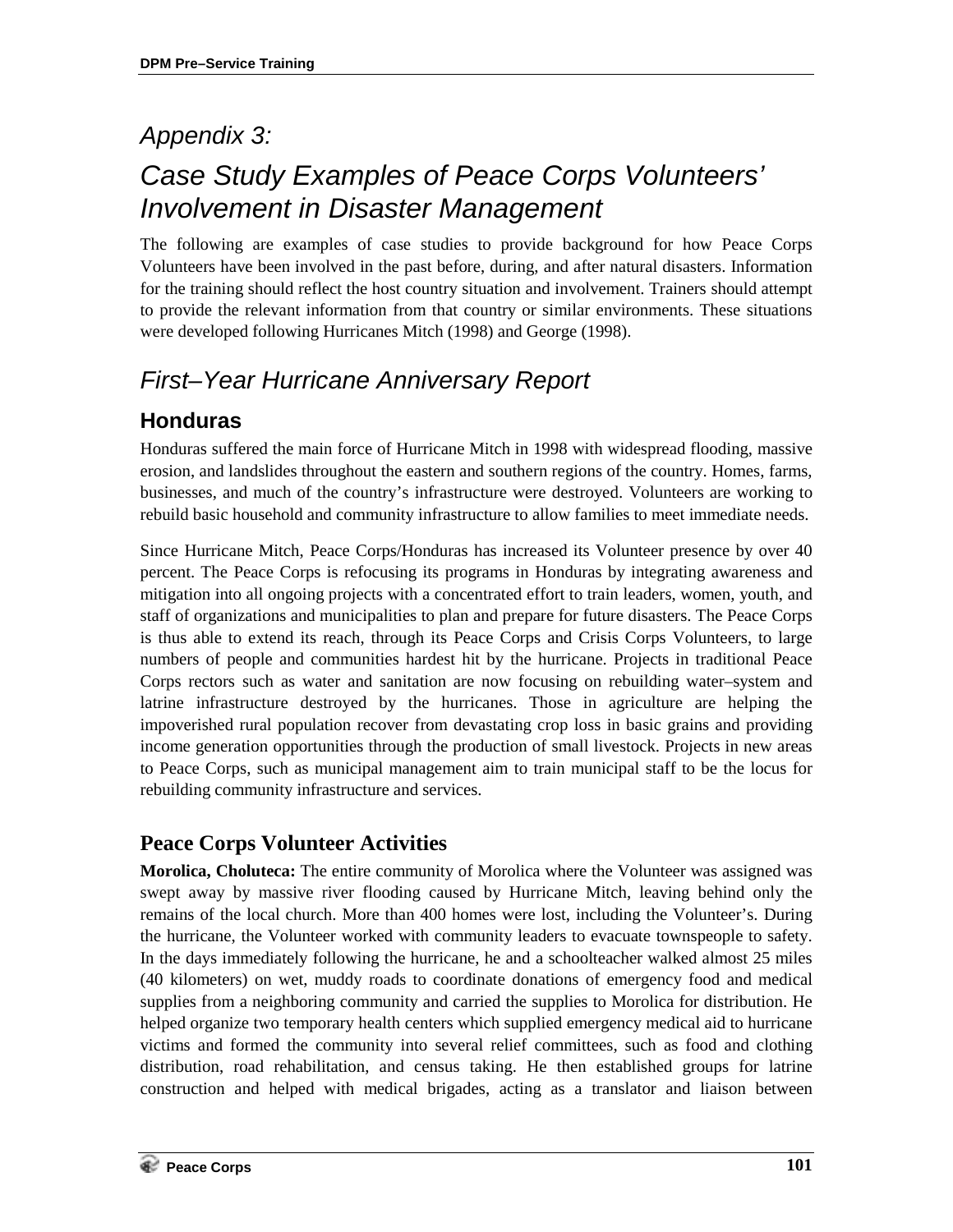international aid agencies and local people. Following a temporary evacuation to Panama, the Volunteer returned to his site to continue the work with community leaders in the reconstruction efforts of "Nueva Morolica." Because of the his dedicated and tireless efforts before, during, and after Hurricane Mitch, he built an unbreakable bond between himself and the people of his community.

**San Antonio de Flores, Choluteca:** San Antonio de Flores, Choluteca, is a small community on the Pan American Highway south of Tegucigalpa. Torrential rains from Hurricane Mitch caused the Rio Grande, which flows by this community, to flood its banks, wreaking havoc on the community. Many people lost their homes and personal belongings. The Volunteer was a health extentionist whose primary assignment had been working to improve health practices in the community and develop youth leaders through life planning education. In the aftermath of Mitch, she worked with the town's mayor to organize displaced persons into committees to determine needs and assisted them to secure building materials for temporary shelters through a local cooperative housing foundation with USAID funding. She supervised the local committees in the construction of 70 temporary shelters for 350 people. The townspeople in San Antonio de Flores are slowly piecing their lives back together. One year after Hurricane Mitch, the temporary shelters made of wood and plastic canvas still stand and continue to be a home for those families who lost everything during the storm. A fortunate few have established a small store within their one–room shelter where they sell candies, bags of banana chips, and cans of soda and have one or two small cots that accommodate a family of four to five people. Life on the Rio Grande along the Pan American Highway remains a struggle, but now with a roof over their heads these families are reconstructing other parts of their lives.

### **Crisis Corps Activities:**

In the last year, the Crisis Corps has placed 44 Volunteers in Honduras. They have worked with communities to rehabilitate water systems, build new housing, train unskilled workers in basic construction techniques, assist with immunization campaigns, provide trauma counseling, and work with farmers on mitigation techniques.

The 12 Crisis Corps Volunteers assigned to water and sanitation projects estimate that they have helped with the damage assessment, repair, or construction of well over 100 water systems. Five of the Volunteers are civil engineers; several took leaves of absence from their firms to respond to the devastation in Honduras. The group included a geologist who was a Peace Corps Volunteer in the Dominican Republic in the early 1970s. Now a university professor, he volunteered to work during his summer break with SANAA, the Honduran Ministry responsible for water projects. In addition to evaluating water supply sources and locating dozens of sites for future drilling, he also provided technical training to SANAA personnel and staff from NGOs working on water projects.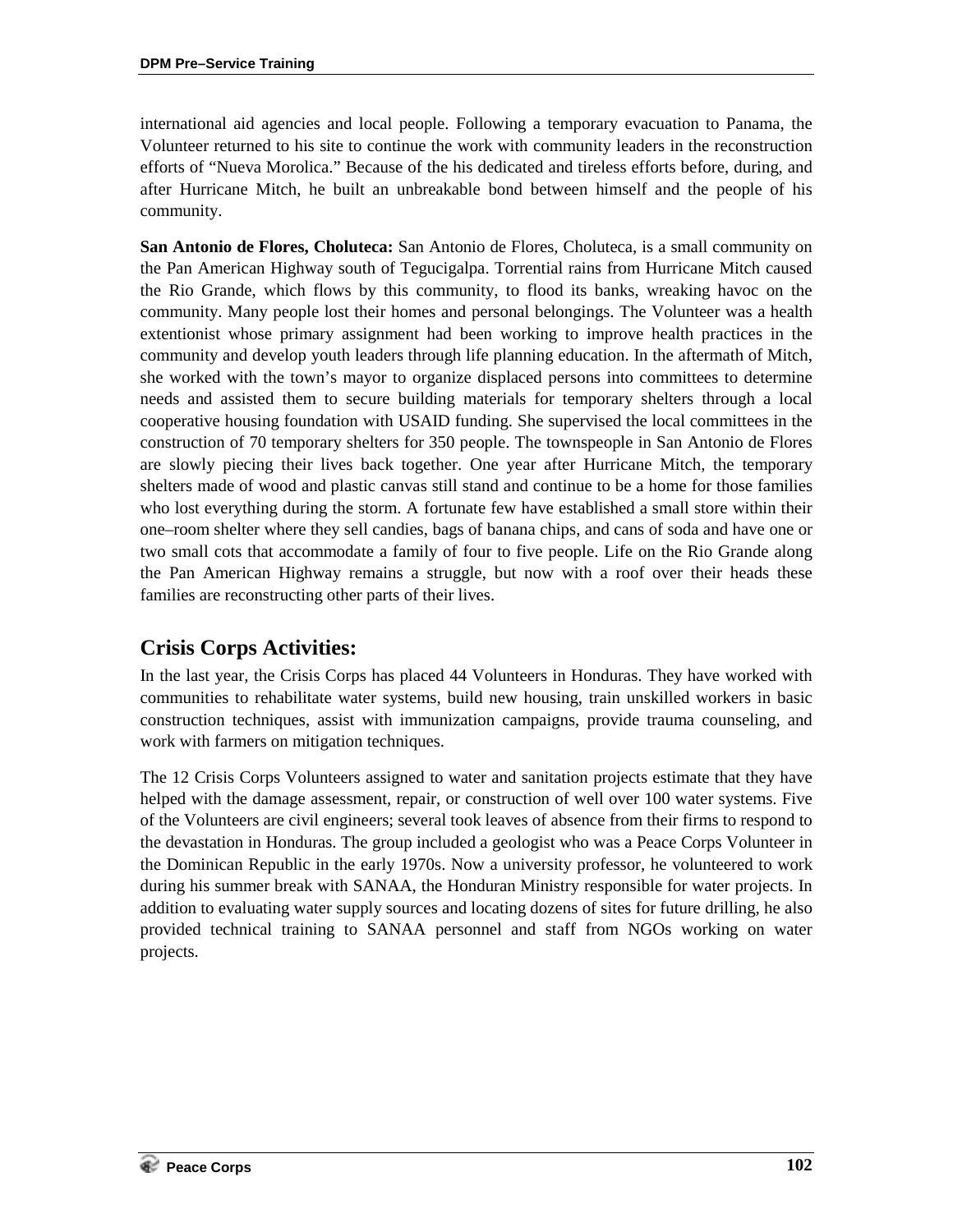# **Dominican Republic**

In the Dominican Republic, Hurricane Georges caused widespread damage to infrastructure, homes, water systems, crops, and businesses, especially in the southern and eastern regions of the country. Peace Corps Volunteers serve in some of the most devastated areas of the country working in agriculture, education, environment, forestry, water and sanitation, child survival, and small business development. Immediately following Georges, Volunteers in all sectors, along with Crisis Corps Volunteers, worked in emergency response activities and have parlayed those experiences into ongoing mitigation and response efforts including promoting rapid–production crops, rebuilding of water systems, schools, and latrines, and housing reconstruction.

By incorporating disaster mitigation and preparedness into all project areas, the Peace Corps is able to extend its reach through its Peace Corps Volunteers and Crisis Corps Volunteers to large numbers of people and communities hardest hit by the hurricanes. A concentrated effort is being made to train leaders, women, youth, and staff of organizations and municipalities to plan and prepare for future disasters.

### **Peace Corps Volunteer Activities**

**Hato:** When Hurricane Georges destroyed more than half of the schools in her district, one Volunteer shifted her focus from developing teacher training modules to leading a school reconstruction program. She worked closely with eight communities in her province to rebuild their community schools, start school vegetable gardens, and initiate reforestation efforts.

**Brisas del Este:** One Volunteer was living in Brisas del Este in the outskirts of Santo Domingo when the hurricane hit the Dominican Republic. The 2,500–member community was severely damaged by Georges, and most houses were destroyed, including his. In response to the damage, he worked with a local NGO on a housing reconstruction project that benefited 25 families and helped to establish a temporary medical dispensary to provide first aid to the community. He also facilitated the procurement of two 500–gallon water tanks to provide chlorinated water to the community. As part of the project, he helped form and train a local community team to chlorinate the water and oversee its distribution. This project was said to have avoided an outbreak of waterborne disease due to the lack of potable water in the community.

### **Crisis Corps Activities**

Thirty–three Crisis Corps Volunteers have been sent to the Dominican Republic to help communities recover from Hurricane Georges. The Volunteers worked with the Red Cross, World Food Program, Habitat for Humanity and several Dominican NGOs to construct housing, monitor food distribution, rehabilitate agriculture, and repair latrines.

Five Crisis Corps Volunteers were assigned to Habitat for Humanity/Dominican Republic to help community members repair housing in Tamayo, a town which had been covered by a three–foot blanket of mud and debris. The Volunteers helped plan and implement a project that repaired more than 450 houses. Team members included two Peace Corps Volunteers who had served in the Dominican Republic in the early 1960s. One went on to a 25–year career at the U.S. Department of Housing and Urban Development, and the other is a teacher with seven years of construction management experience.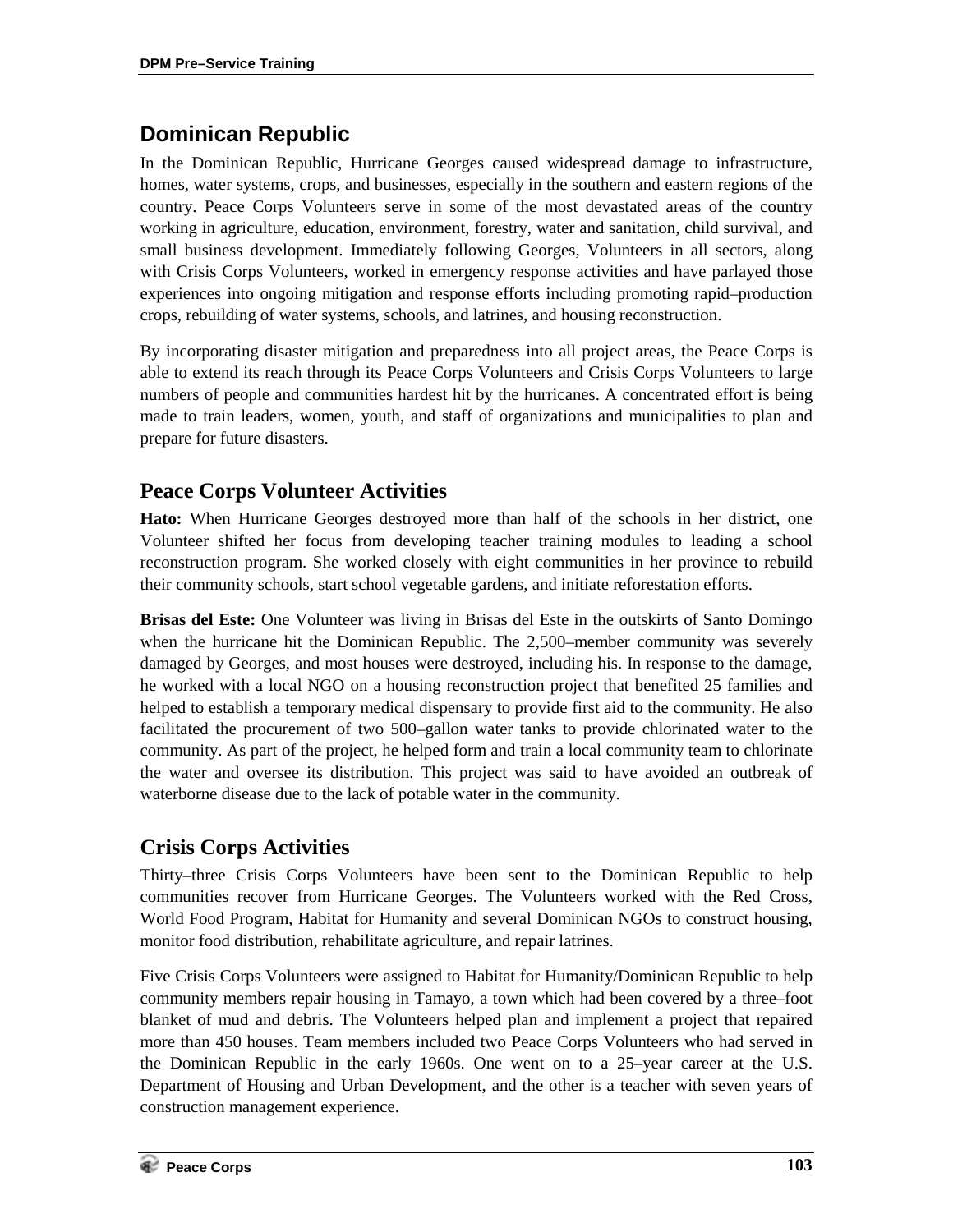#### **Nicaragua**

Nicaragua suffered widespread flooding and landslides from Hurricane Mitch, causing loss of infrastructure, as well as damage to homes, businesses, schools and crops. In response to immediate needs following Mitch, as well as long–term development needs in rural Nicaragua, the Peace Corps launched a new agriculture project to help the impoverished rural population recover from devastating crop loss in basic grains and to provide opportunities to generate income.

Peace Corps/Nicaragua is strengthening coordination with communities and municipalities to increase their capacity to plan, implement, and facilitate mitigation and recovery activities in such areas as latrine and water source development, health education, and soil conservation including reforestation, live barriers, and alley cropping. Throughout these activities, a special emphasis has been placed on youth development and participation.

Over the past year, 14 Crisis Corps Volunteers have worked in Nicaragua on construction projects, agriculture rehabilitation projects, and health activities with Nicaraguan NGOs as well as Project Concern, Save the Children, Catholic Relief Services, and Technoserve.

In the aftermath of Hurricane Mitch, Peace Corps Volunteers were instrumental in coordinating with church, governmental, and NGOs to get food, clothing, and water to individuals in designated refuge areas. Many Volunteers concentrated their efforts on contaminated water sources by working with local health center personnel and community leaders and going house to house visiting families, explaining the health hazards of contaminated water, and distributing bleach to purify drinking water.

#### **Peace Corps Volunteer Activities**

**Estelí:** Before Hurricane Mitch, one Volunteer had begun working with a Mother's Club promoting balanced diets for their children and had collaborated with Doctors Without Borders on a de–parasite and supplemental–nutrition campaign. He is now making house–to–house visits in seven villages on an anti–cholera campaign organized by Food for the Hungry. He believes the success of the work stems from their organization before the hurricane. Since Mitch, he has helped eight women leaders start a fruit–tree nursery as well as a 10,000–shade–tree nursery with the assistance of the Nicaraguan Agricultural Technical Assistance Institute (INTA). He also is assisting with efforts in the reconstruction of two bridges that were washed out by the storm.

**Palo Grande:** A Volunteer participated as a member of her town's emergency action committee in Palo Grande, Chinandega. Safe drinking water was a major concern for the community, so she gave educational sessions on the importance of boiling water to purify it. She helped organize a brigade of health volunteers to go house to house and lead community meetings about preventing cholera, diarrhea, dengue, and malaria. She also helped distribute food aid to townspeople and to the 750 refugees sheltered in Palo Grande.

### **Crisis Corps Activities**

**Jinotega:** Two Crisis Corps Volunteers assigned to Project Concern worked with groups of farmers in Jinotega, an area hit hard by Mitch. One had previously served in Honduras, and the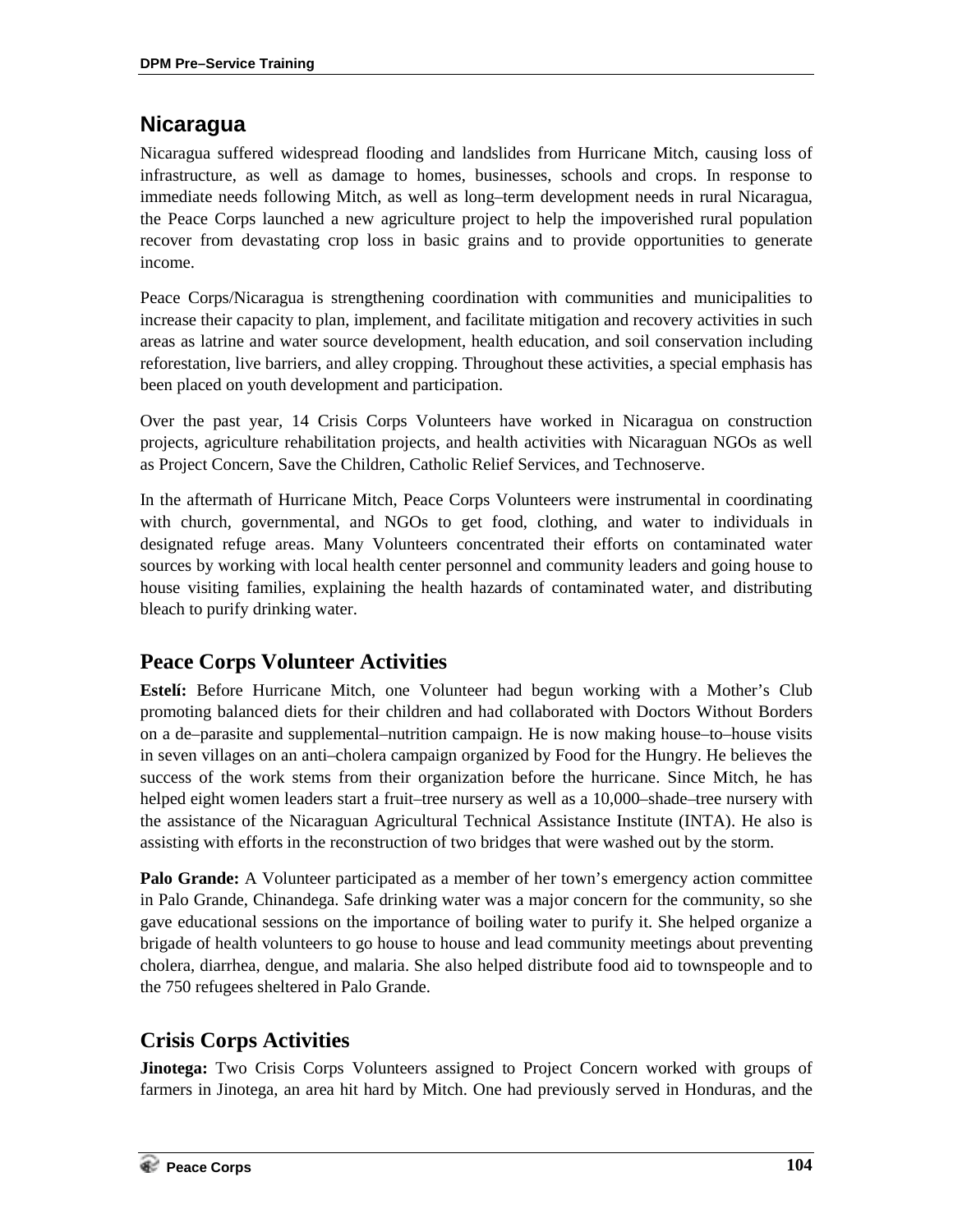other had served for three years in Paraguay, trained farmers in soil conservation and rehabilitation techniques and worked with families to plant community and family gardens.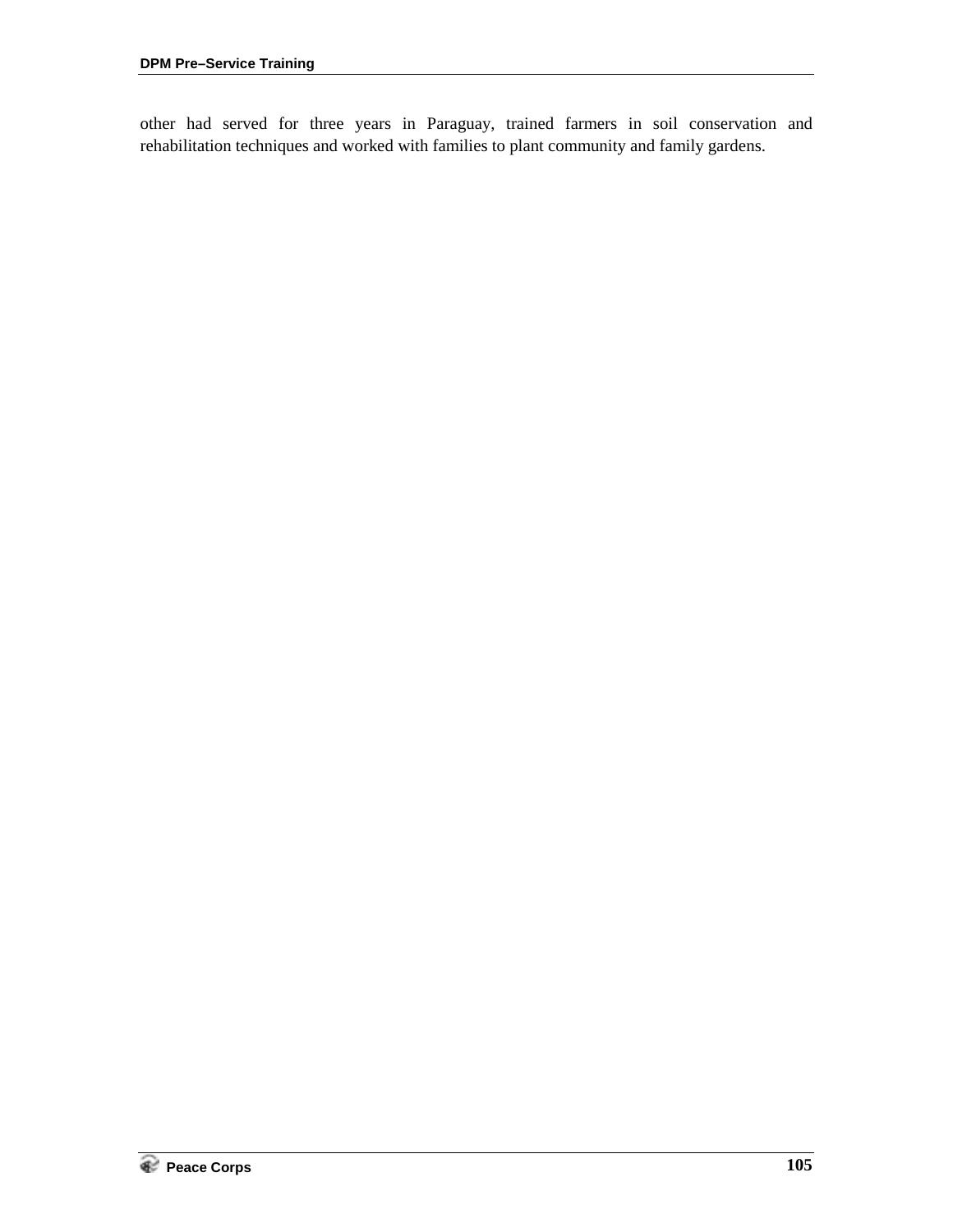# **El Salvador**

Although some areas of the country were gravely affected by Mitch, especially due to coastal flooding in the South, El Salvador escaped the severe, widespread damage seen in neighboring countries. Because the potential for future ecological disasters and hazards is still extremely high, Peace Corps/El Salvador's programs in water and sanitation, agroforestry, and small business have placed a greater emphasis on disaster management and preparedness techniques throughout their projects.

Peace Corps/El Salvador has been bolstered by additional Volunteers who are working in municipal development to train municipal staff members and rural community groups to improve administration and organizations skills. Additionally, the Volunteers will provide permanent technical support to bridge the gap between the municipality and development agencies while supporting these agencies' development and mitigation efforts.

By incorporating disaster mitigation and preparedness into all project areas, the Peace Corps is able to extend its reach, through its Peace Corps and Crisis Corps Volunteers, to large numbers of people and communities hardest hit by the hurricanes. A concentrated effort is being made to train leaders, women, youth, and staff of organizations and municipalities to plan and become prepared for future disasters.

### **Peace Corps Volunteer Activities**

**Berlin:** A volunteer who serves in Berlin, Usulutan, and was on a bus traveling to her site when Hurricane Mitch struck. Leaving the bus, she walked to her site because the road was blocked by mudslides. She spent hours working her way around slides to reach her community. Once there, she immediately joined the mayor and town council in organizing relief efforts. She stayed in her site throughout the hurricane, assisting her friends and neighbors. She has extended her Peace Corps service for one year and is currently serving as the adviser to Berlin's municipal council to develop a community disaster–preparedness plan.

**Pirraya:** A Volunteer is assigned to Pirraya, a small island inhabited by 100 families in the Gulf of Jiquilisco in the Department of Usulutan. Life is hard in Pirraya, even under normal circumstances, but it was particularly difficult after Hurricane Mitch. All families were evacuated during the hurricane; returning families found that saltwater had intruded into the community's precious drinking water sources. Since then, the Volunteer has worked with his neighbors to obtain funding for rehabilitating and improving the community's access to safe drinking water. It appears likely that, through his efforts, a donor will build an innovative new water catchment basin in the island's center, the only viable long–term solution to the community's water problem.

# **Crisis Corps Activities**

Although El Salvador was not as badly affected by Hurricane Mitch as its neighbors, the country remains vulnerable to future hazards. A Salvadoran NGO working with coastal communities in Usulutan requested a Crisis Corps Volunteer to work with them on a long–term plan to reduce the vulnerability of coastal areas to natural hazards. A former Peace Corps Volunteer from Colombia responded. Currently, he is a professor of architecture and community design at the University of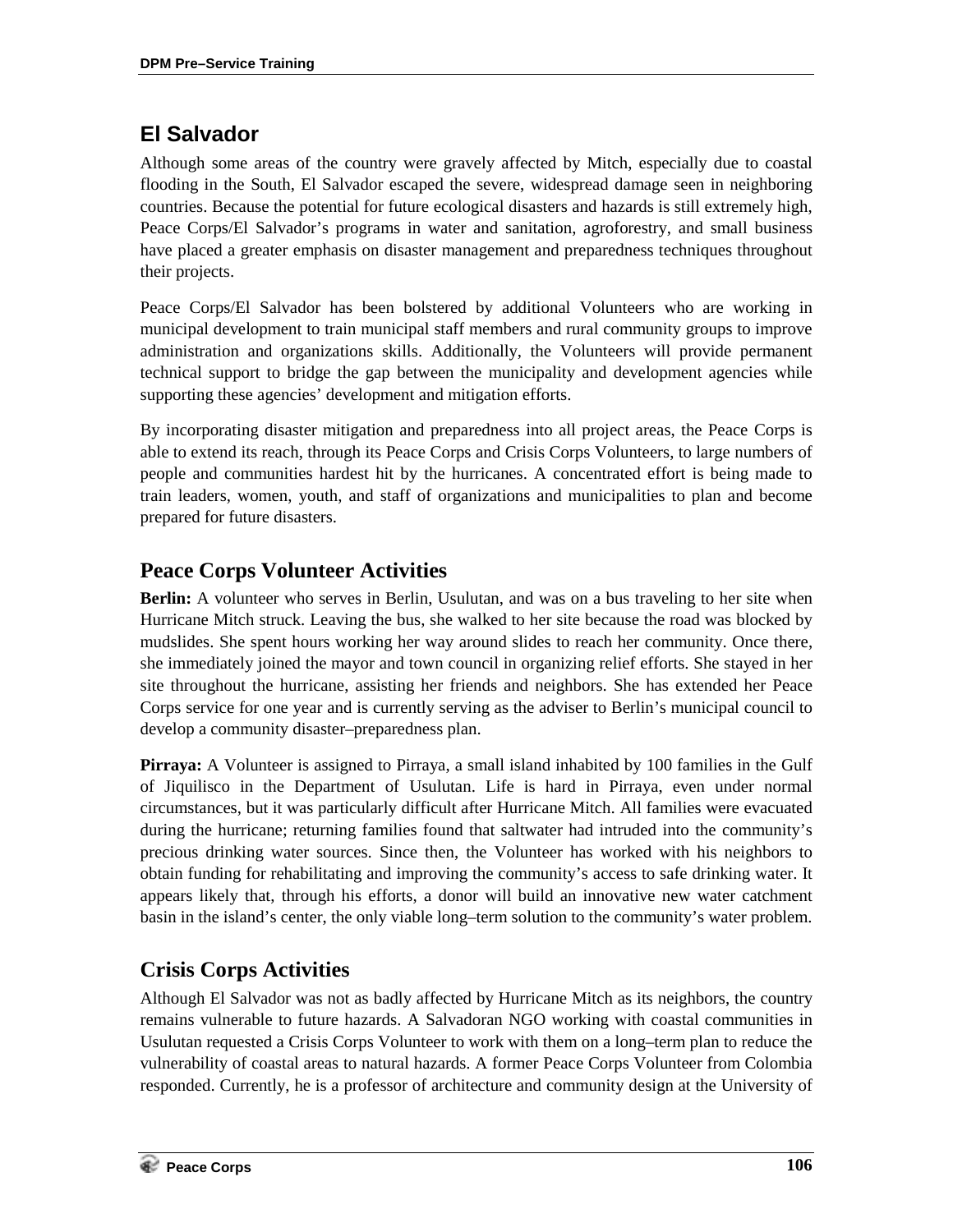Iowa, he was able to put his experience in mitigation planning to good use in helping the Salvadoran organization think through the elements of a sustainable disaster management plan.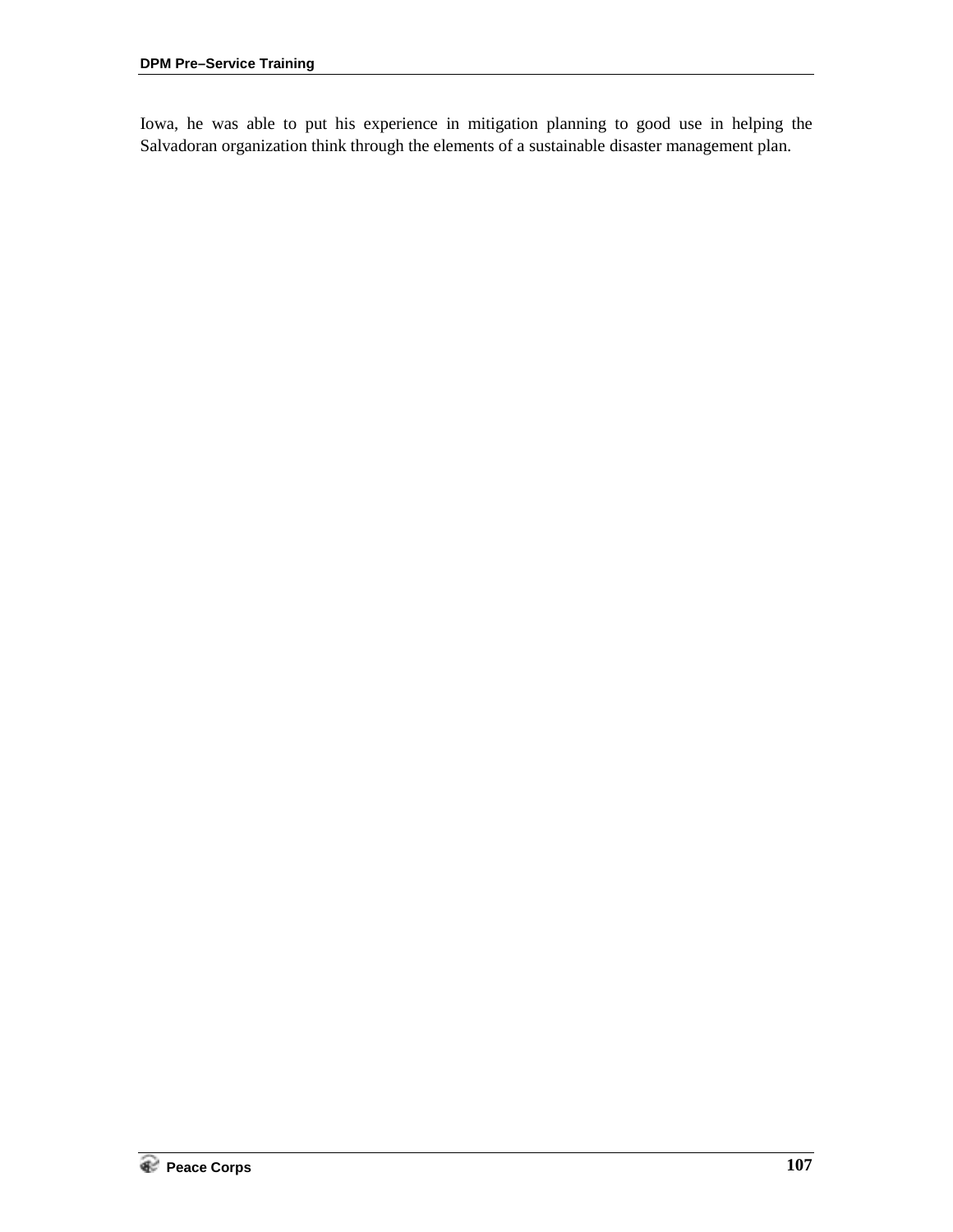### **Guatemala**

Guatemala was fortunate, in comparison to its neighbors, to escape the severe impact of Hurricane Mitch but still is feeling the effects of destructive flooding and landslides. The Peace Corps program in Guatemala is using Crisis Corps Volunteers in partnership with Peace Corps Volunteers to develop disaster mitigation plans and activities, not only in response to Mitch, but also to address potential hazards such as earthquakes, volcanoes, drought, and hurricanes throughout Central America.

Peace Corps/Guatemala Volunteers work in community disaster awareness and preparedness, water and sanitation system reconstruction, reforestation, community infrastructure and management, watershed management, small business training for micro–enterprise development, sustainable small–scale agriculture, and household food security. By incorporating disaster mitigation and preparedness into all project areas, the Peace Corps is able to extend its reach, through its Peace Corps and Crisis Corps Volunteers, to large numbers of people and communities hardest hit by the hurricanes. A concentrated effort is being made to train leaders, women, youth, and staff of organizations and municipalities to plan and become prepared for future disasters.

### **Peace Corps Volunteer Activities**

**Los Amates Village:** In 1998 the Amates River rose several meters and overflowed its banks, destroying the homes of the 17 Pokoman families in the Los Amates Village, San Luis Jilotepeque. The devastation that the Volunteer witnessed 10 hours later was total and traumatic—some people lost not only their homes but also their corn and beans stored in metal silos, their furniture, and everything they owned. Fortunately, no lives were lost. In the storm's aftermath, she, in partnership with the Los Amates Housing Committee, a local Guatemalan NGO, requested assistance from the mayor, and other local organizations helped to reconstruct the community. CARE, the mayor, the Cooperative El Recuerdo and FONAPAZ offered excellent support and financial assistance to help rebuild the village.

# **Crisis Corps Activities**

The Crisis Corps provided eight Volunteers to work in areas that suffered extensive damage from Hurricane Mitch. One team was assigned to the municipality of Rio Hondo to help rebuild bridges, repair drinking water systems, and conduct health education workshops. This was also an area where many varieties of fruit trees washed away overnight in the flooding that resulted from the hurricane. Recognizing the farmers' need to replace lost income, the Crisis Corps Volunteers developed a papaya project to generate cash income in the meantime. To help ensure the sustainability of the Crisis Corps project, two Peace Corps Volunteers have been assigned to the area to work with farmers on marketing and production.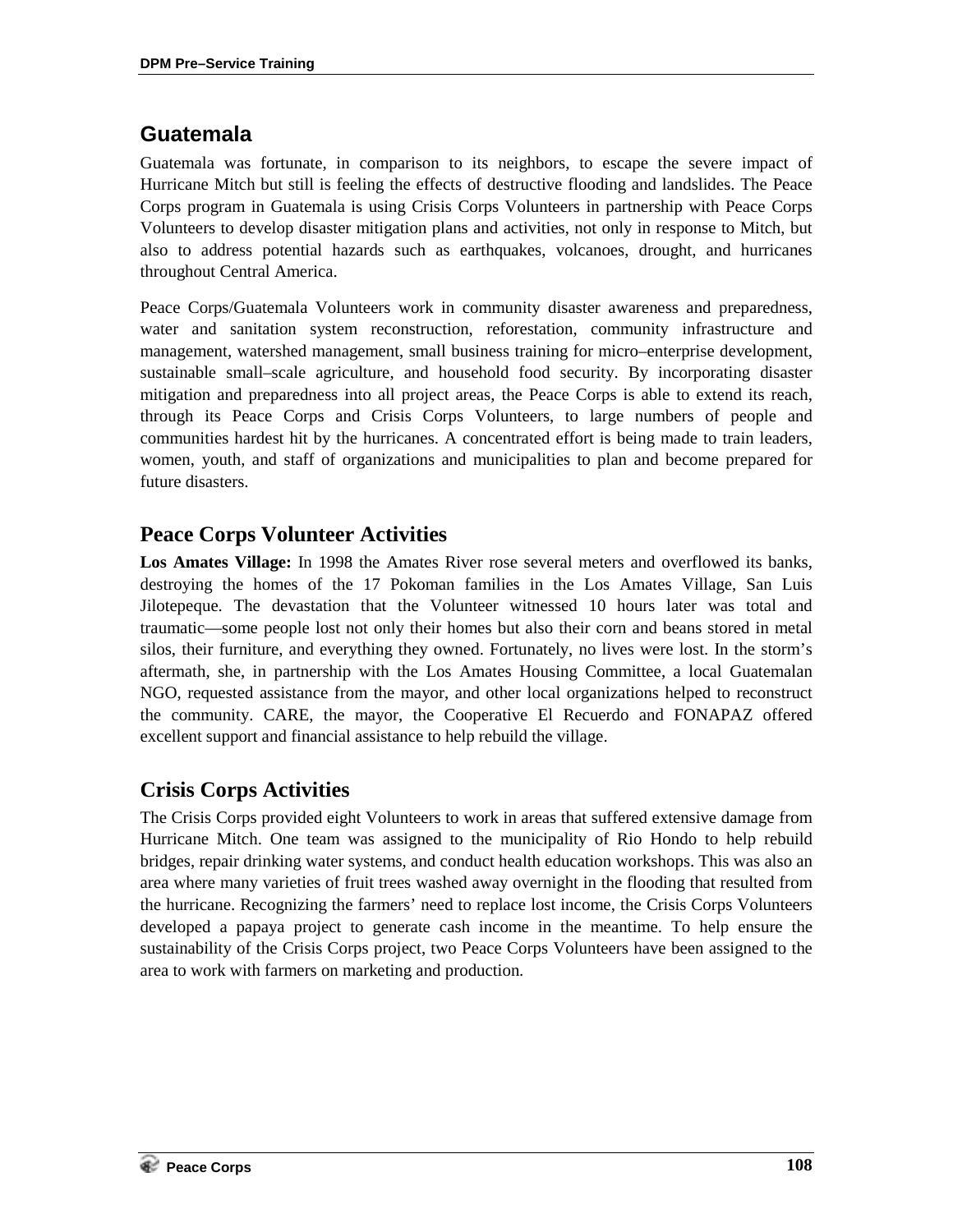# **Eastern Caribbean**

### **Crisis Corps Activities**

When Hurricane Georges passed through the Eastern Caribbean, a number of homes on the island of Antigua were damaged or destroyed. At the request of Antigua's National Office of Disaster Services, 10 Crisis Corps Volunteers worked with laborers from Antigua's Defense Force and the Public Works Department to help rebuild the homes of the neediest hurricane victims. In addition to providing hands–on assistance, several Crisis Corps Volunteers also developed a two–day training program for 25 local workers in hurricane–resistant construction techniques and helped create a training manual for the Office of Disaster Services titled *Build It Strong***.**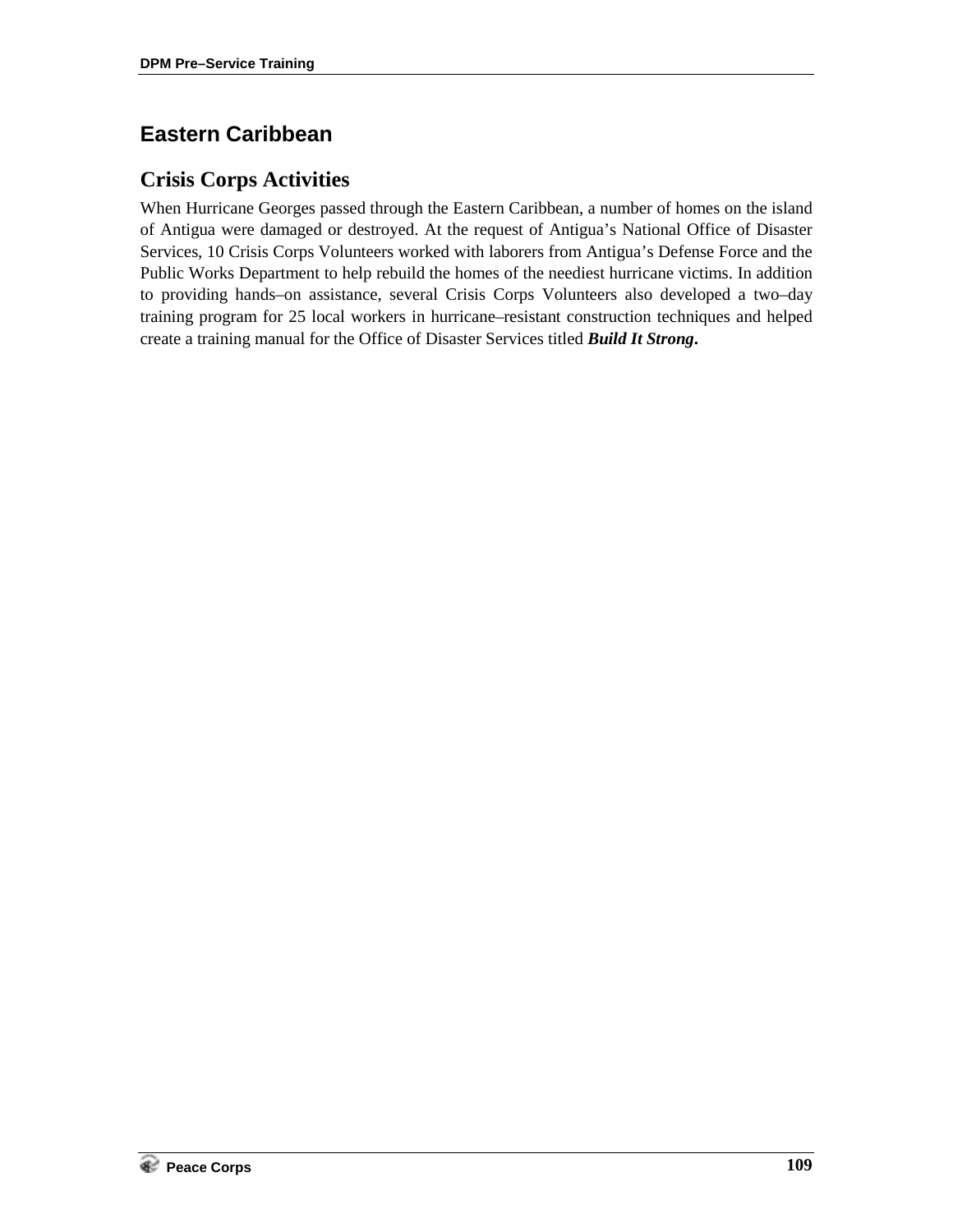# Appendix 4:

# Resources and Reference Materials

American Red Cross. *Earthquake*. (Pamphlet.) Washington, DC: ARC, 1998.

American Red Cross. *Fire*. (Pamphlet.) Washington, DC: ARC, 1998.

American Red Cross. *Flood.* (Pamphlet.) Washington, DC: ARC, 1998.

American Red Cross. *Tornado.* (Pamphlet.) Washington, DC: ARC, 1998.

American Red Cross. *Winter Storm.* (Pamphlet.) Washington, DC: ARC, 1998.

American Red Cross. *Your Evacuation Plan: What To Do if a Disaster Threatens and You Need To Leave Home in a Hurry.* Washington, DC: ARC, April 1998.

American Red Cross. *Wildfire: Are You Prepared?* (Pamphlet.) Washington, DC: ARC, 1993.

American Red Cross and the International Federation of the Red Cross and Red Crescent website (*www.redcross.org*).

Anderson, M.B., and Woodrow, P.J. *Rising From the Ashes: Development Strategies in Times of Disaster*. Boulder, CO: Lynne Rienner Publishers, Inc., 1998. (ICE number CD056)

Carribean Disaster Emergency Response Agency website (*www.cdera.gov*), 2000.

Caribbean Disaster Emergency Response Agency website (*www.cdera.org*), July 2000. "Report from the Third Caribbean Conference on National Hazards," Barbados, October 13–15, 1999.

Centers for Disease Control and Prevention website (*www.cdc.gov*).

Community Disaster Awareness Education website (*www.redcross.org/disaster.safety*).

Cuny, F. *Disasters and Development*. Oxford: Oxford University Press, 1983. (ICE number CD020)

Department of Regional Development and Environment, Executive Secretariat for Economic and Social Affairs. *Disasters, Planning, and Development: Managing Natural Hazards To Reduce Loss.* Washington, DC: Organization of American States, December 1990.

Emergency Preparedness Information Center website (*www.theepicenter.com*).

Federal Emergency Management Agency. *Emergency Management Institute Catalog*. Washington, DC: FEMA, 1999.

Federal Emergency Management Agency. "International Cooperation in Emergency Preparedness and Disaster Management." Washington, DC: FEMA, June 1999.

Federal Emergency Management Agency, Tropical Storm Watch website (*www.fema.gov.trop.htm*).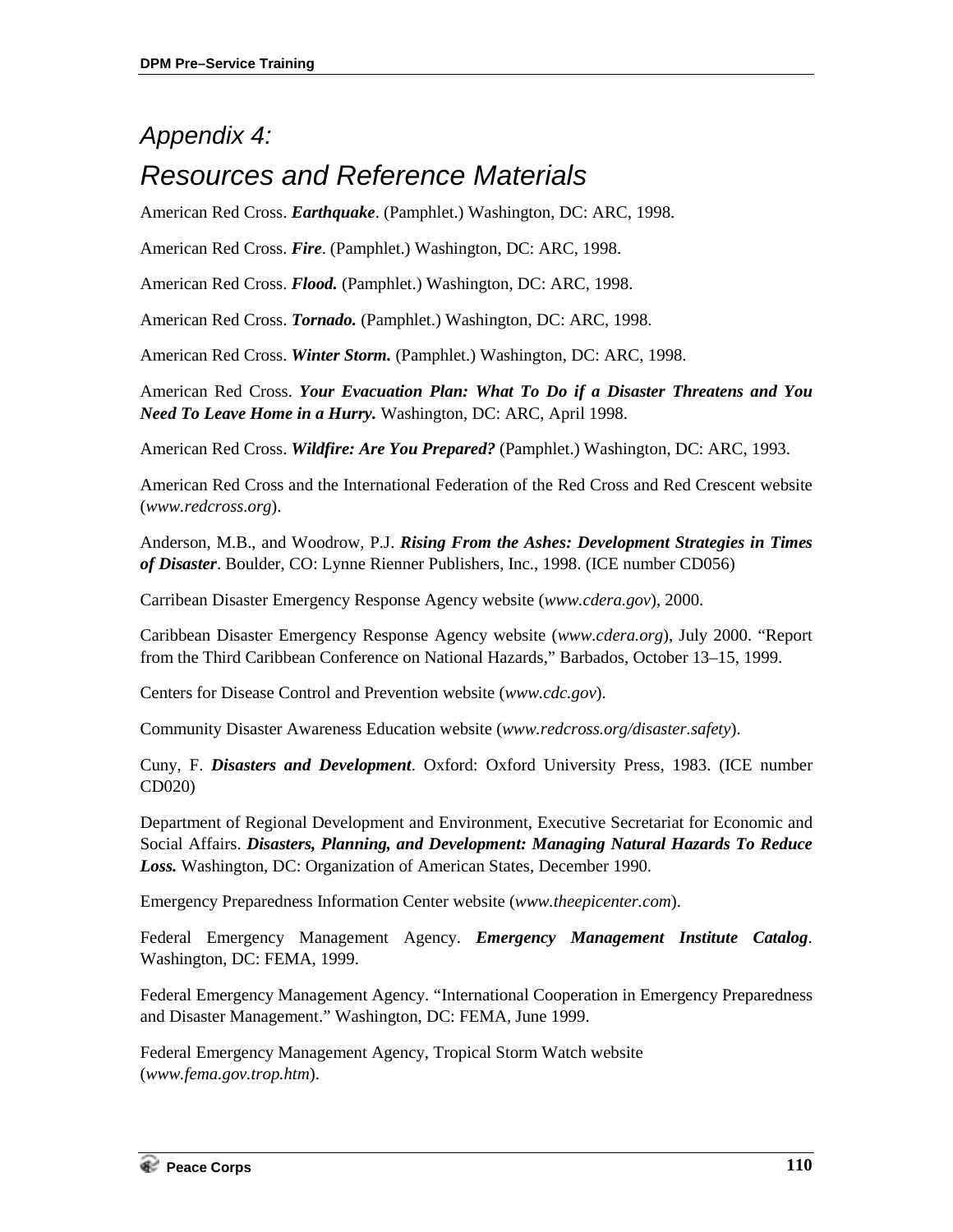Federal Emergency Management Agency website (*www.fema.gov*). "FEMA Preparedness." Washington, DC: FEMA, 2000.

Federal Emergency Management Agency website (*www.fema.gov*). International Federation of the Red Cross and Red Crescent. "World Disasters Report Predicts a Decade of Super–Disaster." Geneva, Switzerland: IFRCRC, June 24, 1999.

Federal Emergency Management Agency website (*www.fema.gov*). "Oregon Targets 'Disaster Cycle'—Project Impact Up and Running—Salem." Washington, DC: FEMA, July 29, 1998.

Hughes, R. "The Effects of Flooding upon Buildings in Developing Countries." *Disasters* 6(3): 183–194, 1982.

Institute for Business and Home Safety (*www.ibhs.org*). "Is Your Home Protected From Hurricane Disaster? —A Homeowner's Guide to Hurricane Retrofit." Boston, MA: Institute for Business and Home Safety, 1998.

InterAction. "Weaving Gender in Disaster and Refugee Assistance." Washington, DC: InterAction, July 1998.

International Association of Volcanology and Chemistry of Earth's Interior. *Reducing Volcanic Risk: Tavurur Volcano Erupts Near Rabaul Town in Papua New Guinea.* (Video.) Campbell, Australia: IAVCEI, 1997.

International Disaster Information Network website (*www.smamedia.wdnetwork.com/hri/idin/usa.html*).

International organizations working in relief and emergency assistance—website (*www.relief.web*).

Kjargaard, J.L. *Kilauea, Close–Up of an Active Volcano*. (Video.) Volcano, HI: Ka'Io Productions, 1994.

Krafft, M. *Understanding Volcanic Hazards: 1982 Eruption of a Galunggung Volcano From Tasikmalaya, Indonesia.* (Video.) Campbell, Australia: International Association of Volcanology and Chemistry of Earth's Interior, 1995.

List of disaster resources on the Internet—website (*www.agctr.lsu.edu/eden/netresources.htm*).

National Drought Mitigation Center website (*www.enso.unl.edu/ndmc*). "The Full Range of Effects of Drought (adjunct for section on Droughts)." Lincoln, NE: NDMC, 2000.

National Drought Mitigation Center website (*www.enso.unl.edu/ndmc*), May 2000.

National Drought Migration Center website (*www.enso.unl.edu/ndmc*). "The Reclamation States Drought Assistance Act of 1988." Lincoln, NE: NDMC, 1988.

National Fire Protection Association website (*www.nfpa.org*).

National Institutes of Health. "Disaster Work and Mental Health: Prevention and Control of Stress Among Workers." Bethesda, MD: NIH, 1983.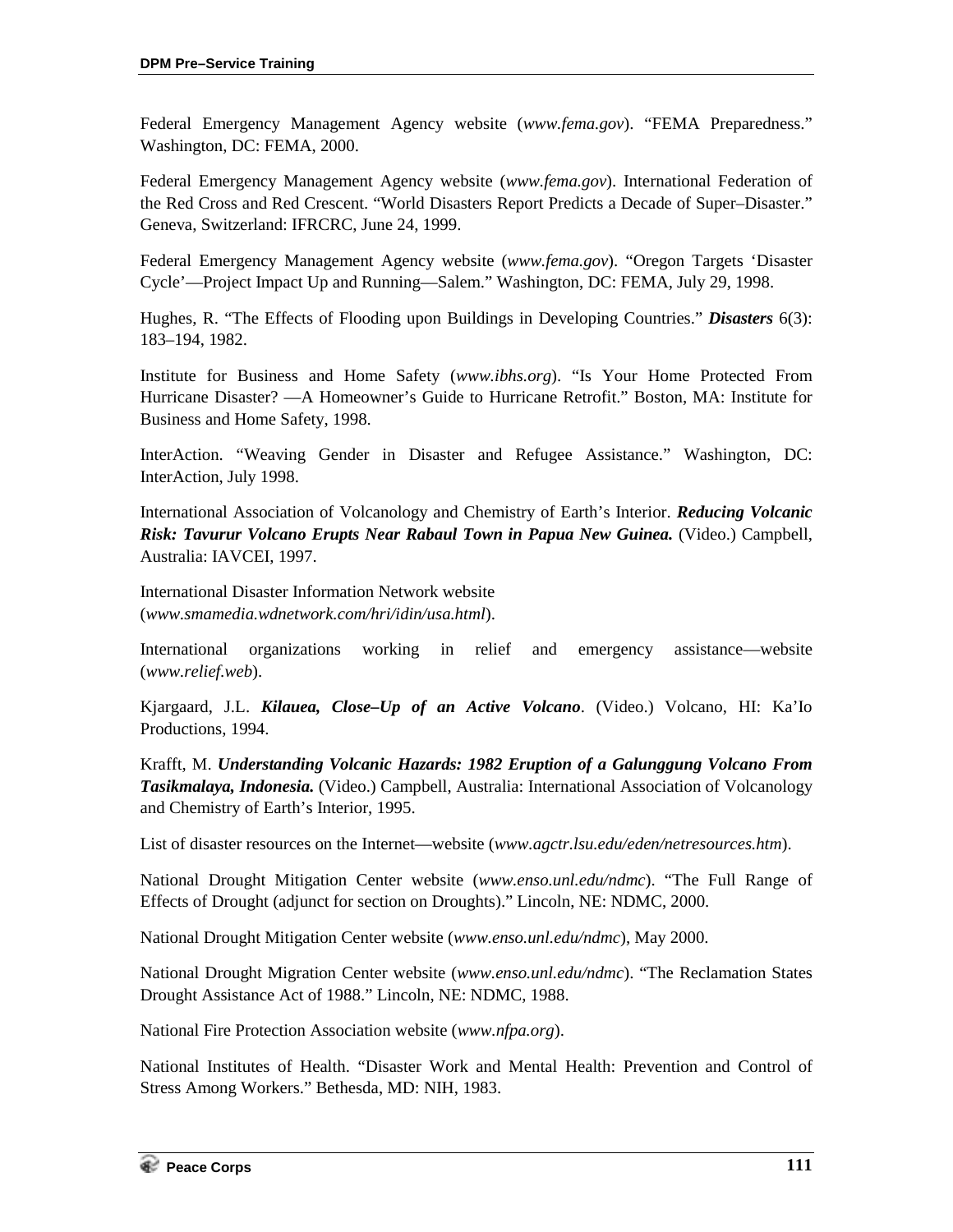National Safety Council and Lowe's Home Safety Council website (*www.lowes.com*). "Top 20 for Home Safety." Itasca, IL: NSC, 1998.

National Weather Service website (*www.nws.noaa.gov*).

Office of Volunteer Safety and Overseas Security, Peace Corps. Washington, DC.

Organization of American States website (*www.oas.org*).

Owen, J.H. *Equipment for Flood and Flash Flood Warning Systems*. Washington, DC: U.S. Department of Commerce, 1980.

Pacific Disaster Center website (*www.pdc.org*).

Pan American Health Organization website (*www.paho.org*).

Peace Corps. *Crisis Management Training Module.* Office of Special Services: Peace Corps/Washington, 1997. (May be available through Medical Office).

Peace Corps. *Evacuation Support Guide: A Guide for Peace Corps Staff.* Washington, DC: Peace Corps, January 2000.

Peace Corps. *Participatory Analysis for Community Action.*. Washington, DC: Peace Corps, 1996. (ICE number M0053)

Peace Corps. Materials from the Mombasa Disaster and Development Conference. Washington, DC: Peace Corps, 1983.

Peace Corps. "Psychosocial Issues in Disasters." Washington, DC: Peace Corps, 1983.

Post Emergency Action plan. Peace Corps. (Post–specific—see your country director)

Prevention, Mitigation, Preparedness, and Planning Division. *Mitigation Practitioner's Handbook.* Washington, DC: U.S. Agency for International Development, Bureau for Humanitarian Response, Office of Foreign Disaster Assistance, October 1998.

Sancio, R.T. "Disaster in Venezuela: The floods and landslides of December 1999." *Natural Hazards Observer.* (Newsletter.) Vol. XXIV, No. 4. Boulder, CO: University of Colorado, Natural Hazards Center, 2000.

Schware, R. "Official and Folk Flood Warning Systems: An Assessment." *Environmental Management* 6(3): 209–216, 1982.

Schware, R. Flood *Forecasting and Warning: The Social Value and Use of Information in West Bengal*. Geneva, Switzerland: United Nations Research Institute, 1981.

United Nations Disaster Relief Office. *Shelter After Disaster.* New York: UN, 1982.

United Nations High Commission for Refugees website (*www.unhcr.ch*).

U.S. Agency for International Development, Office of Foreign Disaster Assistance website (*www.info.usaid.gov/hum\_response/ofda*), 2000. United Nations. "Disasters: A Deadly and Costly Toll Around the World." New York: UN, 1997.